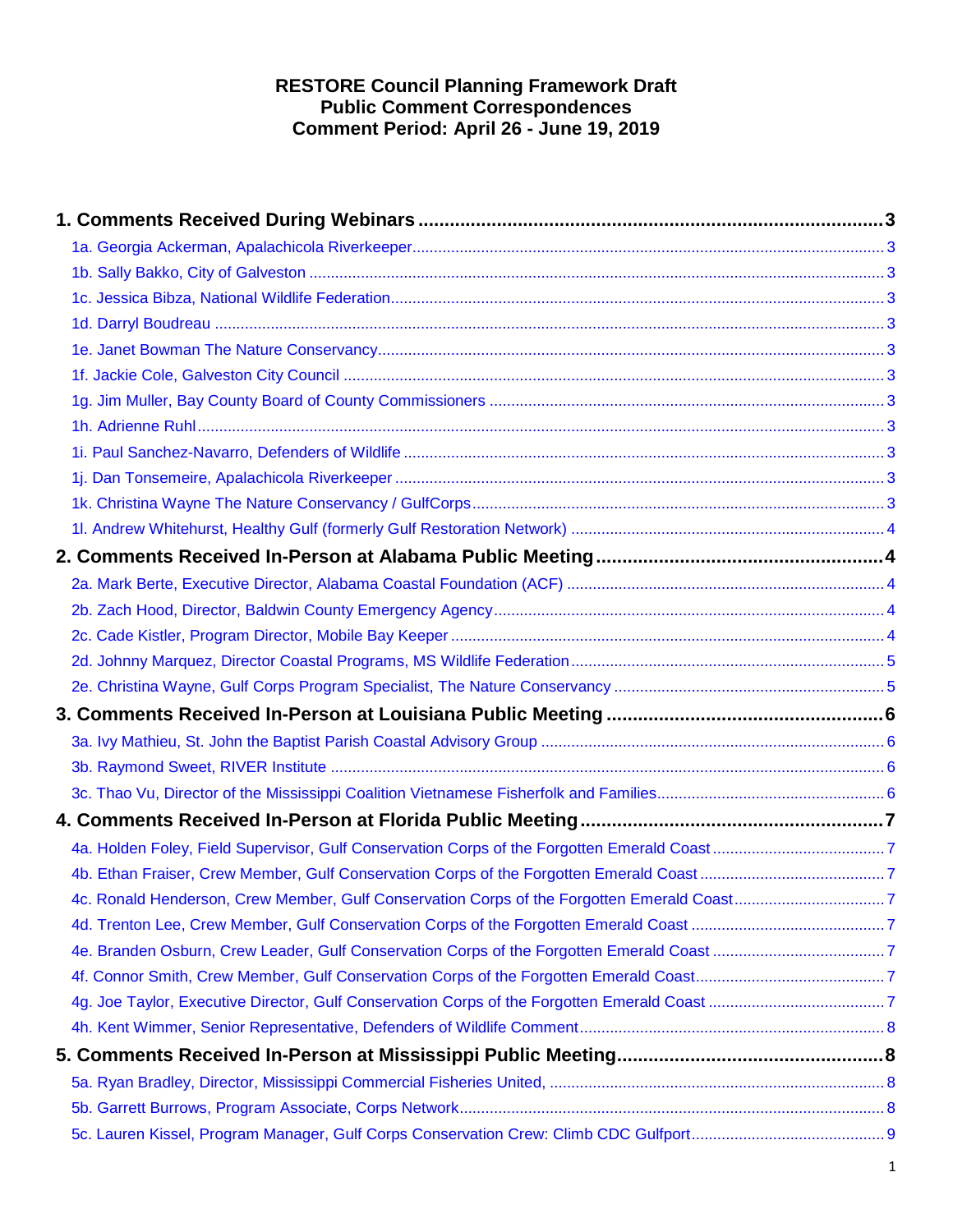| 7j. Matt Posner, RESTORE Program Manager, Escambia County Natural Resources Management Department  27 |  |
|-------------------------------------------------------------------------------------------------------|--|
|                                                                                                       |  |
|                                                                                                       |  |
|                                                                                                       |  |
|                                                                                                       |  |
|                                                                                                       |  |
|                                                                                                       |  |
|                                                                                                       |  |
|                                                                                                       |  |
| 7s. Thao Vu, Mississippi Coalition for Vietnamese-American Fisher Folks & Families (PEPC 64)36        |  |
|                                                                                                       |  |
|                                                                                                       |  |
|                                                                                                       |  |
|                                                                                                       |  |
|                                                                                                       |  |
|                                                                                                       |  |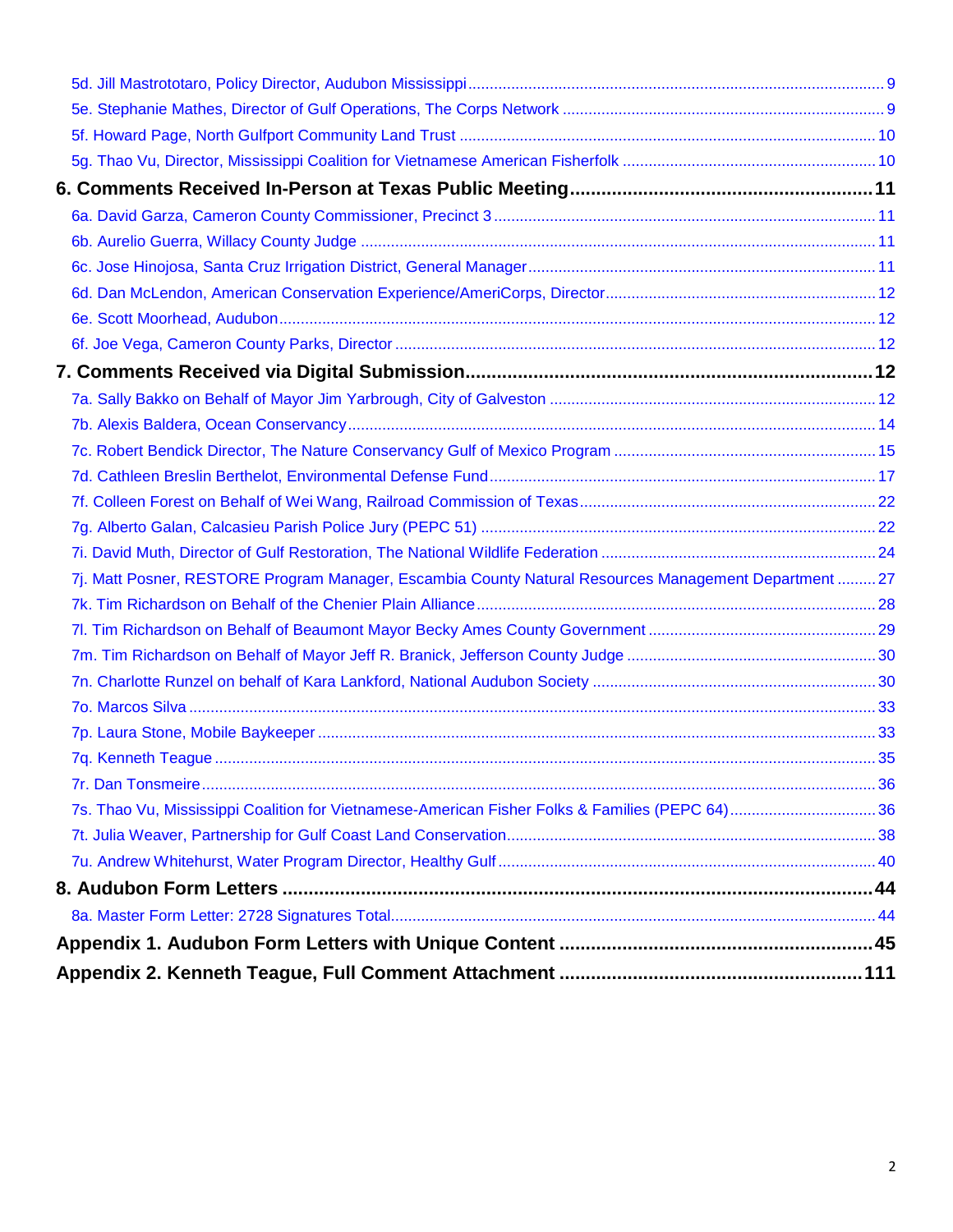# <span id="page-2-0"></span>**1. Comments Received During Webinars**

## <span id="page-2-1"></span>**1a. Georgia Ackerman, Apalachicola Riverkeeper**

• Can you please show slide that was 3rd or 4th from last? It had objectives on it.

## <span id="page-2-2"></span>**1b. Sally Bakko, City of Galveston**

- After the FP3 is finalized, can you clarify how and who will be making funding decisions?
- Since the Council votes on funding, would you suggest those seeking to advance projects for funding should work closely with their respective Council member representing their geographic area?

## <span id="page-2-3"></span>**1c. Jessica Bibza, National Wildlife Federation**

• Will there be other (in person) public meetings and when will they be announced? Apologies if you announced them and I missed them. I briefly lost my internet connection.

## <span id="page-2-4"></span>**1d. Darryl Boudreau**

• Could you please put the geographic area slide up again?

## <span id="page-2-5"></span>**1e. Janet Bowman The Nature Conservancy**

• Could you elaborate on the "other category" that is listed for each restoration type? For example, could land acquisition be a strategy for achieving the water quality goal of watershed protection?

## <span id="page-2-6"></span>**1f. Jackie Cole, Galveston City Council**

• Can you please review again the process? I meant the step by step process for moving forward, including submitting proposals at some point.

## <span id="page-2-7"></span>**1g. Jim Muller, Bay County Board of County Commissioners**

• What time did you say the public meetings will be held?

## <span id="page-2-8"></span>**1h. Adrienne Ruhl**

• Has the time been set for the May 7th Tallahassee meeting?

#### <span id="page-2-9"></span>**1i. Paul Sanchez-Navarro, Defenders of Wildlife**

• Hello. Is there funding for species work as well, or is it habitat focused?

#### <span id="page-2-10"></span>**1j. Dan Tonsemeire, Apalachicola Riverkeeper**

• I understand the planning process as described and my hat is off to those who put it together. My question is whether the finished plan could be considered a "comprehensive plan" to restore the Gulf thru which we can begin the work on those projects that are prioritized to be the best, most beneficial or advantageous, most ready to go, etc and so that we can continue restoration of the Gulf long after the funding from the Council runs out?

## <span id="page-2-11"></span>**1k. Christina Wayne The Nature Conservancy / GulfCorps**

• Hello. Is there funding for species work as well, or is it habitat focused?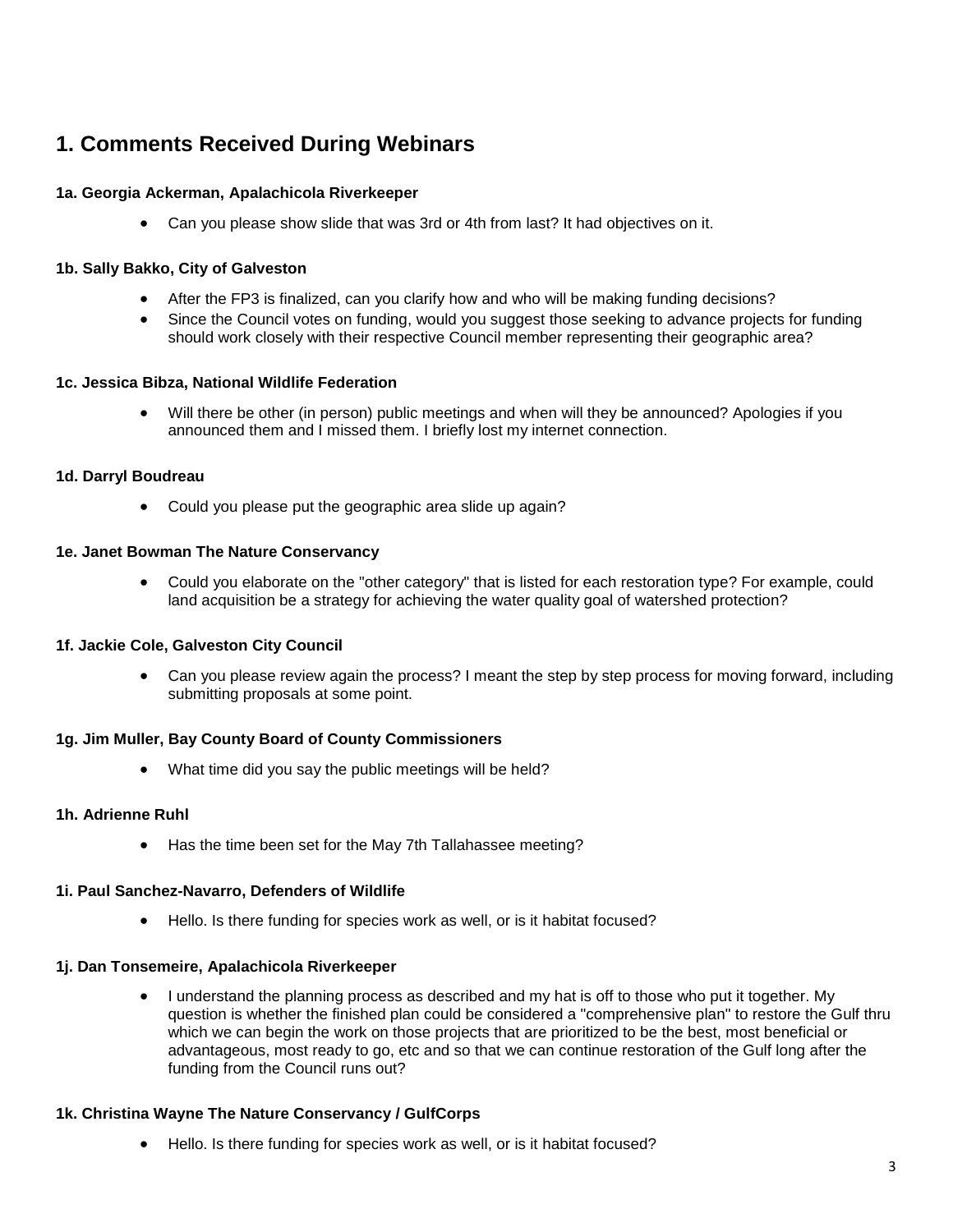## <span id="page-3-0"></span>**1l. Andrew Whitehurst, Healthy Gulf (formerly Gulf Restoration Network)**

• What, if any different information will be available in Spanish Fort Ala tomorrow night. Are you going to go over the same basic presentation as you did today?

# <span id="page-3-1"></span>**2. Comments Received In-Person at Alabama Public Meeting**

## <span id="page-3-2"></span>**2a. Mark Berte, Executive Director, Alabama Coastal Foundation (ACF)**

- We appreciate you coming to Alabama, and we will definitely share this information in our newsletter tomorrow.
- The Planning Framework is a great example of what you (the Council) are doing right. There are priorities for developing a regional ecosystem-based approach, learning from past projects and advancing sciencebased decision making.
- We ask that you push information from past projects to non-governmental organizations (NGOs) and allow them to help educate the public.
- Interested in helping with oyster restoration Have oyster shell recycling program; let them help with that.
- Regarding nutrient reduction, the Alabama Coastal Foundation has planned and launched Utilities United to work with all coastal utilities to reduce pollution.
- We hope you will continue to look to local efforts to help accomplish your goals.
- Berte states that he wants to help promote the public benefit of environmental conservation and restoration.
- Public education is very important.
- We want to be able to continue to enjoy the benefits of the environment in the future.

## <span id="page-3-3"></span>**2b. Zach Hood, Director, Baldwin County Emergency Agency**

- Hood recently filled the director position for the Baldwin County Emergency Agency and wanted to introduce himself.
- He stated that he is excited about the overlap of resilience with emergency management in Baldwin County.
- Hood also said he was interested in collaborating and helping promote resilience.
- Thank you and if there is anyway I can work with you, I will.

## <span id="page-3-4"></span>**2c. Cade Kistler, Program Director, Mobile Bay Keeper**

- Mobile Bay Keeper is excited that the RESTORE Council continues its commitment to rigorously select projects that fit carefully selected criteria so we do not end up with projects that may have other motives. We are very excited to continue working on projects that are designed to protect the environment.
- There are a lot of competing interests in the project selection process, so we are excited to see projects that will be generational (long term), making comprehensive change throughout Gulf.
- We are thankful to the Council for putting together this Framework to guide that process. I think this is going to be an extremely valuable tool.
- Kistler notes that there is excitement in the Mobile and Perdido Key areas to see that reduction of nutrient pollution and other pollutants is a priority that includes techniques for improving wastewater infrastructure and systems.
- These are priority needs in these areas. Mobile and Baldwin Counties experienced approximately 40,000 gallons a day in sewage overflows last year.
- Kistler encourages the Council to select projects that are synergistic throughout the area, building on each other, and not counteracting previous projects.
- Thank you for your work and your time.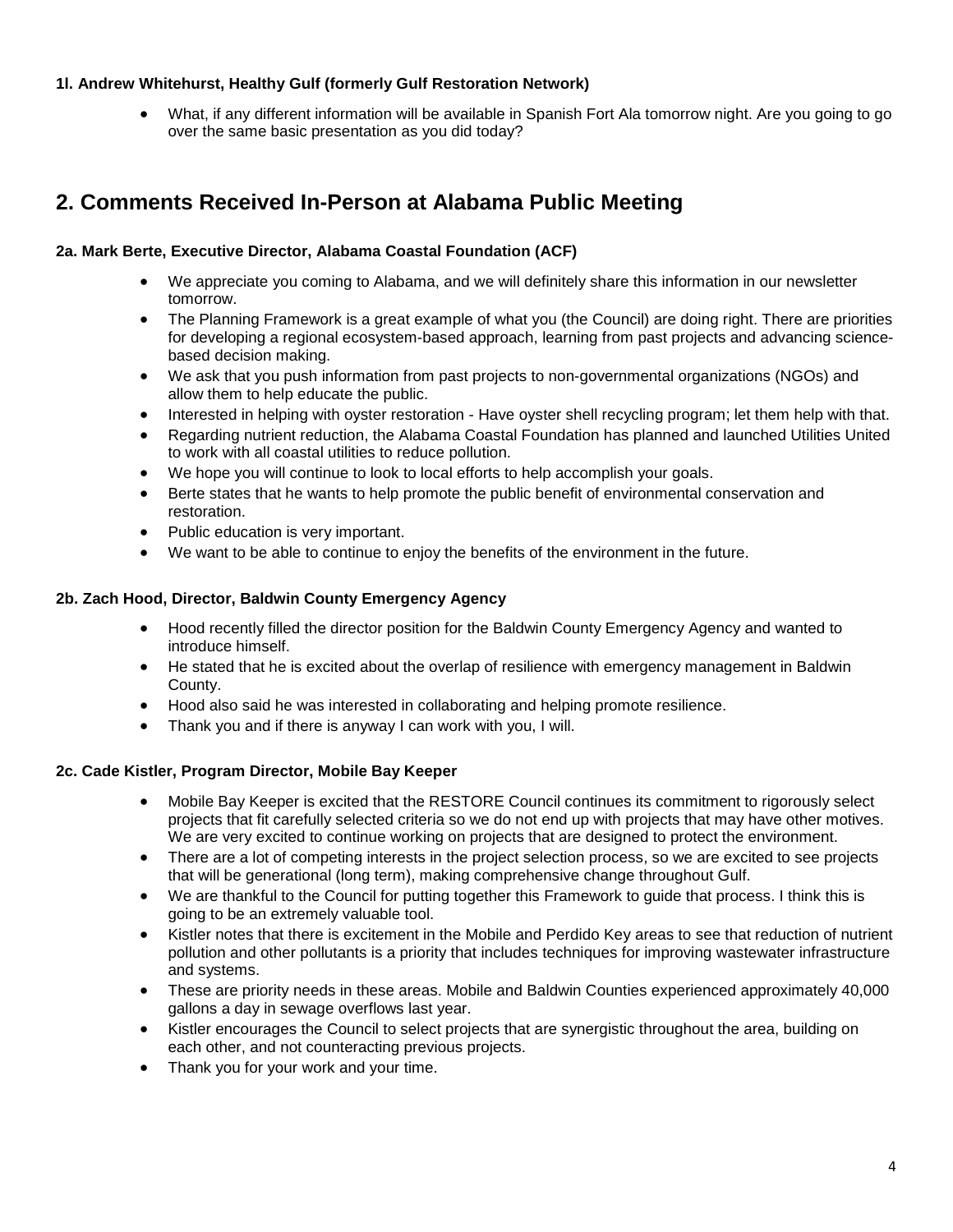## <span id="page-4-0"></span>**2d. Johnny Marquez, Director Coastal Programs, MS Wildlife Federation**

- Thank you for using the Comprehensive Plan Commitment and Planning Support funding for your collaboration efforts. It is really showing results.
- Marquez notes that he particularly likes the cross-border work in Perdido Key with Alabama and Florida.
- Marquez suggests a project to focus on Mobile Bay, recognizing the causeway and the significance of the project.

## <span id="page-4-1"></span>**2e. Christina Wayne, Gulf Corps Program Specialist, The Nature Conservancy**

- Thank you to the Council for the funding from FPL 1, and we hope to continue that partnership in FPL 3.
- Gulf Corps is a National Oceanic and Atmospheric Administration (NOAA) grant given to the Nature Conservancy, the Student Conservation Association and the Corps Network to bring restoration and conservation projects across all five states in the Gulf of Mexico.
- We are also involved in natural resources stewardship, education, and engagement.
- Since January 2018, the Gulf Corps project has surpassed all metrics for the entire three-year program, and that was only in year one.
- We have restored over hundreds of acres across the entire Gulf of Mexico.
- A few examples of the projects we have completed include: living shorelines, oyster reefs, pitcher plant bogs, hardwoods, and red-cockaded woodpeckers habitat. Over 25 interns have graduated from this program and received conservation jobs and internships across the Gulf and U.S. Wayne then named notable career paths from some The Nature Conservancy's recent graduates, including:
	- o Maintenance technician in Alabama<br>o Wildlife defense specialist in Montan
	- o Wildlife defense specialist in Montana<br>o Right away company employees in Ala
	- o Right away company employees in Alaska<br>o Education intern for a national wildlife refug
	- o Education intern for a national wildlife refuge<br>o Prescribed burn intern working with The Natu
	- Prescribed burn intern working with The Nature Conservancy and the Student Conservation Association
	- o Summer internship with Senator Bill Cassidy
	- o Developed a resource assistance program, with the Corps Network
- Wayne also notes that the Gulf of Mexico program is working with other Corps upstream to reduce nutrients.
- Thank you very much.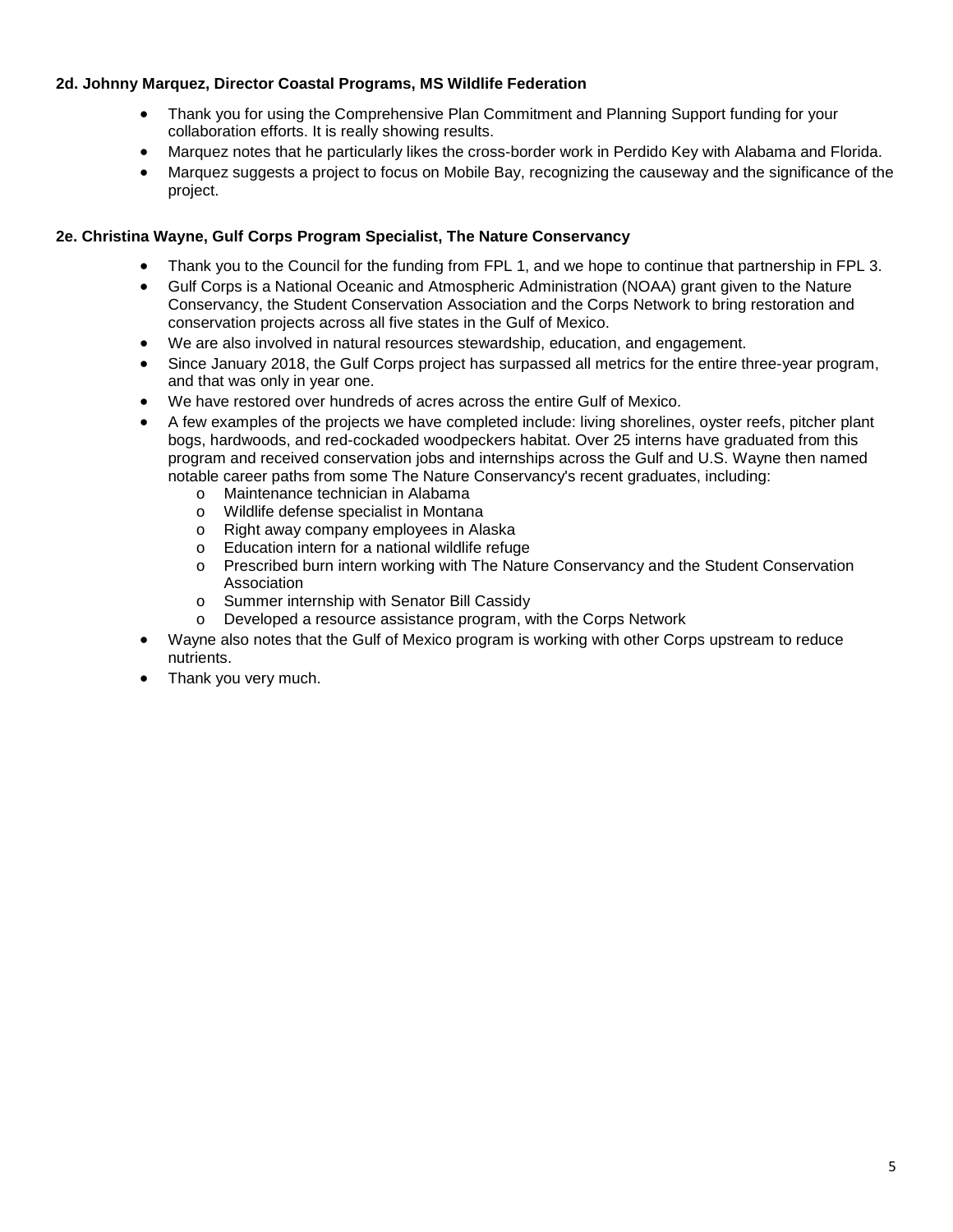# <span id="page-5-0"></span>**3. Comments Received In-Person at Louisiana Public Meeting**

## <span id="page-5-1"></span>**3a. Ivy Mathieu, St. John the Baptist Parish Coastal Advisory Group**

- Mathieu is glad to see us looking at ways to improve processes.
- Mathieu would like a 1-pager detailing what has been accomplished thus far and what activities are still outstanding.
- We need a better way to communicate to the everyday population. A big part of that has to be education. We have to convey this information in simpler terms.
- The Maurepas diversion has been on the books for about 50 years, but people still do not know the status. We need to find a way to use technology to communicate and keep this information in the forefront.
- Mathieu would like to see an education plan that is clear to the public.
- What are the Council's priorities (in plain English), and how are they selected?
- Thank you for the opportunity.

## <span id="page-5-2"></span>**3b. Raymond Sweet, RIVER Institute**

- The RIVER Institute's mission is an initiative to increase African American businesses and African American participation in the coastal restoration economy.
- Sweet comments that the Council should not focus on projects alone, but also on the community impact, including businesses and families.
- For example, he would like a science museum focused on coastal jobs and careers (not just natural elements and restoration technologies). If we have these opportunities in urban centers across the impacted areas, we will increase people's interest in the coast, not just in an economic sense, but also in its protection.
- In Japan, Sweet observed a friend pick up and dispose of cigarette butts; whereas in the United States he noted, a person would be more likely to litter. Sweet recounted this story to make a point about the importance of messaging. It was clear from his experience in Japan that the people understood it to be everyone's job to protect the environment.
- Sweet is interested in sharing this message with the local communities, not just telling the story of restoration techniques. When we talk about impact, how do we also talk about messaging? It is not just about shovels in the ground, there is a bigger picture that needs to be considered.
- There are a limited number of dredging companies, and we would benefit from seeing more African American owned. I think this group could use some of its resources to invest in African American businesses and increase the number of dredging companies in the area.

## <span id="page-5-3"></span>**3c. Thao Vu, Director of the Mississippi Coalition Vietnamese Fisherfolk and Families**

- Vu commends the Council's efforts for providing translations, including the fact sheets, but because the Vietnamese population has limited English proficiency Gulfwide, she respectfully requests on behalf of the Vietnamese community, a 15-day extension of the public comment period (with a new deadline on June 27). The need for an extension is because there is not yet a Vietnamese translation of the Planning Framework draft. This would be very helpful for the Vietnamese fishing communities across the Gulf.
- Vu is pleased that the Council has been proactively engaging with various stakeholders across the Gulf. She asks that the Council also consider a bilingual liaison to interact with the underserved fishing communities across the Gulf.
- Vu would also like the Council to do more one-on-one, targeted outreach to understand the community's priorities and concerns, as well as what types of projects they think would benefit their livelihoods.
- The Planning Framework needs to have a monitoring plan with robust metrics and adaptive management strategies that are relevant to the restoration goals, priorities, and techniques the Council is utilizing.
- She expressed concern regarding fresh water from the Bonnet Carre Spillway opening. We have excessive freshwater inflow right now in the Mississippi Sound. How do you plan to incorporate current environmental stressors to inform your future efforts in order to mitigate that?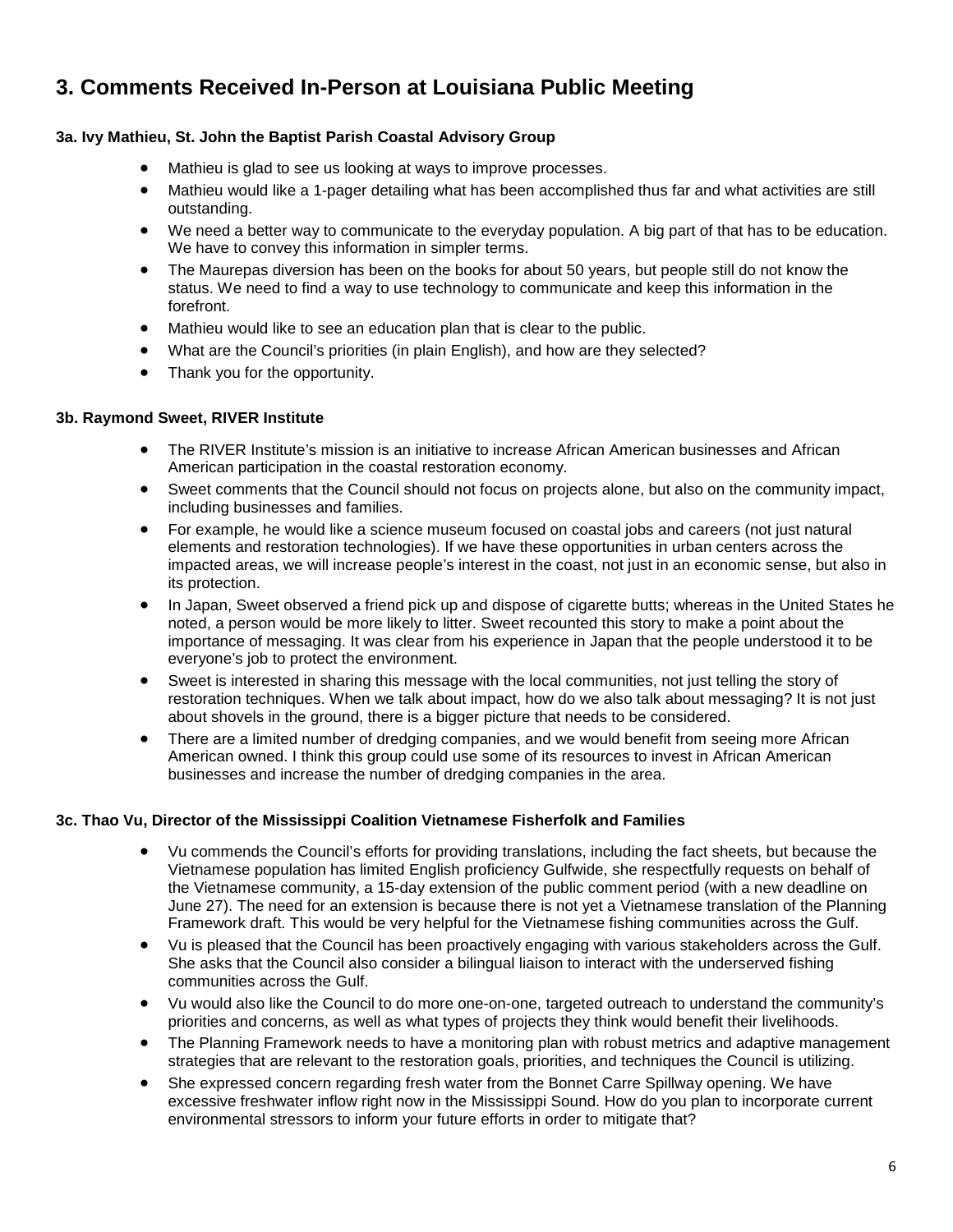- Due to the repercussions of the flooding of the Mississippi River, Vu asks that the Council consider consolidating the Mississippi Sound and the Pontchartrain Basin because of their hydrological connectivity instead of considering the areas separately.
- Thank you for the opportunity to comment.

# <span id="page-6-0"></span>**4. Comments Received In-Person at Florida Public Meeting**

## <span id="page-6-1"></span>**4a. Holden Foley, Field Supervisor, Gulf Conservation Corps of the Forgotten Emerald Coast**

- Foley recounts some of his favorite projects since he began working with the Conservation Corps. We have done everything from projects planting spartina along the beaches to, prescribed fires, to herbicide work targeting U.S. forestry.
- Each crew member has specific projects that they enjoyed.

## <span id="page-6-2"></span>**4b. Ethan Fraiser, Crew Member, Gulf Conservation Corps of the Forgotten Emerald Coast**

- Fraiser stated that his favorite project has been rebuilding the 30-year-old Apalachicola boardwalk.
- We just finished one of the benches today, but we still have a long way to go.

## <span id="page-6-3"></span>**4c. Ronald Henderson, Crew Member, Gulf Conservation Corps of the Forgotten Emerald Coast**

• Henderson commented that his favorite project was restoring habitat for the Red Cockeyed Woodpeckers.

## <span id="page-6-4"></span>**4d. Trenton Lee, Crew Member, Gulf Conservation Corps of the Forgotten Emerald Coast**

• Lee's favorite project was longleaf pine restoration. (Slash pine in different state lands overshadow longleaf pine.) They send us in to cut those trees down and the longleaf now has an area to grow.

## <span id="page-6-5"></span>**4e. Branden Osburn, Crew Leader, Gulf Conservation Corps of the Forgotten Emerald Coast**

- One of my favorite projects is the living shorelines restoration project.
- In my opinion, it provides great impacts
- Over the past year we have created a living shoreline that is 500 yards long
- Probably 20 feet of shoreline has come back
- Planted grasses that has stabilized the shoreline

## <span id="page-6-6"></span>**4f. Connor Smith, Crew Member, Gulf Conservation Corps of the Forgotten Emerald Coast**

- Smith noted that he particularly enjoyed monitoring set points in the forest to create a photo time series. This allows them to see how the forest is responding to restoration.
- It's great to see how the forest is doing over time.

## <span id="page-6-7"></span>**4g. Joe Taylor, Executive Director, Gulf Conservation Corps of the Forgotten Emerald Coast**

- We are facilitators of the Conservation Corps. In 2014, our organization was selected by the Corps network and the Nature Conservancy to establish the Florida Youth Conservation Corps.
- Our group along with the Centers for Disease Control and Prevention out of Biloxi served as the pilot project for the current Gulf Corps project managed by the Nature Conservancy and funded by the National Oceanic and Atmospheric Administration.
- Several Gulf Corps crew members present introduced Holden Foley.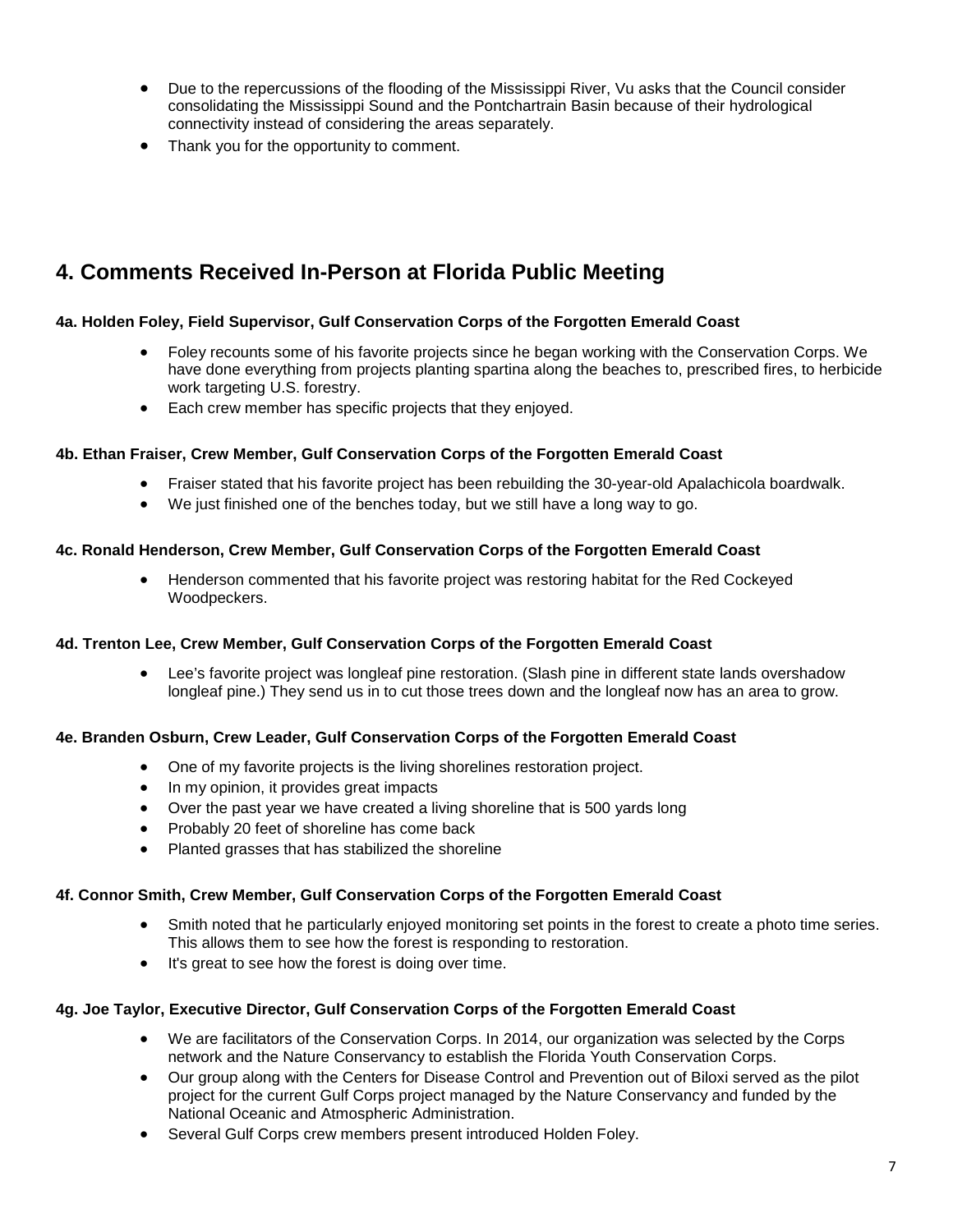- Since beginning in 2015, 134 young adults have been trained and earned 380 industry certifications, completed over 130 conservation projects and responding to 5 natural disasters.
- We are very proud to be here to represent Florida as a contingent of the Gulf Corps
- On July 3, the Conservation Corps cycle will bring 15 conservation work groups (150 young people) across the 5 state area. They will all work in unison to protect and restore vulnerable coastal resources and creates jobs for disengaged young people.
- The Conservation Corps enlists local young folks in projects with soft skills-- such as conflict resolution- giving them marketable skills and a future in the growing environmental restoration economy of the Gulf.
- We have created partnerships to support crew members so they can earn high school diplomas, certifications in natural resource management, and move forward with post-secondary education.
- In the first cycle, Conservation Corps crews worked over 37,662 hours on projects from January-October of 2018. Twenty projects directly impacted over 580 acres of land and state water bodies.
- The crew exceeded the goal acreage by 866%, 62 acres of invasive species were removed, 24 acres of wetlands,128 acres of uplands were restored and 367 acres of wetlands were enhanced.
- We have several of our crew members here. I am proud to introduce you to Holden Foley. He has been with us since the first day of our pilot project and he has been recognized in Washington DC for his work.
- In July, he will lead three Conservation Corps crews who will work from Pensacola to Tallahassee.

## <span id="page-7-0"></span>**4h. Kent Wimmer, Senior Representative, Defenders of Wildlife Comment**

- Wimmer has been involved in monitoring RESTORE projects at the local level.
- Wimmer added land acquisition to the suite of options for protecting habitats. Florida has tremendous opportunities to protect habitats that are still in good shape, but are not protected. We encourage you to continue this effort through fee acquisitions.
- There is a great opportunity for partnerships with all of your agencies. Wimmer explains that he is currently working with the Air Force to nominate Florida as a sentinel landscape. Through that partnership, we can protect habitat, working farms, ranches, and more.
- We hope these types of program partnerships will be coming on line later this year or the first of next year. This will give us the opportunity for partnerships down the Florida coast. This will be a great opportunity for conservation.
- Wimmer submitted a written document- Proposed Northwest Florida Sentinel Landscape

# <span id="page-7-1"></span>**5. Comments Received In-Person at Mississippi Public Meeting**

## <span id="page-7-2"></span>**5a. Ryan Bradley, Director, Mississippi Commercial Fisheries United,**

- You are doing an excellent job a tremendous amount of work and coordination involved to advance the goals of the RESTORE Council
- Bradley states that he has one observation and one recommendation that he'd like to give to the RESTORE Council:
	- o I would love to see some type of advisory panel consisting of different industries, stakeholders, and user groups where they have the opportunity to vet some of these projects in the early stages and throughout the process.
	- o There are so many tradeoffs that occur with these massive projects. We need those experts from different industries to be able to identify what the tradeoff will be in one area depending on what we do in another area.
- Other than that the plan looks great. Keep up the good work

## <span id="page-7-3"></span>**5b. Garrett Burrows, Program Associate, Corps Network**

- It is an honor to see how young people can go from having no direction to a future in conservation. Gulf Corps bridges the gap between their lives before and their conservation future.
- It is amazing to see people's lives transformed through the investment and the partnership that we have with the RESTORE Council, and I would like to thank you for that.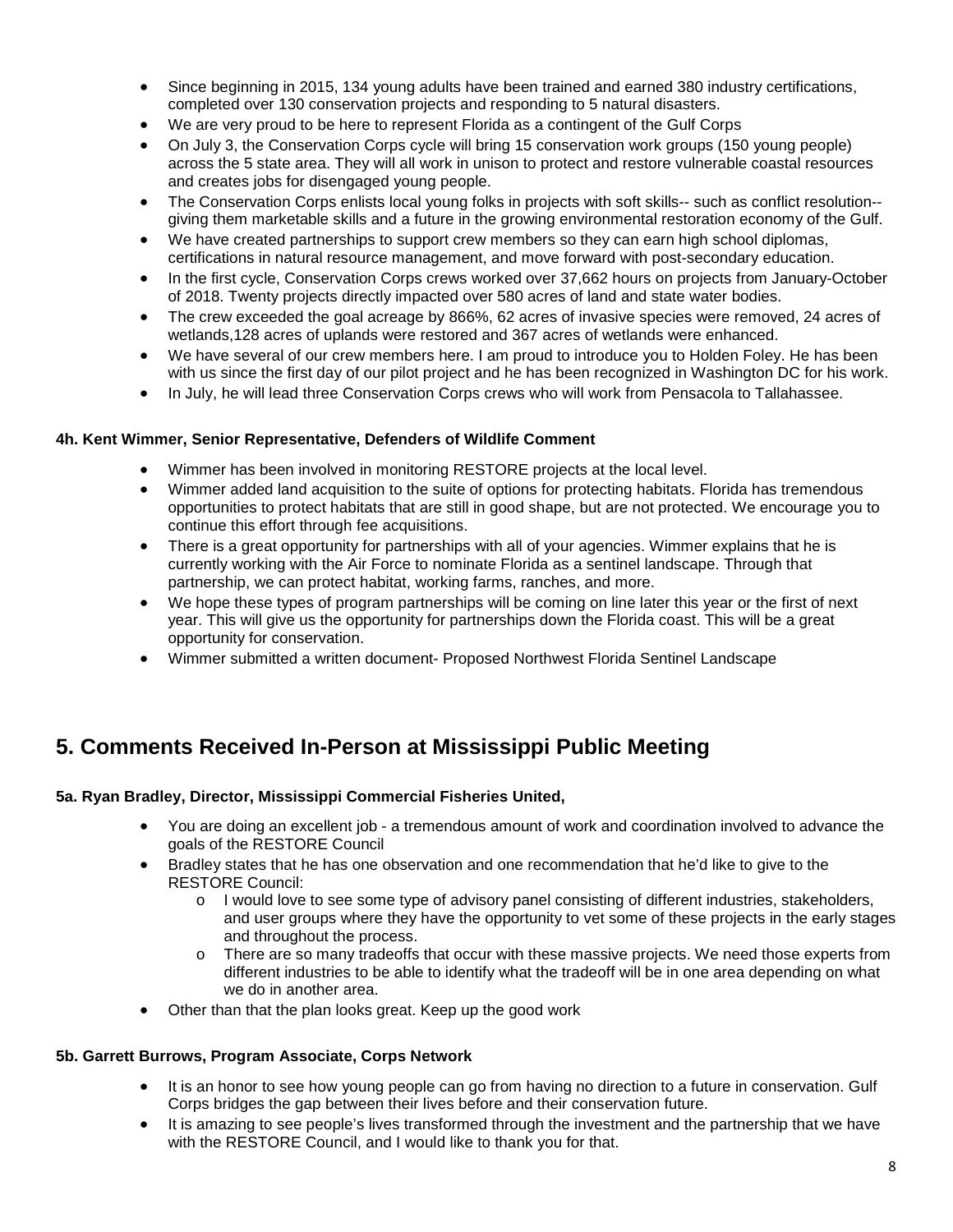- From year 2, we have 44 graduates and 27 have been placed in restoration or environmental positions which is about 61 percent.
- We have had an internship in Washington DC with Senator Bill Cassidy.
- We have a research technician at Cornell University.
- We have an oyster gardening technician employed with University of South Alabama
- We have a turtle crew member. It is a great job. You get paid to walk up and down the beach and look at turtles.
- But what it is really doing is changing people's outlook. You have young people who had no clue they could make money by helping the environment who now have a viable means to make money and advance their careers. It is the support of the Council that makes that possible.

## <span id="page-8-0"></span>**5c. Lauren Kissel, Program Manager, Gulf Corps Conservation Crew: Climb CDC Gulfport**

- Thank you for support for Gulf Corps and hope to continue the partnership into the future with FPL 3.
- Kissel states that she would like to reiterate how Gulf Corps fits into the new Planning Framework draft. Not only do we do all the work listed as priority strategies already, but our best fit is in priority six: Natural Resource Stewardship and Educational Engagement, since we are growing the next generation of conservation and restoration workers here in the Gulf
- Kissel gives examples of where the Gulf Corps works in Mississippi. These include Desoto National Forest, the Sandhill Crane Refuge, and the Pascagoula River
- In 2 years the Gulf Corps of Mississippi has completed 4,441 hours on invasive species control, 8,000 hours on training, 64 hours on living shorelines, and 1,636 hours or 46,490 native plants planted on New Round Island. Thank you to everyone on the Council for your support.

## <span id="page-8-1"></span>**5d. Jill Mastrototaro, Policy Director, Audubon Mississippi**

- Audubon appreciates the opportunity to review and comment on the RESTORE Council's Planning Framework draft that supports the Council's commitment to transparency and collaboration as well as the advancement and use of best available science at the decision making process.
- As the Council considers the next projects for possible funding through the next FPL, Audubon believes the Council members need to ensure decisions and actions taken are strategic to maintain the ecosystem wide focus approach and intent of the RESTORE Act.
- The Council's commitment to transparency and collaboration and in particular is evident in the Planning Framework draft.
- Audubon encourages the Council to continue recent collaboration meetings that have been supported by funds allocated through the Commitment and Support FPL.
- Funding available for Gulf restoration is a great opportunity to restore the Gulf ecosystem that should be sustainable for the environment and the economy of Gulf communities.
- Every dollar should be strategically allocated because despite the inordinate amount of funding we have been given, it is still not enough.
- The Council should use the Planning Framework to build on past projects, incorporate lessons learned, complement projects made through other restoration funding streams and make strategic investments in Gulf restoration efforts that will provide comprehensive, lasting benefits to the Gulf ecosystem.
- We wholeheartedly agree that the Council use best available science in Council's decision making process as a key to ensure the restoration process is scientifically sound, and we suggest using all the available information in making decisions on next FPL-- including Audubon's recently released Gulf conservation plan, which we undertook rigorous modeling effort to identify highly suitable habitat for Gulf birds and other wildlife.
- We encourage the Council to utilize habitat suitability modeling for projects evaluation and selection in conjunction with other project selection tools and other approaches.
- We are confident that our modeling effort will prove useful to help select a suite of projects that move us closer to a healthier and more productive Gulf ecosystem and we look forward to providing more comments before the deadline.

## <span id="page-8-2"></span>**5e. Stephanie Mathes, Director of Gulf Operations, The Corps Network**

• The Corps Network is the national affiliate of conservation corps across the United States.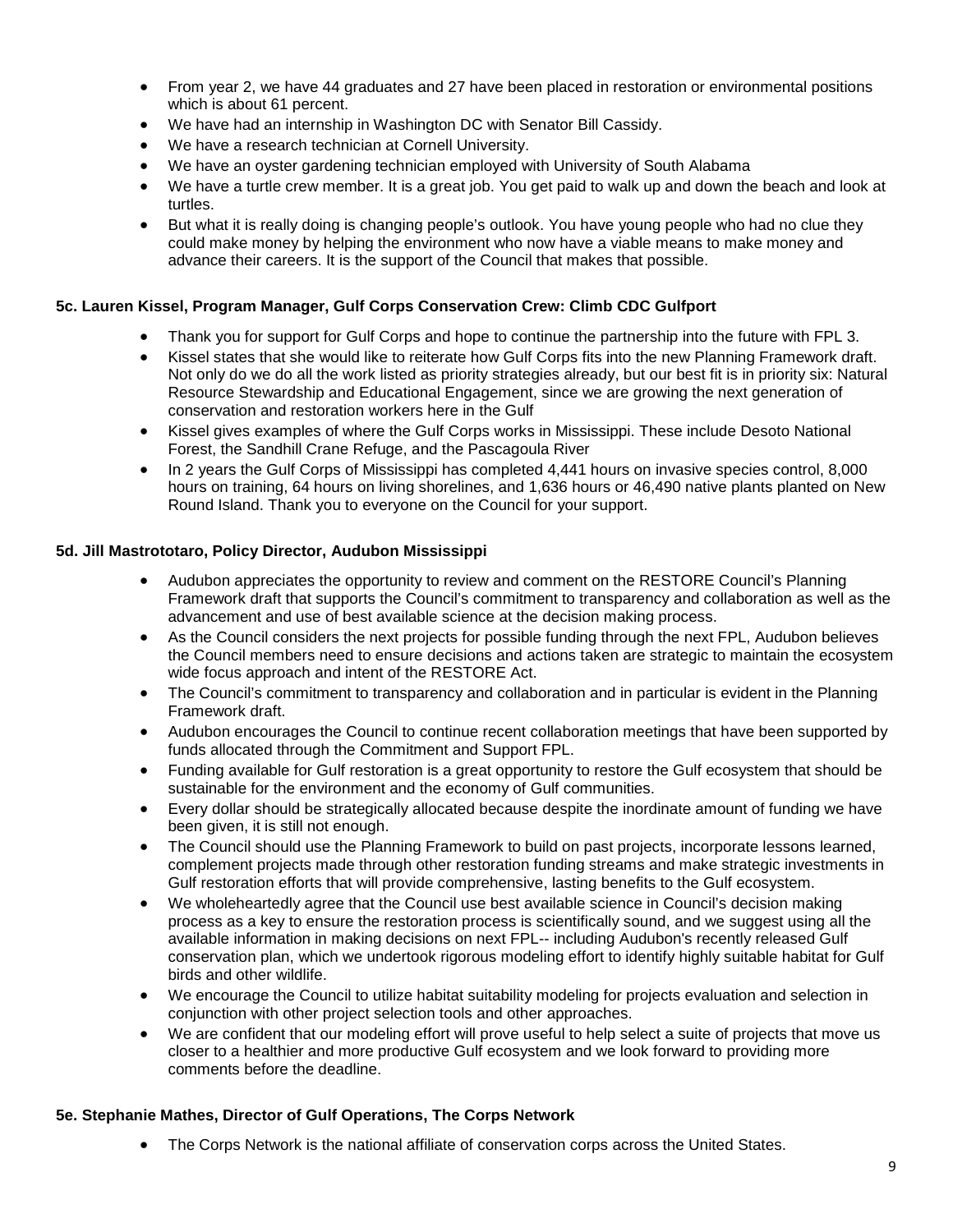- Gulf Corps has been so tremendously successful as part of the Council's commitment to Gulf Corps. Many of you have been out the project sites and actually have seen the work that is being done.
- We are training 100 plus youth that have never worked in an environmental or conservation framework before of any kind.
- As they are working to transform the environment, they are also transforming themselves.
- Lauren Kissel mentioned that they are working in all of the priority strategies, but feel that their best work is in priority six, because that is where they are developing the next generation of conservation workers.
- At Gulf Corps we are doing certifications and training. These young people are getting employable skills that they can leave the Gulf Corps program with and be the next generation of workforce. There is going to be a silver tsunami in the next few years, and they will be able to step in and go to work.
- Gulf Corps as a whole has completed 105,000 Conservation hours that these 100 young people across the Gulf states have put into this effort.
- They have worked on over 1,100 acres and have restored over 441 acres of wetlands.
- We are extremely thankful and appreciative of the Council's investment in Gulf Corps.

## <span id="page-9-0"></span>**5f. Howard Page, North Gulfport Community Land Trust**

- Reinforcing some things I see
- Page states that he has noticed the increasing stormwater management and wastewater system improvements and hopes that these are directed toward existing problems. For example on the Pearl River there are a number of discharge permits that presently have some issues that could be improved, and the Pearl River is one place that could really see some benefit.
- We might look at the fact that there are a number of cities along there with tight budgets and difficulty making the capital investments to improve their discharges. This money could be wisely spent looking at that.
- Looking at coastal development, we could look at some landscape scale improvements of stormwater.
- We need to recognize not just what the best management practices are, but what the necessary practices are to continue to have quality stormwater management. Mississippi needs to become the leader in that.
- One question I have is I see a bit of siloization, and I am wondering how we can get the lessons learned from your work to overcome the difficulties of staying in your lanes on decisions, and comment on some bad projects that are proposed in the program or the Pascagoula.
- When we look at the Pontchartrain Basin, what we see is that the development of the Mississippi River has gotten so large that during years of large rain events we are getting such pulses of freshwater that you have to release the Bonnet Carre Spillway and we are being affected by that. The only answer is to improve stormwater runoff on a huge scale.

#### <span id="page-9-1"></span>**5g. Thao Vu, Director, Mississippi Coalition for Vietnamese American Fisherfolk**

- While reviewing the Planning Framework draft, we understand the watershed geographic focus; however, we greatly think that due to the close hydrological link the Mississippi Sound and the Pontchartrain Basin should be considered one system instead of two separate geographic watersheds- particularly in light of the recent Bonnet Carre Spillway openings which introduce millions of gallons of freshwater into our Mississippi Sound
- Our most serious concerns are about the fisheries and the entire ecosystem of the Mississippi Sound.
- We also greatly support a hydrological study between Louisiana and Mississippi to have a better understanding between these two watersheds. We should get the best minds, the best scientists and natural resource managers from all of the agencies as well as the local knowledge the fisherfolk possess. That is something that has been critically missing and should be implemented as quickly as possible.
- In terms of the priority approaches for Mississippi, restoring hydrology and natural processes is not listed. We would like the State of Mississippi and the Council to provide some context for why that priority approach is not included as a potential restoration approach for the Mississippi Sound. Many fisherfolk here have seen hydrological changes for many years now.
- We also recognize Mississippi for prioritizing oyster habitat restoration; however, we need a much better understanding between water flow, water quality, particularly how salinity and the lack of salinity has affected the oyster reefs. We need a better understanding of substrate, sediment type, as well as the quality of substrate and sediment type; larval transport, and how stressors such as the BP oil spill and the Bonnet Carre Spillway openings have led to the degradation of our reefs.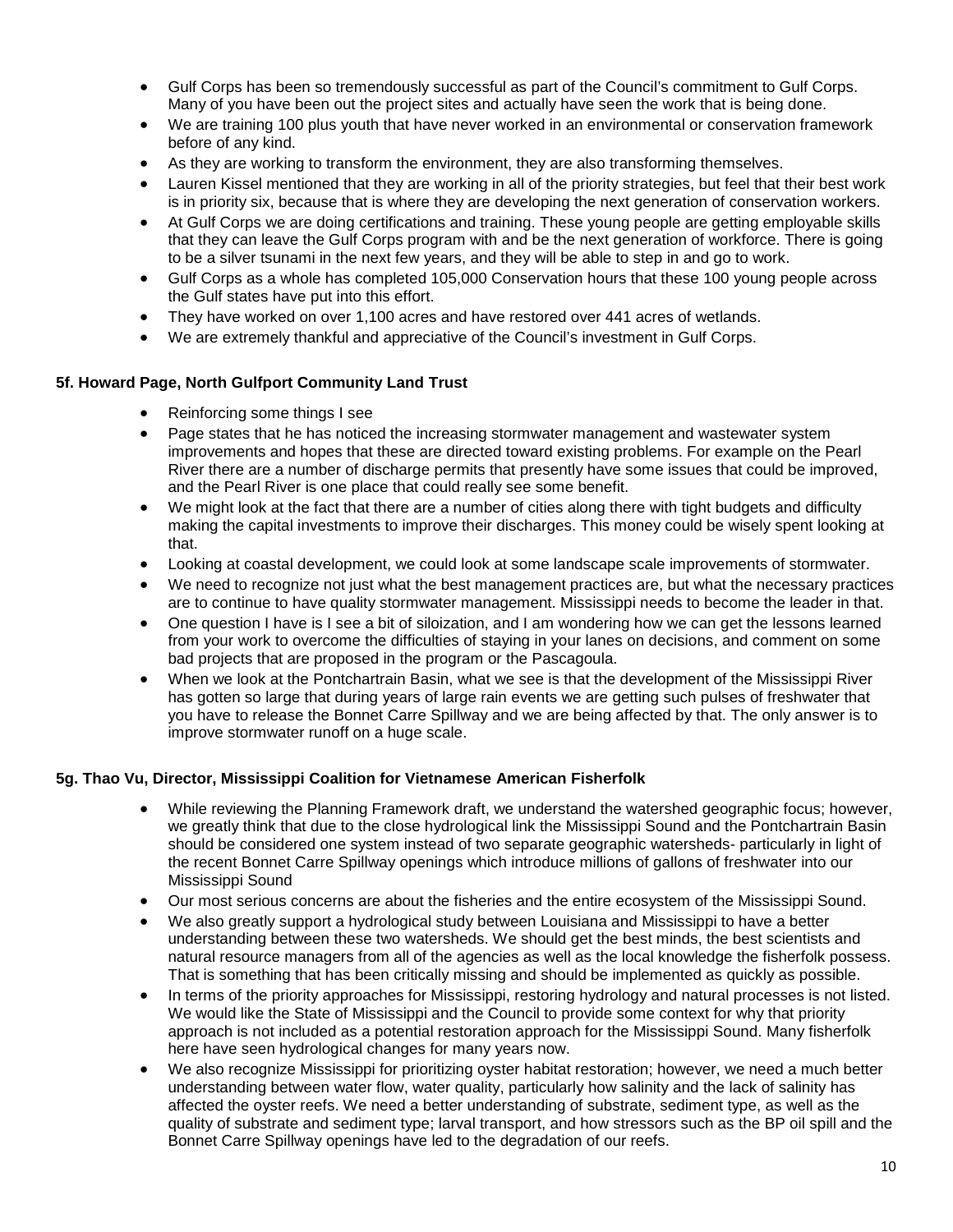There should be a comparison study of cultch planting vs. community based restoration to see which is more outcome oriented. This is greatly needed because the restoration of our oyster reefs is critically important and there are invaluable benefits that can be provided once the oyster reefs are properly restored.

# **6. Comments Received In-Person at Texas Public Meeting**

## <span id="page-10-1"></span>**6a. David Garza, Cameron County Commissioner, Precinct 3**

<span id="page-10-0"></span>.

- The Planning Framework draft fits in with many priority projects Cameron County has identified.
- Recent economic development (e.g., SpaceX and multiple, liquefied natural gas terminal facilities) presents opportunities for the county to partner with industry and advance responsible development in conjunction with ecological responsibility.
- Cameron County may enter into a partnership to advance land stewardship.
- Cameron County is interested in shoreline protection and restoration. Some of the projects they would like to establish or have already begun, include:
	- o Protection for Laguna Madre (only hypersaline lagoon in North America)
	- o Beach and dune protection and restoration
	- o Wetland mitigation banks
	- o Erosion response plan (ongoing)
	- o Establishment of a national estuary-like program
	- o Potential rivers and estuaries observation network
- We want to help the companies that are here now to become good corporate citizens.
- Cameron County recently created a new position for a coastal natural resource coordinator.
- The people of Cameron County want to be good stewards of their natural coastal resources and make it better for the next generation.
- We understand the value of what we have here, and when we submit projects for the next FPL, we plan to include projects which address the same problems that our neighboring counties have.

## <span id="page-10-2"></span>**6b. Aurelio Guerra, Willacy County Judge**

- In 2016 Guerra read the Comprehensive Plan Update.
- It inspired him, as a judge, to educate local government entities on how big of an asset the county has on their shores.
- Despite having a small budget in his county, Guerra created a new position to help educate high school and elementary school students.
- The Comprehensive Plan Update and the community education has changed the city council's mindset on how the county plans to move forward.
- Willacy County will submit projects in tune with what is in the Planning Framework.
- Willacy County is taking a regional approach and has entered into inter-local agreements with neighboring Cameron and Hidalgo Counties.
- Guerra notes that it is this regional approach that is going to make a big difference in our coastlines.

## <span id="page-10-3"></span>**6c. Jose Hinojosa, Santa Cruz Irrigation District, General Manager**

- Hinojosa is the Chair for the lower Rio Grande Valley Texas Pollutant Discharge Elimination System Task Force (TPDES).
- TPDES deals with water quality and quantity issues.
- Hinojosa went to Texas A&M for marine biology and became certified in scuba diving. As a scuba diver, his survival came down to one element: oxygen.
- For coastal areas survival can also be reduced to one element: water.
- As part of the agricultural community, they are the biggest users and losers of water.
- There have been times of drought when water cannot be provided for agricultural needs.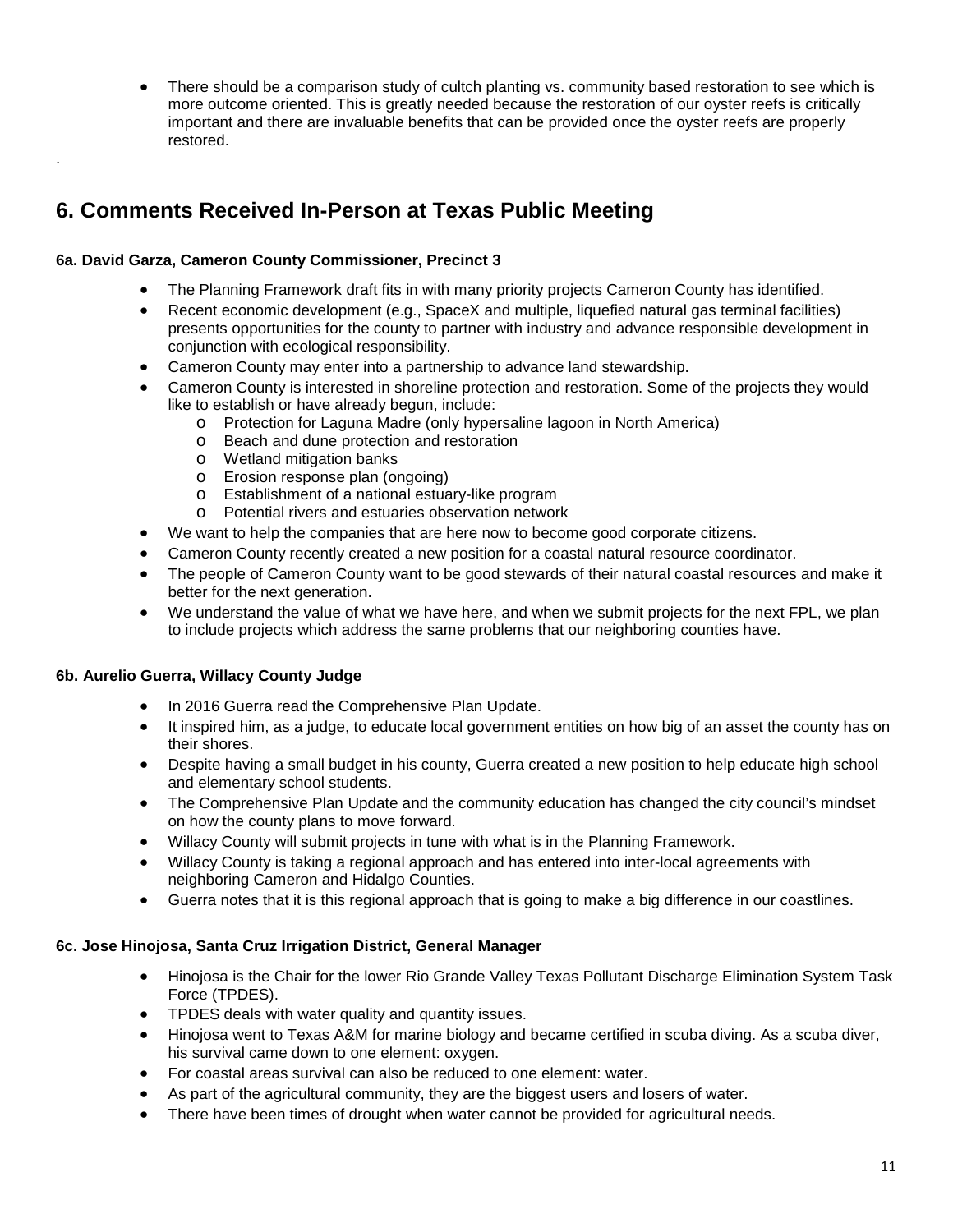- Hinojosa also recognizes the need to improve agricultural practices in order to protect and conserve water.
- There are not many mechanisms for farmers to access funds needed to pay for improvements.

## <span id="page-11-0"></span>**6d. Dan McLendon, American Conservation Experience/AmeriCorps, Director**

- McLendon is an invasive plant ecologist.
- The American Conservation Experience uses AmeriCorps to do invasive plant management.
- They received RESTORE funding via a Gulf Conservation Corps project. With those funds, they were able to hire an eight-person crew who has worked on four different parks.
- That crew has restored over 100 acres of invasive plant inundated country.
- The crew finished the season with the tools to move forward with careers in environmental work.
- All eight members were able to secure jobs in restoration after leaving the program, and one went on to receive a master's degree.

## <span id="page-11-1"></span>**6e. Scott Moorhead, Audubon**

- Moorhead appreciates the Planning Framework.
- He also appreciates the emphasis on science-based decision-making, and the emphasis on a Gulfwide approach.
- Moorhead points out that Audubon has recently completed a Gulfwide study and is developing rigorous tools to identify suitable habitat anchored in science. He looks forward to working with us.

## <span id="page-11-2"></span>**6f. Joe Vega, Cameron County Parks, Director**

- Thank you for the Planning Framework. It is important that we work on projects to protect our coast.
- Our coast is vital, not just for the local economy, but to the whole Texas economy.
- Cameron County is working on a conservation dunes project that will help to protect our infrastructure.
- Dunes are the first line of defense against storms.
- Vega is particularly interested in beach and shoreline restoration and protection.
- We are investing in \$30 million in public beach access improvements in the lower part of Cameron County.
- We are building structures more than 200 feet landward from the sea, and we are building dune conservation areas in front of those structures, so the structures can be there for generations to come.
- We are experiencing some high shoreline erosion rates.;
	- o Some shorelines are eroding at a rate of up to 15 feet per year.
	- o We need beach renourishment and shoreline restoration projects.
	- o We have a park on the Arroyo Colorado that is eroding 1-2 feet a year.
- We have been funded to restore 2,200 feet of shoreline.
- The county is working with the Texas General Land Office (TGLO) Coastal Erosion Planning and Response Act (CEPRA) program to help address this issue.
- We also want to create nature-based solutions (e.g., living shorelines).

# <span id="page-11-3"></span>**7. Comments Received via Digital Submission**

## <span id="page-11-4"></span>**7a. Sally Bakko on Behalf of Mayor Jim Yarbrough, City of Galveston**

Good afternoon, Please find attached written comments from Mayor Jim Yarbrough, City of Galveston, Texas regarding the Planning Framework Draft released by the Gulf Coast Ecosystem Restoration Council (RESTORE Council) for public review and comment on April 26, 2019.If you have any questions, please do not hesitate to contact us. Thank you, Sally Bakko

Body of Attachment:

Dear Members of the Gulf Coast Ecosystem Restoration Council,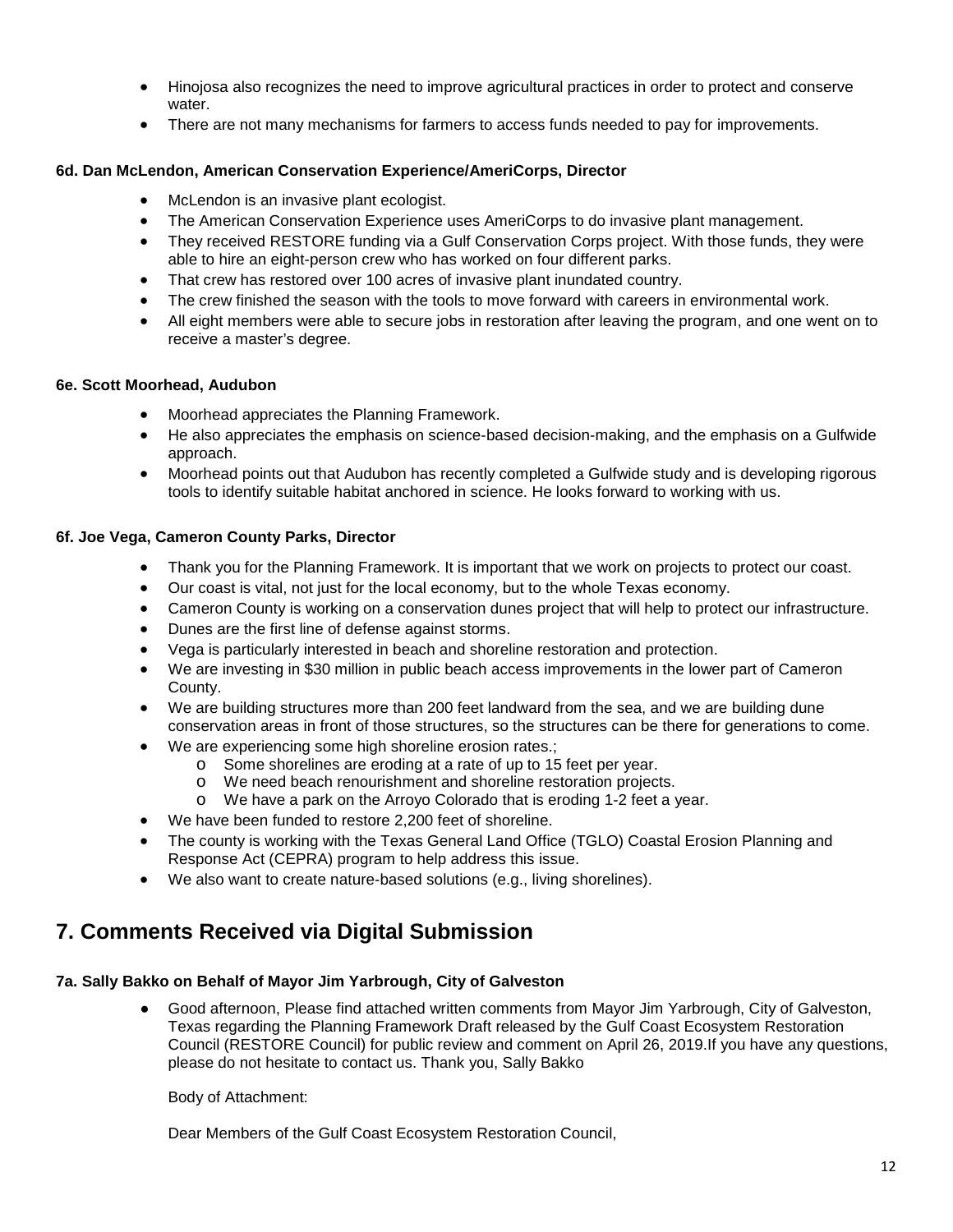We greatly appreciate the opportunity to provide comments on the Gulf Coast Ecosystem Restoration Council ("RESTORE Council" or "Council") Planning Framework draft released in April 2019. RESTORE Council staff provided a presentation of the Planning Framework draft ("Framework draft") during a webinar conducted on April 29, 2019.

During the presentation, RESTORE Council staff explained the Framework draft identifies priority approaches and techniques that will employ actions to address the Council's goals and objectives. Ultimately, the Framework draft will guide the Council's decision-making on development of the Funded Priority List (FPL) 3 and potential programs and projects that may be funded.

A critical step towards sustainable restoration of a healthy and productive Gulf ecosystem is recognizing the importance of addressing non-point source pollution which poses as much a threat to e habitats as an oil spill. The City of Galveston ("City") applauds the RESTORE Council for identifying in the Framework draft the reduction of excess nutrients and other pollutants to watersheds as one of the five (5) priority approaches for achieving the RESTORE Council's Comprehensive Plan Update goals and objectives.

As the FPL 3 develops, we strongly encourage the RESTORE Council to prioritize investments for improving water quality and/or quantity conditions. The Planning Framework draft observes coastal, estuarine, and riparian habitat declines are exacerbated by manmade stressors including those resulting from urban expansion and associated residential, commercial, industrial, and agricultural development. Aging septic systems are stressors that produce pollutants following each flood event, thus diminishing the effectiveness of habitat protection and restoration investments.

The City urges the Council to focus investments on techniques that reduce nutrients and pollutants as a first step to avoid various conditions that could impede and often reverse efforts to restore aquatic habitats or other living resources sensitive to water quality impairment. As noted in the Framework draft, septic systems used to treat residential wastewater are often point sources of locally elevated nutrient compounds due to aging infrastructure. Upgrading septic systems (e.g. septic-to-sewer programs) is identified in the Framework draft as a technique that may provide dramatic reductions to significant point sources of pollutants with cost savings generated over time.

Galveston's high water table, sandy soils, dense home concentrations, reduced leach field areas and many aging septic systems create a "perfect storm" for non-point source pollutants into the surrounding soils, groundwater and ultimately the Gulf of Mexico and West Bay. Tidal surge from hurricanes as well as continued relative sea level rise further exacerbates these conditions in Galveston subdivisions with septic systems.

The City is ready to collaborate on shared RESTORE Act goals for improving resiliency and water quality by preventing the destructive effects of non-point source pollution due to surface water contamination. In 2016, the City submitted a \$13.5 million septic-to-sewer project application to establish a collaborative approach with the Texas Commission on Environmental Quality (TCEQ) to improve water quality in waters surrounding Galveston Island by reducing nutrient loads and potential pathogens emitted from aging septic systems. To date, the City has committed \$4.1 million towards two of the five phases of this 10-year septic to sewer project.

Addressing septic system contamination advances the primary goal of restoring water quality and quantity, but also has additional cascading benefits to other goals and objectives identified in the Planning Framework draft. This effort supports healthier beachfront habitats by eliminating the leach field connectivity to the beach that improves water quality while also protecting habitats including birds and terrestrial wildlife, reptiles/amphibians, and fish and shellfish. Moreover, water quality improvements lead to improving connectivity to the Bay, replenishing strained estuarine habitats, revitalizing ecologic functions, and supporting species of economic and recreational interest.

Galveston citizens, businesses, non-profit organizations and community leaders recognize protecting healthier beach front habitat as the highest priority. With over 7 million tourists visiting Galveston Island in 2018, tourism is the lifeblood for the City and contributes significantly to the state's economy. Septic-tosewer projects provide key protections against non-point pollution sources and vital for ensuring longlasting sustainable beach habitats that contributes to a productive Galveston Bay.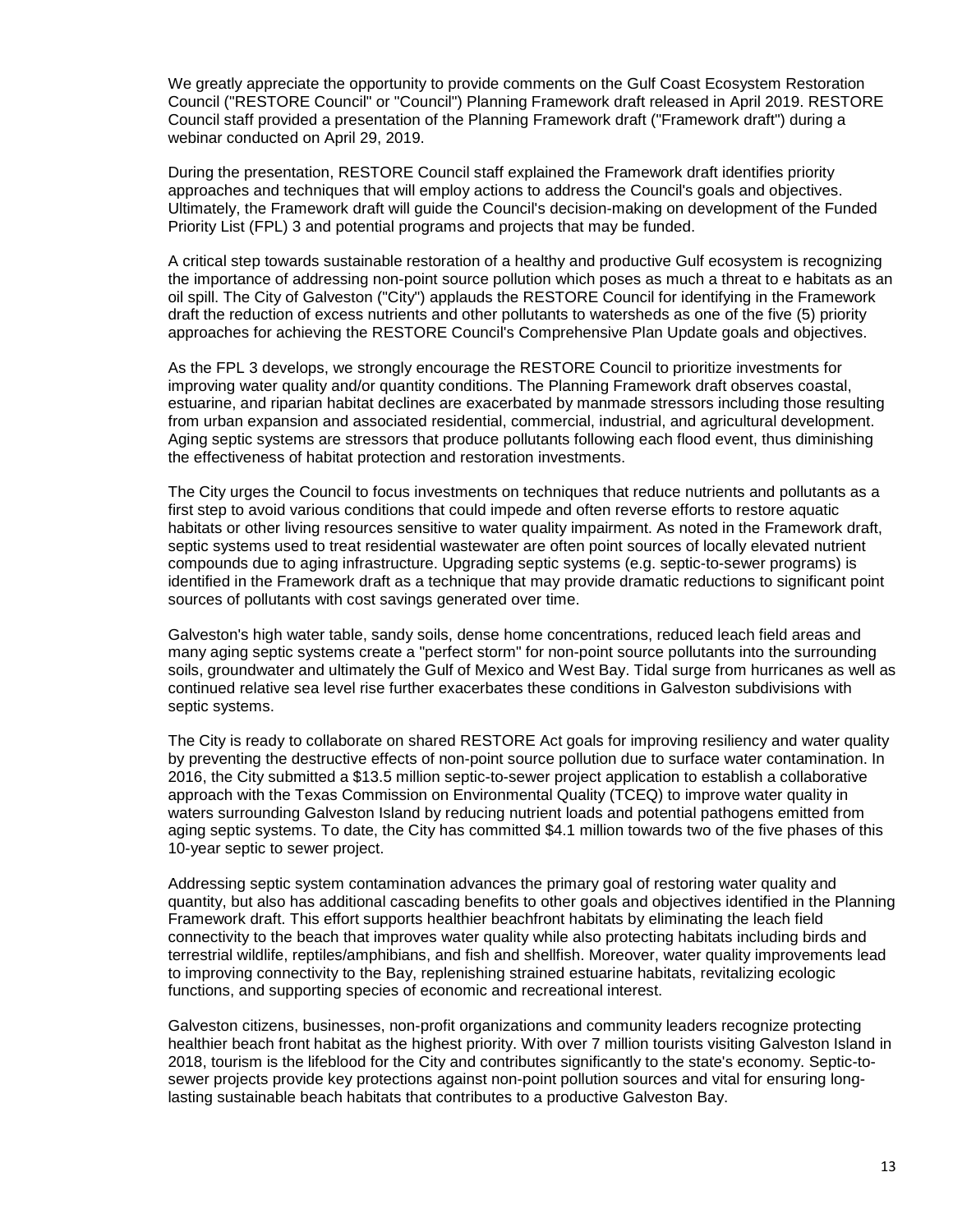We greatly appreciate this opportunity to submit written comments on the RESTORE Council's Planning Framework draft. As the Planning Framework is finalized and FPL 3 development efforts proceed, the City of Galveston urges the RESTORE Council to recognize septic to sewer projects for priority investment to prevent non-point source pollutant contamination of coastal and estuarine systems and lead to improved water quality and enhanced coastal habitat.

If you have any questions or comments, please do not hesitate to contact us.

Sincerely, James D. Yarbroug, Mayor

#### <span id="page-13-0"></span>**7b. Alexis Baldera, Ocean Conservancy**

• Dear Gulf Coast Ecosystem Restoration Council members:

Ocean Conservancy commends the Council for taking this meaningful step toward the commitments made in the Updated Comprehensive Plan, bridging the gap between the Comprehensive Plan and the Funded Priorities List 3 (FPL 3). We appreciate the opportunity to provide input on the Gulf Coast Ecosystem Restoration Council Planning Framework Draft and would like to offer our comments specifically on the following topics:

#### Priority geographies

We support the inclusion of shared watersheds that cross state boundaries as priority geographical areas in the Framework Draft. Ecosystems and natural resources span state boundaries, and restoration projects should too. We agree with the statement in Section 1.1 that total restoration funds "are not sufficient to adequately address all the environmental challenges that exist in in the Gulf." This is also true for the Council-Selected Restoration Component; therefore, as the Council begins developing the FPL 3 we urge the Council to further prioritize the geographic areas listed in the Framework Draft, preferably getting back to the watershed-based approach used in the first FPL.

#### Project selection based on stressors

Within each priority watershed, the Council should identify primary stressors that will then be used to select priority projects for inclusion in FPL 3. Section 2.3.5 on Mobile Bay and Mobile-Tensaw Delta in Alabama provides a good example of this stressors-based approach, citing the Mobile Bay Causeway as a specific example of a major impediment to the hydrologic flow of the Mobile-Tensaw Delta, which "has interrupted natural processes of the delta system and estuary for many decades."

However, we would like further clarification on the potential restoration technique of decommissioning unused, orphaned energy facilities in Texas (Section 2.3.1), specifically whether this refers to inshore (land-based) or offshore oil and gas infrastructure. We also question whether decommissioning offshore oil and gas infrastructure is an effective or strategic use of RESTORE Act funding under the Council-Selected Component, given the number of other more appropriate federal funding sources available to achieve this conservation measure.

#### Consistent monitoring standards

We are encouraged to see the Council highlight the Council Monitoring and Assessment Work Group (CMAWG) as an option for additional investment in Gulfwide projects and programs. However, we are concerned that the CMAWG's intended completion date of June 2020 may not occur before the release of FPL 3, and the results of the CMAWG's work are important to incorporate into the FPL 3. We encourage the Council to complete the standardized monitoring metrics for at least the restoration approaches that will be included in the FPL 3, as they are crucial for comparing the results across projects and will allow the Council to track restoration success and communicate to the public the overall outcome of various projects across the Gulf region.

As the CMAWG's final recommendations are unavailable at this time, we are unsure if they are already considering the monitoring guidance in Appendix E of the Deepwater Horizon Trustees' Monitoring and Adaptive Management (MAM) Procedures and Guidelines Manual, as it outlines the monitoring parameters needed for four of the Council's five priority restoration approaches (the exception being "restoring oyster habitat"). We recommend the Council, with guidance from the CMAWG, adopt, to the greatest extent possible, the monitoring guidelines developed in the MAM manual for efficiency and to increase coordination across restoration programs. Since the Council adapted its terminology and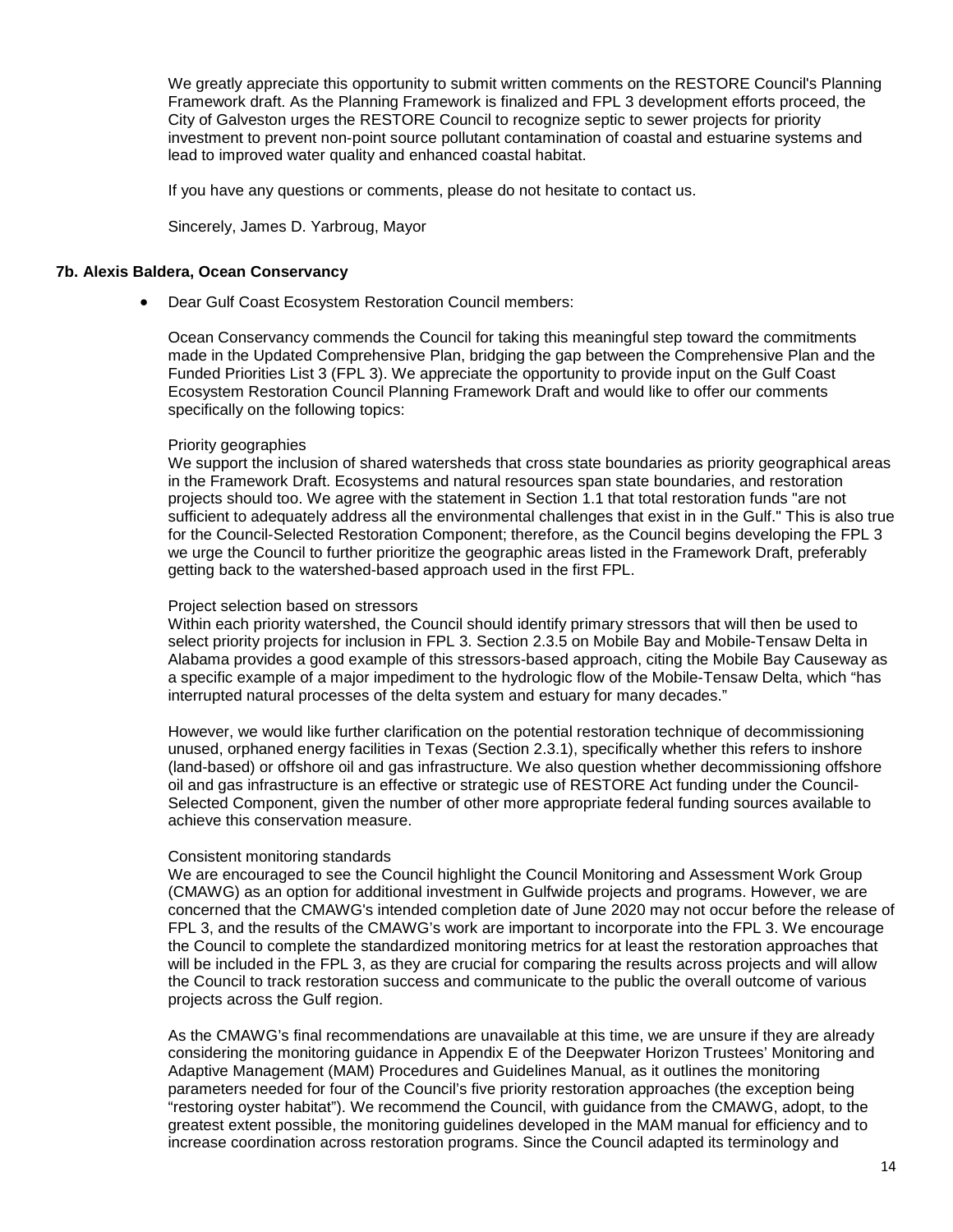classification scheme for organizing restoration techniques from that of the Deepwater Horizon Trustees, it would be appropriate and beneficial for the Council to adopt the Trustees' monitoring metrics developed for those techniques.

#### Adaptive management

We are pleased to see a commitment to incorporating adaptive management procedures in Section 1.4: "As part of the process of developing future FPLs, this Planning Framework will be reviewed and revised as needed to incorporate outcomes and lessons learned from previously implemented projects (including monitoring data from previously implemented projects), scientific and technical developments, changing policy, public input, and other planning considerations."

#### Climate change and sea level rise

We feel that Section 2.2.2, which addresses the need to acquire lands to accommodate for sea level rise, is a step in the right direction. Climate change should be a consideration for all projects selected by the Council, both how it will affect the long-term success of a project and how projects will help mitigate its effects.

Thank you for the opportunity to comment, and please feel free to contact us with any questions.

#### <span id="page-14-0"></span>**7c. Robert Bendick Director, The Nature Conservancy Gulf of Mexico Program**

Dear Members of the Council: We are writing to provide comments on behalf of The Nature Conservancy on the Planning Framework Draft (April 2019) of the Gulf Coast Ecosystem Restoration Council. Our comments are as follows:

1. Overall, the structure and direction of the framework are sound. The approach of defining strategies and actions and then applying them to specific geographies to address the problems in and threats to those places is logical and understandable. The categories of actions are appropriate and the specific activities listed within those categories are good, and for the most part, encompass the projects one can envision for Gulf restoration. (Specific comments are below). The geographic areas defined are in the right direction, but TNC hopes that the very large areas (Texas and Florida) can be narrowed as the process continues.

2. On page 5, the Framework says that "the Council will consider restoration activities funded by (other agencies) as it determines future funding priorities. We consider such coordination critical to the success of the process, so please be more explicit as to how this coordination will be accomplished.

3. On page 8, the Framework says that the "Council is committed to using a watershed/estuary-based approach to restoration in the 2016 Comprehensive Plan Update, and this remains a strategic planning principle for FPL development." TNC strongly endorses this approach. In the discussions later in the document, the Framework identifies specific threats to the geographic areas selected, lists actions to respond to those threats, and mentions coordination with other funding sources. TNC believes this can best be accomplished on a watershed basis as the Framework explains for the Lake Pontchartrain, Mississippi Sound, Mobile Bay and Perdido Bay examples. Creation of estuary programs where they do not now exist, such as was done for Pensacola Bay in the first round of RESTORE funding, can facilitate this kind of planning.

4. In Figure 2.1.1 on page 10, TNC supports the idea that the promotion of natural resource stewardship and environmental education and improving science-based decision-making are objectives that cut across all strategies. Elsewhere on this chart, TNC suggests that the multiple benefits of some restoration activities are not adequately reflected in the current version of the chart because some activities have additional primary rather than just secondary benefits. Our proposed changes:

a. Under Restore, improve and protect water resources, add primary goals for Land acquisition, Habitat management and stewardship, and for Substrate placement and Enhance spawning and reserves under Restore oyster habitat.

b. Under Protect and restore living coastal marine resources, add primary goals for Land acquisition, Habitat management and stewardship in the Protect and conserve coastal, estuarine and riparian habitat category, Restore hydrologic connectivity, Restore natural salinity regimes in the Restore hydrology and natural processes category, and in Agriculture and forest management in the Reduce excess nutrients category.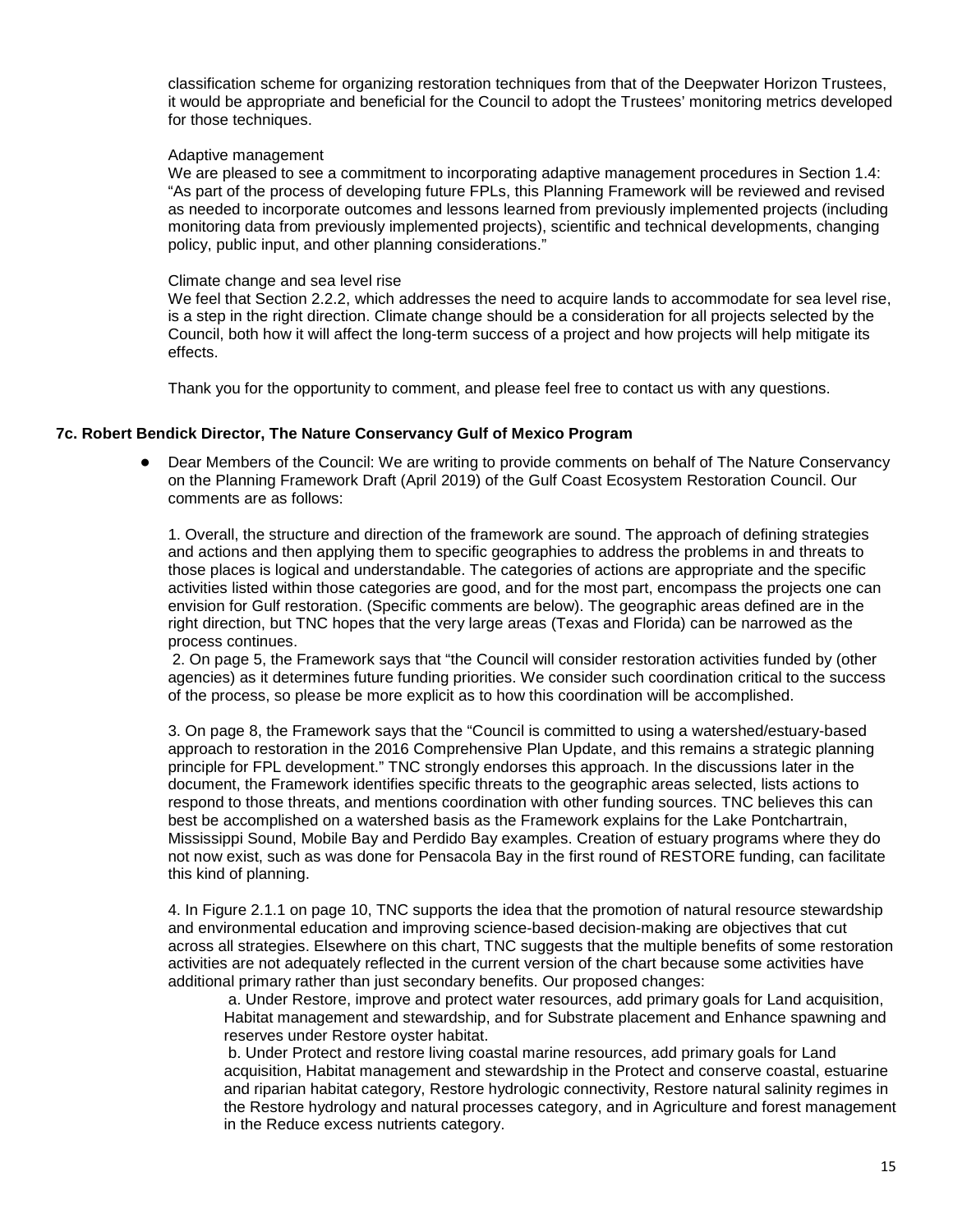c. Under Promote community resilience, add primary goals for Land acquisition in the Protect and conserve coastal, estuarine, and riparian habitats category and for Living shorelines in the Restore Oyster habitat category

5. In Figure 2.1.2. on page 11, TNC suggests that some categories of action are missing for some geographies to achieve the comprehensive plan objectives. Our proposed changes:

a. For Texas, add Protect and conserve coastal, estuarine and riparian habitats under Promote community resilience.

b. For the Chenier Plain, add Protect and conserve coastal, estuarine and riparian habitats under Restore, enhance and protect habitats and under Promote community resilience

c. For Pontchartrain Basin, add Protect and conserve coastal, estuarine and riparian habitats under Restore, enhance and protect habitats, add create, restore and enhance coastal wetlands, islands, shorelines and headlands under Protect and restore living coastal and marine resources, add Create, restore and enhance coastal wetlands under Restore and enhance natural processes and shorelines.

d. For Mobile Bay, add Create, restore, and enhance coastal wetlands…under Restore, enhance and protect habitats and under Restore and enhance natural processes and shorelines. Add Protect and conserve coastal, estuarine and riparian habitats under Promote community resilience

e. For Perdido River and Bay, add Protect and conserve coastal, estuarine and riparian habitats under Restore, improve and protect water resources and under Restore and enhance natural processes and shorelines. f. For Florida, add Protect and conserve coastal, estuarine and riparian habitats under Restore, improve and protect water resources.

6. On page 13, with respect to sediment placement, TNC endorses the idea of developing ways of increasing the beneficial use of dredged materials for Gulf restoration. Toward this end we urge utilization of the tool being developed by the U.S. Army Corps of Engineers for this purpose.

7. In the description of Priority Approaches and Techniques for Restoration (pages 12-29), TNC would like to see a general statement about the use of "natural infrastructure" and the restoration of natural processes to accomplish coastal restoration and management. This idea is included in several of the approach descriptions, but as a general concept, the use of natural features and processes deliver the most multiple benefits for coastal restoration at the lowest ongoing cost. Having said this, we understand that hard or hybrid infrastructure may be the best option at some locations.

8. On page 16, under Restore and Conserve Habitat, in the description of the benefits of the Land Acquisition technique, we believe that the water quality and quantity and community resilience benefits are so clear that they should be listed as primary benefits of the Restore, Enhance and Protect habitat approach.

9. On page 17, TNC does not support using RESTORE funds for decommissioning unused, orphaned energy facilities. Other sources of revenue derived from oil and gas leasing should be used for that purpose.

10. On page 20, TNC supports investment to restore hydrologic connectivity and believes that there should be mention here of restoring anadromous fish runs in the Gulf which formerly played a more significant role in the health of the Gulf ecosystem.

11. On page 24, TNC agrees that agricultural and forest management can have important impacts on reducing nutrient runoff into adjacent waters. We suggest that, along tributary rivers to important Gulf estuaries, a combination of land acquisition in fee and easement from willing sellers and management assistance for private forest landowners can produce significant long-term benefits for both water quality and quantity in the estuaries downstream.

12. On page 27, TNC fully supports the need to restore oysters in the Gulf because oysters are important both economically as a harvestable resource as well as ecologically as an important natural habitat. Restoration of oysters can also have a very significant positive impact on water quality and clarity.

13. On page 26, under potential restoration techniques for oysters, TNC believes that cooperative estuary based oyster restoration planning can accelerate oyster restoration and help to ensure that oyster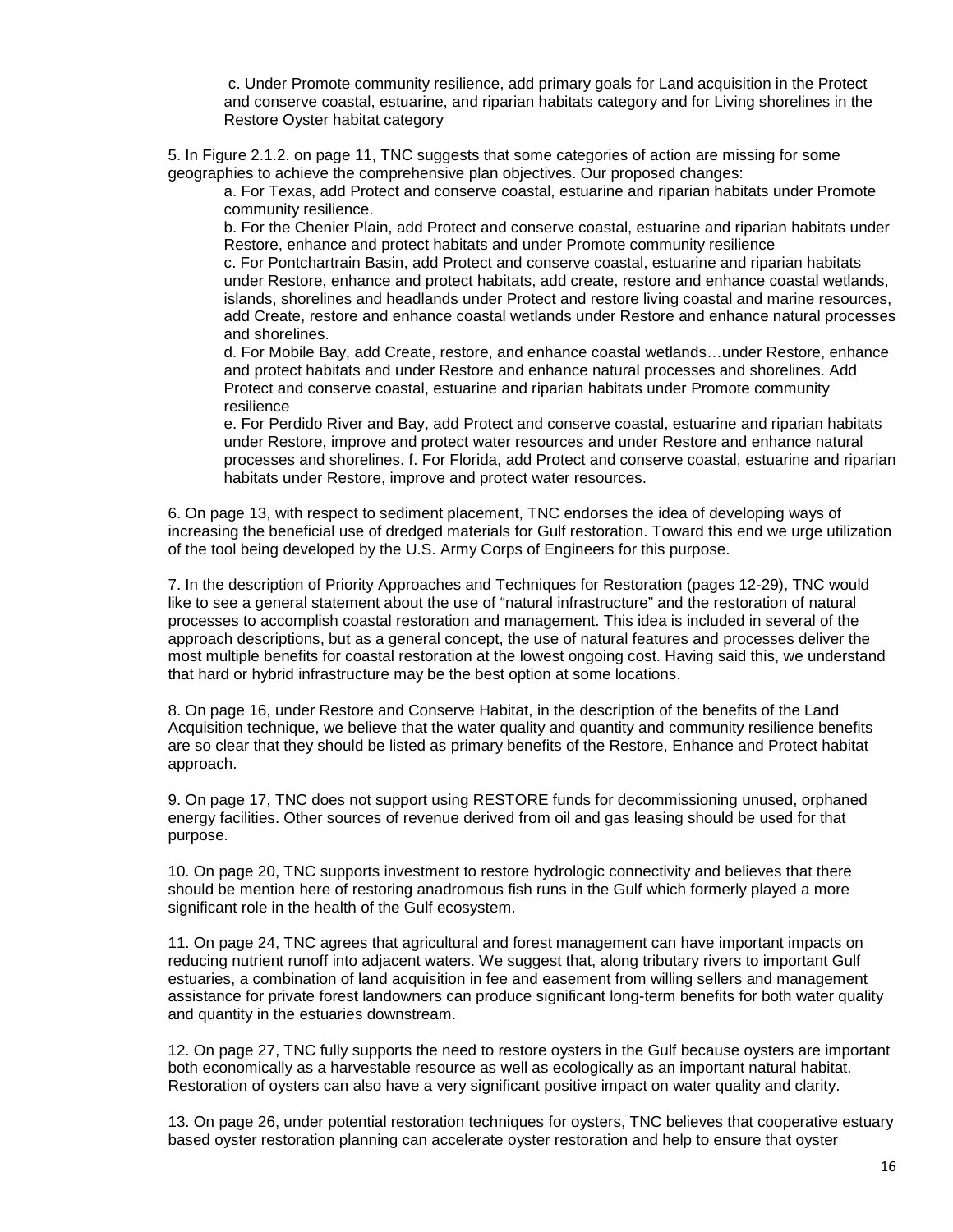management is sustainable. TNC supports the Council's recommendation for habitat suitability modeling, but this should be combined with working with a broad range of stakeholders in an estuary to identify goals for oyster restoration and the combination of actions needed to reach those goals over the long run. TNC's publication, "Setting Objectives for Oyster Habitat Restoration Using Ecosystem Services" can assist in this process. (TNC is underway with community-based oyster goal-setting in Calcasieu Lake and Pensacola Bay).

14. On page 29, TNC agrees that spawning reserves are needed both to ensure the production of oyster spat to maintain healthy oyster populations and to produce the habitat and water quality benefits of oyster restoration. Reserves can be created in tandem with harvestable reefs.

15. On page 39, in the Lake Pontchartrain Basin, TNC recognizes that the magnitude of the problem of altered deltaic processes and land loss requires priority attention in the next round of RESTORE funding to enable sufficiently large and complex projects to addresses the large scale stressors in this area.

16. On page 48, the partnership between the Mobile Bay National Estuary Program and state agencies is a good example of the estuary approach to Gulf restoration.

17. On page 48 and in the summary chart, TNC believes that the Protect and Conserve approach should be added to the Mobile Bay section to best accomplish the restoration goals for Mobile Bay.

18. On page 59, TNC agrees that a Gulfwide oyster restoration initiative, coordinated with the NRD funding sources for oysters, could be effective particularly because all priority areas appear to include oyster restoration strategies.

19. Also, on page 59, TNC supports environmental education, training, and opportunities to implement other conservation projects and strategies through the employment of young people in Gulf restoration. Our experience with GulfCorps has shown that there are multiple benefits from administering such programs on a Gulf-wide basis.

20. And, overall, as the Planning Framework is intended to build on previous investments from the 2015 Initial FPL in habitat and water quality, we hope that the next FPL includes funding for the implementation phases of projects included in the Initial FPL. Thank you for the opportunity to comment on this important document and for your positive ongoing efforts to restore the Gulf of Mexico.

Sincerely, Robert Bendick, Director, Gulf of Mexico Program, The Nature Conservancy

#### <span id="page-16-0"></span>**7d. Cathleen Breslin Berthelot, Environmental Defense Fund**

• Dear RESTORE Council staff: Attached please find comments on the Planning Framework draft from our coalition and partners throughout the Gulf of Mexico. We thank you for the opportunity to comment and for your continued commitment to the restoration of the Gulf. Very Sincerely, **Cathleen** 

Body of Attachment:

Dear Council Members:

On behalf of our organizations across the Gulf Coast, we thank you for your ongoing efforts to restore the Gulf of Mexico ecosystem after the catastrophic Deepwater Horizon oil spill. As you know, for years our organizations have advocated for coordinated, science-based, and large- scale restoration of the Gulf of Mexico. In 2012 by passing the RESTORE Act, Congress gave the Gulf States a unique opportunity to address their most pressing ecosystem challenges through funding a comprehensive restoration plan and implementing large-scale federal and state restoration projects. We appreciate that the RESTORE Council is taking another step to implement Congress' direction with its Planning Framework. We believe that the Planning Framework can be an important tool to identify priorities and sharpen future investments.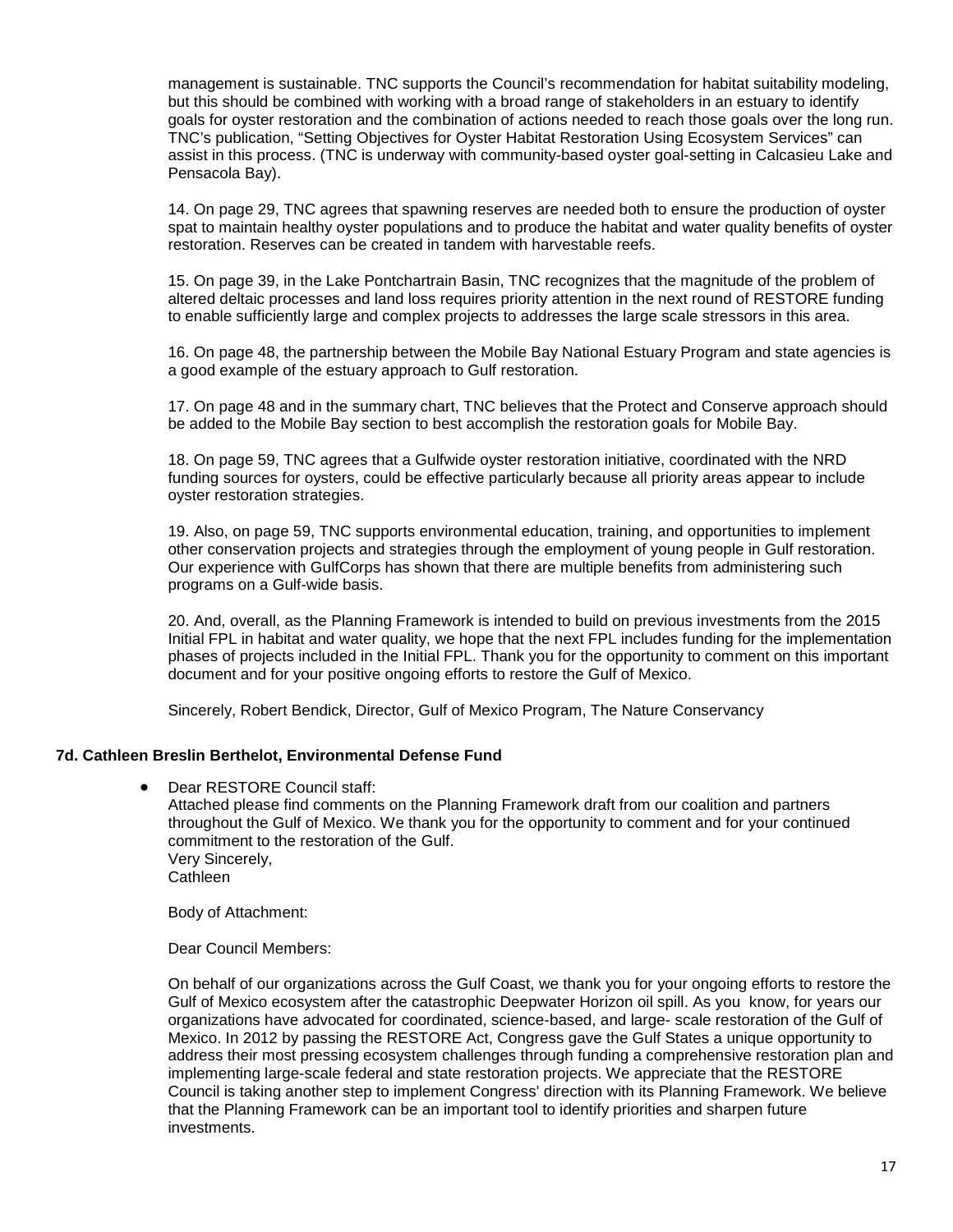The Council's decisions around these investments are critical to the future of the Gulf. We continue to believe that the Council should tailor its project funding to address the most pressing ecosystem stressors in a given watershed or estuary across the Gulf. This approach will ensure that restoration investments are strategic, maximizing the opportunity that the settlement affords. We offer the following thoughts regarding high-priority activities to ensure that the next Funded Priorities List (FPL) includes the best investments to advance ecosystem restoration goals.

The RESTORE Council Planning Framework demonstrates improved coordination among Council members, appropriately focuses investments in watersheds and estuaries, and identifies critical restoration strategies. We support the Council's approach in these areas. We are supportive of the Council's efforts to improve coordination in advance of the next FPL and believe that the Framework does a good job of putting different restoration activities in the context of other similar or related investments from the first FPL and from other funding streams. We are also encouraged that the Council intends to maintain the watershed/estuary or ecoregion geographic frame for the next FPL. We are supportive of the general approach of identifying restoration strategies and techniques for these different geographies. In doing this, we believe the framework will help agencies to work together in designing and advancing good projects for potential RESTORE funding.

However, we have the following specific comments:

1. We recommend that the Planning Framework further clarify the Council's geographic priorities.

The geographies identified in the framework were in some cases too broad to signal meaningfully the Council's restoration priorities. To the extent possible, we encourage the Council members to further prioritize geographies for investments in the next FPL around watersheds/estuaries or ecoregions and to explain their prioritization, in order to inform more meaningful stakeholder and public engagement in the proposal development process.

2. The Planning Framework should more clearly tie restoration approaches to known system stressors within priority geographies.

While the framework does discuss ecosystem stressors in the context of describing certain restoration approaches at a high level, it should also provide an assessment of known ecosystem stressors and solutions for each priority geography. For many watersheds around the Gulf, ecosystem stressors are known and have already been documented in state and other restoration or resource management plans. Restoration approaches and techniques should be tailored to address the most pressing stressors and threats in a given watershed. Place-based stressors assessments, will help to evaluate the wisdom of different project investments, and may inform project sequencing.

3. We recommend that the Council articulate a transparent and science-based project selection process that incorporates public input.

Despite the Council's stated commitment to use Best Available Science and to be transparent in their decision-making, the Council still has not articulated to the public a transparent and science-based project selection process. As we noted during the 360 review process following the last FPL, the project selection process should be revised to be based on the extent to which projects meet the priority criteria in the RESTORE Act. The process should take into account anticipated measurable project outcomes, and should be clearly communicated to the public in advance of proposal development. In addition, we believe the public should be able to comment on proposed projects prior to their selection for the draft FPL, and encourage the individual Council members to engage the public as they develop projects.

We are pleased that the Planning Framework draft recognizes public input as a critical part of the RESTORE Council process. However, more regular public updates, engagement opportunities, and clarity on objectives and criteria and the project selection process are needed to enable stronger, more informed public input. We would be glad to work with the Council on stakeholder engagement if helpful.

Finally, we agree that the Planning Framework should support large-scale investments, and we also note our support for continued investment in the Council Monitoring and Assessment Work Group (CMAWG). We encourage the Council to expedite this funding so that RESTORE project- level monitoring protocols,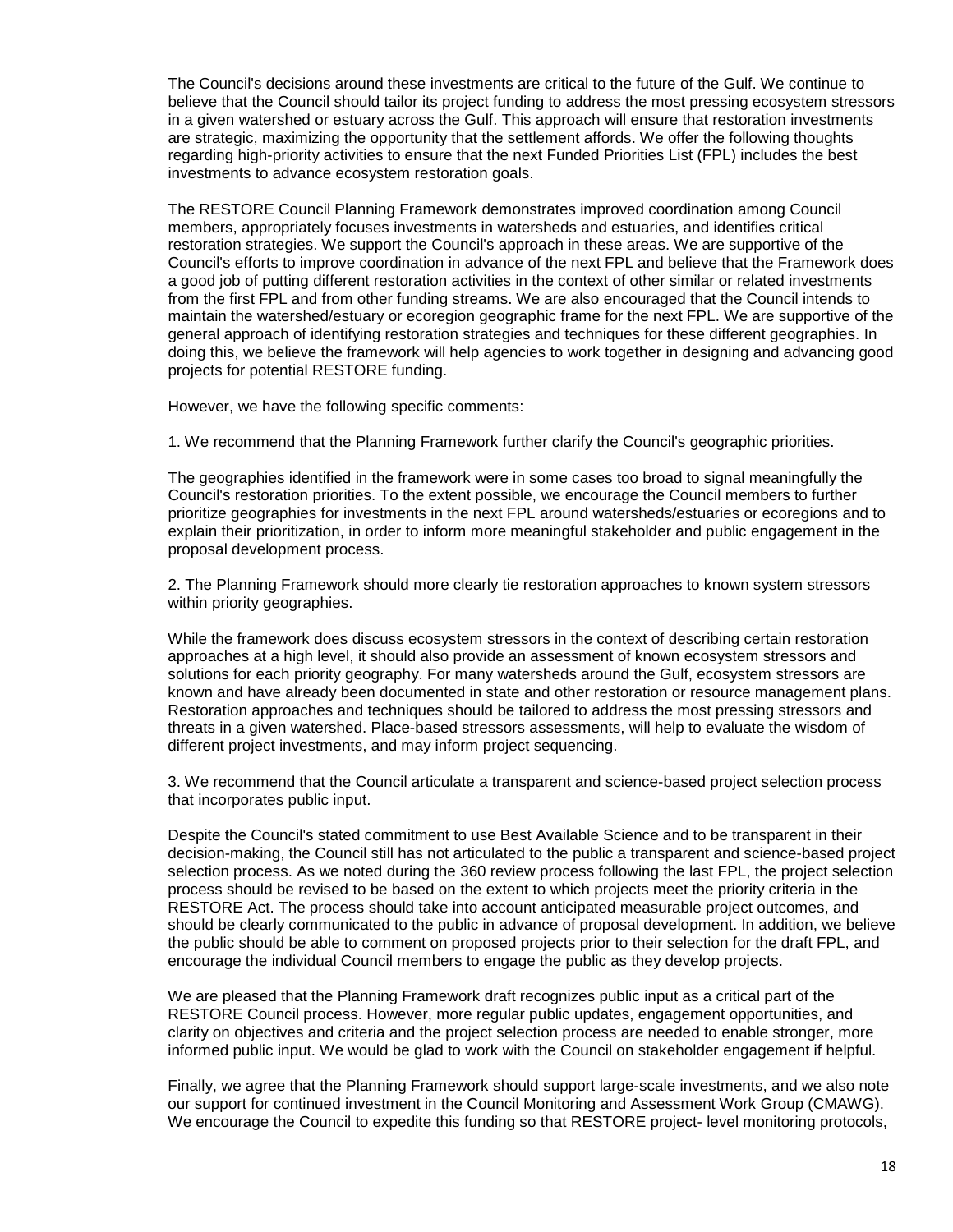standardized performance metrics, and standardized data collection and management protocols can be developed and in place before construction of FPL 3 projects begin.

In addition to the priorities articulated above, many of our organizations will be submitting additional comments that speak in greater detail to many of the other restoration approaches included in the Planning Framework. We thank you in advance for consideration of those comments.

In closing, on behalf of our members across the Gulf Coast and around the nation, we thank you for the work you have done so far and for your consideration of our recommendations. Our organizations have worked for years to serve as good partners to the RESTORE Council, and we are eager to continue to make progress together. We stand ready to assist the RESTORE Council members and staff as you move toward the next FPL.

Sincerely,

Alabama Coastal Foundation America's WETLAND Foundation Audubon Florida Audubon Louisiana Audubon Mississippi Audubon Texas Coalition to Restore Coastal Louisiana Conservation Alabama Foundation The Conservation Fund Environmental Defense Fund Florida Wildlife Federation GNO, Inc. Gulf Islands Conservancy, Inc Healthy Gulf Lake Pontchartrain Basin Foundation Land Trust for Louisiana Land Trust for the Mississippi Coastal Plain Mississippi Wildlife Federation Mobile Baykeeper National Audubon Society The National Wildlife Federation The Nature Conservancy The Nature Conservancy, Louisiana North Gulfport Community Land Trust Ocean Conservancy Restore or Retreat

#### **7e. Yolanda J. Ferguson, Joseph Trawl (PEPC 54-63, duplicate submission)**

RESTORE COUNCIL

MRS .FERGUSON manufacturingj@yahoo.com I like to take the time to give knowledge to following MS.Ot Environmental law Institute

## ECOSYSTEM RESTORATION

ECOSYSTEM..what does this mean .. a biological community of interacting organisms and their physical environment. ( in general use) a complex network or interconnected system.

An ecosystem is a large community of living organisms (plants, animals and microbes) in a particular area. the living and physical components are linked together through nutrient cycles and energy flows.

#### **RESTORATION**

Definition of restoration

1 : an act of restoring or the condition of being restored: such as a : a bringing back to a former position or condition : REINSTATEMENT the restoration of peace b : RESTITUTION c : a restoring to an unimpaired or improved condition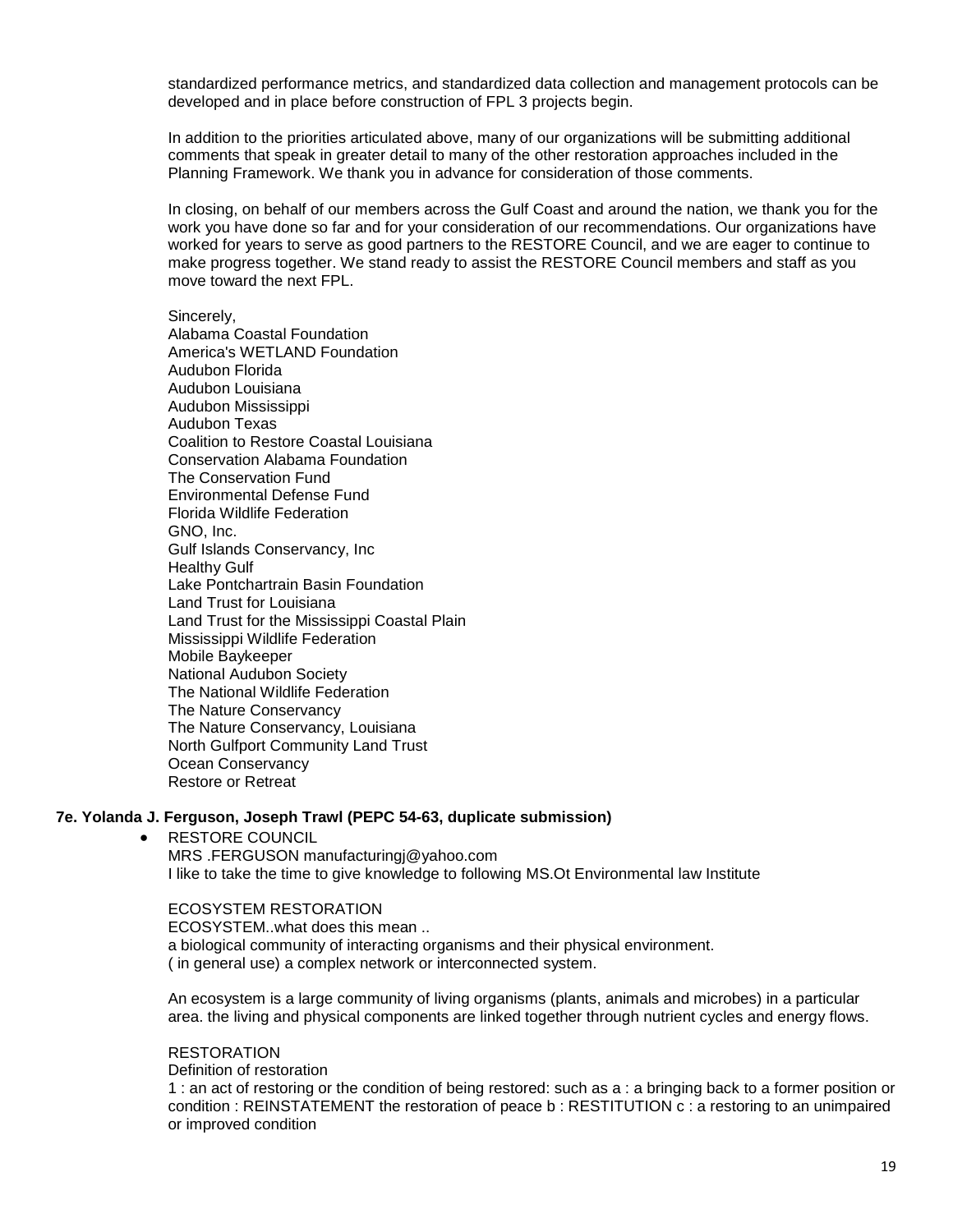The planning frame work draft to ensure restoration investments fits a broad vision for gulf of mexico. this is always what you say .

Well this frame work draft and you are focus on I think you need to look at in different view. in a more broad scope .

you are so focus on making sure restoration investment fits the board vision for gulf .is very good idea for for long term But sometimes you have to take blinder off and look around ..kind of like you have to look from a different angle and have and a seat and watch and pay attention ..

We do believe some of the deaths and sickness are experience is due to fresh water inclusion but not all of them are 261 dolphins and 149 turtle countless other wild life https://www.epa.gov/sites/production/files/2019-06/documents/schedule.pdf

I believe that enough toxic dispersant were used on deep water horizon spill that they pool in diffrent location 1.8 million gallon is alot of corexit and if the oil got in bays and bayou then dispersant did too.

Dispersants are mixtures of solvents, surfactants, and additives that are designed to break apart slicks of floating oil and facilitate formation of small droplets of oil in the water column to enhance dispersion and microbial degradation.

During the 2010 BP Deep water Horizon oil disaster response, unprecedented amounts of dispersants were used at the surface and subsurface wellhead, over an unprecedented duration of nearly three months, leading to unprecedented amounts of oil deposition on the ocean floor.

here are few links you might find of intresting ...

- https://www.theadvocate.com/baton\_rouge/news/article\_85ed63d2-8d1a-11e9-a03e-9b464b8c4852.html?utm\_medium=social&utm\_source=facebook&utm\_campaign=usershare&fbclid=IwAR2AOhLV2XjTnHDfPoqzX9XuGbjIQbn7Btq0h000ehPwJoi\_mMlMJDbAs5s
- https://www.nola.com/environment/2019/06/stranding-of-261-dolphins-possibly-linked-to-high-mississippi-river-declaredunusual-mortality-event.html
- https://undark.org/2019/06/06/deepwater-horizon-
- dispersants/?fbclid=IwAR0YhXSuWPtPL0D2rNV9oJpH0cilo3yM1RNMPO-UWOEhjVUKbkCbexuNfiw ○ https://www.wlox.com/2019/06/14/noaa-launches-federal-investigation-into-gulf-dolphin-
- deaths/?fbclid=IwAR1m6wb3G2JEofZXYld3YNNeEv4E9GXOuQMW\_SjoeFpu8k0xvrcsRN33MmI
- https://www.youtube.com/watch?v=mdfguQxtl4w&feature=share
- https://bpoil.wordpress.com/2018/04/21/dispersants-can-turn-oil-spills-into-toxic-mist-research-
- shows/?fbclid=IwAR0jcZFIo4S1YFtnwERYVcCLprvn3ZJInx7b4MF-\_MvAyh2ZseA-cRN8mME
- https://www.nola.com/environment/2019/04/women-exposed-to-bp-spill-have-higher-levels-of-post-traumatic-stress-studyfinds.html?fbclid=IwAR3E\_edeMpqfMf6LPilSuV\_fM90ceKplOa4VsYzAiCb2LAEaeIwXAf-45Ws
- https://www.nbcnews.com/news/us-news/dolphins-along-gulf-coast-are-dying-triple-normal-rate-scientists-
- n1017966?fbclid=IwAR2AUxPp37FBoZPaq1od2qIfNRhrDdqP4HkO6IQWHu900ZDy-LVkywyverw
- https://kprcradio.iheart.com/featured/walton-and-johnson/content/2019-06-13-texas-man-dips-toes-in-water-catches-flesheating-virus/?fbclid=IwAR2bW16xx9kaCls1-9EBHHra9fEbsAixCjM\_a6yXUosQDzH0se6FfW2WA6w
- https://www.epa.gov/emergency-response/national-oil-and-hazardous-substances-pollution-contingency-plan-ncpoverview

#### Oil Removals

#### §300.322,

Authorizes the OSC to determine whether a release poses a substantial threat to the public health based on the size and character of the discharge, and its proximity to human populations and sensitive environments. In such cases, the OSC is authorized to direct all federal, state, or private response and recovery actions. The OSC may enlist the support of other federal agencies or special teams.

#### Hazardous Substance Removals §300.415(b)

Authorizes the lead agency to initiate appropriate removal action in the event of a hazardous substance release. Decisions of action will be based on: Threats to human or animal populations; Contamination of drinking water supplies or sensitive ecosystems; High levels of hazardous substances in soils; Weather conditions that may cause migration or release of hazardous substances; Threat of fire or explosion; or Other significant factors effecting public health or the environment.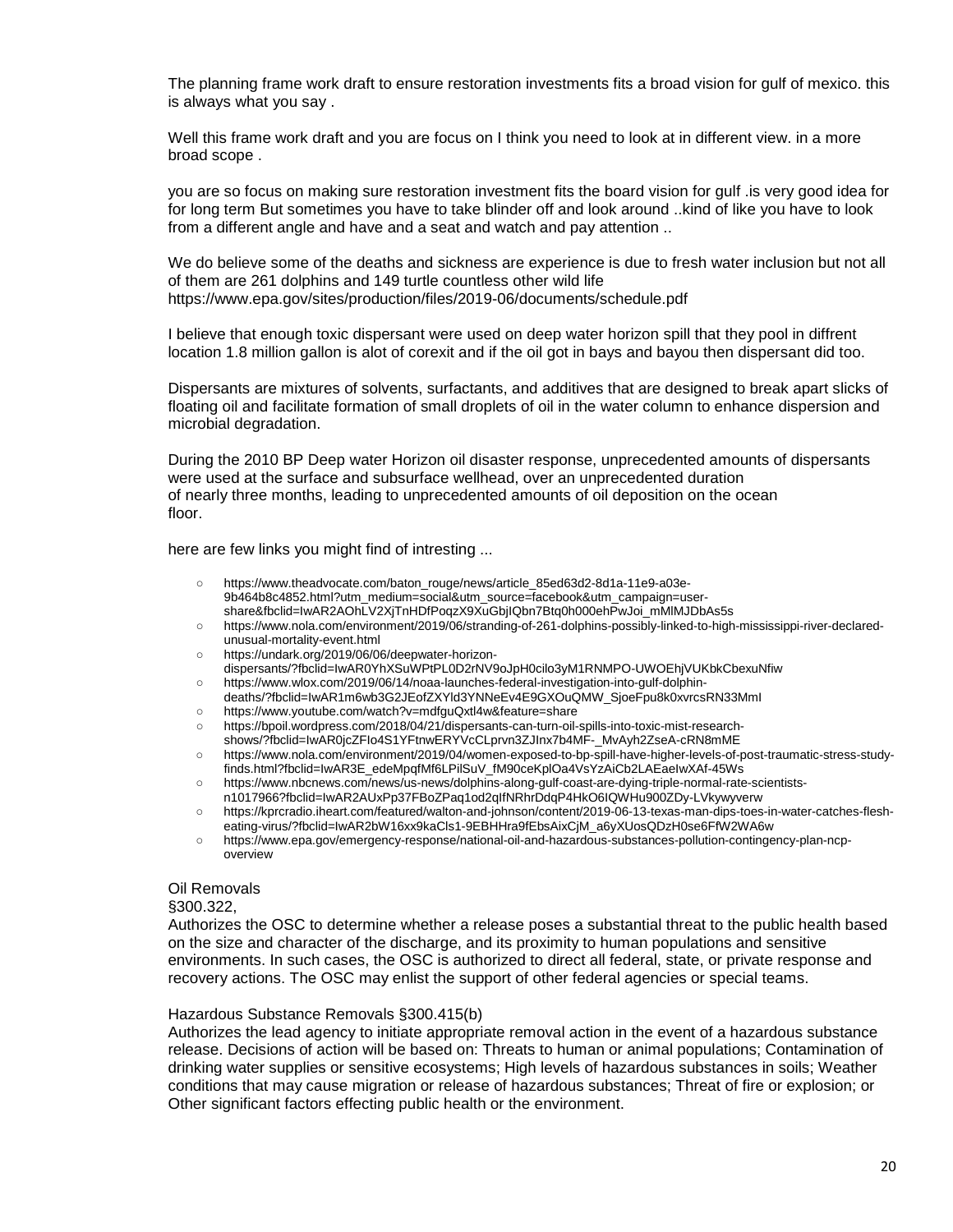MYTH 1: A listing on the NCP Product Schedule means that dispersants are "safe" for use during oil spill response.

FACT: "The listing of a product on the NCP Product Schedule does not constitute approval of the product" [§300.920(e)] and products are required be labeled with a disclaimer to that effect. Rather, the listing means only that data have been submitted to EPA as required by Subpart J of the NCP. The EPA authorizes, it does NOT approve, use of dispersants listed on the Product Schedule.

The data include a screening test for toxicity, based on short-term, 96-hour lab tests on lab-tolerant species, and meeting an efficacy test threshold, based on the average of results from two test oils. The data are used to indicate relative toxicity and efficacy of products in laboratory conditions. These laboratory tests bear little resemblance to, and are not indicative of toxicity or performance in, natural environments where products may be used.

I would think that after all of these information you would think you restore council and people who working with restore would like to do what they were called to do ..RESTORE GULF .. I think at this point if something is not down there will be nothing left of gulf to restore it will be large dead zone .

I have heard this million times if i heard it once

people disgruntled because the people who were put in place to serve and protect us . didnot do and allowed this to happen

we had to wait a very long still no recourse .you spent all money on oyster .mnow there all died yeah need to put together common up with a way to clean this up or dulite it . because if dont I fear we will slowly lose them ..As they will die off

I believe you can use mammal protection act

Protection, Conservation, and Recovery of Marine Mammals

To protect all marine mammals, the MMPA prohibits the "taking" of any marine mammal species in U.S. waters where "take" means to hunt, harass, capture, or kill any marine mammal or attempting to do so. It also prohibits the import and export of marine mammals and their parts or products. Exceptions to these prohibitions include:

- Permitted incidental take (e.g., unintentional take) in the commercial fishing industry managed through the Marine Mammal Authorization Program.
- Authorized incidental take that may occur during non-fishing activities including oil and gas development, military readiness activities, renewable energy projects, construction projects, and research.
- Permitted directed take and import for scientific research, enhancement, commercial or educational photography, and public display.
- Permitted import, export, and receipt of parts for scientific research.
- Pre-act determinations for marine mammal parts taken before December 21, 1972.
- Take by Alaska natives for subsistence use or to create and sell authentic articles of handicrafts and clothing.

In addition to managing the taking of marine mammals, NOAA Fisheries also performs the following conservation and management actions:

Development and implementation of conservation plans for species designated as depleted.

Development and implementation of take reduction plans to minimize bycatch of mammals in commercial fishing gear.

Coordinating the Marine Mammal Health and Stranding Response Program and investigating marine mammal unusual mortality events.

Partnering with other nations to ensure that international trade does not threaten species.

our major concern is that we get this mess clean up that restore gulf to better than we got it. Investigating and prosecuting violations of the MMPA.

ALL WERE ASKING FOR YA to stop denying the fact that yall let multinational corp come use a dispersant not one but two

all asking is knowledge you did start running test figure out a way to solve and midgate this problem that our government and governmental agency cause

the dispersaNT NAME 9500 , 9527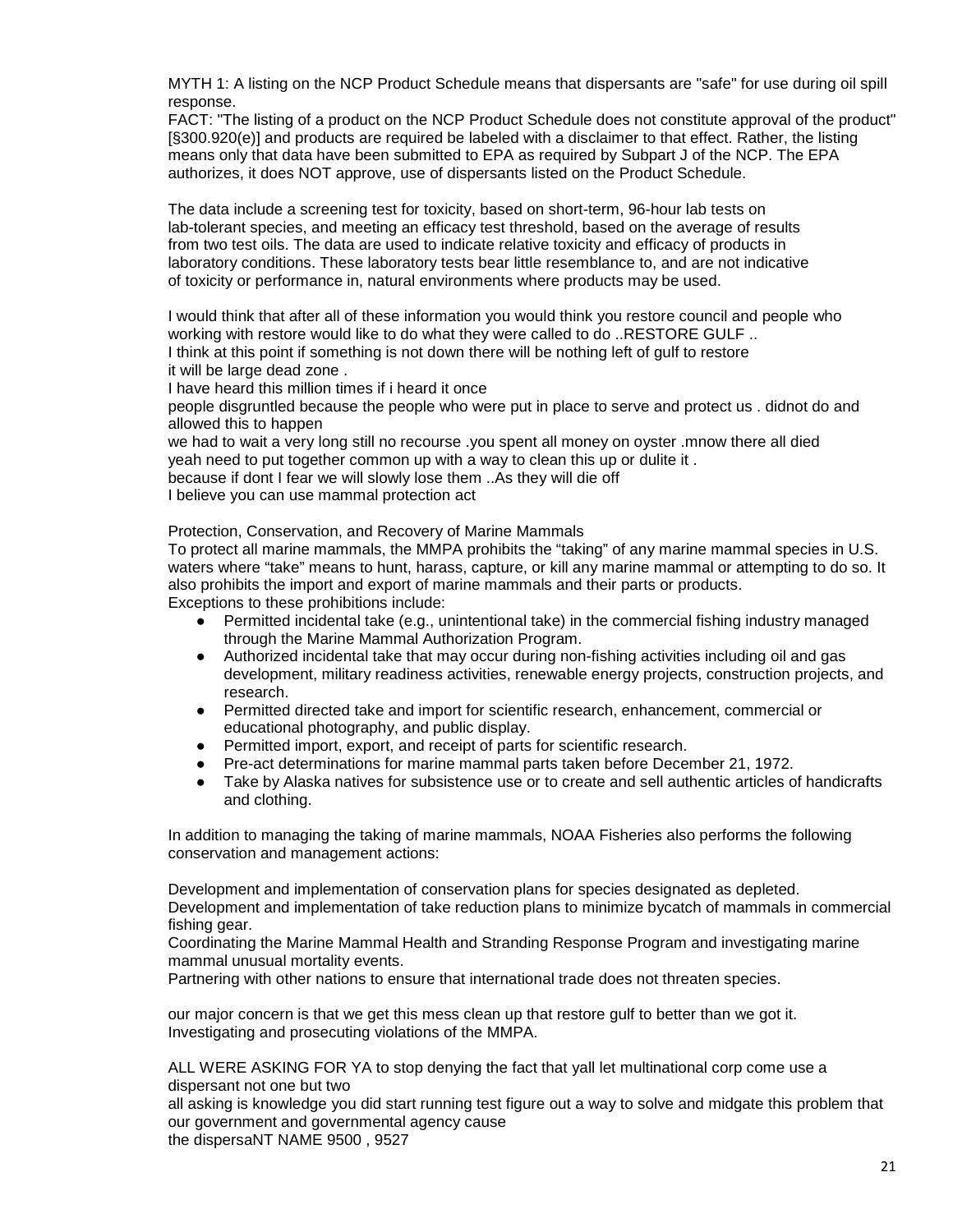## <span id="page-21-0"></span>**7f. Colleen Forest on Behalf of Wei Wang, Railroad Commission of Texas**

• Dear Executive Director Scaggs:

The Railroad Commission of Texas (Commission) appreciates this opportunity to review and comment on the RESTORE Council's Planning Framework draft before proposals are developed for Funded Priority List (FPL) 3 funding consideration. The Commission offers this information unique to its jurisdiction and regulatory mission to help inform the Council as it evaluates approaches and geographic areas worthy of funding prioritization at this time.

One of the Commission's primary statutory responsibilities is the regulation of oil, gas, and geothermal resources, which the Commission has effectively regulated in the State of Texas since 1919. Commission authority includes conservation of the State's natural resources, prevention of waste, protection of the correlative rights of mineral interest owners, and protection of the environment from pollution associated with oil, gas, and geothermal activities.

Pursuant to Chapter 89 of the Texas Natural Resources Code, if the Commission determines that a well has not been properly plugged or needs re-plugging, the Commission, through its employees or through a person acting as agent for the Commission, may plug or re-plug the well if certain conditions are met. In accordance with this authority, the Commission is engaged in a robust well plugging program-plugging 1,364 orphaned wells throughout Texas in fiscal year 2018.

The Commission's well plugging program aligns perfectly with one of the specific priorities identified in the RESTORE Council's Planning Framework draft: the decommissioning of unused, orphaned energy facilities identified under the priority approach to protect and conserve coastal, estuarine, and riparian habitats. Specifically, the Commission has legal authority, experience, and expertise to plug orphaned wells, which eliminates the threat of a hydrocarbon release from an orphaned well into coastal and offshore waters, and the potential to adversely impact the natural resources along the Texas coast.

As of April 30, 2019, there were 63 orphaned bay and 114 orphaned offshore wells in the coastal waters of Texas. Plugging these orphaned marine wells protects the surrounding coastal habitat *(*coastal marsh, coastal prairie, and coastal woodlands habitat), which provide important wintering and migration stopover habitat for migratory birds including Central Flyway waterfowl, shorebirds, wading birds and marsh and waterbirds, along with protecting ecosystems that are home to rare or endangered species (Bald Eagle, Brown Pelican, and Piping Plover), and fish (southern flounder, sea trout, drum, menhaden, croaker, tarpon, shark, and mackerel and shellfish include American oyster, blue crab, brown shrimp, white shrimp) in the surrounding waters.

The Commission strongly supports and urges the RESTORE Council to maintain as a priority the decommissioning of unused, orphaned energy facilities in Texas, and specifically the use of this funding to plug orphaned wells in the coastal waters of Texas.

Thank you again for the opportunity to comment. The Railroad Commission appreciates the efforts of the Council and is available to answer any questions and assist as the Council deems necessary.

Sincerely, Wei Wang Executive Director

## <span id="page-21-1"></span>**7g. Alberto Galan, Calcasieu Parish Police Jury (PEPC 51)**

• Attached is a letter with public comment on the RESTORE Council's Planning Framework Draft. Representatives of Southwest Louisiana governmental entities, non-profits, chambers of commerce, ports, convention and visitor's bureau, universities and local technical college have all signed onto this letter to demonstrate the unity and importance with which this region places this critical funding and related programs.

In addition, we strongly endorse the inclusion of the Chenier Plain Texas-Louisiana region for the reasons stated in the letter. Based on the natural resources, unprecedented economic development on a national scale, energy and national security assets that can benefit and be enhanced from Chenier Plain focused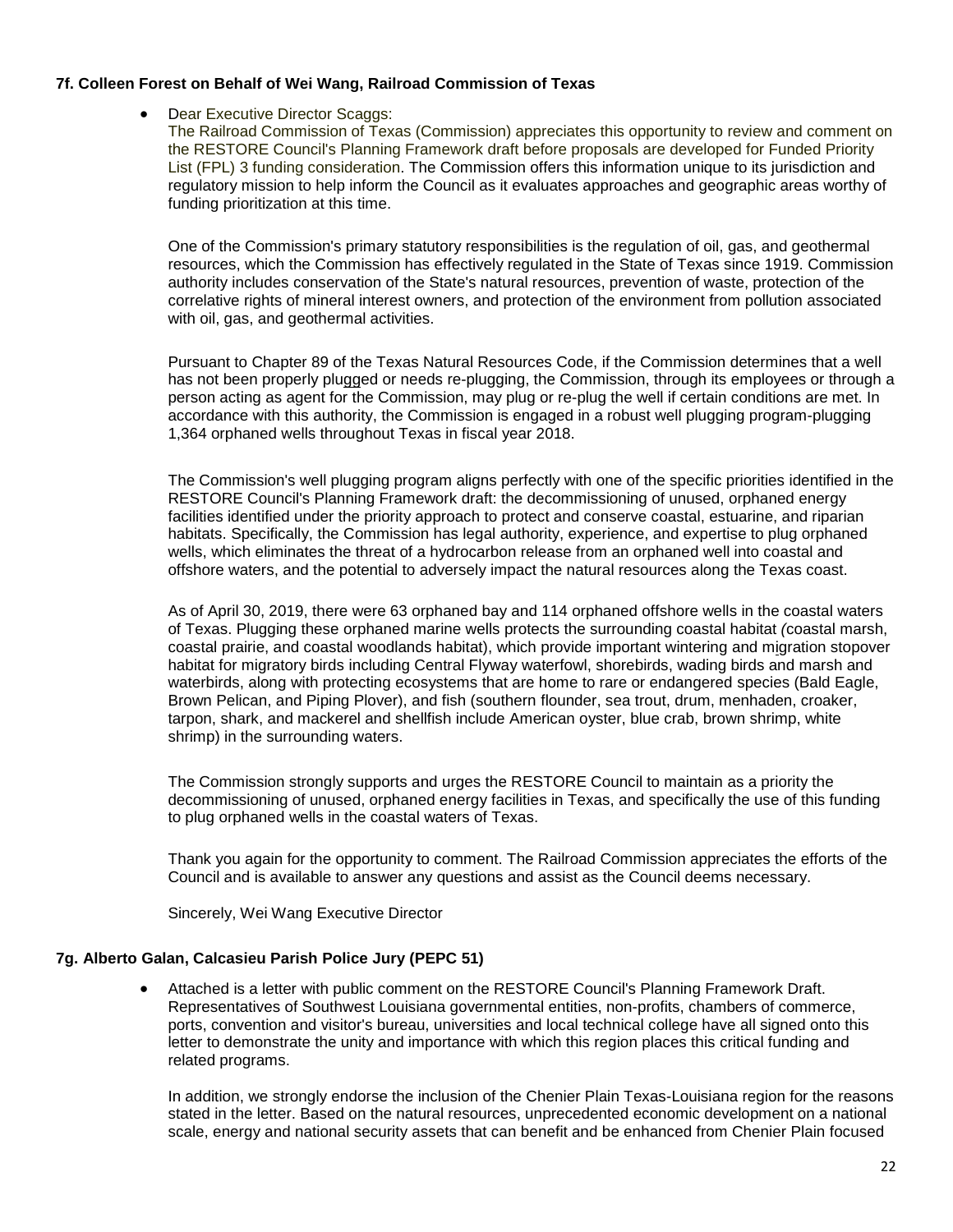Council investments, we strongly urge the council to keep the Chenier Plain Texas-Louisiana Region in the final planning framework for RESTORE Bucket 2.

Body of Attachment:

Dear Members of the Council:

The undersigned representatives of local governmental entities, private entities, and non-profit entities appreciate the opportunity to comment on the Council's Planning Framework Draft designed to guide RESTORE Bucket 2 investments in the years ahead. The adopted Planning Framework will be critically important to the people, communities and abundant natural resources of the 6.5 million-acre Chenier Plain that includes 200 Gulf of Mexico coastal miles from Vermilion Bay in Southwest Louisiana to east Galveston Bay and Trinity Bay in Southeast Texas.

We strongly endorse the Planning Framework's inclusion of the "Chenier Plain Texas-Louisiana" region as a multi-state landscape scale focus area for Council investments and we are confident that restoration opportunities in the Chenier Plain offer the Council extraordinary "multiple benefits" per dollar invested. Those benefits include highly productive natural resources and habitats directly injured by the Deepwater Horizon oil spill.

This region is critically important in many areas including economic prosperity, energy and industrial productions and activities, and natural resources. In addition, the economic resiliency, energy and national security outcomes the Council helps create will sustain and improve the lives and livelihoods of the people of the Chenier Plain and the nation.

Among the natural resource, economic, energy and national security assets that can benefit from Chenier Plain focused Council investments are:

- North America's largest migratory waterfowl flyway and internationally Important bird areas
- Commercial fisheries often exceeding 600 million pounds landed annually
- 20 state and federal conservation units with nearly 700,000 acres of public use and recreation lands for hunting, fishing and nature tourism
- 1.6 million acres of coastal wetlands including 669,000 acres in Cameron Parish which is the largest amount of any Gulf Coast county or parish and the Salt Bayou Watershed which is the largest coastal marsh in Texas
- o Over half the nation's Strategic Petroleum Reserve at West Hackberry in Louisiana and Big Hill in Texas with 380 million barrels stored combined
- The nation's highest volume of LNG refining and exporting facilities, vital for American jobs, energy security and the national trade balance
- The nation's largest military port in Beaumont and refineries that provide 75% of the nation's military jet fuel
- Over half of the tonnage and value shipped on the Gulf Intracoastal Waterway 66.5 million annual acre feet of freshwater discharge into the Gulf of Mexico from parts of two states which is the second highest volume to the Gulf behind the Mississippi (and Atchafalaya) which drain all or part of 31 states

It is with these natural resource, economic and national defense attributes in mind that the undersigned strongly endorse keeping the Chenier Plain Texas-Louisiana region in the final Planning Framework for RESTORE Bucket 2

Signed by representatives from: Calcasieu Parish Police Jury Cameron Parish Police Jury Chenier Plain Coastal Restoration & Protection Authority City of Lake Charles Town of Vinton City of Westlake West Calcasieu Chamber of Commerce Southwest Louisiana Economic Development Alliance Port of Lake Charles- - Lake Charles Harbor and Terminal District West Calcasieu Port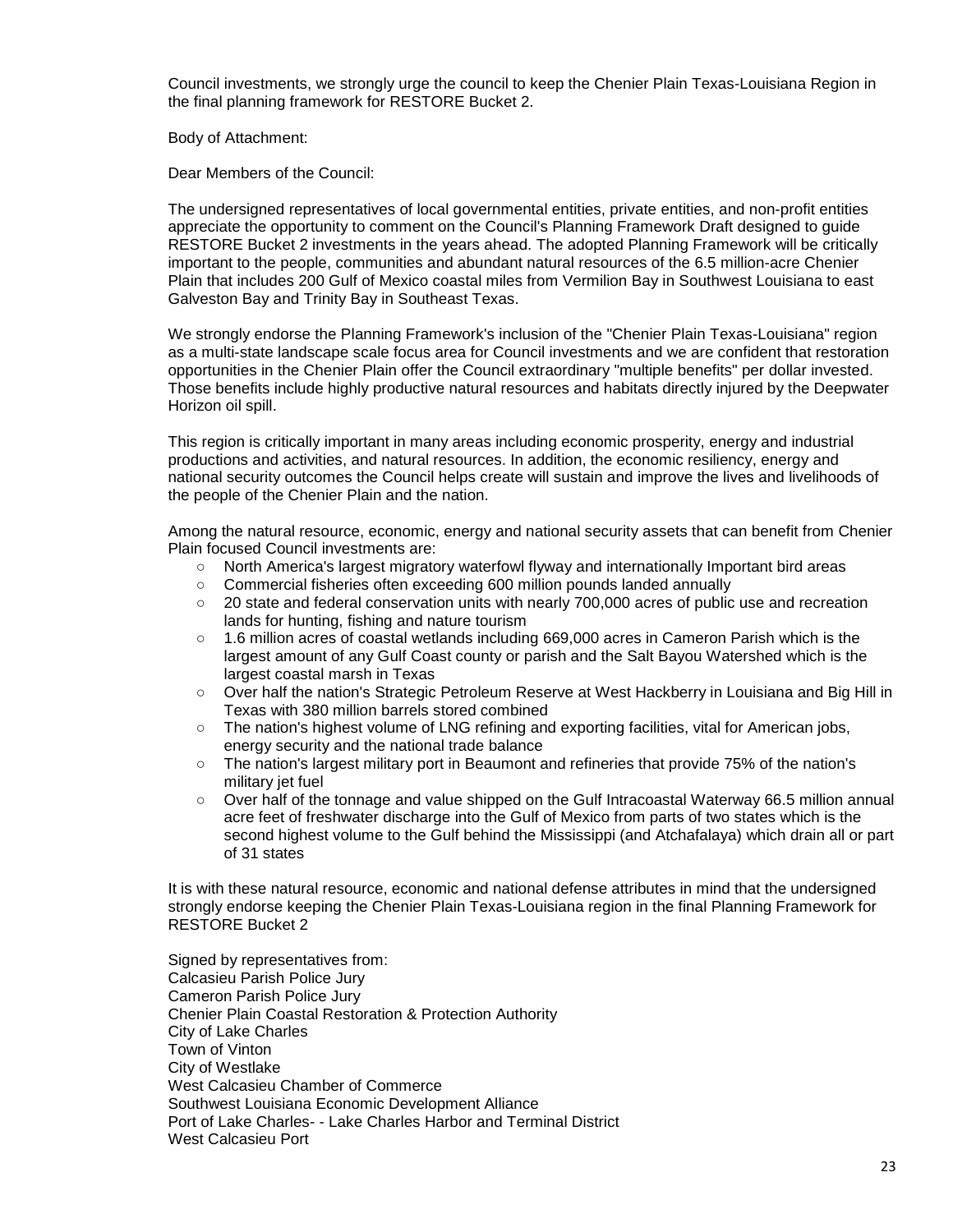McNeese State University SOWELA Technical Community College Southwest Louisiana Convention and Visitor's Bureau Fusion Five of Southwest Louisiana

## **7h. Ivy Mathieu, St. John the Baptist Parish. Coastal Advisory Group**

Thanks for the opportunity to provide feedback on the Planning Framework Draft. Since I was able to attend the public comment presentation at Xavier University of LA on May 6, 2019, here is the impression I am left with.

1) My question is how was the public informed about these meetings? If I wasn't proactively engaged with coastal restoration and community resiliency efforts, the public meeting notice (via NWF organization) would have been unknown to me. Since you claim you are practicing the Lean Principles, please figure out how better to outreach to the public via multiple communication channels, if that is truly your objective. For example, have the local networks announce the meeting; put notices in the local area papers (digital and otherwise); have environmental agencies blast their contacts, etc.

2) The power point presentation was too general and broad. It did not tell this Louisiana native what specifically you have teed up for 2019 -2020 for the southeast region of the state, especially St. John Parish, as one example. By sampling where the audience resides, then the time could have been adjusted to give specific actives or planned actives for the resident. Also, a simple fact sheet of what projects, status of projects, costs, and links to where one can get more details, should have been discussed instead of a very general presentation.

3) Outline succinctly, truthfully, and factually, the Human impact to climate change and sea level rise to the specific areas you are addressing. In other words, tailor your message to the general population you are addressing publicly and in your written reports. The human impact needs to be clearly addressed at every juncture of a project (i.e., can the local population financially afford to temporarily relocate with little or a lot of assistance; does the impacted population have the income and financial resources to rebuild or do they rent their home, therefore, what type of housing will be needed; transportation and food requirements; relocation factors, education disruption; healthcare disruption, mental health impact, etc.). In other words, is your modeling on the human impact factor in the concrete disparity in our society, thus affecting how one can survive a disaster with the appropriate level of assistance based on true needs.

## <span id="page-23-0"></span>**7i. David Muth, Director of Gulf Restoration, The National Wildlife Federation**

• Please accept the following comments on the Gulf Coast Ecosystem Restoration Council's Draft FPL Planning Framework.

Body of Attachment:

Dear RESTORE Council Members:

On behalf of our 6 million members and supporters around the country, the National Wildlife Federation thanks you for your work in service of restoration of the Gulf of Mexico. As we close in upon the ten year memorial of the Deepwater Horizon oil spill disaster, we have an opportunity to build upon the good work already done to grow the restoration legacy for the Gulf Coast region. The RESTORE Council has a critical role in this endeavor, and we appreciate the effort that has gone into the creation of this Draft FPL Planning Framework. We believe this Draft Planning Framework demonstrates the Council's stated commitment to improve coordination between Council members and across geographies, and applaud the Council for thinking beyond political and jurisdictional bounds when considering the restoration needs of the Gulf of Mexico ecosystem.

We submit the following comments as you work to finalize this framework and transition into proposal development for the next Funded Priorities List (FPL):

First, to maximize the utility of the Planning Framework as a public engagement tool, we encourage the Council to further refine the geographic priorities identified. We note in Alabama, two watersheds were specifically named, and geographically-specific priority approaches and techniques were identified. Likewise, in Mississippi and Louisiana, the Framework articulates the Council's intention to focus on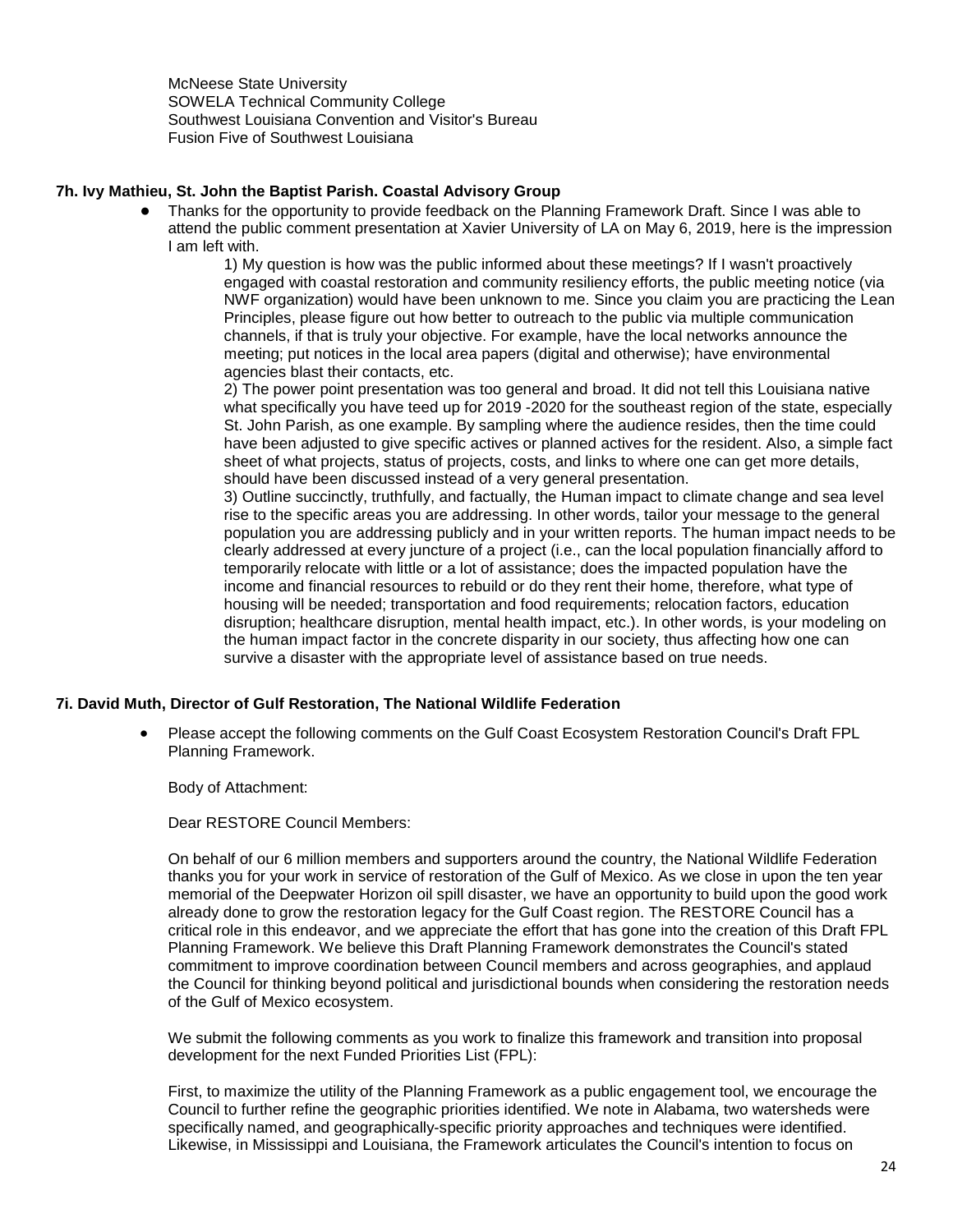specific estuaries in those two states. We urge the Council to similarly name and identify priority areas for Florida and Texas in the next FPL.

We also encourage the Council to use the Planning Framework to more clearly tie restoration approaches to known system stressors within priority geographies. National Wildlife Federation's Gulf of Mexico Program developed a science-based and systematic approach to evaluate estuarine restoration needs in specific geographies and estuaries. This approach did not require new science, but instead drew upon existing ecosystem evaluations and plans to assess critical stressors, which led in turn to an identification of potential restoration strategies and techniques (projects). The RESTORE Council Framework is uneven in its linkage of restoration approaches and techniques to known stressors within some of the geographic areas identified in the framework. For example, within the Mobile Bay and Mobile-Tensaw Delta, the Framework identifies the stressor "disruption of natural hydrologic flows", and then identifies corresponding priority approaches and techniques to restore hydrologic connectivity. We encourage the Council to articulate these linkages between known system stressors and restoration approaches/techniques across all identified geographies - providing important context for potential restoration investments.

Additionally, we continue to encourage the Council to develop a publically-articulated, transparent, and science-based project selection process. While this process need not be spelled out in the framework document itself, we believe it should be elucidated for the public in advance of the development of project proposals for the next FPL. One of the primary pieces of feedback that NWF and many partners provided in the Council's 360 review following finalization of the fist FPL was that the project evaluation and selection process (including the submission guidelines) should be revised and publically shared to be more transparent, specific, and based upon sound science. We recommend that the Council members consider the results of the 360 review that was conducted several years ago as you proceed with the next FPL. We also encourage the Council to identify methods of measuring the extent to which a project adheres to the priority criteria in the RESTORE Act, in addition to the Goals and Objectives of the Comprehensive Plan. Ideally, fulfillment of the priority criteria would not be a binary exercise, but based on relative success of a proposal in adhering to the criteria laid out by Congress.

We also submit the following comments specific to the geographic areas presented in the draft Planning Framework:

#### Florida

We support the Framework's proposal to build on existing restoration investments in the Florida panhandle, especially on projects identified elsewhere in the narrative (Pensacola Bay living shorelines, and Bayou Chico restoration).

Although a few stressors for the FL geographic area were highlighted in the Framework (nutrient pollution, hydrologic alternations, and habitat fragmentation), it was not always clear which stressors tied to which techniques and approaches in various geographies.

Several of the approaches and techniques in the Framework are consistent with strategies NWF recommends based on our assessment of stressors and needs; however, these techniques need to be better grounded in the frame of the watershed/estuary where they are most relevant. Examples of techniques identified in the Framework that target critical system stressors include: protect natural shorelines to create, restore, and enhance islands and shorelines; land acquisition to protect and conserve habitat; restore hydrologic connectivity to restore hydrology and natural processes; and substrate placement and living shorelines to restore oyster habitat.

#### Perdido River and Bay, Alabama - Florida

Land use conversion is identified as a stressor for the Perdido watershed, and we support the identification of land acquisition and habitat management and stewardship as techniques to protect and conserve habitat in this system. We note that strategic land acquisition also has benefits for reduction of excess nutrients and other pollutants. We also support the inclusion of approaches and techniques related to restoring oyster habitat, substrate placement, and living shorelines.

Mobile Bay, Alabama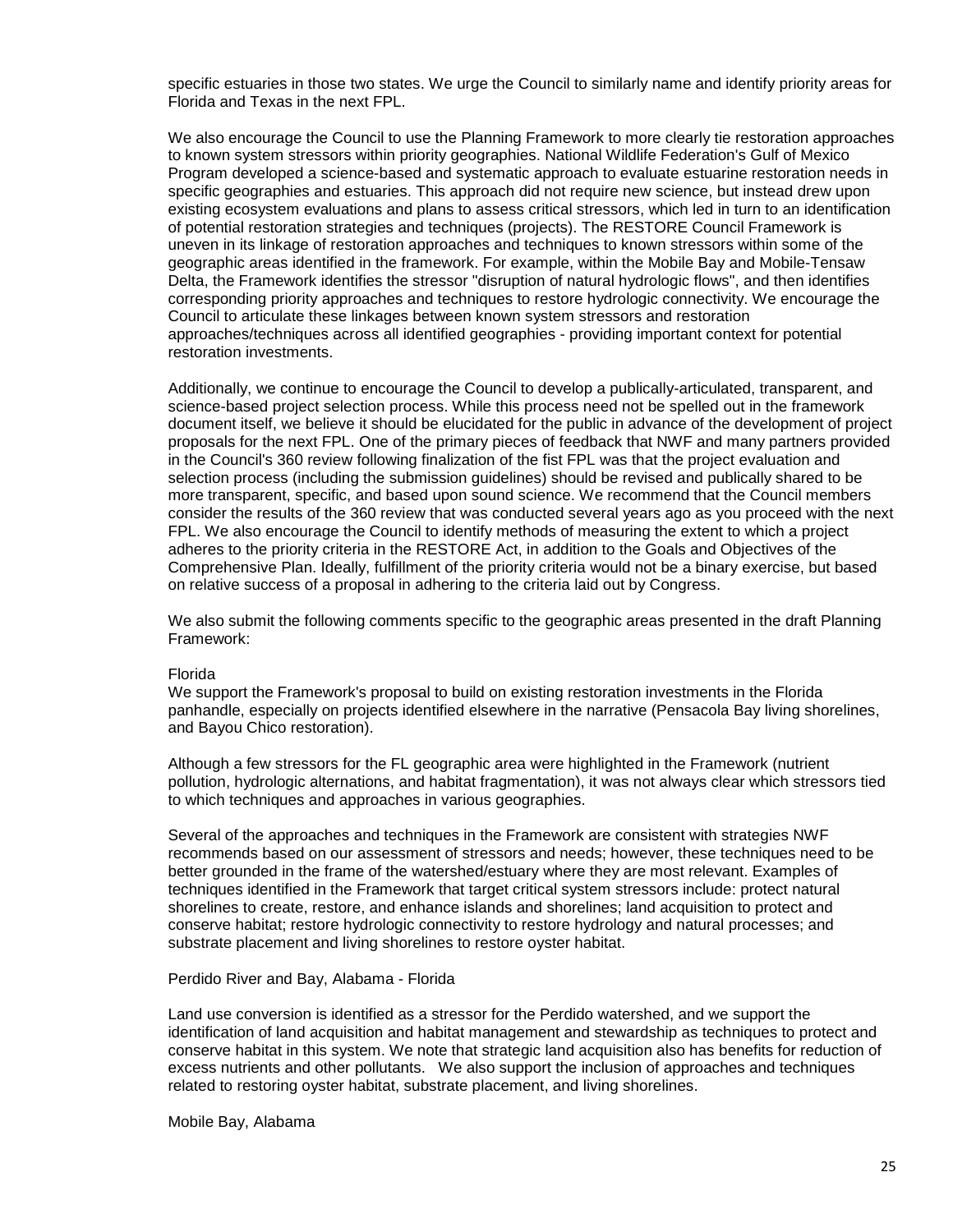As noted above, NWF applauds the association between the stressor, priority approach, and technique between altered hydrology and restoring hydrologic connections along the Mobile Bay Causeway. The identification of this stressor and approach is consistent with NWF's recommended strategy for Mobile Bay.

The Framework also identifies habitat fragmentation and land use changes as system stressors; however, it did not identify any approaches to address those stressors. As such, we encourage the Council to consider land acquisition as an effective technique for those two stressors, as well as to address excess nutrients and other pollutants.

#### Mississippi Sound

We encourage the Council to consider including hydrologic restoration as a potential technique to address the identified stressor of altered hydrologic regimes in Mississippi Sound. Investment in this technique would support and enhance other efforts to restore coastal wetlands, riparian habitats and marine resources including oysters.

We strongly support the technique of land acquisitions in Mississippi to protect and conserve coastal estuaries and riparian habitats. Additional acquisitions will leverage prior investments and provide scalable benefits to these productive coastal environments, particularly in areas such as Graveline Bayou, Grand Bay and Mississippi's Coastal Preserve.

While NWF also agrees with the priority approach of restoring oyster habitat in Mississippi, we urge the Council to ensure any such investments are properly sequenced and account for broader environmental factors and events, including water quality impairment which remains a concern in Mississippi Sound. Pontchartrain Basin, Louisiana-Mississippi

Within the Pontchartrain Basin, NWF supports the identified potential techniques. We encourage the Council to consider continued investments in projects that received funding for engineering and design dollars in the first FPL, including specifically the river reintroduction into the Maurepas swamp. This diversion would greatly contribute to reducing the stressors identified in this region, and exemplifies the RESTORE Act's priority criteria.

NWF supports the Louisiana Coastal Master Plan, which is a science-driven and strategic prioritization of large-scale restoration investments in the critical Mississippi River Delta Ecosystem. We encourage the Council to support advancement of Coastal Master Plan projects with Bucket 2 funds.

#### Chenier Plain, Texas-Louisiana

NWF agrees that a primary stressor on this system has been the disruption of natural hydrology, resulting in significant issues related to saltwater intrusion, erosion, marsh collapse, and habitat loss due to relative sea level rise. We strongly encourage focusing investments in techniques that target critical system stressors as identified in the framework, particularly protecting natural shorelines, restoring hydrologic connectivity, and restoring natural salinity regimes.

We support building on existing restoration investments in the this region, especially those projects identified in the framework, including Calcasieu Ship Channel salinity control measures (LACPRA) and the Salt Bayou Watershed Restoration Plan (TX).

#### Texas

NWF agrees with several of the priority issues of concern identified for Texas, particularly habitat loss, habitat fragmentation, loss of hydrologic connectivity, and reduction in freshwater inflows. However, we encourage the Council to prioritize approaches that address these stressors for specific watersheds, as stressors and restoration needs will vary between them.

We recommend that investments in techniques focused on restoring natural hydrology and freshwater inflows be prioritized, and are most appropriate from the mid- to upper- Texas coast where flows have been demonstrated as a critical stressor. For example, systems such as Matagorda and Galveston bays face threats related to the need for ensuring that adequate freshwater inflows make it to our bays, providing a foundation for future restoration investments.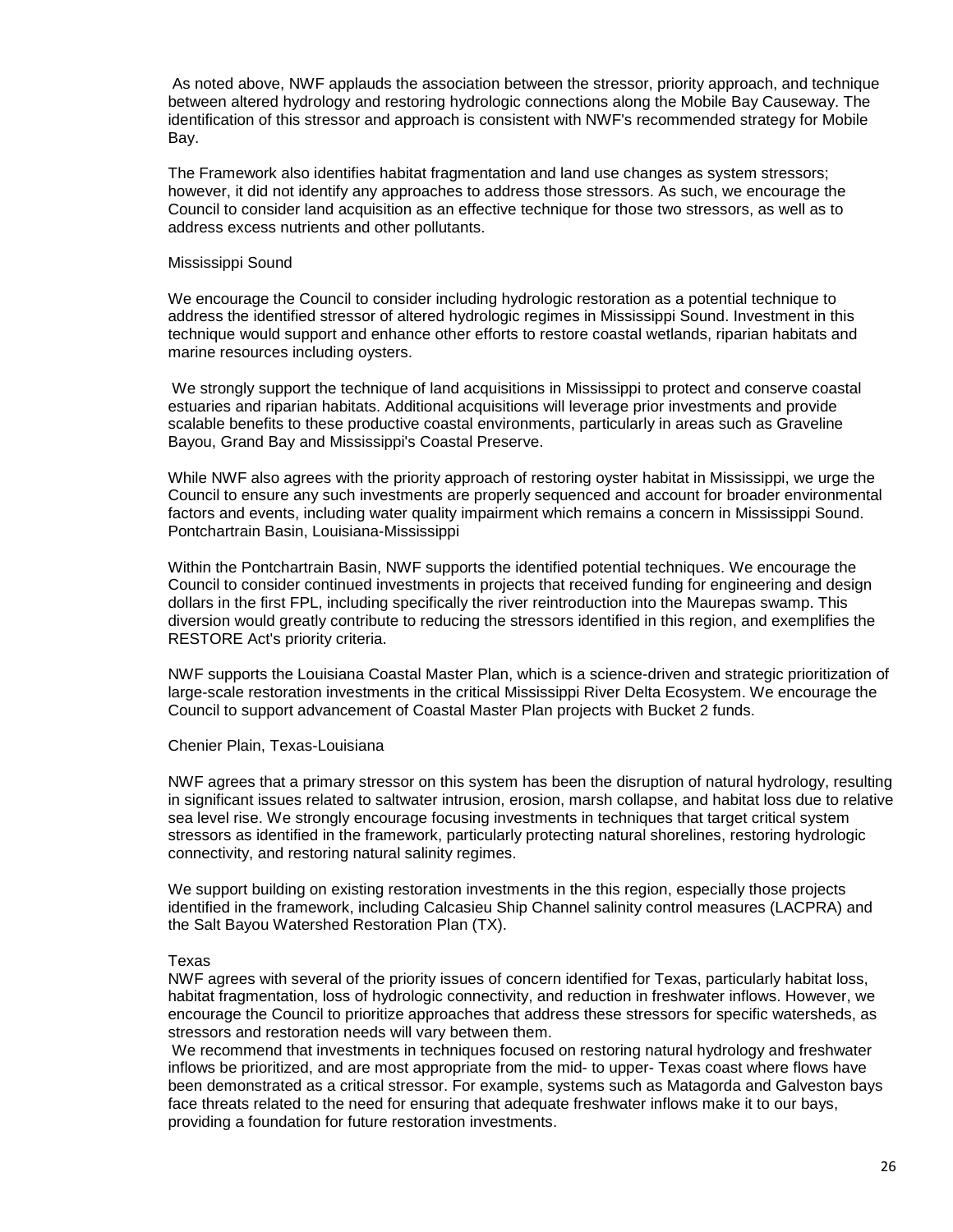We are encouraged to see references made in the framework to ecosystem restoration measures and projects included in the Coastal Texas Study and the Texas Coastal Resiliency Master Plan. We strongly encourage a high level of coordination with both of these processes to ensure efficiency in restoration planning and implementation.

We support prioritizing investments in ensuring healthy oyster reefs in Texas, particularly in the Galveston Bay system, where strategies are being developed for large-scale application of oyster restoration.

We are particularly supportive of investments in land protection in the Matagorda and Galveston bay systems, including acquisition/easements as well as shoreline protection measures that apply natural infrastructure techniques (i.e., living shorelines). These investments help support water quality, provide protection in the face of sea level rise and coastal storms, and serve as critical habitat for wildlife. While plugging oil and gas wells was identified as a potential restoration technique which could be employed in Texas, NWF feels that it is inappropriate to conduct such projects with Pot II (Councilselected) funds.

#### Gulfwide

We are encouraged to see support for "investments that support science-based decision-making and/or improve our ability to plan for acute events, such as hurricanes or potential oil spills." As such we continue to support the Council in identifying monitoring, data management, and analyses necessary to track restoration success.

We agree that the Planning Framework should support large-scale investments, and we also note our support for continued investment in the Council Monitoring and Assessment Work Group (CMAWG). We encourage the Council to expedite this funding so that RESTORE project-level monitoring protocols, standardized performance metrics, and standardized data collection and management protocols can be developed and in place before construction of FPL 3 projects begin.

We urge the Council to avoid creation of general or overarching programs in the FPL, unless specific projects or groups of projects are articulated within those programs that are fully developed and held to the same standards as other project-level proposals. This is important in order to ensure that investments are transparent and strategic with the limited funds available for restoration across the Gulf.

Thank you again for the opportunity to comment, and for your continued commitment to Gulf of Mexico restoration.

Sincerely, David P. Muth Director of Gulf Restoration, The National Wildlife Federation

#### <span id="page-26-0"></span>**7j. Matt Posner, RESTORE Program Manager, Escambia County Natural Resources Management Department**

• To whom it may concern,

On behalf of Escambia County, thank you for the opportunity to comment on the draft Planning Framework. Escambia County is pleased to submit the following comments.

The County commends the Council for identifying the Perdido River and Bay watershed as a priority geographic area. As described in the draft planning framework, Escambia County is experiencing exponential growth in the Perdido watershed. Investments in conservation and restoration measures are necessary to address both the legacy impairments in the watershed and to protect against future degradation.

The County recommends the following priority approaches be added to the existing priority approaches for the Perdido River and Bay watershed: 1) create, restore, and enhance coastal wetlands, islands, shorelines, and headlands; 2) restore hydrology and natural processes. Projects proposed for the Perdido River and Bay watershed could include these priority approaches. The Perdido River and Bay Surface Water Improvement and Management Plan approved by the Northwest Florida Water Management District in October 2017 and funded by the National Fish and Wildlife Foundation Gulf Environmental Benefit Fund identified hydrological restoration as a need in the Perdido watershed.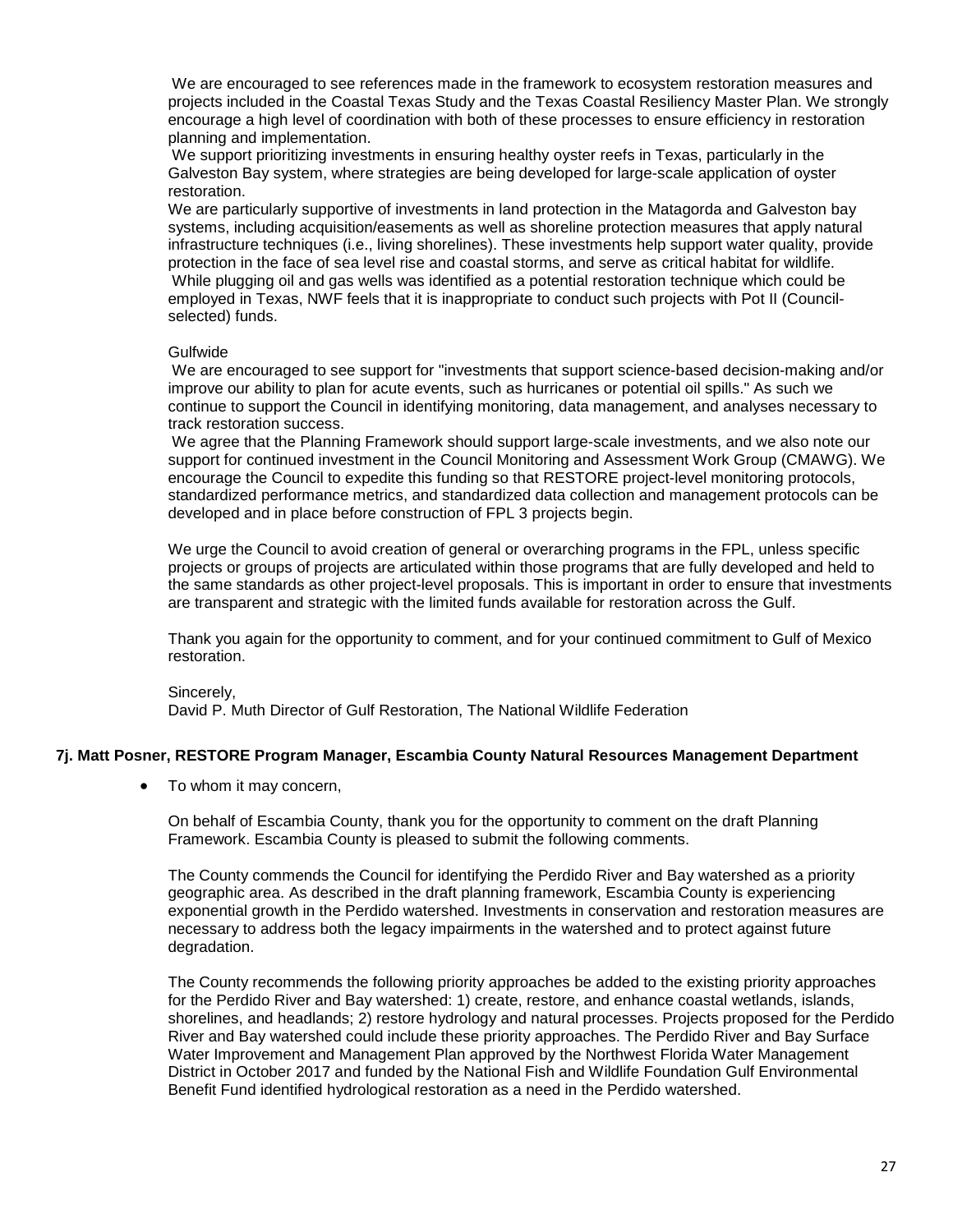The County also commends the Council for the priority approaches identified for Florida. While the County certainly supports Gulf-wide restoration, the County recommend Florida prioritize restoration in estuaries located in the eight disproportionately affected counties.

The County looks forward to partnering with the Council and its members on future restoration efforts.

Should you have any questions, please contact me at (850) 595-0820 or mjposner@myescambia.com.

Many Thanks, Matt J. Posner, RESTORE Program Manager, Natural Resources Management Department

## <span id="page-27-0"></span>**7k. Tim Richardson on Behalf of the Chenier Plain Alliance**

• Restore Council Public Comment Reviewers, The attached Jefferson County sponsored Chenier Plain Alliance sign-on public comment adds Orange County Judge Carl Thibodeaux to the same list that was submitted to you yesterday as a public comment. Please use this updated sign-on list as the final Jefferson County sponsored Chenier Plain Alliance sign-on public comment.

Body of Attachment:

Dear Members of the Council,

The undersigned representatives of local governments, corporations, and non-profits appreciate the opportunity to comment on the Council's Planning Framework Draft designed to guide RESTORE Bucket 2 investments in the years ahead. The adopted Planning Framework will be critically important to the people, communities and abundant natural resources of the 6.5 million-acre Chenier Plain that includes 200 Gulf of Mexico coastal miles from Vermilion Bay in Southwest Louisiana to east Galveston Bay and Trinity Bay in Southeast Texas.

We strongly endorse the Planning Framework's inclusion of the "Chenier Plain Texas- Louisiana" region as a multi-state landscape scale focus area for Council investments and we are confident that restoration opportunities in the Chenier Plain offer the Council extraordinary "multiple benefits" per dollar invested. Those benefits include highly productive natural resources and habitats directly injured by the Deepwater Horizon oil spill. In addition, the economic resiliency, energy and national security outcomes the Council helps create will sustain and improve the lives and livelihoods of the people of the Chenier Plain and the nation.

Among the natural resource, economic, energy and national security assets that can benefit from Chenier Plain focused Council investments are:

- o North America's largest migratory waterfowl flyway and internationally Important bird areas
- o Commercial fisheries often exceeding 600 million pounds landed annually
- o 20 state and federal conservation units with nearly 700,000 acres of public use and recreation lands for hunting, fishing and nature tourism
- o 1.6 million acres of coastal wetlands including 669,000 acres in Cameron Parish which is the largest amount of any Gulf Coast county or parish and the Salt Bayou Watershed which is the largest coastal marsh in Texas
- o Over half the nation's Strategic Petroleum Reserve at West Hackberry in Louisiana and Big Hill in Texas with 380 million barrels stored combined
- o The nation's highest volume of LNG refining and exporting facilities, vital for American jobs, energy security and the national trade balance
- o The nation's largest military port in Beaumont and refineries that provide 75% of the nation's military jet fuel
- o Over half of the tonnage and value shipped on the Gulf Intracoastal Waterway
- o 66.5 million annual acre feet of freshwater discharge into the Gulf of Mexico from parts of two states which is the second highest volume to the Gulf behind the Mississippi (and Atchafalaya) which drain all or part of 31 states

It is with these natural resource, economic and national defense attributes in mind that the undersigned strongly endorse keeping the Chenier Plain Texas-Louisiana region in the final Planning Framework for RESTORE Bucket 2.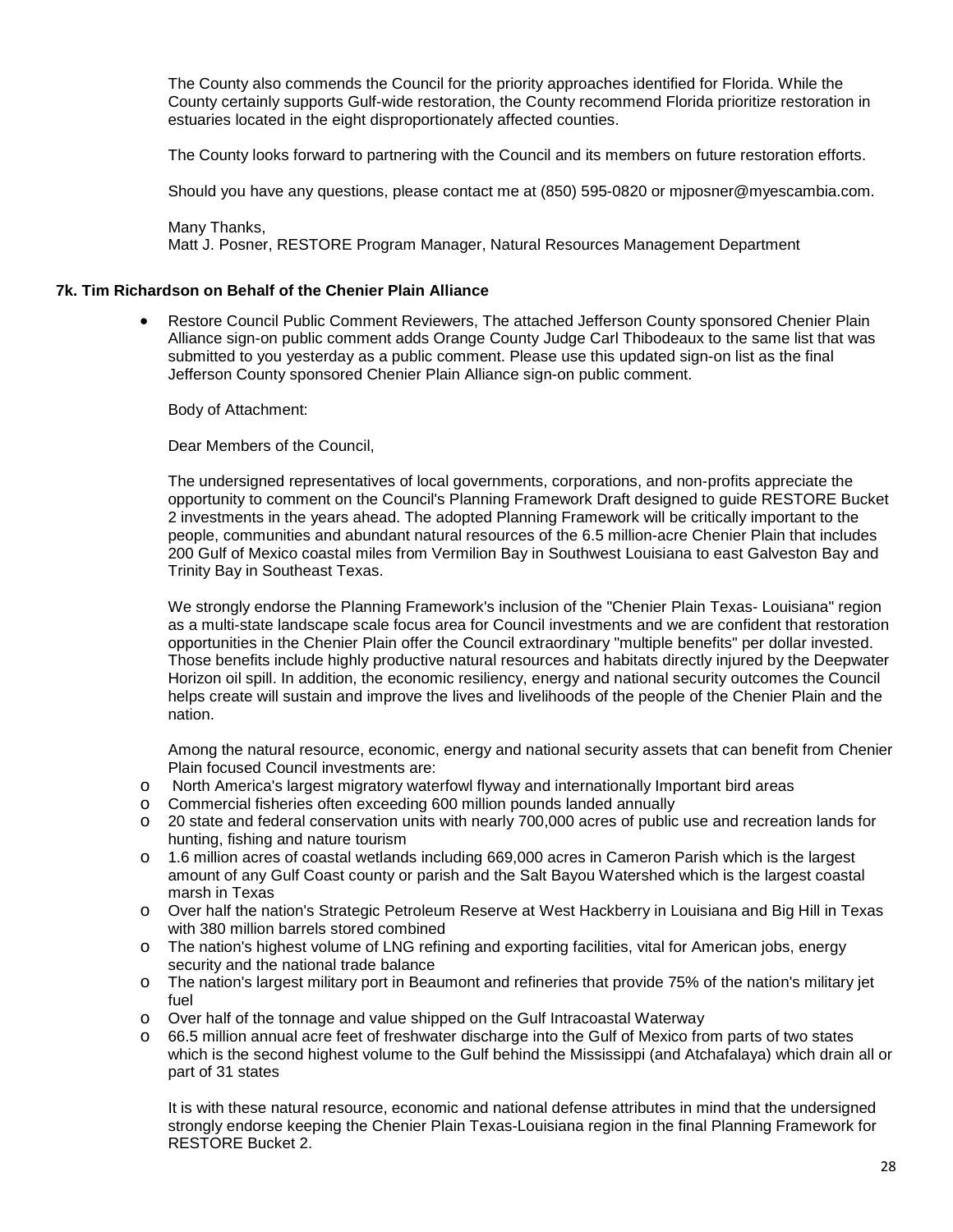Signatories:

Bill Allen, President/CEO Greater Beaumont Chamber of Commerce Pat Avery, President, Greater Port Arthur Chamber of Commerce Robert J. Bilnoski VP - Human Resources/ Public Affairs, Golden Pass LNG Terminal, LLC Mike Birkett, Director, Industry of Southeast Texas Shanna Burke Executive Director, Southeast Texas Regional Planning Council, Dean Conwell Executive Director, City of Beaumont Convention and Visitors Bureau David C. Fisher, Director, Port of Beaumont Keith Hackland, Chairman, Texas Birding Scott Hall, General Manager, Lower Neches Valley Authority Dennis Isaacs, Executive Director, Golden Triangle Business Roundtable Rick Lewandowski, Director, Shangri La Botanical Gardens & Nature Center David Richard Director Executive Vice President, Stream Wetlands Services, LLC Stream Property Management, Inc. Honorable Carl Thibodeaux, County Judge, Orange County Texas Bruce Walker County Judge Executive Director. Big Thicket Association Bill Worsham Director of Coastal Engineering LJA Engineering *Please note: An attachment with 86 additional signatures was submitted with this document, for a total of 101 signatures*

Note to Restore Council Public Comment reviewers: Tim Richardson, Deepwater Horizon restoration consultant to Jefferson County has an email receipt of approval from each of the above signatories.

## <span id="page-28-0"></span>**7l. Tim Richardson on Behalf of Beaumont Mayor Becky Ames County Government**

• Restore Council, Attached please find Beaumont Mayor Becky Ames' public comment on the Council's Planning Framework Draft for future RESTORE Bucket 2. Thank you, Tim Richardson on behalf of Jefferson County

Body of Attachment:

Dear Members of the Council, I am pleased to join the many representatives of Southeast Texas local governments, corporations, and non-profits appreciate the opportunity to comment on the Council's Planning Framework Draft designed to guide RESTORE Bucket 2 investments in the years ahead. The adopted Planning Framework will be critically important to the people, communities and abundant natural resources of the 6.5 million-acre Chenier Plain that includes 200 Gulf of Mexico coastal miles from Vermilion Bay in Southwest Louisiana to east Galveston Bay and Trinity Bay in Southeast Texas.

I strongly endorse the Planning Framework's inclusion of the "Chenier Plain Texas-Louisiana" region as a multi-state landscape scale focus area for Council investments and we are confident that restoration opportunities in the Chenier Plain offer the Council extraordinary "multiple benefits" per dollar invested. Those benefits include highly productive natural resources and habitats directly injured by the Deepwater Horizon oil spill. In addition, the economic resiliency, energy and national security outcomes the Council helps create will sustain and improve the lives and livelihoods of the people of the Chenier Plain and the nation.

Among the natural resource, economic, energy and national security assets that can benefit from Chenier Plain focused Council investments are:

- o North America's largest migratory waterfowl flyway and internationally Important bird areas
- o Commercial fisheries often exceeding 600 million pounds landed annually
- o 20 state and federal conservation units with nearly 700,000 acres of public use and recreation lands for hunting, fishing and nature tourism 1.6 million acres of coastal wetlands including 669,000 acres in Cameron Parish which is the largest amount of any Gulf Coast county or parish and the Salt Bayou Watershed which is the largest coastal marsh in Texas
- o Over half the nation's Strategic Petroleum Reserve at West Hackberry in Louisiana and Big Hill in Texas with 380 million barrels stored combined.
- o The nation's highest volume of LNG refining and exporting facilities, vital for American jobs, energy security and the national trade balance The nation's largest military port in Beaumont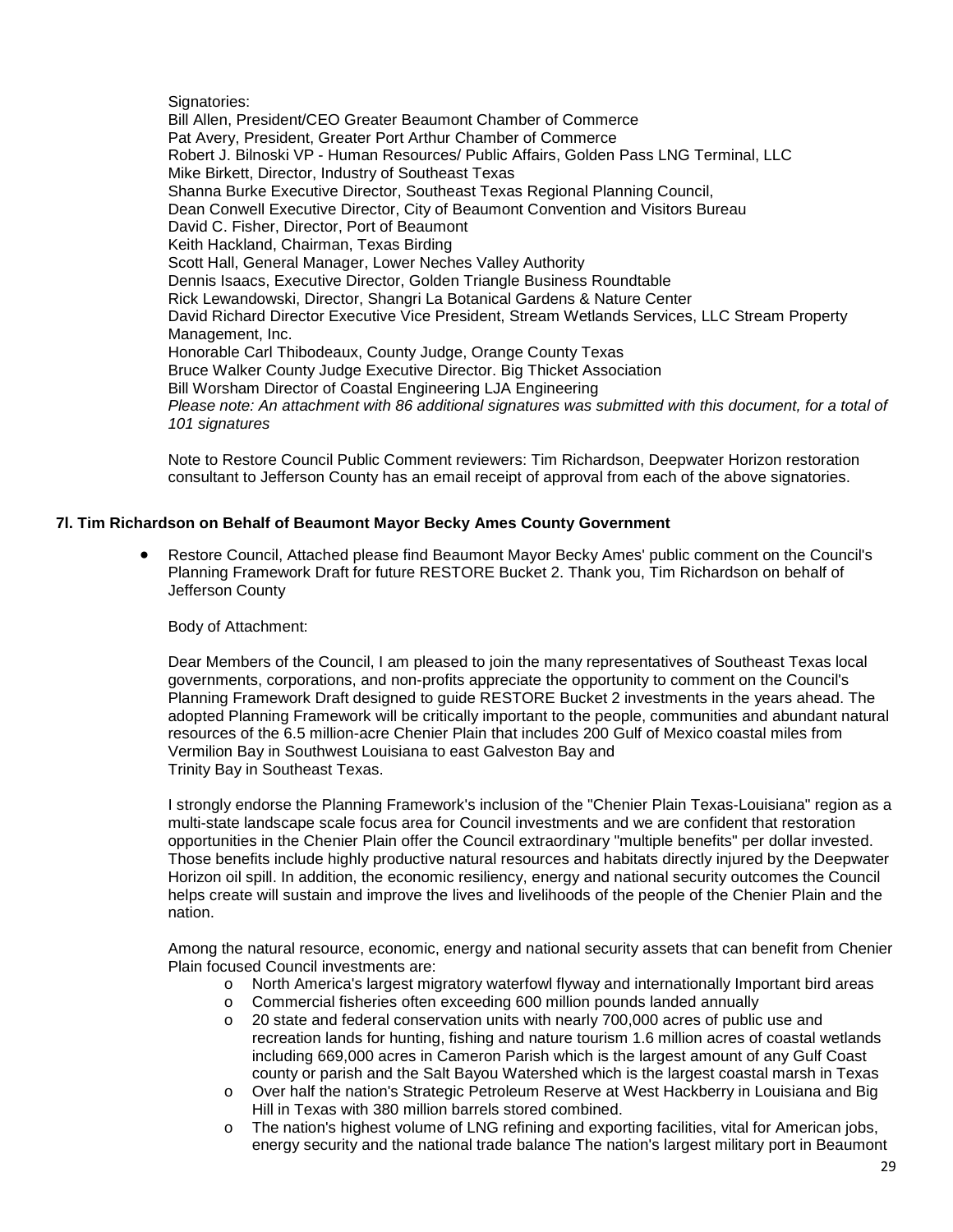and refineries that provide 75% of the nation's military jet fuel Over half of the tonnage and value shipped on the Gulf Intracoastal Waterway 66.5 million annual acre feet of freshwater discharge into the Gulf of Mexico from parts of two states which is the second highest volume to the Gulf behind the Mississippi (and Atchafalaya) which drain all or part of 31 states

It is with these natural resource, economic and national defense attributes in mind that I strongly endorse keeping the Chenier Plain Texas-Louisiana region in the final Planning Framework for RESTORE Bucket 2.

Sincerely, Becky Ames Mayor, City of Beaumont

#### <span id="page-29-0"></span>**7m. Tim Richardson on Behalf of Mayor Jeff R. Branick, Jefferson County Judge**

● Restore Council, Thank you for the public comment opportunity.

Body of Attachment:

Dear Restore Council,

Thank you for the opportunity to comment on the Restore Council's Planning Framework Draft (PFD) that will guide your upcoming Funding Priorities List 3. Jefferson County Commissioners Court has been an active partner in Gulf of Mexico Deepwater Horizon restoration and we are grateful for the interaction the County has had with the Restore Council.

Jefferson County agrees with the Council that a "healthy and productive Gulf ecosystem" will be achieved "through collaboration on strategic restoration projects and programs" as stated in your PFD. And we are eager to participate with you in "some of the most substantial investments in landscape-level restoration in U.S. history." It is with that shared vision in mind that Jefferson County strongly endorses the PFD's creation of a Chenier Plain Texas-Louisiana project region. We agree with the PFD's endorsement of "broader geographic regions" that "cross geopolitical boundaries" as the proper and highly productive focus for future investments.

Jefferson County also supports the PFD's attempt to identify priorities that "purposefully and strategically link past and future restoration funding decisions."

In addition, we agree with the PFD's emphasis on projects that will "make the greatest contribution to restoring and protecting the natural resources, ecosystems, fisheries, marine and wildlife habitats, beaches, and coastal wetlands of the Gulf Coast region."

The County endorses "large-scale projects and programs that are already part of "existing Gulf Coast state comprehensive plans" and that "restore long-term natural resources, ecosystems, fisheries, marine and wildlife habitats, beaches, and coastal wetlands most impacted by the Deepwater Horizon oil spill." It is with this "link to injury" preference in mind that we hope the Restore Council evaluates Jefferson County and Chenier Plain candidate projects as suitable in addressing oil spill impacts.

In terms of the Council's "primary goals" Jefferson County agrees that restoring and conserving habitat, restoring water quality and quantity, enhancing community resilience, and replenishing and protecting living coastal and marine resources would be meritorious outcomes. Similarly, Jefferson County support's the Restore Council's PFD primary objectives that would fulfill the Council's primary goals.

Thank you again for the opportunity to comment on the planning Framework Draft and to endorse your proposed emphasis on the Chenier Plain Texas - Louisiana region as a landscape-scale area in which to achieve long term restoration of Deepwater Horizon oil spill impacts.

Sincerely, Jeff R. Branick County Judge Jefferson County Commissioners Court

#### <span id="page-29-1"></span>**7n. Charlotte Runzel on behalf of Kara Lankford, National Audubon Society**

• Dear Administrator Wheeler,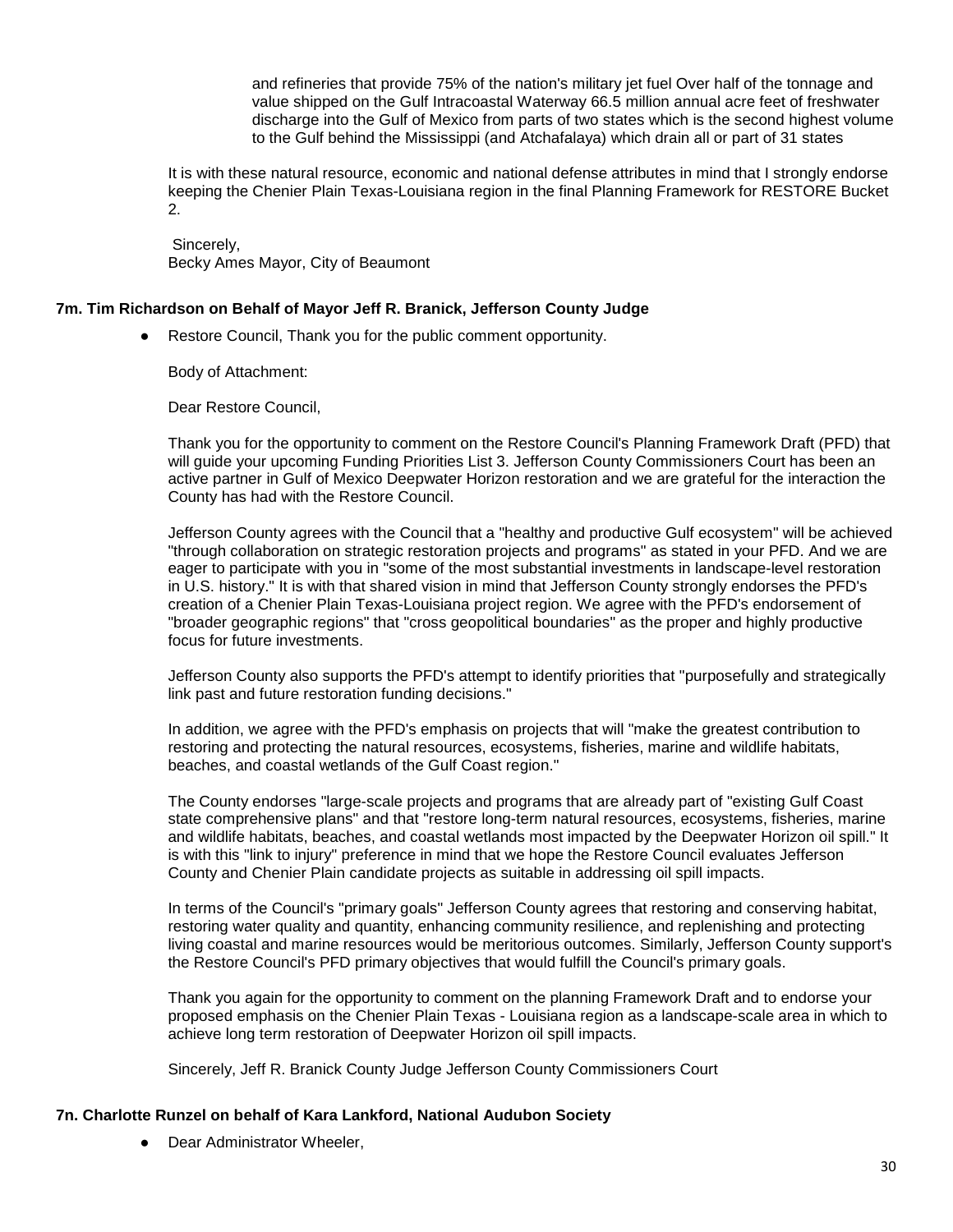The National Audubon Society (Audubon) is a nonprofit conservation organization whose goal is to protect birds and the places they need throughout the Americas. Audubon has had a presence on the Gulf Coast for nearly a century and is invested thoroughly in the region; Audubon staff are working to advance restoration, conservation and stewardship with the goal of having healthy and resilient coastal and marine ecosystems that support populations of birds, fish, wildlife, and people throughout the Gulf's five coastal states. On behalf of our over 1.4

million members, Audubon appreciates the opportunity to review and comment on the Gulf Coast Ecosystem Restoration Council's (Council) Draft Planning Framework (Framework) document that supports the Council's commitment to transparency and collaboration, as well as the advancement and use of best available science in the decision-making process.

Audubon believes the Council is currently working to advance its vision - "A healthy and productive Gulf ecosystem achieved through collaboration on strategic restoration projects and programs," and encourages the Council to ensure future restoration continues to meet the Resources and Ecosystems Sustainability, Tourist Opportunities, and Revived Economies of the Gulf Coast States Act of 2012 (RESTORE) Act's regional approach to restoring the long-term health of the natural ecosystems and economy of the Gulf Coast region. As the Council makes decisions regarding the next projects to consider and possibly fund through the third Funded Priorities List (FPL), Audubon believes the Council members need to ensure the decisions and actions taken are strategic, to maintain the ecosystem-wide focus, approach and intent of the RESTORE Act.

The Council's commitment to transparency and collaboration is evident in the draft Framework, and the Council should continue the engagement by the Council members through the recent collaboration meetings supported by funds allocated through the Commitment and Planning Support FPL. This engagement will ensure restoration concepts identified through the meetings with other Council members, stakeholders, and the public are represented in both the final Framework, and FPL 3 in 2020. Additionally, Audubon believes it is important for the Council to continue to work closely with the other Deepwater Horizon (DWH) oil spill-related funding sources, including the DWH Natural Resource and Damage Assessment and the National Fish and Wildlife Foundation Gulf Environmental Benefit Fund to ensure the Council restoration work and future FPLs complement the work resulting from these efforts is coordinated to highest extent possible in order to achieve maximum ecosystem benefit.

The funding available for Gulf restoration is an opportunity to restore the Gulf ecosystem in a way that should be sustainable for the environment, the economy, and coastal communities. Despite the large amount of funding available for restoration, there is not enough, and every dollar allocated needs to maximize restoration benefits. The Council should use the final Framework as a guide to ensure future projects build on past projects, incorporate adaptive management, complement projects funded through other DWH funding streams, and are strategic investments that will provide comprehensive benefits to the overall Gulf ecosystem. There is a need to be deliberate and ensure that the projects selected for funding reflect the Gulf ecosystem's highest restoration priorities.

Although the Framework's priority approaches, techniques, and geographic areas are intended to provide information on project types expected to be developed for FPL 3 funding consideration, Audubon believes the information in the Framework may be too broad to ensure public understanding of Council priorities and projects to be considered for FPL 3. We encourage the Council to provide more information by identifying specific watersheds or estuaries for all states in addition to approaches and techniques to be used in the final Framework or at the very least in FPL 3.

Audubon understands the complexities associated with Gulf ecosystem restoration require some flexibility, and the draft Framework acknowledges not all project concepts may be captured in this document. For example, the document clearly states "The Council will therefore evaluate all proposals received for funding consideration and may choose to fund projects that are not captured within the restoration concepts outlined in this Planning Framework." As such, there is some concern that the Framework will not provide sufficient guidance for project selection and that any and all projects could be considered. This flexibility and lack of clear guidance minimizes the ability of the public and stakeholders to properly engage, assess, and identify restoration projects to be considered by the Council for FPL 3.

Audubon supports most of the approaches and techniques laid out in the draft framework and believes they meet the intent of the RESTORE Act. However, we think land acquisition should be added as a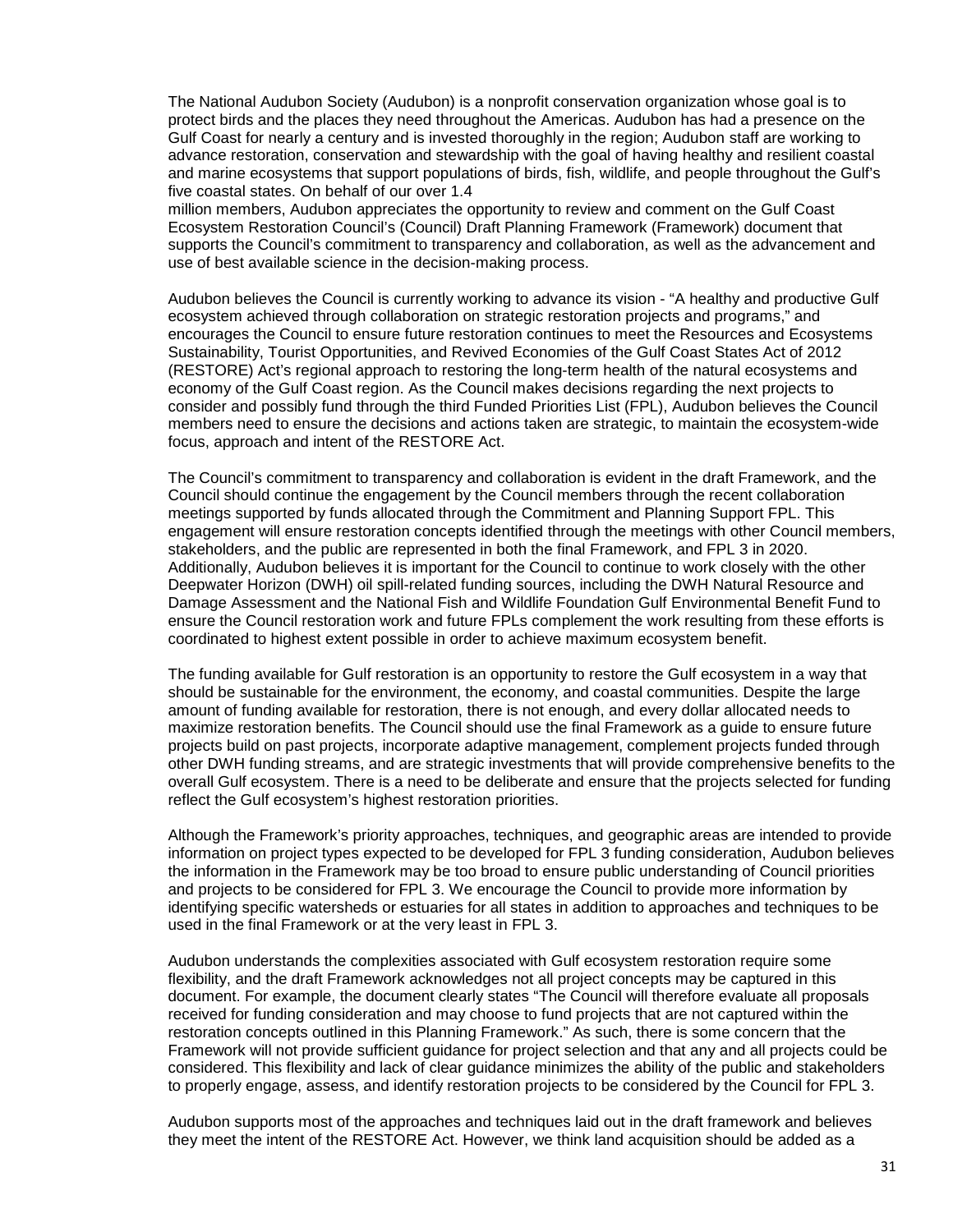technique under the priority approach reduce excess nutrients and other pollutants to watersheds. Acquiring tracts of land that provide stream buffers and/or protect wetland areas have been proven to have significant water quality benefits including nutrient reduction. Additionally, we do not support the technique to decommission unused, orphaned, energy facilities as a valid use of RESTORE Act dollars. We believe there are other revenue sources derived from oil and gas leases that are better suited to fund this type of project.

In addition to the framework document, we believe the updated submission guidelines the Council committed to revising in the Comprehensive Plan update will go a long way to improving project proposal development. Improved submission guidelines should also help illuminate how proposals meet the RESTORE Act priority criteria, fulfill Comprehensive Plan objectives, and contribute to lasting ecosystem benefits.

Audubon wholeheartedly agrees with the Council that the "...use of best available science in the Council's decision-making process..." is key to ensuring restoration efforts are scientifically sound and suggests using all available information to evaluate project proposals. This includes Audubon's recently released Gulf conservation plan, Audubon's Vision: Restoring the Gulf of Mexico for Birds and People.

Our Gulf conservation plan centers around 11 flagship birds and the habitats they depend on. These are species that benefit most from our conservation work. They are permanent residents, winter residents, or migratory visitors that call us to action, representing over 300 other species that rely on similar habitats.

As part of the Gulf conservation plan we undertook a rigorous modeling effort to identify the most important places to protect and restore for birds across the Gulf of Mexico. These habitats include barrier and bay islands, headland beaches, intertidal bars and flats, and saltwater marshes. These areas were found in south Texas, southeastern Louisiana, barrier islands off the Mississippi, Alabama, and Florida panhandle coasts, and south Florida.

To identify high-priority areas for the Gulf flagship species, we built a set of landscape-scale habitat suitability models. Habitat suitability models are built using two sets of data: bird observations gathered in the field by Audubon biologists and partners and habitat conditions measured through remote sensing. Bird occurrence and counts are linked to measures of habitat and environmental conditions in a one square kilometer area surrounding the point where the birds were observed. By relating bird counts with habitat conditions, we developed an understanding of how birds respond to their environment. Additionally, we are able to use these relationships to predict bird abundance at sites where surveys were not conducted. These models show landscape-level suitability based on habitat conditions within an area of one square kilometer. The results of this modeling effort tell us of the 67 million acres mapped there are just over 8 million acres of highly suitable habitat available across the Gulf.

We coupled the habitat suitability models with the on-the-ground knowledge of Audubon scientists in the Gulf region to develop a suite of restoration, conservation, research, and stewardship projects that will collectively address the recovery and health of Audubon's 11 flagship birds. These projects also have ancillary benefits to other wildlife, as well as people.

We are proposing 30 projects totaling over 136,000 acres of restored and/or protected habitat for birds that represent an investment of over \$1.7 billion. These investments will create a more resilient coastline as we continue to determine how sea level rise will affect the Gulf and identify ways to better support these species as their habitats migrate inland.

Audubon encourages the RESTORE Council to utilize our habitat suitability modeling effort as one tool for project selection as the Council prepares FPL 3. This information can be useful to identify projects that not only benefit bird species but also benefit other wildlife. When coupled with other project selection tools and criteria this modeling effort will prove useful in selecting a suite of projects that move us closer to a healthy and productive Gulf ecosystem.

Please let me know if you have any questions or would like more information regarding these comments. Thanks again for the opportunity to comment on the Framework, and we look forward to working with you on the next FPL.

Sincerely, Kara Lankford, Director, Gulf Coast Restoration, National Audubon Society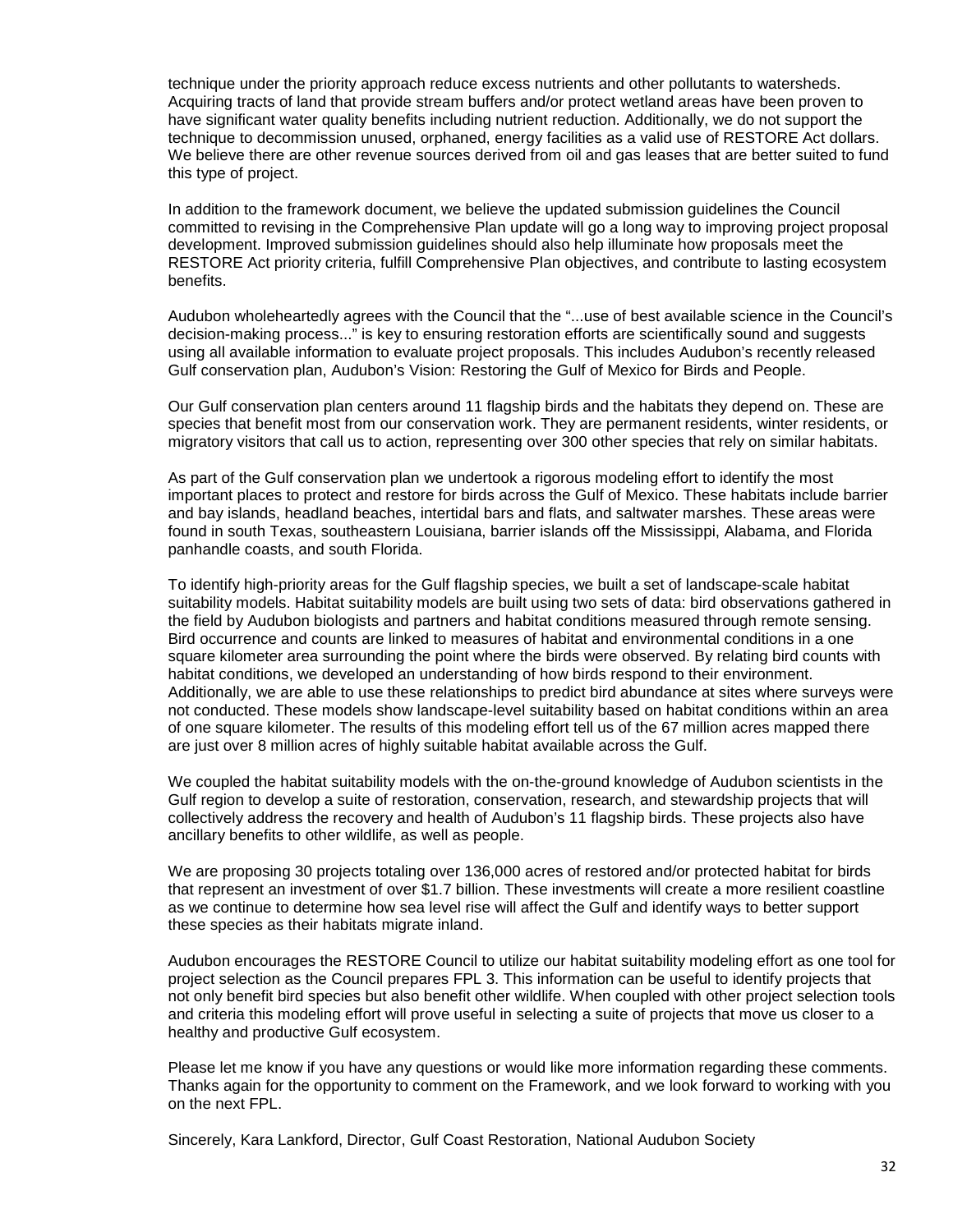#### <span id="page-32-0"></span>**7o. Marcos Silva**

• (*Portugese to English translation submitted*) Gentlemen. Good Morning. How are you. I hope you're well. I welcome this invitation to participate in the Gulf Coast Ecosystem Restoration Council. In view of my savings. I do not have the financial conditions to attend this meeting in the USA. But I am forwarding some ideas that could collaborate in some way. For solution and or idea that could result in another idea better configured. For this I put myself in the mood for collaboration. Next. From 2.030 Germany will eat not to use more Camions and Cars Moved to Combustion. I believe that partri of this moment. At first in Germany and then followed by the French and British begin to be left Oil in the World. In view of the use of Electric Cars. What I believe the USA also began to use Electric Cars and in several other World Points. This will make the need for Prospecting Oil diminished in several parts of the world and consequently the Ecological accidents promoted by Petroleum Prospecting. This will allow Man to increase his work in the Recovery and Preservation of the Environment in Particular at Sea.

But in order for us to be able to restore on the part of Nature, we will need this conservation work in several Conservation Segments. Including the Matas do Brasil, especially the Amazon. and for this I believe that the International authorities should be firm and incisive with the Brazilian Authorities for the preservation of the Amazon Forest. And consequently it will reduce the incidence of Ecological accidents. In this regard, I believe that Brazil does not need to open new frontiers of agro-industry, but rather to optimize and make better use of Existing Technologies and to make better use of existing Soils and produce more in the same existing space.

1) - I believe there are several Solvents to be applied in glycerol residues.

2) - In addition to this I believe that ships and submarines collecting garbage can be built. May they move around the seas without hurrying to return home. In a lonely job In the methylculous task of picking up waste in the seas.

3) "I believe as I once mentioned. The possibility of having an air bag and plastic that can surround the points of Oil Prospecting in the bottom of the Sea. Where at the maximum point of the bag there will be a nozzle collecting oil droplets coming out of the prospecting nozzle that will be sucked in by a suction pump that will lift them to the Base Ship.

4) The curious bacteria that eats oil. Researchers at the University of Los Andes in Bogota are studying a curious bacterium capable of killing mosquitoes that transmit dengue and eat oil. The study has proven that this specific type of bacteria can eat the oil in water and soil contaminated by oil. Called Lysinibacillus sphaericus, the bacterium has been observed by the microscope by researchers at the Center for Microbiological Research (CIMIT), in partnership with some oil companies. The potential of this bacterium to eliminate pollution caused by oil makes this discovery a strong aid in combating environmental damage from oil spills in seas and other ecosystems. The bacterium has the ability to accumulate hydrocarbons and heavy metals. It is endowed with special enzymes, capable of reducing oil and cleaning up contaminated water and soil from oil exploration. The efficacy of the bacteria is 95%. The first tests with the bacterium presented surprising results in fields affected by the pollution of the petroleum industry in Colombia. The discovery of the bacterium Lysinibacillus sphaericus is also being celebrated because it produces deadly toxins for the larvae of Aedes Aegypti, a mosquito that transmits dengue.Source: https://www.sitedecuriosidades.com/curiosidade/a-curiosa-bacteria-que-comepetroleo.html

This being for the present moment. I ask for deference.

## <span id="page-32-1"></span>**7p. Laura Stone, Mobile Baykeeper**

• Hi, Please see attached comment letter on the Planning Framework draft submitted from Mobile Baykeeper. Let us know if you have any questions or need anything else from us. Thank you, Laura

Body of Attachment:

Dear Gulf Coast Recovery Council Members:

We are Mobile Baykeeper, a twenty-two-year-old environmental nonprofit organization with the mission of providing citizens a means to protect the beauty, health, and heritage of the Mobile Bay Watershed and our coastal communities. We are submitting comments on behalf of our board, officers, staff, and more than 4,500 members regarding the Planning Framework Draft. We are appreciative of the Council's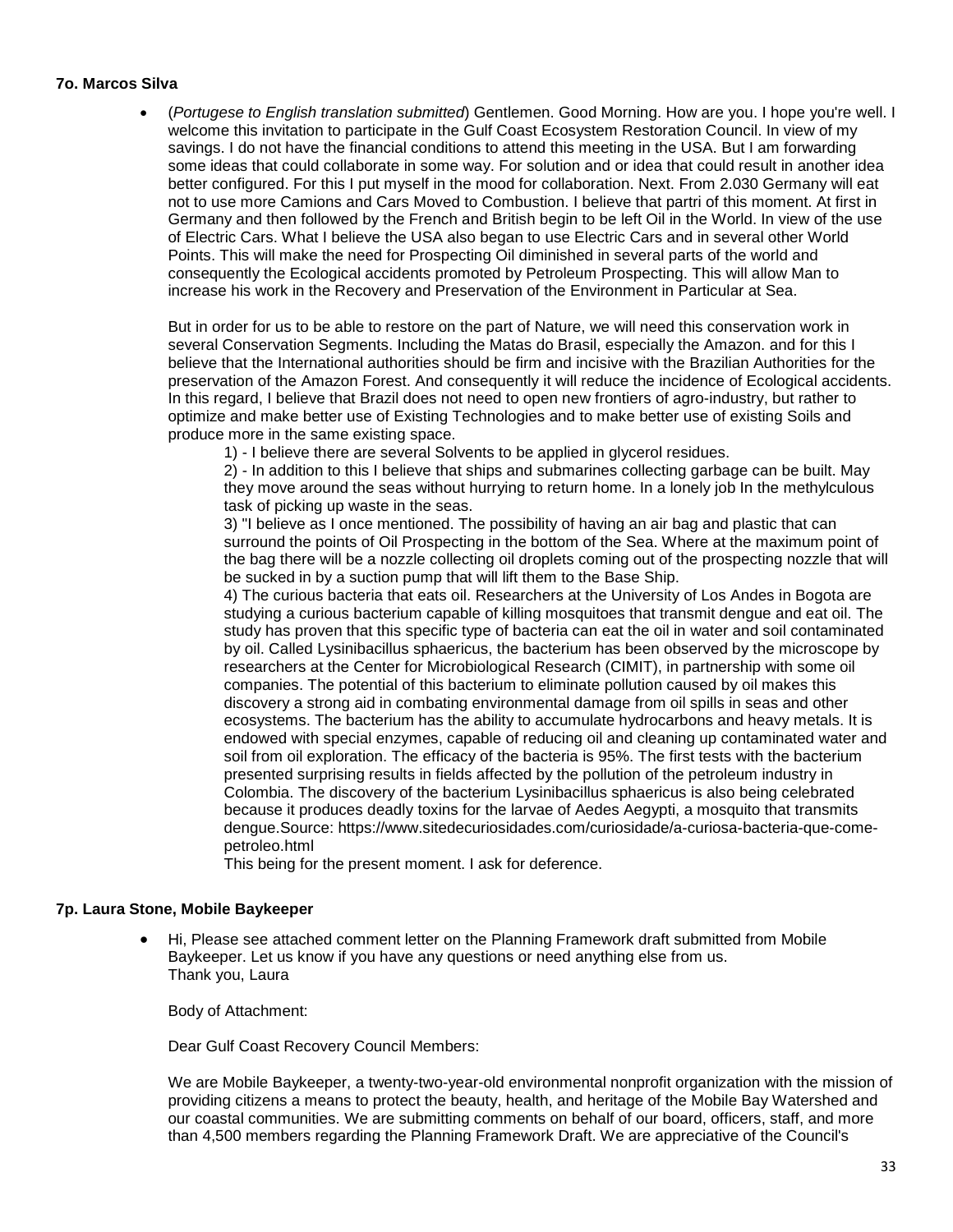commitment to remain transparent and informative throughout the decision-making process. The Planning Framework draft defines the priority approaches and techniques with geographic area and previous investments in mind. To ensure these priorities and techniques set forth translate into projects that transform our environment and make us more resilient, we need to conduct proper studies and use the best available science in evaluating each project. We have included a few examples of potential concerns if emphasis is not placed on ensuring the project does not result in environmental harm.

#### General Comments

The Planning Framework is a great approach to define and prioritize needs and strategies for agencies and organizations to strategize, collaborate, and advance meaningful projects. The framework identifies priority geographic areas and ecosystem stressors but at a macroscopic level that will make it challenging for application. We recommend all priority ecosystem stressors be more clearly defined using a placebased/watershed-based method. This will allow for existing Watershed Management Plans, resource management plans, and other known scientific studies can be applied.

#### 2.2.2 Technique Sediment Placement

While we support the priority to "create, restore, and enhance coastal wetlands, islands, shorelines, and headlands", we need to ensure the prescribed technique of using dredged material to raise elevation and create habitat is carefully considered for its potential impacts to the environment. In general, any option that is selected must be thoroughly studied to ensure the best possible location, so as not to replace already productive and important habitat. Dredged material also has the potential to be contaminated with harmful substances such as heavy metals, pesticides, PCBs, oil, etc. particularly in ports and harbors. Many of these substances are historical and therefore can be buried within or locked in seabed sediments. Dredging itself can release sediment into the water column where it can cause contamination of shellfish and/or fish species as well as add to already turbid waterways. We suggest all projects must thoroughly evaluate the long-term impacts and create a monitoring plan to reduce potential for contamination and allow for adaptive management to be applied as necessary.

#### 2.2.3 Technique Restore Hydrology

Another area that requires careful consideration for approval is the potential restoration technique of "restoring hydrologic connectivity". It is evident that many systems have been disrupted and the natural hydrology has been modified in a negative manner. Through the process of re-establishing these connections other additional environmental impacts may occur. We suggest any project with this technique be thoroughly studied to ensure efforts do not result in negative impacts to water quality or aquatic organisms.

#### 2.2.4. Technique Stormwater Management

Mobile Baykeeper supports the use of Low Impact Development (LID) and green infrastructure methods to manage stormwater runoff. LID and green infrastructure activities are cost effective and efficient ways to better manage wet weather impacts including pollutant-ridden runoff and increased flooding. We suggest adding protection and restoration of riparian buffers to the list of potential methods within stormwater management. Riparian areas are important zones for protection because they not only improve water quality, they also provide structural integrity and reduced flooding, and benefit our aquatic resources, economy, and overall community welfare.

#### 2.2.4. Technique Wastewater System Improvements

We also support the need for smart wastewater infrastructure improvements to address water quality issues along Coastal Alabama. These issues not only impact our ability to swim, fish, and play in area waterways but are impacting our economic prosperity. Although we support funding for these improvements, we want to underscore the importance of determining which project(s) to fund with limited dollars. We support upgrading and fixing existing problems to the extent they result in significant, longterm solutions. For example, we support creating backup systems for power outages and upgrades to technology such as SCADA that can ensure a faster response to sewer spills.

We are opposed to priority being given to encourage additional growth as it is an inappropriate use of RESTORE Act funds. Funding to expand systems should come from within existing systems, additional hook-up fees, or other structured fees. We also believe that match funding from the applicant should be required from each and every system in order to receive funding. Some systems require funding because they have not properly invested in maintaining their facility and some communities are wealthier than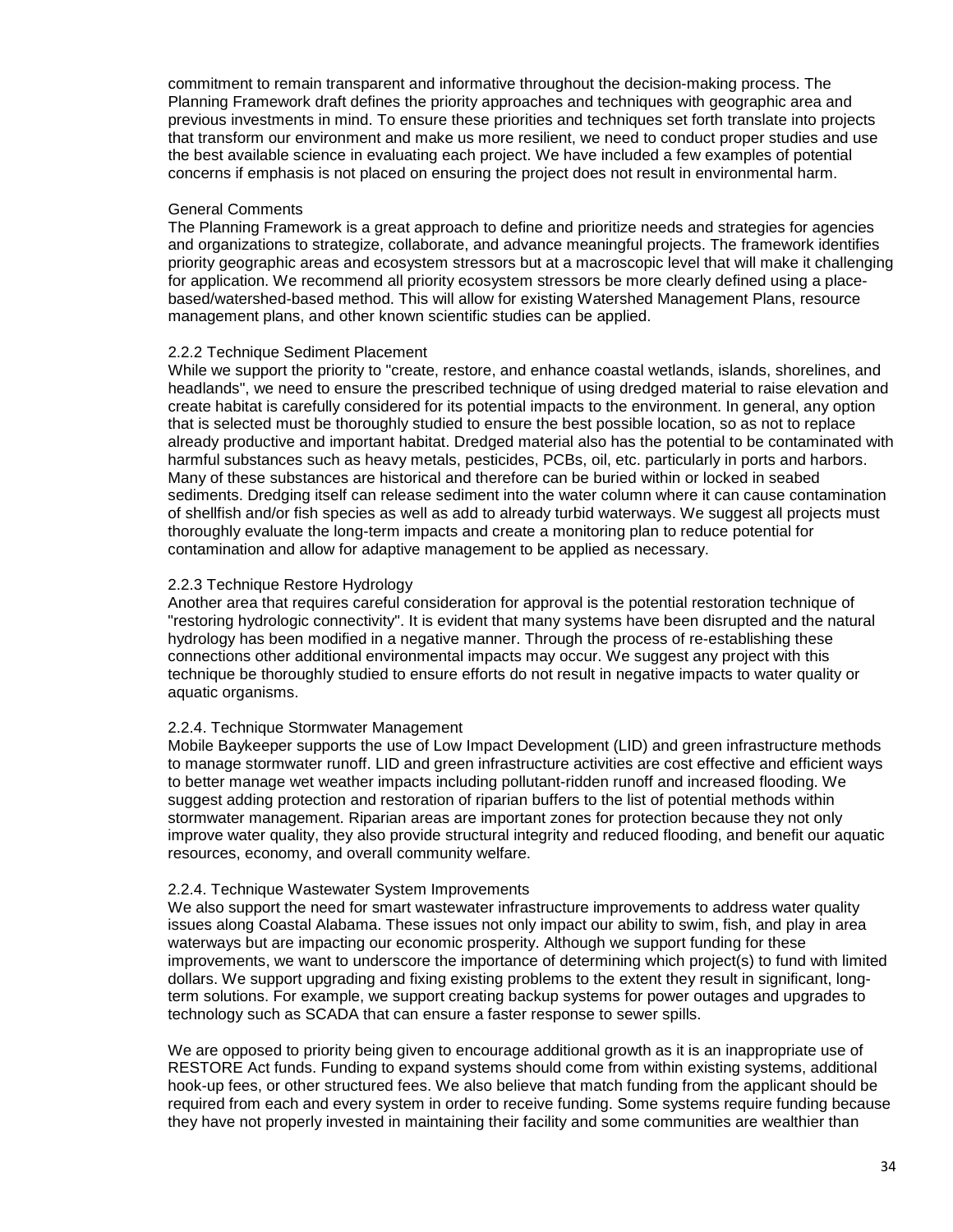others. Determining which system(s) should receive funding and which should not require more discussion and a more clearly defined path.

We request that the Council create a platform with an external facilitator to bring all utilities requesting funding together to discuss the best ways to support projects and why. This could be done at the county, state, or watershed level to be more effective, and both Mobile and Baldwin

County decision-makers and stakeholders should be brought into the discussion together as both areas drain into Mobile Bay and impact our fishing, swimming and even drinking water supplies. We do not believe this request or this level of planning should hold up decision-making for the project selection, and know discussion would advance the development of transformative projects. We offer to assist in compiling a list of invitees that would create in a results-driven discussion around challenges and impacts facing our multi-jurisdiction sewer systems in Mobile and Baldwin Counties. As these facilities work together, limited funding dollars can be leveraged across the watershed to bring about greater impact to water quality and improve our water resources.

#### Living Shorelines

We applaud the Council for recognizing Living Shorelines as a technique for multiple priorities. Living shorelines can enhance coastlines using the best of nature's ability to abate erosion and flooding while improving habitat and water quality. We want to encourage the Council to require proposals to draw upon existing successes and lessons learned in the application of this technique to ensure we strengthen the implementation of such projects. Similarly, we suggest the Council ensure project monitoring protocols to evaluate impact, allow for adaptive management, and enhance the distribution of results for future living shoreline projects.

#### Selection Process

With these comments in mind, we want to emphasize the need for science-based selection process and ability for meaningful public engagement and input. The Council has identified the need for Best Available Science and we strongly encourage this commitment to remain front and center in their decision-making process. Public input is necessary to ensure the projects selected are not only science-based but are in the best interest of the community. Mobile Baykeeper suggests the Council engage the public more throughout the RESTORE process through public meetings and updates to ensure participation.

We also firmly believe in monitoring requirements to ensure projects are headed in the direction originally stated. Adaptive management must also be allowed and promoted throughout to ensure we select projects that are meaningful, effective, and a good use of these once in a lifetime funds. Adaptive management can only happy if flexibility is allowed along with thorough monitoring.

The BP/Deepwater Horizon Oil Disaster was the nation's largest environmental disaster and it requires a restorative response to match. Because we have the support of the entire United States Congress through passage of the RESTORE Act, we must be excellent stewards of these funds. Thank you in advance for your consideration and response to our comments. Please feel free to contact us with any questions at (251)-433- 4229.

Sincerely, Casi (kc) Callaway, Executive Director & Baykeeper Laura Stone, Program & Grants Coordinator

## <span id="page-34-0"></span>**7q. Kenneth Teague**

- Please see Appendix 2 for full comment attachment
	- Please find my comments attached. While I support the goals of the RESTORE Council, and many of the projects it has funded, I believe that more care must be taken in project selection, particularly to avoid funding:
		- $\circ$  Legally required compensatory wetland mitigation  $\circ$  Marsh creation via beneficial use with potentially c
		- o Marsh creation via beneficial use with potentially contaminated dredged material  $\circ$  Artificial opening of naturally episodic tidal passes (Texas)
		- Artificial opening of naturally episodic tidal passes (Texas)
		- $\circ$  Actions that in some locations may not affect actual coastal ecosystems (e.g. forestry)<br>  $\circ$  Actions that benefit selective large, wealthy landowners, with no affect on actual coasta
		- Actions that benefit selective large, wealthy landowners, with no affect on actual coastal ecosystems (e.g. rice farm incentives).
		- o Actions that impound or semi-impound coastal wetlands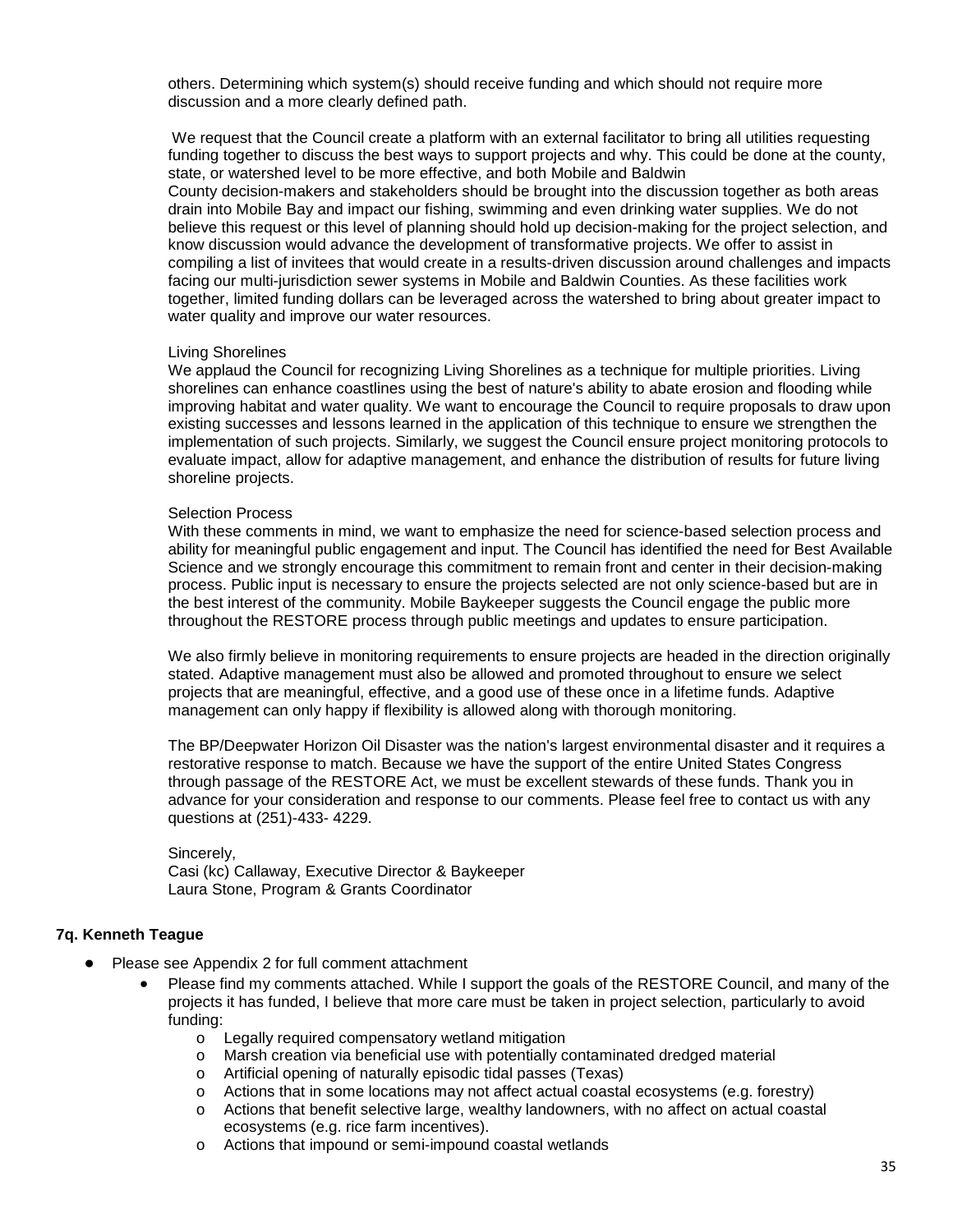- o Dredging to create wetlands (e.g. "dedicated dredging) without knowing the negative consequences (low DO in bottom water of borrow area, affects on geomorphology or sediment budget).
- o Offshore artificial reefs, which are not natural, and change the Gulf ecosystem
- $\circ$  I also question the wisdom of a geographic targeting effort that determined that the entire Gulf coast was the priority, except for the Mississippi River Deltaic Plain, minus the Pontchartrain Basin.
- o In addition, I strongly recommend the priority placed on oyster habitat restoration be suspended until scientific documentation of the status and trends, and causes of these, is produced. It is not reasonable to assume that oyster habitat has been destroyed everywhere equally, without scientific documentation. For an example of an excellent approach, see the GBNEP reports by Dr. Eric Powell from the mid-1990s.
- o The previously-adopted RESTORE objectives are a problem, in that they are not properly formulated to extend the level of detail in the corresponding goals. Rather they are highly redundant of the goals, and curiously, simply include additional concepts, but no additional details or schedule targets. See the NEP Primer for ideas on how to do this correctly.
- o Finally, some very important things are missing:
- o Any attention to restoring or protecting seagrasses
- o Any consideration of filling artificial tidal passes between estuaries and the Gulf (e.g. Rollover Pass, TX).
- o Any consideration of funding additional oil and gas canal backfilling in Louisiana and Texas.

## <span id="page-35-0"></span>**7r. Dan Tonsmeire**

• Keala, Thanks for answering my question on the webinar the other day. It would be interesting if the Council would consider making the Plan into a more long-term concept that could provide direction for restoration into the future beyond the Restore funding. Seems like it would be a practical and logical step in the future as the process progresses. This might also give a better sense for reaching the priority goals and objectives with the funding available.

#### <span id="page-35-1"></span>**7s. Thao Vu, Mississippi Coalition for Vietnamese-American Fisher Folks & Families (PEPC 64)**

● Dear Gulf Coast Ecosystem Restoration Council (RESTORE Council):

On behalf of the Mississippi Coalition for Vietnamese-American Fisher Folks & Families (MSCVAFF), a community-based organization and our multi-ethnic fisher folks constituency, we submit the following public comments, concerns, and recommendations regarding the Planning Framework Draft:

Language Access for Limited English Population (LEP):

While we recognize the Council efforts to address language barriers, several fact sheets are translated inaccurately. Please work with local, engaged organizations such as MSCVAFF during the planning process to identify more qualified translators familiar with environmental, restoration, fisheries terminology, and the local dialect. Further, the interpreter at the public meeting held in Long Beach, Mississippi was unqualified and lacked knowledge of Coastal Restoration (MSCVAFF provided interpretation services for the Vietnamese-American fishers in attendance). MSCVAFF has the necessary experience and in the recent past, provided translation and interpretation services for the Natural Resource Damage Assessment Trustee (NRDA) Council.

#### Public Participation & Transparency:

We recommend that the Council provide advance public notice, hold open meetings, and have smaller focus group meetings to allow greater public engagement, particularly during the planning stages. Please schedule more convenient date/times for public meetings (it is very challenging for the fishing communities to engage with the Council in late spring or summer due to the demands of the shrimping season). More convenient time for public meetings is during the fall season, and from late January to early April. Additionally, please allocate sufficient/additional time for attendees to comment at public meetings (more than three minutes).

Watershed/Geographic Approach: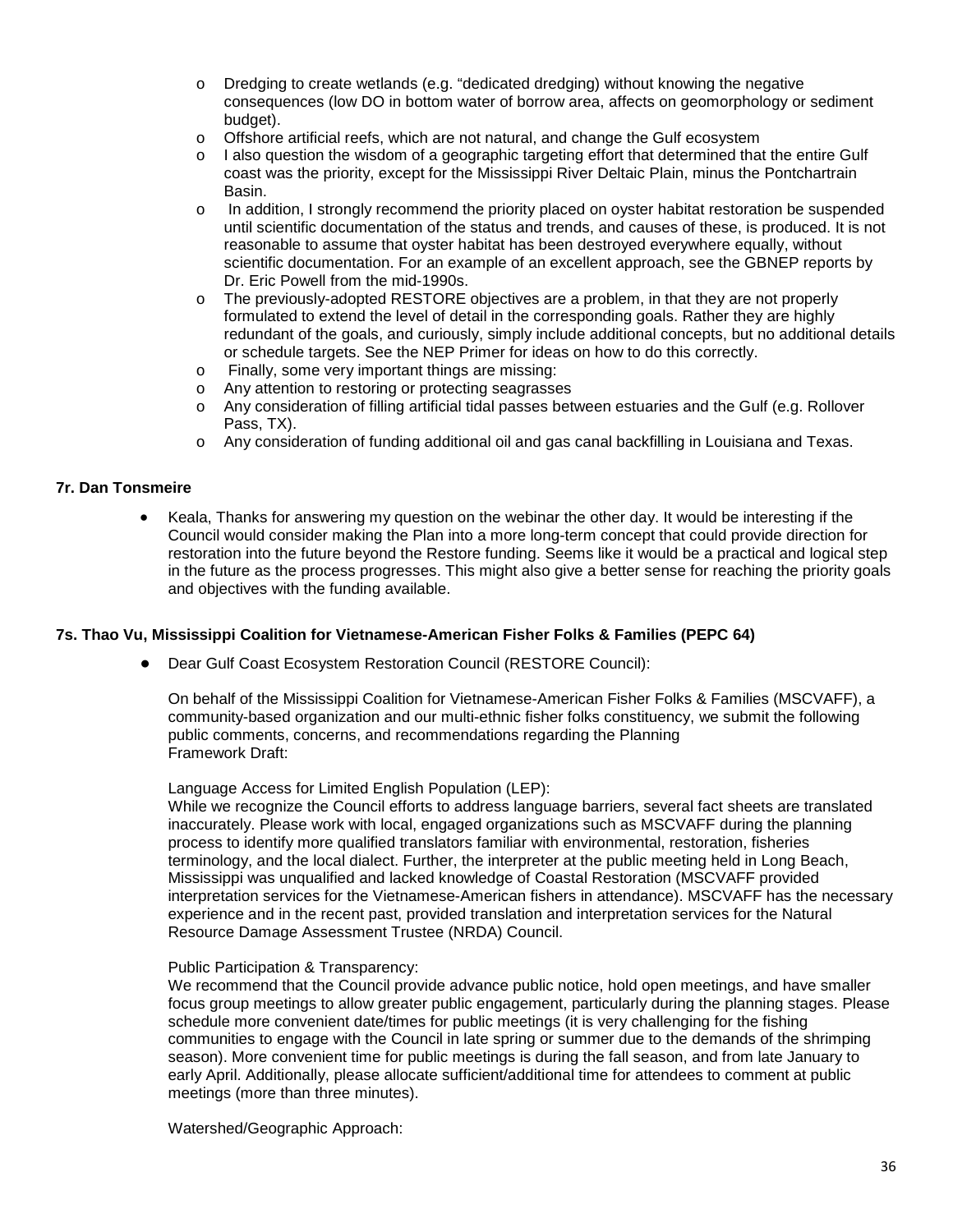While we understand the separate watershed approach, please incorporate the hydrological linkages between the Pontchartrain Basin and the Mississippi (MS) Sound. Please include recent stressors such as the current, ongoing Bonnet Carre Spillway freshwater intrusion, polluted sediments, and its disastrous, devastating impacts to the MS Sound ecosystem, habitats, fisheries as well as the ecological impacts from cumulative stressors. In particular, the Western Sound oyster reefs has sustained a very high 80% - 100% mortality rate We highly recommend the Council support a cooperative research study collaboration between local universities and the fishing community to conduct an Ecosystem Assessment of the MS Sound that includes monitoring, citizen science, modeling, and data synthesis.

Combining Best Available Science & Incorporating Traditional Ecological Knowledge:

- o " Establish a Citizen Advisory Council (CAC) for the ecosystem stakeholders in the Mississippi Sound including commercial fishermen and/or their designees, to share their Traditional Ecological Knowledge (TEK). This would include charters and by-laws modeled after the Prince William Sound, Regional Citizens Advisory Council (RCAC) and expanded across the Gulf Region;
- o " Create an independent review panel, consisting of natural/physical scientists, social science researchers and community representatives (for example, fisher folks) and/or their designees to review projects;
- o " Uniform monitoring and appropriate restoration performance metrics (an implemented project is not a successful restoration project);
- o " Accessible, transparent, relevant data;<br>o " Thorough analysis of projects (include
- " Thorough analysis of projects (include risks, uncertainties & potential negative trade-offs). For example, projects to minimize /control flooding can affect freshwater inflow, salinity, and ability for fisheries to spawn in marshes. Further, marsh creation projects may lose its natural contour & may affect the ability of fisheries to spawn);
- o " Best practices & lessons learned and thorough evaluation of projects (success or failure);<br>o " Adaptive management processes & strategies:
- " Adaptive management processes & strategies;
- o " Incorporate local, community-led restoration approaches, strategies, and techniques to oyster reef restoration;
- o " Conduct social-economic research study and incorporating social-economic benefits for local, natural resource dependent fishing communities

Enhancing Community Resilience & Revitalize the Gulf Economy Through Community-Based Restoration:

In addition to the Council's goals, which include Restore and Conserve Habitat, Restore Water Quality and Quantity, Replenish and Protect Living Coastal and Marine Resources, other critically important goals is Enhancing Community Resilience and Revitalizing the Gulf Economy. To genuinely enhance community resilience and help revitalize the local seafood economy, it is vitally important to incorporate local knowledge. In the aftermath of the Deepwater Horizon/BP oil spill, the local fishing community has been highly concerned about sustaining their livelihoods, cultural tradition and heritage, as multiple disasters and cumulative stressors has degraded the Mississippi Sound, its habitats and fisheries, particularly the oyster reefs and the ecosystem services/ benefits a healthy reef provides. We strongly recommend the Council prioritize community-led restoration projects such as a pilot demonstration study/ project comparing the fishing community TEK for oyster reef restoration (TEK restoration approaches & techniques) versus traditional cultch planting. Such investments will provide tremendous benefits, including best practices to restore oyster reefs, healthier ecosystem, workforce development, local hire and sustained livelihoods. Further, investments in infrastructure to support a dock/harbor, and seafood market/pavilion in areas lacking a working waterfront will provide multiple benefits, including a boat slip, mitigation against storms/hurricane, and would be accessible for oyster harvesters that may be contracted for the Council funded, Pascagoula Oyster Reef Complex Relay & Enhancement project.

It is critically important the RESTORE Council implement our recommendations and we look forward to further engagement with the Council to restore our Gulf, its ecosystems, habitats and fisheries.

## Sincerely,

Thao Vu Director, Mississippi Coalition for Vietnamese-American Fisher Folks & Families (MSCVAFF)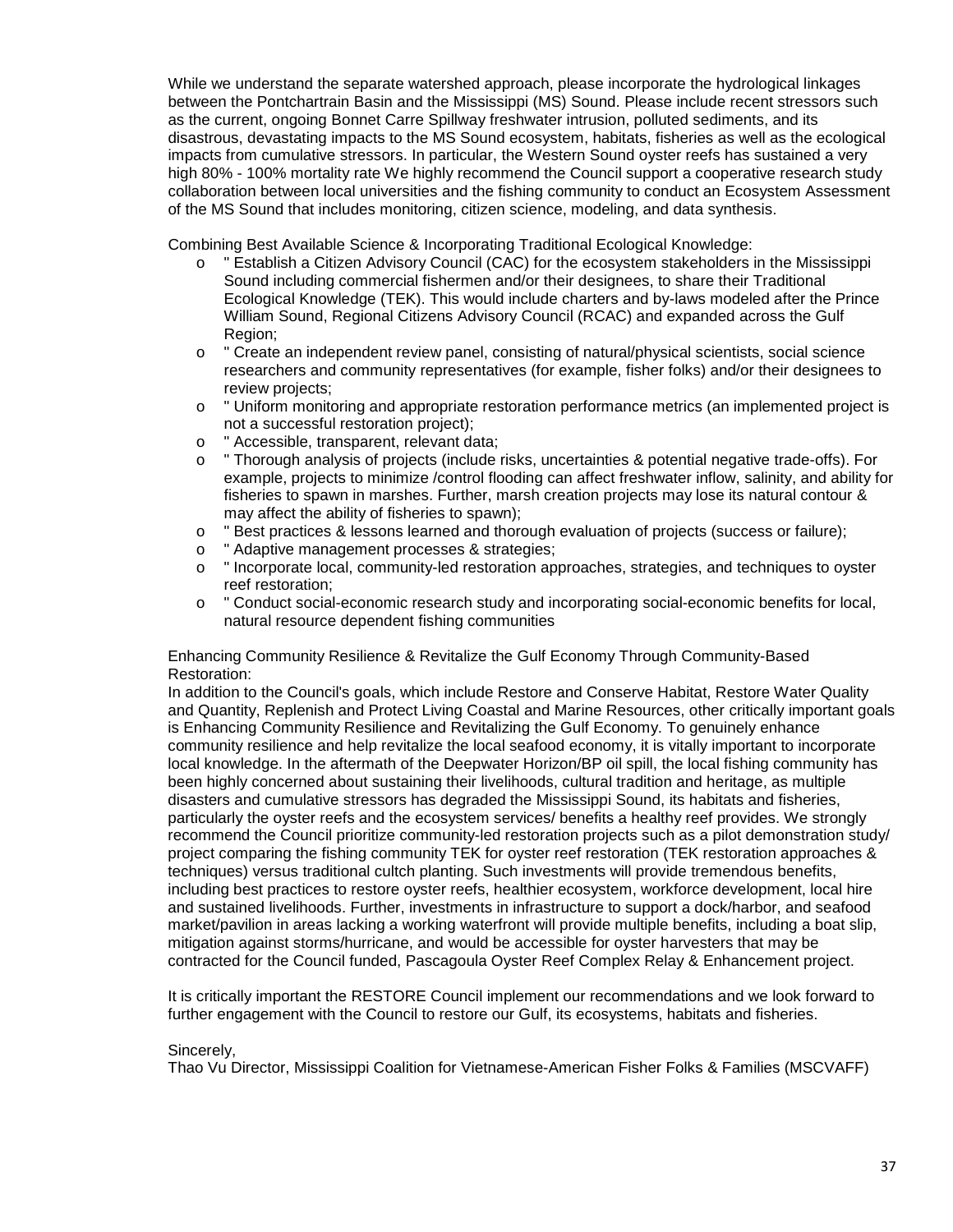## **7t. Julia Weaver, Partnership for Gulf Coast Land Conservation**

● Dear Council Members:

Thank you for the opportunity to comment on the Gulf Coast Ecosystem Restoration Council's (Council) Planning Framework Draft (Framework). These comments are being submitted on behalf of the Partnership for Gulf Coast Land Conservation (Gulf Partnership), a broad coalition of non-profit land conservation organizations operating in the Gulf of Mexico region. Our mission is to work together across the Gulf of Mexico coastal region and within watersheds bordering the Gulf of Mexico to increase the pace, quality, and permanence of voluntary land and water conservation.

We appreciate the hard work of the Council members and staff in developing the planning framework draft. We understand that the framework will be used by the Council to prioritize projects that will be included in the 3rd Funded Priorities List which will be announced in 2020. F

Support for Priority Approach #2: Protect and conserve coastal, estuarine, and riparian habitats:

The Gulf Partnership wishes to express strong support for Approach #2: Protect and conserve coastal, estuarine, and riparian habitats. We agree with the Council that "protecting and conserving habitat not only reduces habitat loss and degradation, it is also critical to sustaining fish, shellfish, birds, and mammals that depend on healthy habitats for their survival. Through habitat protection and management, water quality is protected and improved, and flood damage to area communities can be reduced." (Framework, p. 15.)

The Gulf Partnership is also strongly supportive of the restoration techniques that the Council describes: land acquisition, conservation easements, and habitat management and stewardship.

Recommended change: allow habitat protection and conservation projects in all priority geographic areas The Gulf Partnership strongly recommends that the Council change the planning framework to allow Priority Approach #2: Protect and conserve coastal, estuarine and riparian habitats to be used in any of the priority geographies. Under the current framework the Chenier Plain, Pontchartrain Basin, and the Mobile-Tensaw Delta are identified as priority geographic areas, however the project types are limited to restoring hydrology and restoring water quality by reducing nutrient and pollutant loading.

The Gulf Partnership's decades of experience demonstrates that habitat protection and conservation are important strategies in restoring water quality. The RESTORE Council addresses this connection on page 23 of the Framework:

Terrestrial habitat may also be restored under this priority approach as a technique to buffer waterways affected by contaminated inflows. By managing surface flows, many techniques under this priority approach can simultaneously address aspects of flood risk, providing potential benefits to community resilience.

The Council should allow projects to protect and conserve habitat in the Chenier Plain, Pontchartrain Basin, and the Mobile-Tensaw Delta, because land ownership and long-term stewardship will affect the long-term success of hydrological and water quality improvement projects. Some areas may need to be in public ownership or protected via a permanent conservation easement to ensure that the engineering and restoration are protected over the long-term.

Comments regarding geographic areas: The Gulf Partnership is in favor of the priority watershed and estuary approach that is being pursued and applauds efforts to work across jurisdictional boundaries to protect landscapes and shared natural resources.

Suggestion for strengthening the Framework:

- 1. Add additional primary objectives to the section on Protect and conserve coastal, estuarine, and riparian habitats.
	- o In the discussion on restoration techniques on pages 16 and 17, the Framework states that the benefits of land acquisition, conservation easements, and habitat management and stewardship may include:
		- Increased native biodiversity and ecosystem function
		- flood risk reduction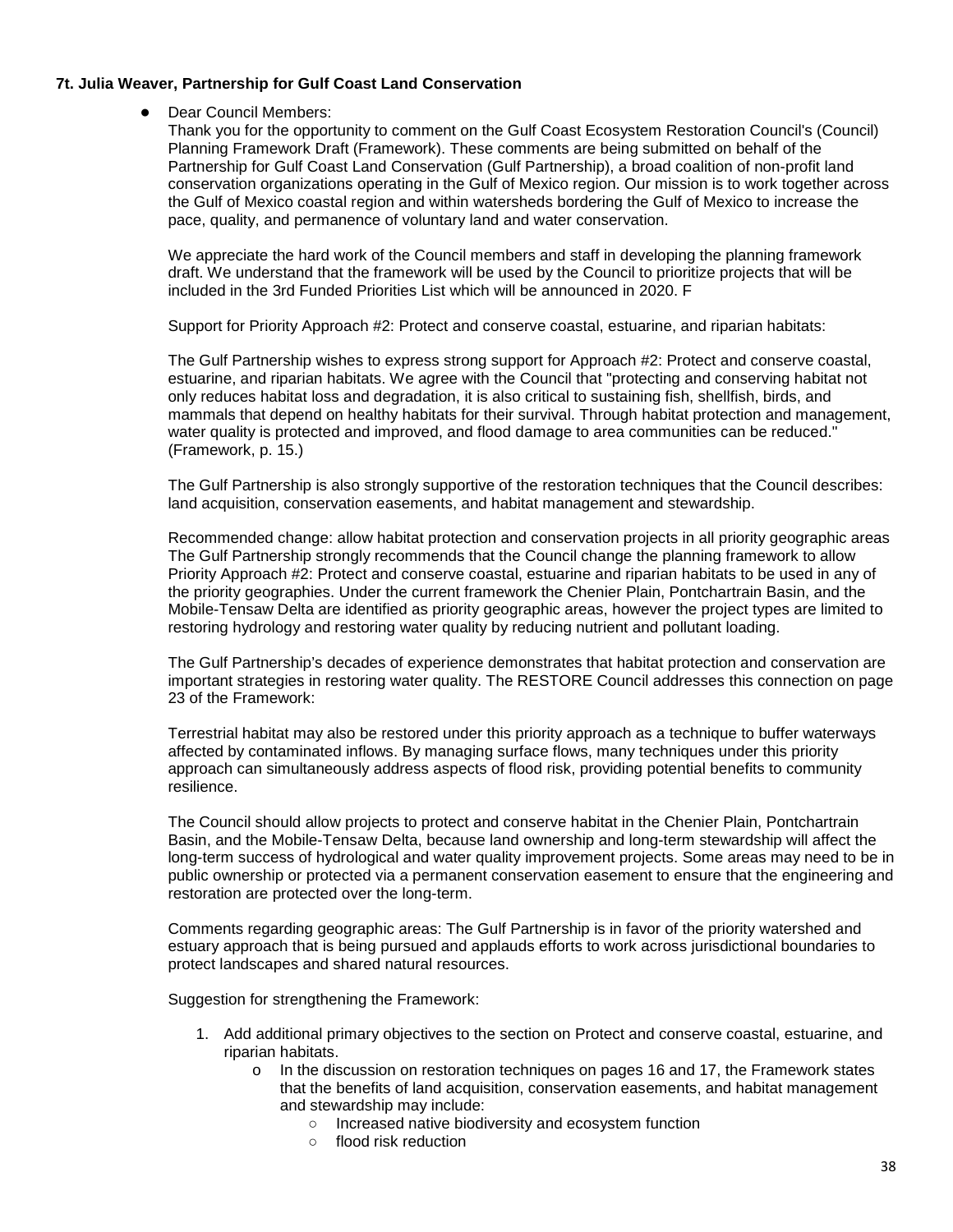- improved water quality
- increased access for public recreation and ecotourism

The Gulf Partnership recommends including these benefits as primary objectives of protecting habitats, similar to the primary objectives listed under Restore Hydrology and natural processes:

- o Restore, improve, and protect water resources
- o Restore and enhance natural processes and shorelines
- o Promote community resilience

## General comments

Permanent land conservation as a restoration tool can be an integral component of each RESTORE goal. Protecting land through easements and fee acquisition is an effective, efficient strategy in restoring and conserving coastal habitats; also, protected areas offer multiple water quality benefits, which in turn contribute to habitat health for living resources. Protected open spaces improve coastal community resilience by providing protection from storm hazards such as flooding. Furthermore, communities with significant protected natural areas and greenspaces realize benefits such as stable property values, improved quality of life and increased opportunities for recreation and tourism.

Gulf Partnership member organizations have been leaders in ecosystem restoration in the Gulf of Mexico region for many years. The land conservation community has experience in: 1) the development of science-based, strategic conservation plans; 2) project development; 3) negotiation and implementation of land transactions; 4) long-term stewardship; 5) community education; 6) working with private landowners and public agencies; and 7) providing public access to open spaces and natural places.

Based upon our collective experience, we offer these suggestions for further improving the FPL process:

- 1. Consider funding the development of landscape scale land conservation projects. There are significant upfront financial costs and labor burdens including due diligence such as ecological/biological surveys, land surveys, title work, and appraisals that are needed to determine the feasibility and costs associated with real property acquisition.
- 2. Collaborate with the NRDA Trustees, the GEBF and the Gulf states to align project selection guidelines and funding cycles so that multiple resources can be leveraged on land conservation projects. All three funding programs include land conservation as a potential restoration strategy, but at present it is very difficult to plan and propose land conservation projects that could be leveraged by multiple sources due to differences in funding cycles and program requirements. We believe closer alignment of the cycles will allow more and better opportunities to leverage funds, and to complete projects in a timely way which is critical when working with willing sellers.
- 3. Include funds for ecological restoration, long-term stewardship and monitoring in land conservation projects.
- 4. Recognize the urgency in land conservation. Land conservation practitioners understand that ecosystem restoration is complex, and that planning takes time. However, sometimes critical habitat that should be protected is only available for purchase or easements from willing sellers for a short time. Many landowners are not able or willing to wait for several more years. The Gulf Partnership requests that the Council consider making some funding available every year for land conservation.

Thank you again for the opportunity to participate in this process. The members of the Gulf Partnership look forward to working with members of the RESTORE Council and other restoration partners to restore the Gulf Coast ecosystem, strengthen community resilience and improve the economy. For more information on the Gulf Partnership, please visit our website.

Sincerely, Christine Johnson Chair, Gulf Partnership Executive Committee Conservation Foundation of the Gulf Coast Staff Contacts: Elizabeth Barber (601) 957-3443 liz.barber@gulfpartnership.org Staff Contacts: Julia Weaver (228) 219-2279 julia.weaver@gulfpartnership.org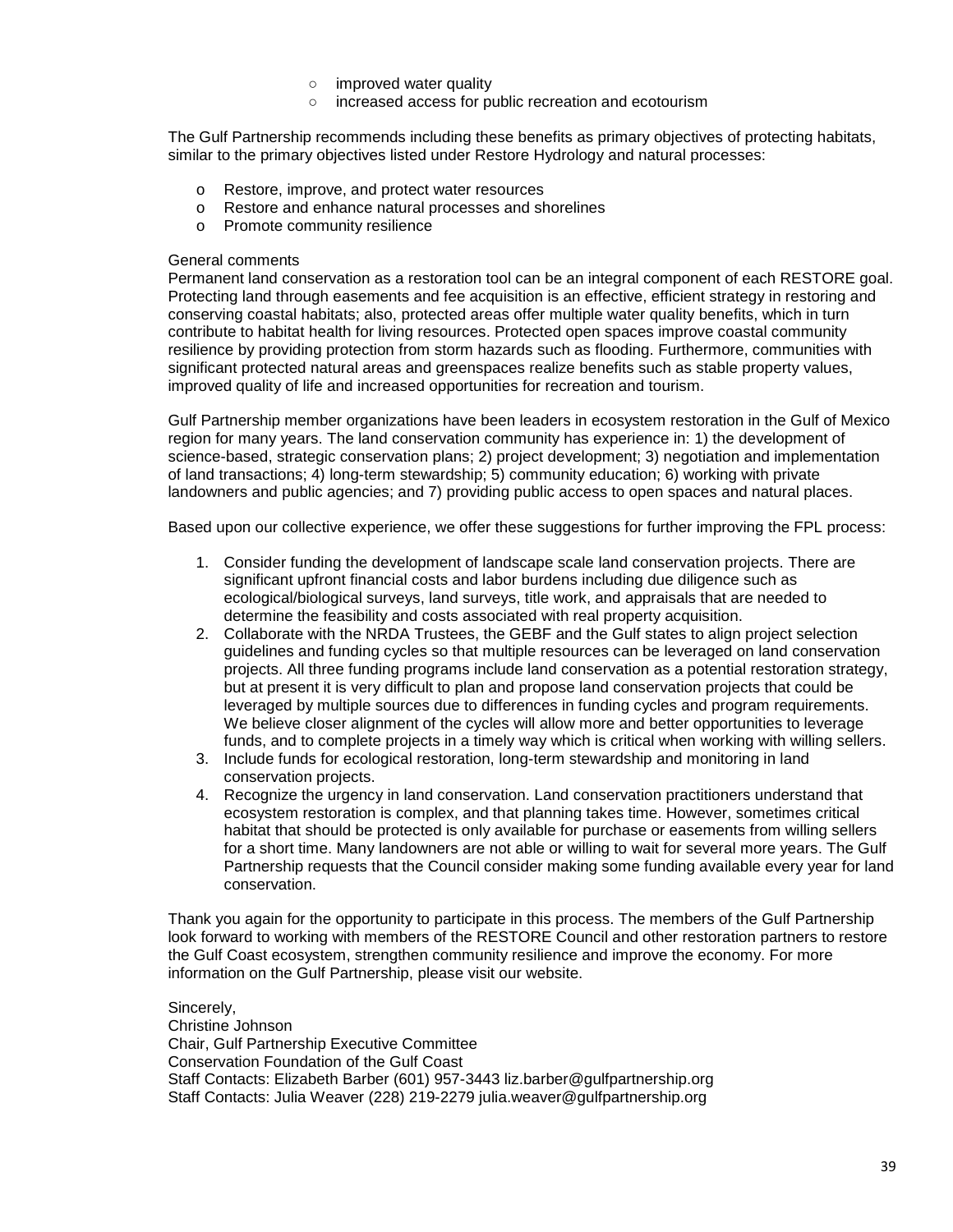On Behalf of: *Local, State and Regional Organizations* Alabama Coastal Heritage Trust (AL) Alabama Forest Resources Center (AL) Alachua Conservation Trust (GA/FL) Artist Boat (TX) Colorado River Land Trust (TX) Conservation Foundation of the Gulf Coast (FL) Conservation Florida (FL) Dauphin Island Bird Sanctuaries (AL) Florida's Nature Coast Conservancy (FL) Galveston Bay Foundation (TX) Katy Prairie Conservancy (TX) Land Trust for Louisiana (LA) Land Trust for the Mississippi Coastal Plain (MS) North Florida Land Trust (FL) Tall Timbers Research Station & Land Conservancy (FL) Weeks Bay Foundation (AL) Woodlands Conservancy (LA) Wolf River Conservation Society (MS)

*National Organizations* American Farmland Trust National Audubon Society The Conservation Fund The Nature Conservancy The Trust for Public Land

## **7u. Andrew Whitehurst, Water Program Director, Healthy Gulf**

Dear Council Members:

Healthy Gulf's Comment letter is attached as a word document. Would you be kind enough to send a reply email to say you have received this?

Body of Attachment:

Dear Council Members:

On behalf of Healthy Gulf (formerly Gulf Restoration Network), we appreciate your ongoing efforts to restore the Gulf of Mexico Ecosystem. Our organization's mission is to unite and empower people and to protect and restore the natural resources of the Gulf region. We try to serve as a connection to the RESTORE Act process for our membership.

In commenting on the Planning Framework Draft for the third Funded Priorities List, it is our task to not only give the Council specific and useful comments on the Draft, but also to attempt to be a bridge between our members and supporters and the process to create the next FPL. Judging from the light attendance in Long Beach at the Council's May 22nd comment meeting, ordinary citizens are not engaging in this process three years on. It may be fatigue on their part, or it could have been timing with this meeting. If it can be avoided, agencies in Mississippi don't schedule public agency meetings on Wednesday nights due to conflicts with weekday church meetings/dinners. Or, the light attendance could have been due to the relatively pleasant day and night on which your meeting fell. Maybe people were weary of all the recent rain and went for a walk late in the day to enjoy the break. A generous estimate of attendance was 50. Many of these were agency and NGO people.

## Geographic Regions

The Draft Planning Framework document itself was written to be a general, broad, flexible plan for relating restoration activities to habitats, species, ecological regions, watersheds, river systems or estuaries. As it stands, the breakdown of geographical regions seem reasonable, and the priority approaches and conservation techniques seem comprehensive and correspond to the 2016 Comprehensive Plan Update. The idea that this plan should be a bridge that goes backward and forward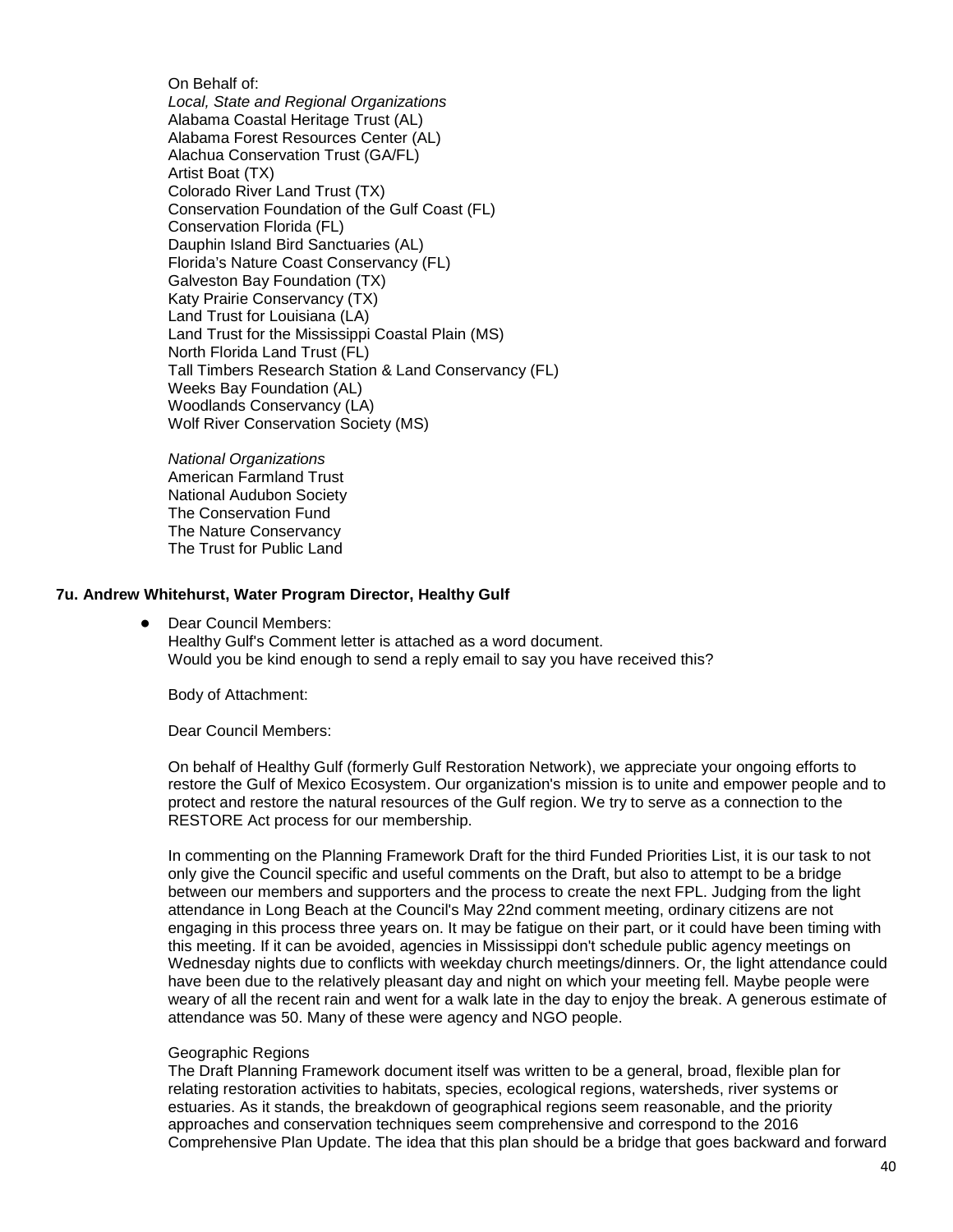- from the broad goals of 2016 to future FPLs - seems to be a reasonable way to state the need for continuity. This works except in situations in which something discontinuous presents itself as a problem to be solved or a threat to the ecosystem. The framework needs to be adaptable enough able to handle surprises, and the Council members need to be open to such adaptation when the need arises.

Pontchartrain and Miss. Sound Regions Joined by Bonnet Carre Spillway Operations One such surprise or discontinuity has presented itself this past year and it spans two of the estuary geographic areas. The Lake Pontchartrain drainage basin and the Mississippi Sound both are dealing with the Mississippi River water that is diverted by the Bonnet Carre spillway in LaPlace, Louisiana. The water that has entered the lake in 2019 and moved east into the Mississippi Sound has caused mortality of oysters, mortality of bottlenose dolphins, sea turtles, and displacement of fish and shrimp, plus the spillway opening has injected the normally brackish Pontchartrain waters with unusually large volumes of nutrient-laden fresh water and invasive species from the Mississippi River such as Asian carp. The pulses of invasive species injections to the Pontchartrain system are usually separated by several years, but between 2018 and 2019, the spillway has opened three times in back-to-back years and twice in the same year, 2019 (both of these situations are without precedent).

This year, the Pontchartrain system and the Mississippi Sound are suffering from the fresh water inputs and both have been directly connected with the larger Mississippi River watershed in ways that they usually are not. The load of dissolved nutrients and pollutants coming into the Lake and the Sound this year will be far greater in concentration than these inputs from any of the tributaries from the rivers feeding the lake from the north, or from the Pearl River which feeds the Mississippi Sound and would be the dominant fresh water contributor to it, but for the opening of the Spillway. Ecological problems from the nutrient laden water have begun. At the June 18th meeting of the Mississippi Commission on Marine Resources (MCMR), the fisheries division gave a report on the effects of the Bonnet Carre spillway opening. On June 13th, algae blooms were documented by small plane flights along the Hancock County marsh shoreline from Bayou Caddy to the Pearl River, and a hypoxia-caused fish kill happened along the U.S. Hwy 90 beach at Courthouse Road in Gulfport. These are the first of many to come this summer.

Some in their comments have stated that the geographic divisions in Planning Framework are "in some cases too broad to signal meaningfully the Council's priorities." It should also be stated that in order to respond to things like the Bonnet Carre Spillway openings, the geographic divisions can also be too narrow. In 2018 and again this year, the two basins - Lake Pontchartrain and Miss. Sound were really just extensions of one - the Mississippi River Basin. With climate patterns changing as they have, and with the Mississippi River in flood more frequently, and later into the year than normal, the Draft Planning Framework needs to be flexible enough to accommodate these realities whether or not they represent a new "normal" condition. As long as the geographical divisions don't preclude looking holistically at stressors/problem solving in conjoined adjacent regions as these two are with increasing frequency, the framework should serve adequately.

## Priority Approaches joined across Geographic Regions.

## **O**vsters

In these conjoined geographic regions (Pontchartrain, Miss. Sound) restoring oysters should now be a major priority across both estuary systems. The same disaster has affected them both in the same way. Almost all of the areas with new hard bottom cultch material placed over the last 5 years by Early NRDA funded projects are in some state of ruin in the eastern extent of the Rigolets, and Lake Borgne in Louisiana and in the Mississippi Sound south of Hancock and Harrison Counties in Mississippi. At the June 18th MCMR meeting mentioned above, the oyster mortality reported in the Western Mississippi Sound was 100% on the St. Joe and St. Stanislaus reefs for the sampling conducted on June 10th. Oyster mortality that same week was 95%, averaged across all sampled reefs in Mississippi. The biologist giving the report stated: "we weren't in a good place to start out with, and it's just going to get worse." It is good that Oyster Restoration is one of the priority approaches highlighted for FPL 3. Oyster abundance and production are at such a low point, that after the summer of 2019, the restoration effort may be starting at zero in some Southeast Louisiana and Western Mississippi coastal waters. Collaboration of Council members in Mississippi and Louisiana is essential and they need to discern the best strategies and use the best science in order to figure out what to do to help get oyster reefs re- started. It is disheartening to think that around \$100 million dollars has been spent on oyster restoration in these areas of the two states and that everything done over five years has been almost completely undone this spring and summer by fresh water from the Bonnet Carre.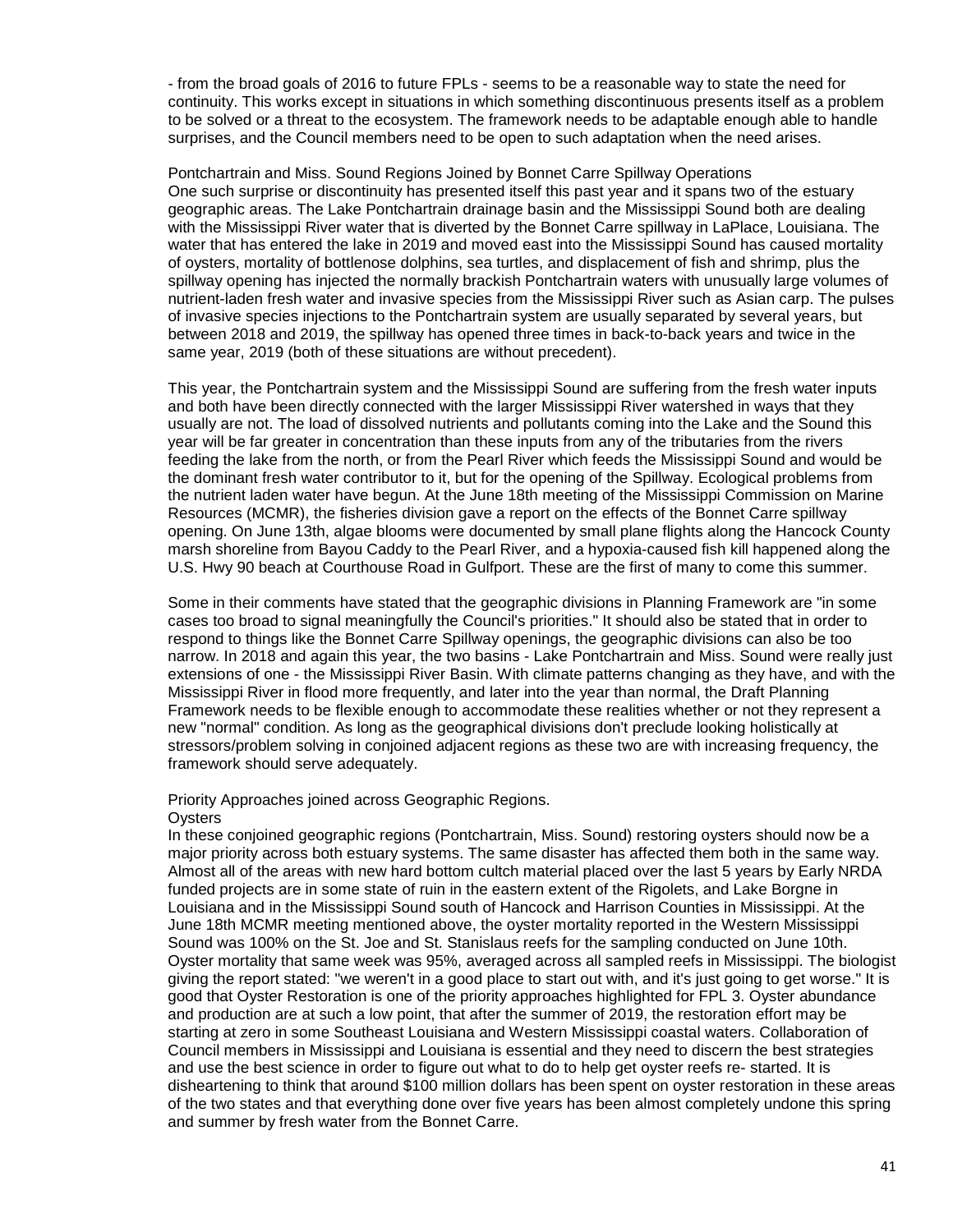## Invasive species

In the "Create, restore, and enhance coastal wetlands, islands, shorelines, and headlands" Priority Approach and in the "Protect and conserve coastal, estuarine, and riparian habitats" Priority Approach, the control/management of invasive species such as Giant salvinia in freshwater (now that all of Lake Pontchartrain is fairly fresh) and Asian carp (introduced to all of Lake Pontchartrain system) are relevant in both approaches. These species cross the boundaries between the Pontchartrain Basin and the rivers feeding the Mississippi Sound and would affect both regions. A program, for instance, to monitor the extent of occurrence, and manage either of these species should necessarily include both geographic areas due to the influence of the Mississippi River floodwater releases through the Bonnet Carre spillway.

Where it makes sense to blend geographic regions to work on priority approaches, and where RESTORE Council members across pairs of states can agree to pool their votes and political power to work together, the Draft Planning Framework should be flexible enough to facilitate such collaboration.

#### Restore hydrology and natural processes

Excellent work is ongoing, funded by other DWH settlement sources, in the Pearl River basin and in the western Mississippi Sound to model fresh water flow, sediment, and hydrology in the Sound all in support of oyster restoration. Since the Pearl River is the dominant source of fresh water for Lake Borgne and the Biloxi Marshes of St. Bernard Parish, and for the Hancock County marshes, western Sound, Three Mile Pass and for waters down to Breton Sound, its hydrology is incredibly important. The Council should continue and amplify efforts to study the hydrology of the area influenced by the Pearl River. Some of the methods mentioned in the "restore natural salinity regimes" technique have to do with modifying management regimes on managed rivers (the Pearl), and removing artificial barriers to flow and freshwater input. The lower Pearl River has been studied by St. Tammany Parish in Louisiana, and by the Stennis Space Center scientists, but flow questions still need answering on the Pearl and many problems remain to solve so that the estuary can be physically and biologically healthier at the mouth of this important river. Please collaborate across the Pontchartrain and Mississippi Sound boundary to give the Pearl River studies and modeling all the support possible.

#### Ecosystem Stressors and Public Input

#### Solving problems

In previous comments and meetings, Healthy Gulf has made the point that problem solving with RESTORE projects should be a result of the project submission process. For instance, if an existing, widely known water quality problem on a coastal river system is identified through a portal submission, then it should follow that a project is created and approved to address it. Another commenter has stated it a different way: the Planning Framework should do a better job of tying known system stressors to the restoration approaches. If a person or NGO identifies a legitimate water quality or habitat problem, takes the time to create a profile of that problem and submit it to a project portal, it should not languish there.

An example of this problem solving is Mississippi Portal Project #5819, Red Creek Nutrient/Sediment Reduction, Stone and George Counties, Ms. Lower Pascagoula River Basin, Mississippi. This project has a problem that has been identified by Healthy Gulf through people who live along and fish in Red Creek and have taken pictures and written letters to document the problem to MDEQ. The people have met with MDEQ to explain the problem and the agency has not moved to solve it - for three years.

If I know where a covey of quail is resting and walk my pointer downwind of the birds, remove the leash, kneel down and tell the dog: "here are the quail, just relax, get a good whiff and make a nice point for me" and the bird dog ignores the quail and wanders off to smell an interesting flower, what more could I have done?

Call it "problem solving" OR "tying know system stressors to the restoration approaches" but this is something that the Council needs to do with its approaches and techniques, whether it uses portal projects, or follows some kind of master plan.

#### Need for transparency

At the May 22nd public meeting for comment in Long Beach, Mississippi, no mention was made of any step farther ahead than the business of the night. No hint was given (at a meeting for Mississippi resident's input) of how Mississippi portal projects, whether existing or yet to be submitted, would be considered by the Council members for inclusion in FPL 3. The Council didn't have to cover its plans for project selection in all Gulf States, but it could have at least given a preview of the next step for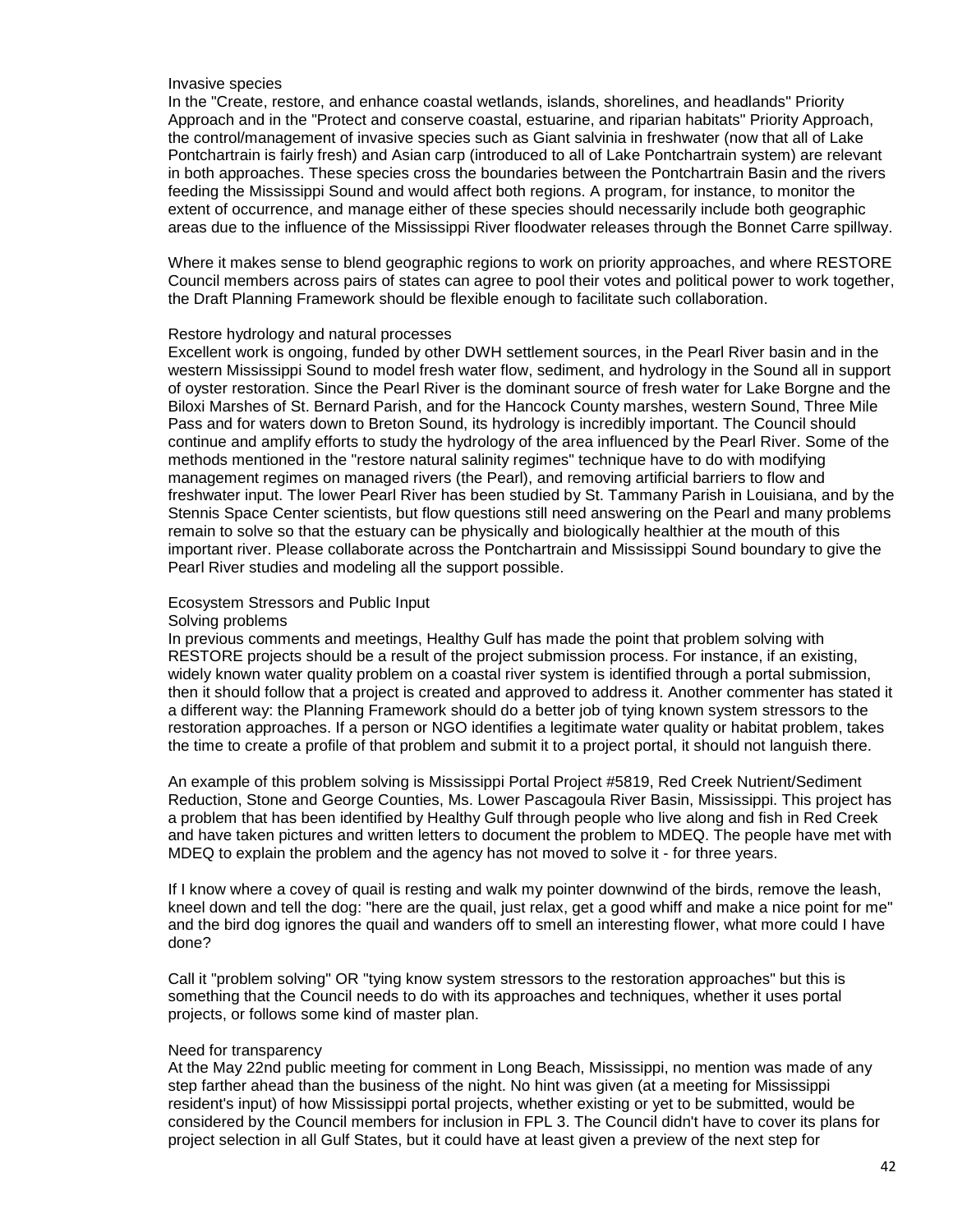Mississippi: "We're the Council, here is what you can expect from us between now and the publication of FPL 3 in 2020." Other commenters have stated this differently: the Council should articulate to the public a transparent and science-based selection process.

From this opportunity for public input until the draft FPL 3 is introduced and placed on public notice for comment in 2020, there likely won't be any information required to be made public on how the Council does its work to create FPL 3. This is a point of great curiosity with people like those who attended the May 22nd meeting, and it is a great source of frustration as well. There is a saying about the process to create Legislation: "you don't want to know how the sausage gets made". In this situation, where the public has been invited to learn about the process, give comments and create and submit projects, and would like to know their chances for success; we do want to know how the sausage gets made. Unfortunately the Council's FPL 3 process goes behind a wall at this point and most interested people are on the wrong side of that wall.

Healthy Gulf appreciates the opportunity to write comments on the Draft Planning Framework for Funded Priorities List 3 and awaits the next opportunity to learn more about it.

Sincerely, Andrew Whitehurst, Water Program Director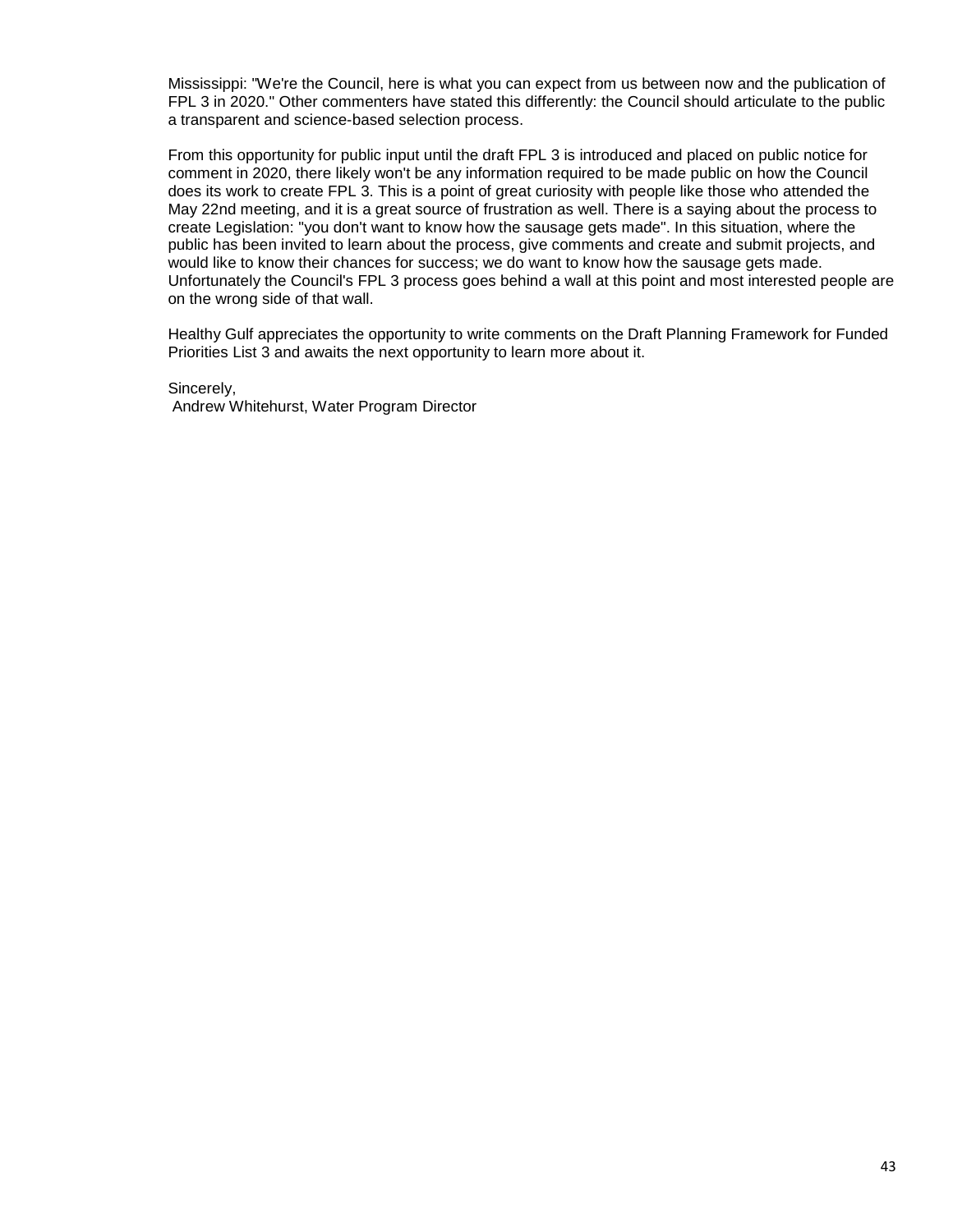# **8. Audubon Form Letters**

## **8a. Master Form Letter: 2728 Signatures Total**

Dear Gulf Coast Ecosystem Restoration Council,

As the Council makes decisions regarding the next projects to consider and possibly fund through the third Funded Priorities List (FPL 3), please ensure the decisions and actions taken are strategic, to maintain the ecosystem-wide focus, approach, and intent of the RESTORE Act.

The funding available for Gulf restoration is an opportunity to restore the Gulf ecosystem in a way that should be sustainable for both the environment and the economy. The Council should use the final Framework as a guide to ensure future projects build on past projects, incorporate lessons learned, complement projects funded through other Deepwater Horizon funding streams, and are strategic investments in the Gulf restoration effort that will provide comprehensive benefits to the overall Gulf ecosystem.

The Council should utilize Audubon's recently released Gulf conservation plan, "Audubon's Vision: Restoring the Gulf of Mexico for Birds and People," as one tool for project selection as the Council prepares FPL 3. This plan can be useful to identify projects that not only benefit bird species, but also benefit other wildlife. When coupled with other project selection tools and criteria, this modeling effort will prove useful in selecting a suite of projects that move us closer to a healthy and productive Gulf ecosystem.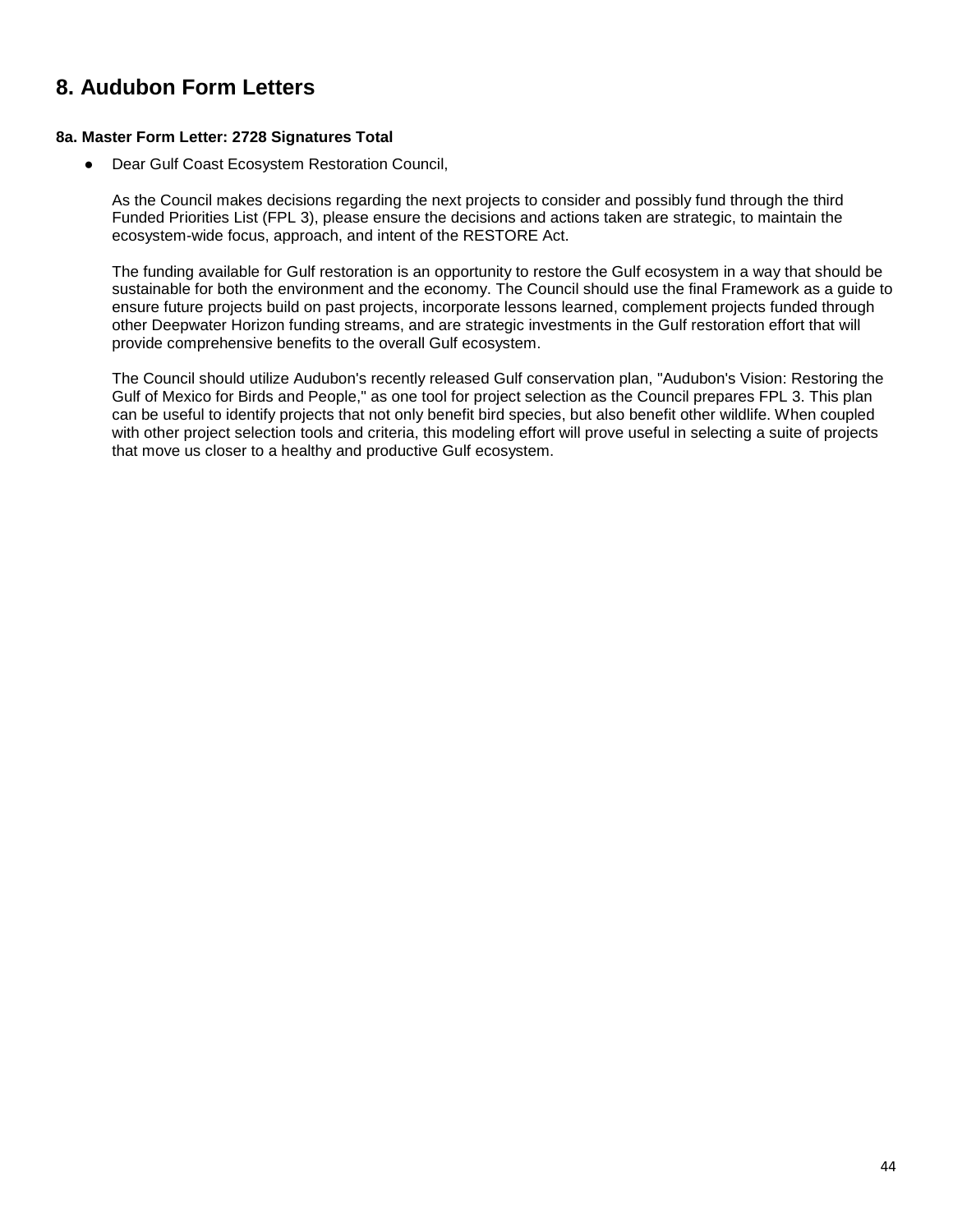# **Appendix 1. Audubon Form Letters with Unique Content**

## Body of Letter

Dear Gulf Coast Ecosystem Restoration Council,

As the Council makes decisions regarding the next projects to consider and possibly fund through the third Funded Priorities List (FPL 3), please ensure the decisions and actions taken are strategic, to maintain the ecosystem-wide focus, approach, and intent of the RESTORE Act.

The funding available for Gulf restoration is an opportunity to restore the Gulf ecosystem in a way that should be sustainable for both the environment and the economy. The Council should use the final Framework as a guide to ensure future projects build on past projects, incorporate lessons learned, complement projects funded through other Deepwater Horizon funding streams, and are strategic investments in the Gulf restoration effort that will provide comprehensive benefits to the overall Gulf ecosystem.

The Council should utilize Audubon's recently released Gulf conservation plan, "Audubon's Vision: Restoring the Gulf of Mexico for Birds and People," as one tool for project selection as the Council prepares FPL 3. This plan can be useful to identify projects that not only benefit bird species, but also benefit other wildlife. When coupled with other project selection tools and criteria, this modeling effort will prove useful in selecting a suite of projects that move us closer to a healthy and productive Gulf ecosystem.

Millions of gallons of petroleum from this ecological disaster have settled on the bottom of the gulf. As we have learned from the Exon Valdez disaster, the effects of this unseen pollution will be affecting entire ecosystems of the region for generations. Birds are particularly vulnerable., and as the "canaries in a coal mine " need the utmost consideration.

Sincerely, Carol Farber Miami, FL 33176 calgernon@ail.com

Dear Gulf Coast Ecosystem Restoration Council,

As the Council makes decisions regarding the next projects to consider and possibly fund through the third Funded Priorities List (FPL 3), please ensure the decisions and actions taken are strategic, to maintain the ecosystem-wide focus, approach, and intent of the RESTORE Act.

The funding available for Gulf restoration is an opportunity to restore the Gulf ecosystem in a way that should be sustainable for both the environment and the economy. The Council should use the final Framework as a guide to ensure future projects build on past projects, incorporate lessons learned, complement projects funded through other Deepwater Horizon funding streams, and are strategic investments in the Gulf restoration effort that will provide comprehensive benefits to the overall Gulf ecosystem.

The Council should utilize Audubon's recently released Gulf conservation plan, "Audubon's Vision: Restoring the Gulf of Mexico for Birds and People," as one tool for project selection as the Council prepares FPL 3. This plan can be useful to identify projects that not only benefit bird species, but also benefit other wildlife. When coupled with other project selection tools and criteria, this modeling effort will prove useful in selecting a suite of projects that move us closer to a healthy and productive Gulf ecosystem.

\*\*\*\*\*\*Bird habitat is vital for survival, please protect lands with proper funding\*\*\*\* Thank you

Sincerely, Linda Headley Cross City, FL 32628 parrotheadley@aol.com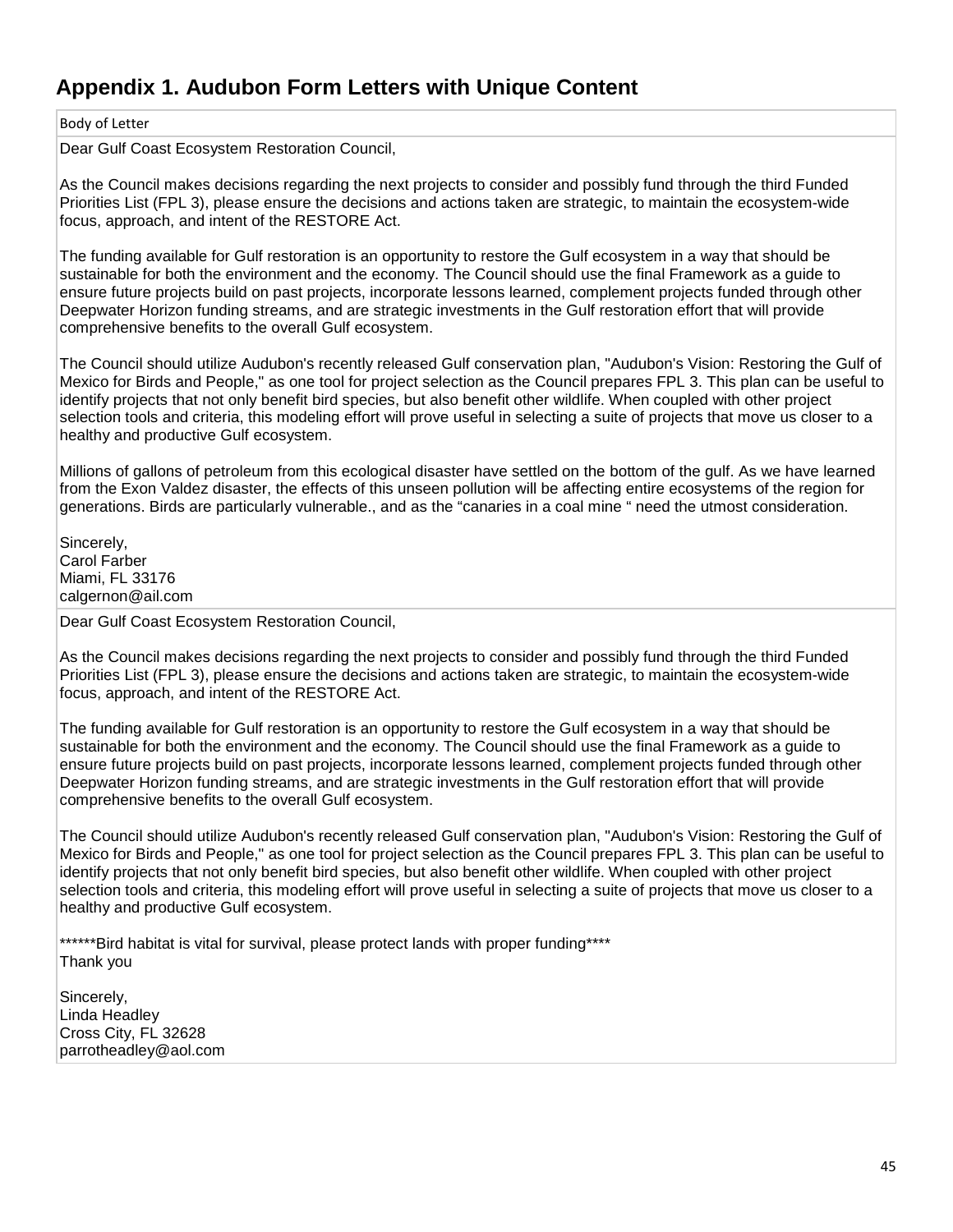Dear Gulf Coast Ecosystem Restoration Council,

As the Council makes decisions regarding the next projects to consider and possibly fund through the third Funded Priorities List (FPL 3), please ensure the decisions and actions taken are strategic, to maintain the ecosystem-wide focus, approach, and intent of the RESTORE Act.

The funding available for Gulf restoration is an opportunity to restore the Gulf ecosystem in a way that should be sustainable for both the environment and the economy. The Council should use the final Framework as a guide to ensure future projects build on past projects, incorporate lessons learned, complement projects funded through other Deepwater Horizon funding streams, and are strategic investments in the Gulf restoration effort that will provide comprehensive benefits to the overall Gulf ecosystem.

The Council should utilize Audubon's recently released Gulf conservation plan, "Audubon's Vision: Restoring the Gulf of Mexico for Birds and People," as one tool for project selection as the Council prepares FPL 3. This plan can be useful to identify projects that not only benefit bird species, but also benefit other wildlife. When coupled with other project selection tools and criteria, this modeling effort will prove useful in selecting a suite of projects that move us closer to a healthy and productive Gulf ecosystem.

ALL habitat needs to be restored. That includes what we can see, as well as what we can't! Please use the money wisely.

Sincerely, Stephen Sleeper Bonita Springs, FL 34135 waloug@gmail.com

Dear Gulf Coast Ecosystem Restoration Council,

As the Council makes decisions regarding the next projects to consider and possibly fund through the third Funded Priorities List (FPL 3), please ensure the decisions and actions taken are strategic, to maintain the ecosystem-wide focus, approach, and intent of the RESTORE Act.

The funding available for Gulf restoration is an opportunity to restore the Gulf ecosystem in a way that should be sustainable for both the environment and the economy. The Council should use the final Framework as a guide to ensure future projects build on past projects, incorporate lessons learned, complement projects funded through other Deepwater Horizon funding streams, and are strategic investments in the Gulf restoration effort that will provide comprehensive benefits to the overall Gulf ecosystem.

The Council should utilize Audubon's recently released Gulf conservation plan, "Audubon's Vision: Restoring the Gulf of Mexico for Birds and People," as one tool for project selection as the Council prepares FPL 3. This plan can be useful to identify projects that not only benefit bird species, but also benefit other wildlife. When coupled with other project selection tools and criteria, this modeling effort will prove useful in selecting a suite of projects that move us closer to a healthy and productive Gulf ecosystem.

American Citizens deserve better and OUR voices need to be heard above the destructive nature of Greedy Corporations.

We ALL need to protect these extraordinary places, to remain connected to this earth, it is not only about the salvation of the planet but it is also about the salvation of ourselves.

Sincerely, Tracey Bonner Arlington, TX 76014 tlb8@yahoo.com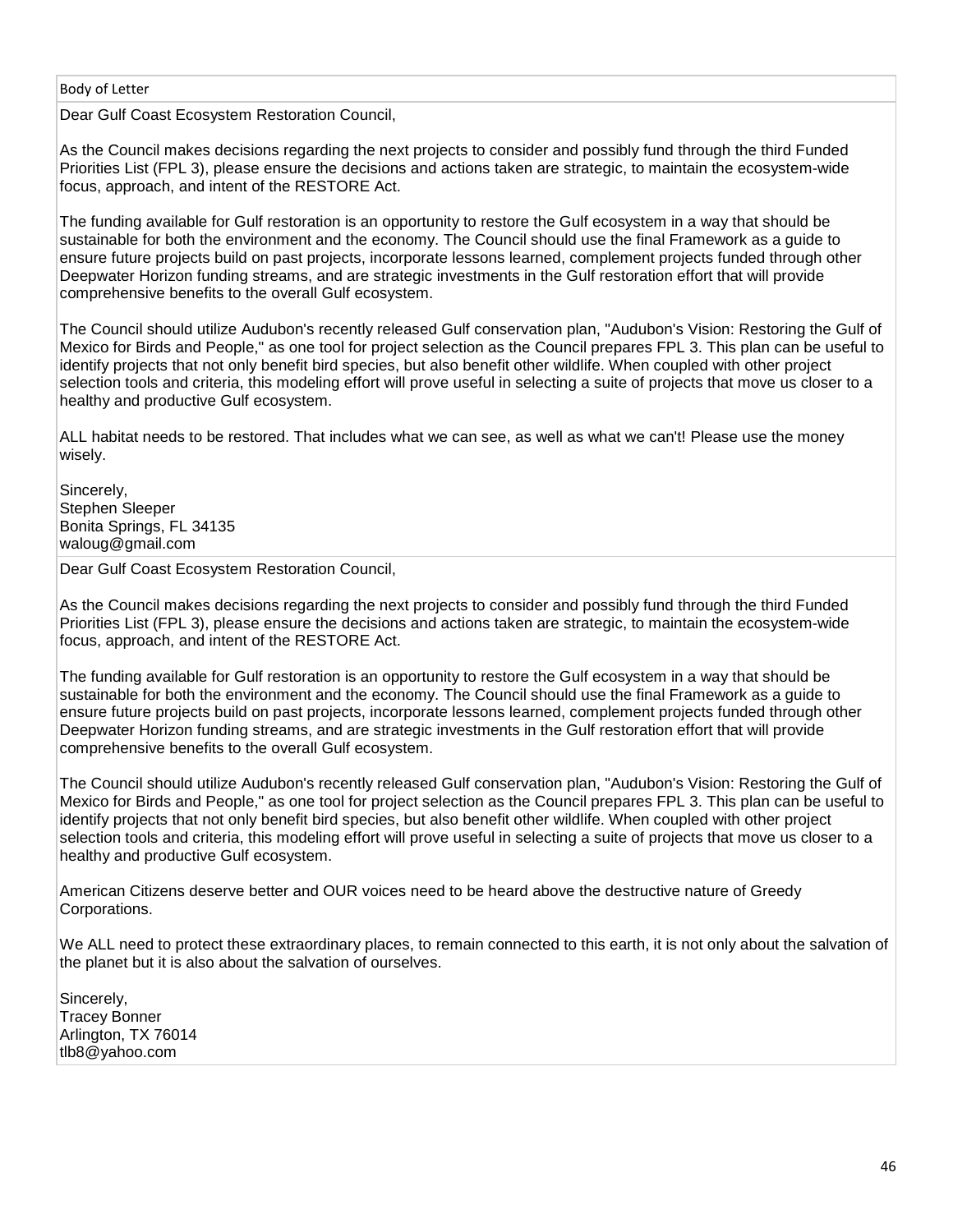Dear Gulf Coast Ecosystem Restoration Council,

As the Council makes decisions regarding the next projects to consider and possibly fund through the third Funded Priorities List (FPL 3), please ensure the decisions and actions taken are strategic, to maintain the ecosystem-wide focus, approach, and intent of the RESTORE Act.

The funding available for Gulf restoration is an opportunity to restore the Gulf ecosystem in a way that should be sustainable for both the environment and the economy. The Council should use the final Framework as a guide to ensure future projects build on past projects, incorporate lessons learned, complement projects funded through other Deepwater Horizon funding streams, and are strategic investments in the Gulf restoration effort that will provide comprehensive benefits to the overall Gulf ecosystem.

The Council should utilize Audubon's recently released Gulf conservation plan, "Audubon's Vision: Restoring the Gulf of Mexico for Birds and People," as one tool for project selection as the Council prepares FPL 3. This plan can be useful to identify projects that not only benefit bird species, but also benefit other wildlife. When coupled with other project selection tools and criteria, this modeling effort will prove useful in selecting a suite of projects that move us closer to a healthy and productive Gulf ecosystem.

And we all should adamantly oppose any continued or future oil drilling in any waters off of our country.

Sincerely, Rhonda Hilson Fort Pierce, FL 34979 rhonihilson@gmail.com

Dear Gulf Coast Ecosystem Restoration Council,

As the Council makes decisions regarding the next projects to consider and possibly fund through the third Funded Priorities List (FPL 3), please ensure the decisions and actions taken are strategic, to maintain the ecosystem-wide focus, approach, and intent of the RESTORE Act.

The funding available for Gulf restoration is an opportunity to restore the Gulf ecosystem in a way that should be sustainable for both the environment and the economy. The Council should use the final Framework as a guide to ensure future projects build on past projects, incorporate lessons learned, complement projects funded through other Deepwater Horizon funding streams, and are strategic investments in the Gulf restoration effort that will provide comprehensive benefits to the overall Gulf ecosystem.

The Council should utilize Audubon's recently released Gulf conservation plan, "Audubon's Vision: Restoring the Gulf of Mexico for Birds and People," as one tool for project selection as the Council prepares FPL 3. This plan can be useful to identify projects that not only benefit bird species, but also benefit other wildlife. When coupled with other project selection tools and criteria, this modeling effort will prove useful in selecting a suite of projects that move us closer to a healthy and productive Gulf ecosystem.

As a birder for over 50 years, will you please do whatever it takes to restore our bird habitat so that I and other birders will be able to enjoy the sight of seeing these amazing birds over and over.

Sincerely. Gordon Matherne Des Allemands, LA 70030 gordonspro@cox.net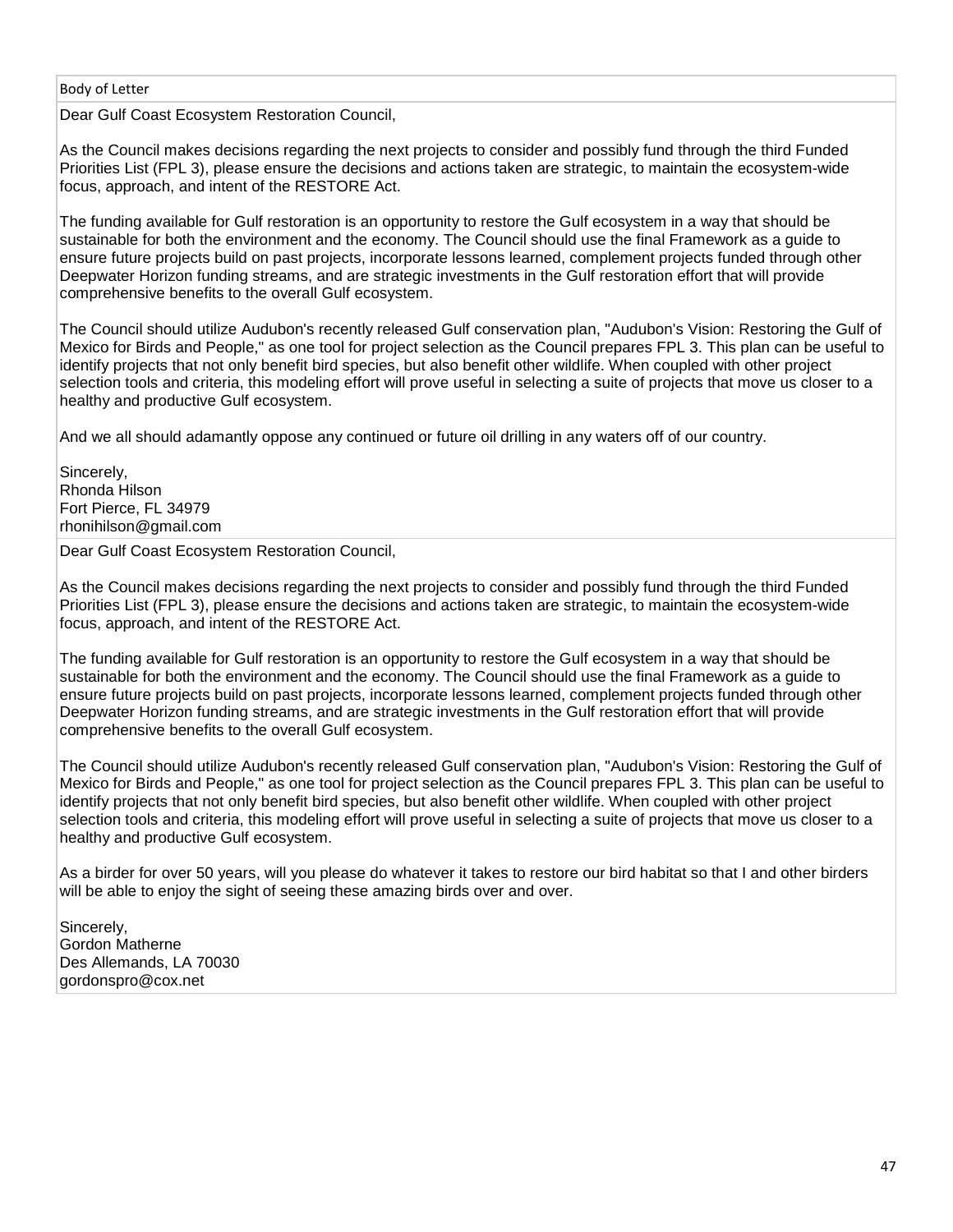Dear Gulf Coast Ecosystem Restoration Council,

As the Council makes decisions regarding the next projects to consider and possibly fund through the third Funded Priorities List (FPL 3), please ensure the decisions and actions taken are strategic, to maintain the ecosystem-wide focus, approach, and intent of the RESTORE Act.

The funding available for Gulf restoration is an opportunity to restore the Gulf ecosystem in a way that should be sustainable for both the environment and the economy. The Council should use the final Framework as a guide to ensure future projects build on past projects, incorporate lessons learned, complement projects funded through other Deepwater Horizon funding streams, and are strategic investments in the Gulf restoration effort that will provide comprehensive benefits to the overall Gulf ecosystem.

The Council should utilize Audubon's recently released Gulf conservation plan, "Audubon's Vision: Restoring the Gulf of Mexico for Birds and People," as one tool for project selection as the Council prepares FPL 3. This plan can be useful to identify projects that not only benefit bird species, but also benefit other wildlife. When coupled with other project selection tools and criteria, this modeling effort will prove useful in selecting a suite of projects that move us closer to a healthy and productive Gulf ecosystem.

As a retired ecologist and wildlife biologist I am fully aware of the damage down on shore bird and other wildlife by the Deepwater Horizon spill. The operative word here is RETORE.

James F Traynor

Sincerely, James Traynor Punta Gorda, FL 33950 mcgintyx@embarqmail.com

Dear Gulf Coast Ecosystem Restoration Council,

As the Council makes decisions regarding the next projects to consider and possibly fund through the third Funded Priorities List (FPL 3), please ensure the decisions and actions taken are strategic, to maintain the ecosystem-wide focus, approach, and intent of the RESTORE Act.

The funding available for Gulf restoration is an opportunity to restore the Gulf ecosystem in a way that should be sustainable for both the environment and the economy. The Council should use the final Framework as a guide to ensure future projects build on past projects, incorporate lessons learned, complement projects funded through other Deepwater Horizon funding streams, and are strategic investments in the Gulf restoration effort that will provide comprehensive benefits to the overall Gulf ecosystem.

The Council should utilize Audubon's recently released Gulf conservation plan, "Audubon's Vision: Restoring the Gulf of Mexico for Birds and People," as one tool for project selection as the Council prepares FPL 3. This plan can be useful to identify projects that not only benefit bird species, but also benefit other wildlife. When coupled with other project selection tools and criteria, this modeling effort will prove useful in selecting a suite of projects that move us closer to a healthy and productive Gulf ecosystem.

As you know (or should), everything is connected. It all works together just as we should. And just like the proverbial 'canary in the coalmine', failing or struggling birds of any species are a red flag among many telling us to fix our mess. Please support research and restoration for our avian habitats. You will be glad you did, and so will you descendants.

Sincerely, Tina A Henize Brooksville, FL 34601 tahenize@aol.com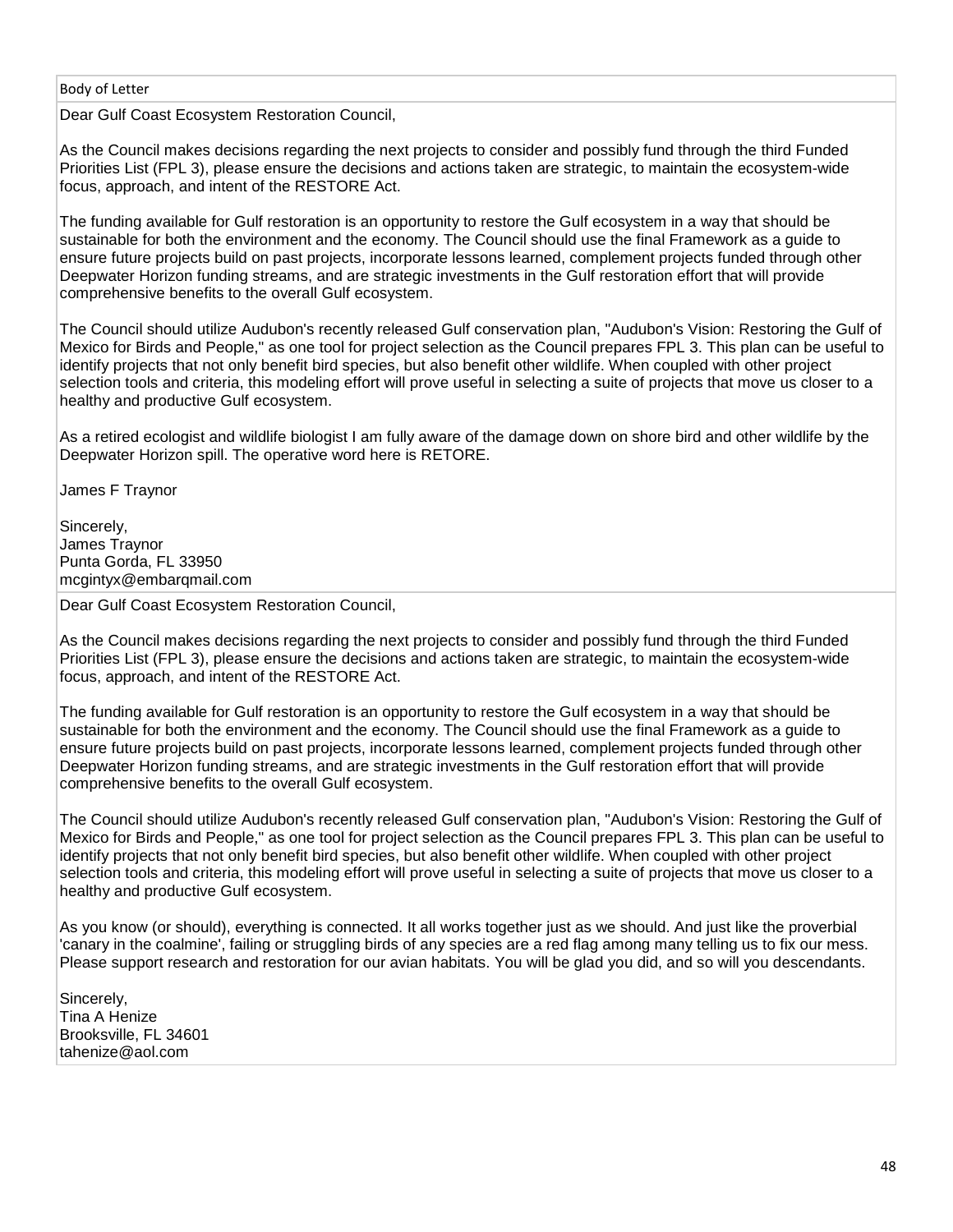Dear Gulf Coast Ecosystem Restoration Council,

As the Council makes decisions regarding the next projects to consider and possibly fund through the third Funded Priorities List (FPL 3), please ensure the decisions and actions taken are strategic, to maintain the ecosystem-wide focus, approach, and intent of the RESTORE Act.

The funding available for Gulf restoration is an opportunity to restore the Gulf ecosystem in a way that should be sustainable for both the environment and the economy. The Council should use the final Framework as a guide to ensure future projects build on past projects, incorporate lessons learned, complement projects funded through other Deepwater Horizon funding streams, and are strategic investments in the Gulf restoration effort that will provide comprehensive benefits to the overall Gulf ecosystem.

The Council should utilize Audubon's recently released Gulf conservation plan, "Audubon's Vision: Restoring the Gulf of Mexico for Birds and People," as one tool for project selection as the Council prepares FPL 3. This plan can be useful to identify projects that not only benefit bird species, but also benefit other wildlife. When coupled with other project selection tools and criteria, this modeling effort will prove useful in selecting a suite of projects that move us closer to a healthy and productive Gulf ecosystem.

Having lived in Port Aransas on the Gulf, I have seen firsthand the necessity for this restoration funding.

Sincerely, Ann Friedman Taylor, TX 76574 annfriedman83@outlook.com

Dear Gulf Coast Ecosystem Restoration Council,

As the Council makes decisions regarding the next projects to consider and possibly fund through the third Funded Priorities List (FPL 3), please ensure the decisions and actions taken are strategic, to maintain the ecosystem-wide focus, approach, and intent of the RESTORE Act.

The funding available for Gulf restoration is an opportunity to restore the Gulf ecosystem in a way that should be sustainable for both the environment and the economy. The Council should use the final Framework as a guide to ensure future projects build on past projects, incorporate lessons learned, complement projects funded through other Deepwater Horizon funding streams, and are strategic investments in the Gulf restoration effort that will provide comprehensive benefits to the overall Gulf ecosystem.

The Council should utilize Audubon's recently released Gulf conservation plan, "Audubon's Vision: Restoring the Gulf of Mexico for Birds and People," as one tool for project selection as the Council prepares FPL 3. This plan can be useful to identify projects that not only benefit bird species, but also benefit other wildlife. When coupled with other project selection tools and criteria, this modeling effort will prove useful in selecting a suite of projects that move us closer to a healthy and productive Gulf ecosystem.

I am a bird watcher and look forward to more visits to Gulf locations to enjoy our beautiful coast and wildlife.

Sincerely, Marsha Gear San Antonio, TX 78216 mgear@ucsd.edu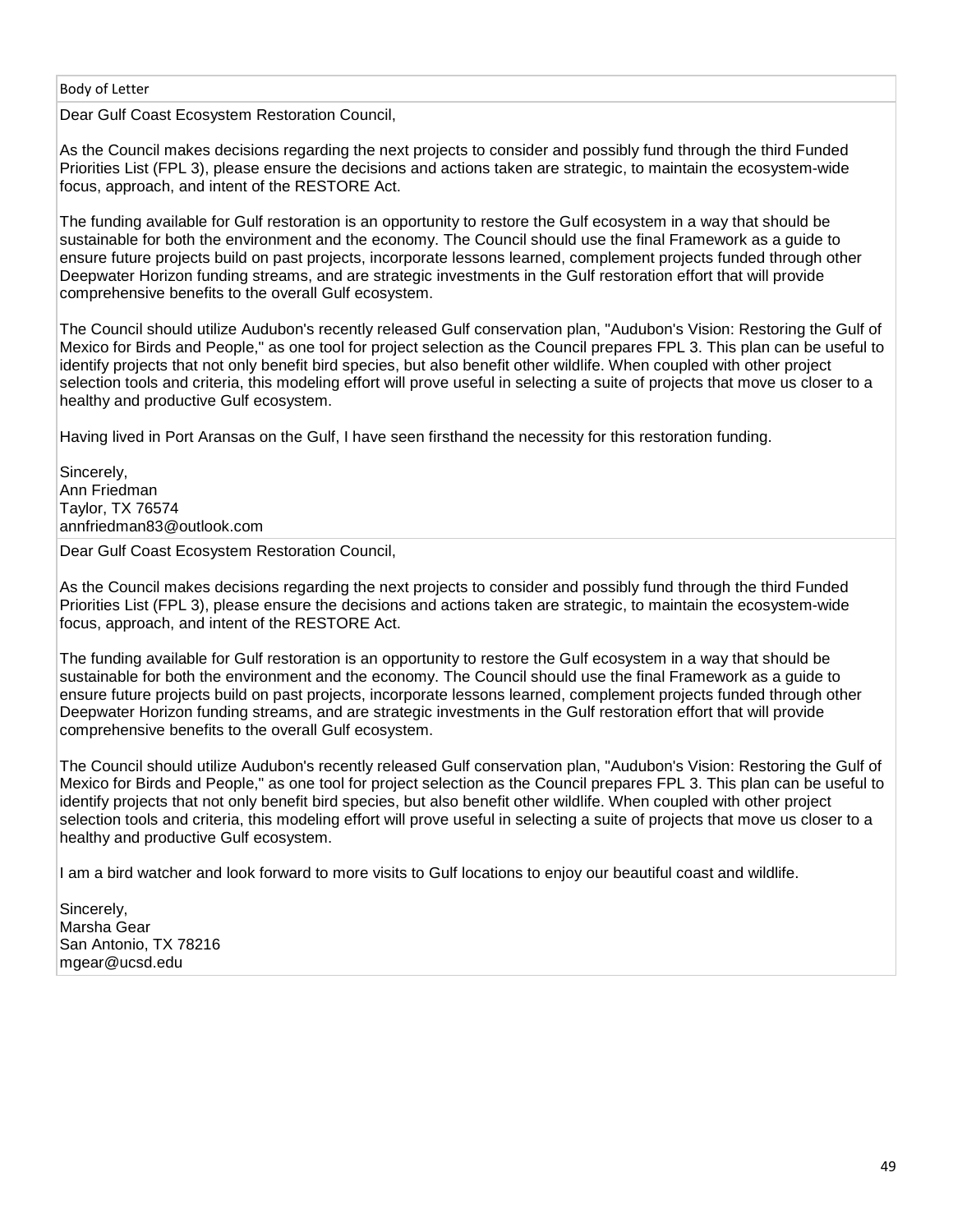Dear Gulf Coast Ecosystem Restoration Council,

As the Council makes decisions regarding the next projects to consider and possibly fund through the third Funded Priorities List (FPL 3), please ensure the decisions and actions taken are strategic, to maintain the ecosystem-wide focus, approach, and intent of the RESTORE Act.

The funding available for Gulf restoration is an opportunity to restore the Gulf ecosystem in a way that should be sustainable for both the environment and the economy. The Council should use the final Framework as a guide to ensure future projects build on past projects, incorporate lessons learned, complement projects funded through other Deepwater Horizon funding streams, and are strategic investments in the Gulf restoration effort that will provide comprehensive benefits to the overall Gulf ecosystem.

The Council should utilize Audubon's recently released Gulf conservation plan, "Audubon's Vision: Restoring the Gulf of Mexico for Birds and People," as one tool for project selection as the Council prepares FPL 3. This plan can be useful to identify projects that not only benefit bird species, but also benefit other wildlife. When coupled with other project selection tools and criteria, this modeling effort will prove useful in selecting a suite of projects that move us closer to a healthy and productive Gulf ecosystem.

I have always loved Florida but especially the west coast. The first time I saw all the natural beaches with few barriers for walkers, runners, fish or just laying around like "a lazy lima bean"! It was the first time I saw the birds in their natural environment instead in a zoo. I was from Virginia. Florida is my new place to live (33 years). The beautiful is now being "mucked-up" by algae blooms and all matter of disasters made by the state. It is a paradise and soon will be an awful place ruined by money coming in to use our resources to make money!

Sincerely, JoeAnn Gibbs Orlando, FL 32814 drjoeann1@aol.com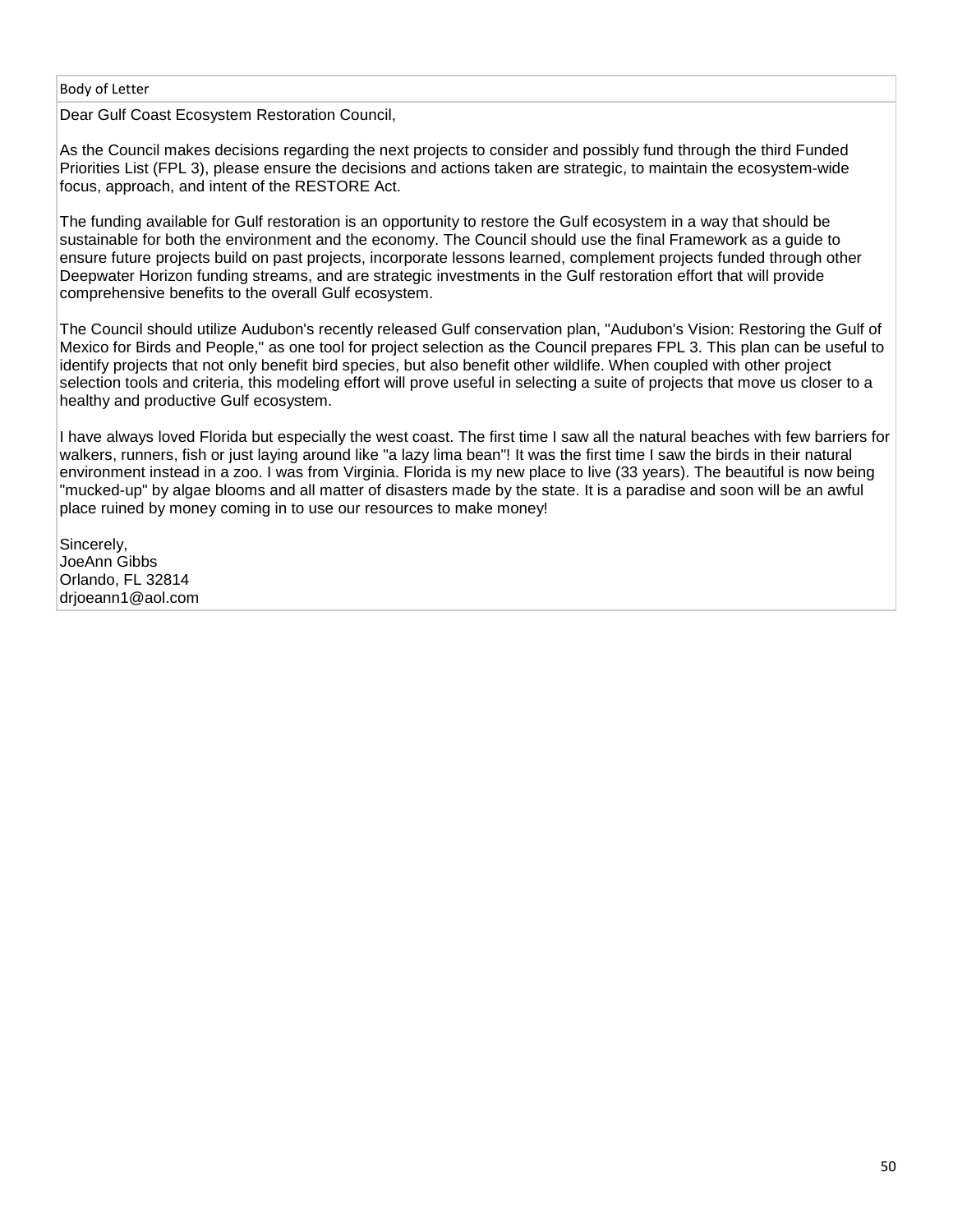Dear Gulf Coast Ecosystem Restoration Council,

As the Council makes decisions regarding the next projects to consider and possibly fund through the third Funded Priorities List (FPL 3), please ensure the decisions and actions taken are strategic, to maintain the ecosystem-wide focus, approach, and intent of the RESTORE Act.

The funding available for Gulf restoration is an opportunity to restore the Gulf ecosystem in a way that should be sustainable for both the environment and the economy. The Council should use the final Framework as a guide to ensure future projects build on past projects, incorporate lessons learned, complement projects funded through other Deepwater Horizon funding streams, and are strategic investments in the Gulf restoration effort that will provide comprehensive benefits to the overall Gulf ecosystem.

The Council should utilize Audubon's recently released Gulf conservation plan, "Audubon's Vision: Restoring the Gulf of Mexico for Birds and People," as one tool for project selection as the Council prepares FPL 3. This plan can be useful to identify projects that not only benefit bird species, but also benefit other wildlife. When coupled with other project selection tools and criteria, this modeling effort will prove useful in selecting a suite of projects that move us closer to a healthy and productive Gulf ecosystem.

I raised my family on the Coast, rebuilt our home and community after Katrina, then BP Disaster set us back. I and many other residents would like to see more focus on protecting the wetlands ecosystems that are nesting, breeding grounds for our diverse, unique wild and marine life. We've seen the huge increase in dead dolphins and sea turtles this year due to the Spillways opening repeatedly. The salinity tanked to 0-5ppm, killing untold fish and mammals, and new oyster reefs will suffer.

We can expect more harmful changes in the future due to sea level and climate change.

As stewards of our wondrous, abundant Life here, we are bound by our connection to the Earth and waters. They have sustained us, formed our culture, food, music, faith and storytelling. Our bays and bayous soothe and calm. They cool us, give us bounty. We feel close to God during stunning sunsets or the whisper of dawn.

I implore the Trustees, less casinos, more restoration to the priceless assets God bequeathed to US. Less pricey boutiques, more shrimpers and oystermen coming home to the marina at sunset, hot, tired and full of the Gulf's treasures.

Less fracking, more respect for us, the people that YOU represent. Our water, our town, our families. Everything you approve should benefit the lives of people or other lifeforms. Thank you, God bless

Sincerely, Maggie King Bay St Louis, MS 39520 mgskng@gmail.com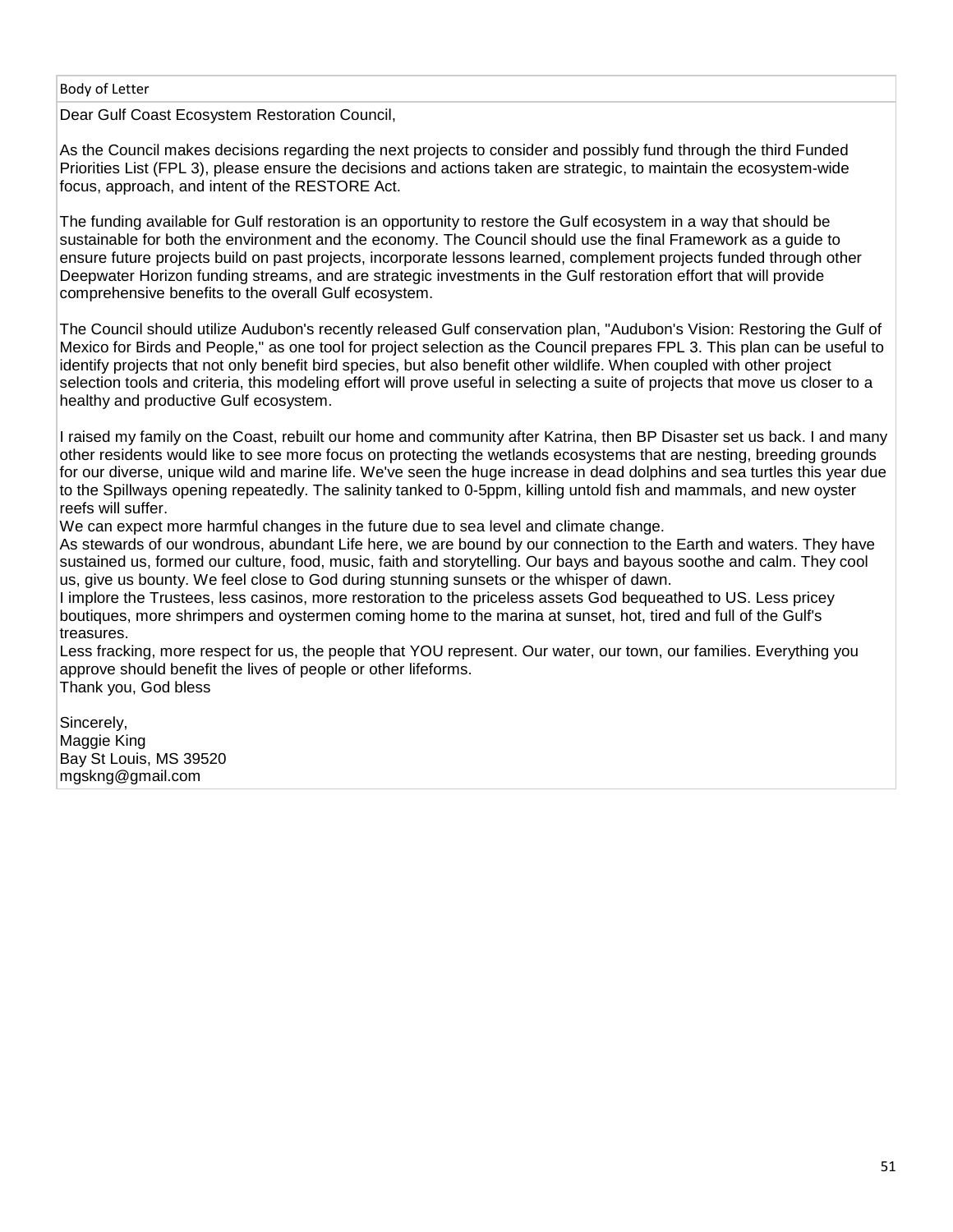Dear Gulf Coast Ecosystem Restoration Council,

As the Council makes decisions regarding the next projects to consider and possibly fund through the third Funded Priorities List (FPL 3), please ensure the decisions and actions taken are strategic, to maintain the ecosystem-wide focus, approach, and intent of the RESTORE Act.

The funding available for Gulf restoration is an opportunity to restore the Gulf ecosystem in a way that should be sustainable for both the environment and the economy. The Council should use the final Framework as a guide to ensure future projects build on past projects, incorporate lessons learned, complement projects funded through other Deepwater Horizon funding streams, and are strategic investments in the Gulf restoration effort that will provide comprehensive benefits to the overall Gulf ecosystem.

The Council should utilize Audubon's recently released Gulf conservation plan, "Audubon's Vision: Restoring the Gulf of Mexico for Birds and People," as one tool for project selection as the Council prepares FPL 3. This plan can be useful to identify projects that not only benefit bird species, but also benefit other wildlife. When coupled with other project selection tools and criteria, this modeling effort will prove useful in selecting a suite of projects that move us closer to a healthy and productive Gulf ecosystem.

IMPRISON THE LYING, ANTI-ENVIRONMENTALIST, CRIMINAL, ORANGE SHITGIBBON; AND HIS ASSWIPE McCONNELL, NOW!!!!!!!!!!!!!!!!!!!!

Sincerely. Gerard F Gaudin Metairie, LA 70004 GERARD16@JUNO.COM

Dear Gulf Coast Ecosystem Restoration Council,

As the Council makes decisions regarding the next projects to consider and possibly fund through the third Funded Priorities List (FPL 3), please ensure the decisions and actions taken are strategic, to maintain the ecosystem-wide focus, approach, and intent of the RESTORE Act.

The funding available for Gulf restoration is an opportunity to restore the Gulf ecosystem in a way that should be sustainable for both the environment and the economy. The Council should use the final Framework as a guide to ensure future projects build on past projects, incorporate lessons learned, complement projects funded through other Deepwater Horizon funding streams, and are strategic investments in the Gulf restoration effort that will provide comprehensive benefits to the overall Gulf ecosystem.

The Council should utilize Audubon's recently released Gulf conservation plan, "Audubon's Vision: Restoring the Gulf of Mexico for Birds and People," as one tool for project selection as the Council prepares FPL 3. This plan can be useful to identify projects that not only benefit bird species, but also benefit other wildlife. When coupled with other project selection tools and criteria, this modeling effort will prove useful in selecting a suite of projects that move us closer to a healthy and productive Gulf ecosystem.

Many people come to Florida to enjoy the birds and wildlife, therefore the Audubon Plan is very valuable to attain the goal of providing the watchable, productive Gulf system for which they are coming.

Sincerely, Helen Obenchain Bridgman, MI 49106 hwoben@juno.com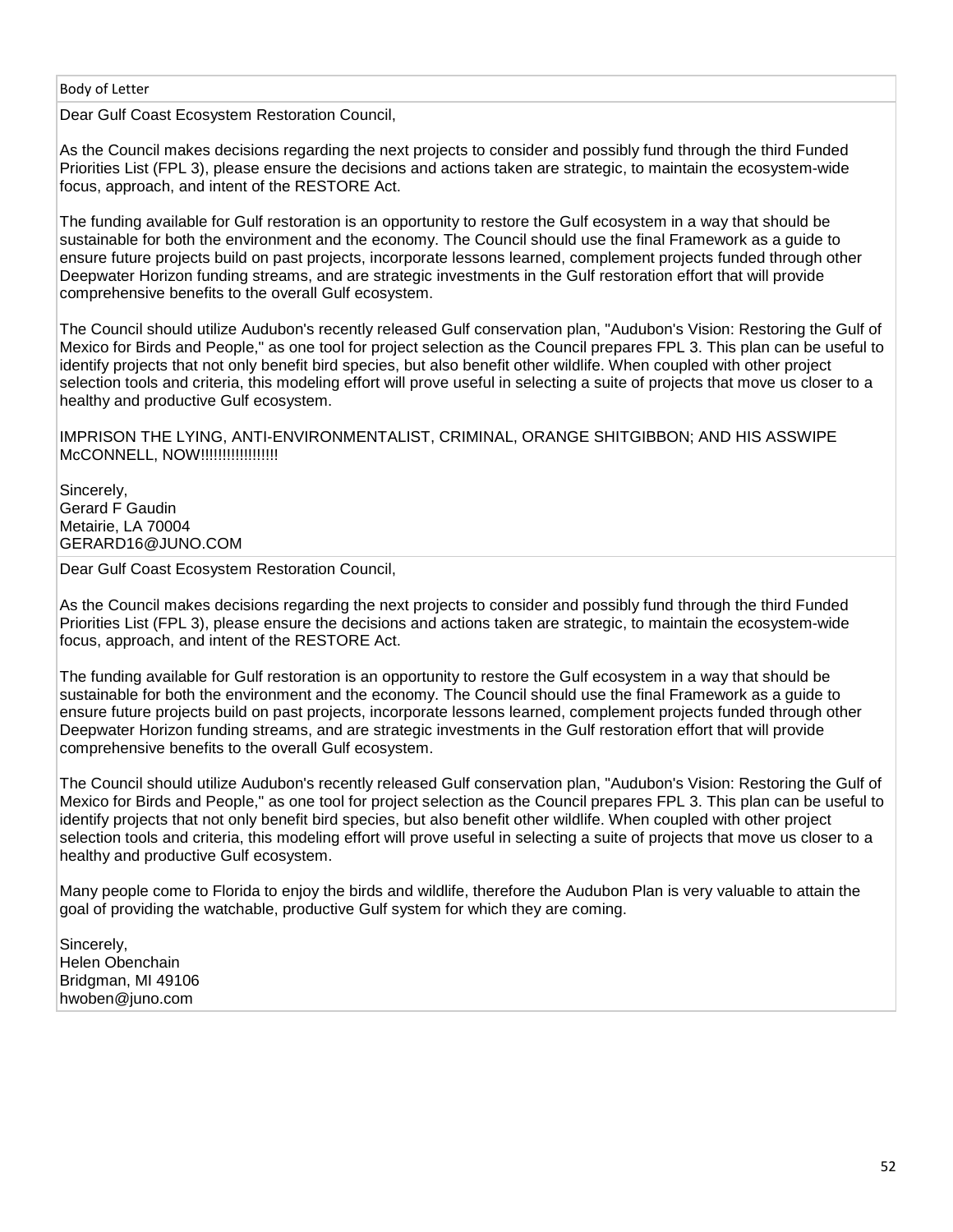Dear Gulf Coast Ecosystem Restoration Council,

As the Council makes decisions regarding the next projects to consider and possibly fund through the third Funded Priorities List (FPL 3), please ensure the decisions and actions taken are strategic, to maintain the ecosystem-wide focus, approach, and intent of the RESTORE Act.

The funding available for Gulf restoration is an opportunity to restore the Gulf ecosystem in a way that should be sustainable for both the environment and the economy. The Council should use the final Framework as a guide to ensure future projects build on past projects, incorporate lessons learned, complement projects funded through other Deepwater Horizon funding streams, and are strategic investments in the Gulf restoration effort that will provide comprehensive benefits to the overall Gulf ecosystem.

The Council should utilize Audubon's recently released Gulf conservation plan, "Audubon's Vision: Restoring the Gulf of Mexico for Birds and People," as one tool for project selection as the Council prepares FPL 3. This plan can be useful to identify projects that not only benefit bird species, but also benefit other wildlife. When coupled with other project selection tools and criteria, this modeling effort will prove useful in selecting a suite of projects that move us closer to a healthy and productive Gulf ecosystem.

OUR GULF ECOSYSTEM SUPPORTS ALL LIFE---INCLUDING HUMANS. PLEASE BE GENEROUS IN YOUR SUPPORT. Thank you.

Sincerely, Michael Webster Tickfaw, LA 70466 michaelgordonw@yahoo.com

Dear Gulf Coast Ecosystem Restoration Council,

As the Council makes decisions regarding the next projects to consider and possibly fund through the third Funded Priorities List (FPL 3), please ensure the decisions and actions taken are strategic, to maintain the ecosystem-wide focus, approach, and intent of the RESTORE Act.

The funding available for Gulf restoration is an opportunity to restore the Gulf ecosystem in a way that should be sustainable for both the environment and the economy. The Council should use the final Framework as a guide to ensure future projects build on past projects, incorporate lessons learned, complement projects funded through other Deepwater Horizon funding streams, and are strategic investments in the Gulf restoration effort that will provide comprehensive benefits to the overall Gulf ecosystem.

The Council should utilize Audubon's recently released Gulf conservation plan, "Audubon's Vision: Restoring the Gulf of Mexico for Birds and People," as one tool for project selection as the Council prepares FPL 3. This plan can be useful to identify projects that not only benefit bird species, but also benefit other wildlife. When coupled with other project selection tools and criteria, this modeling effort will prove useful in selecting a suite of projects that move us closer to a healthy and productive Gulf ecosystem.

Please help us to restore this beautiful piece of our country and our heritage. This is not only for us, our children and future generations - but it also is vital to protect the species that are impacted by our actions. Thank you.

Sincerely, Cynthia Schmidt Lacombe, LA 70445 cynthiapsphoto@gmail.com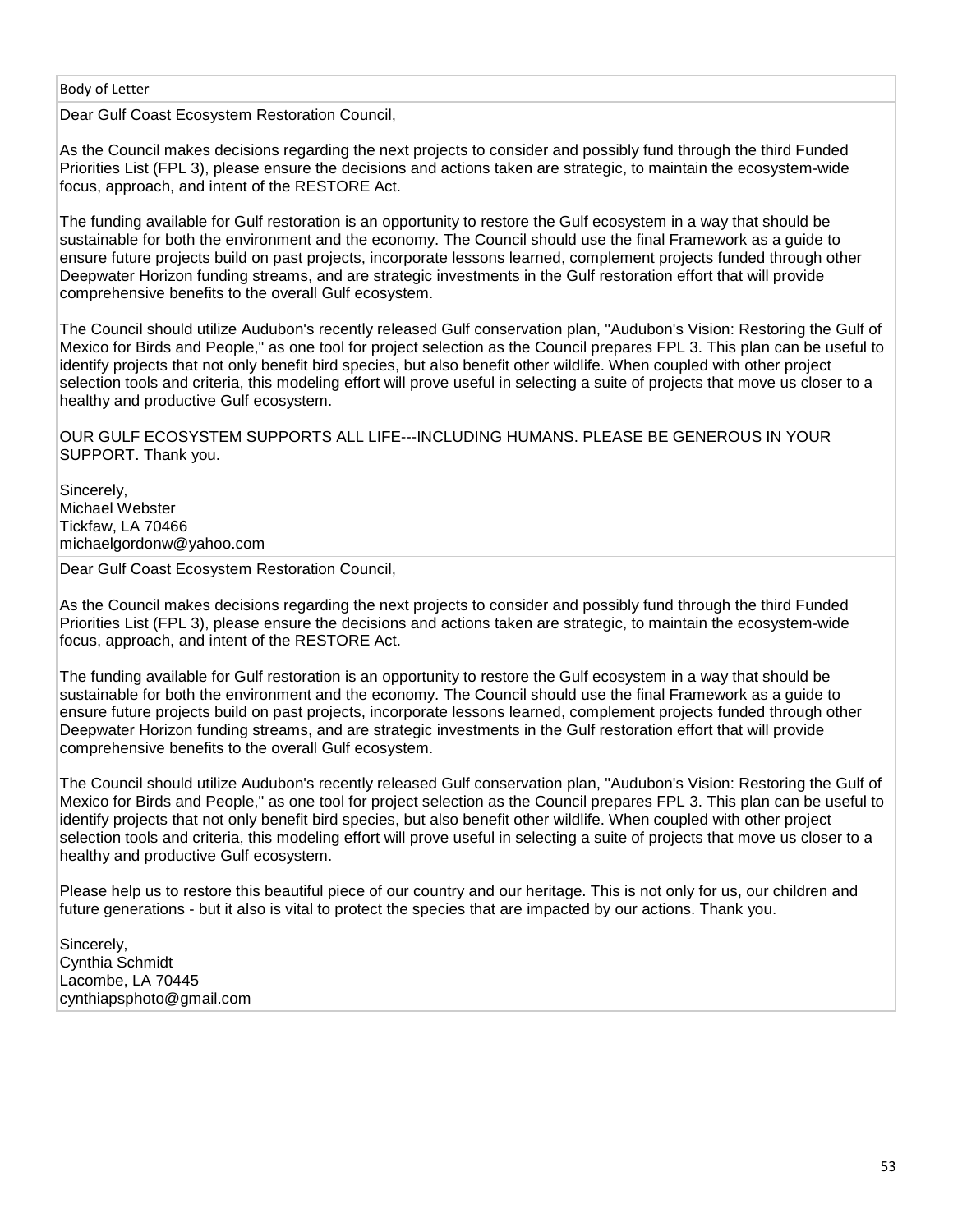Dear Gulf Coast Ecosystem Restoration Council,

As the Council makes decisions regarding the next projects to consider and possibly fund through the third Funded Priorities List (FPL 3), please ensure the decisions and actions taken are strategic, to maintain the ecosystem-wide focus, approach, and intent of the RESTORE Act.

The funding available for Gulf restoration is an opportunity to restore the Gulf ecosystem in a way that should be sustainable for both the environment and the economy. The Council should use the final Framework as a guide to ensure future projects build on past projects, incorporate lessons learned, complement projects funded through other Deepwater Horizon funding streams, and are strategic investments in the Gulf restoration effort that will provide comprehensive benefits to the overall Gulf ecosystem.

The Council should utilize Audubon's recently released Gulf conservation plan, "Audubon's Vision: Restoring the Gulf of Mexico for Birds and People," as one tool for project selection as the Council prepares FPL 3. This plan can be useful to identify projects that not only benefit bird species, but also benefit other wildlife. When coupled with other project selection tools and criteria, this modeling effort will prove useful in selecting a suite of projects that move us closer to a healthy and productive Gulf ecosystem.

Please take action to preserve our precious birds and their habitats!

Sincerely, Ruthie Weller Woodway, TX 76712 ruthieweller@gmail.com

Dear Gulf Coast Ecosystem Restoration Council,

As the Council makes decisions regarding the next projects to consider and possibly fund through the third Funded Priorities List (FPL 3), please ensure the decisions and actions taken are strategic, to maintain the ecosystem-wide focus, approach, and intent of the RESTORE Act.

The funding available for Gulf restoration is an opportunity to restore the Gulf ecosystem in a way that should be sustainable for both the environment and the economy. The Council should use the final Framework as a guide to ensure future projects build on past projects, incorporate lessons learned, complement projects funded through other Deepwater Horizon funding streams, and are strategic investments in the Gulf restoration effort that will provide comprehensive benefits to the overall Gulf ecosystem.

The Council should utilize Audubon's recently released Gulf conservation plan, "Audubon's Vision: Restoring the Gulf of Mexico for Birds and People," as one tool for project selection as the Council prepares FPL 3. This plan can be useful to identify projects that not only benefit bird species, but also benefit other wildlife. When coupled with other project selection tools and criteria, this modeling effort will prove useful in selecting a suite of projects that move us closer to a healthy and productive Gulf ecosystem.

Protecting birds is a significant part of restoration. Please include significant bird protections in your restoration plans.

Sincerely, Drew Martin Lake Worth, FL 33460 dmandch@aol.com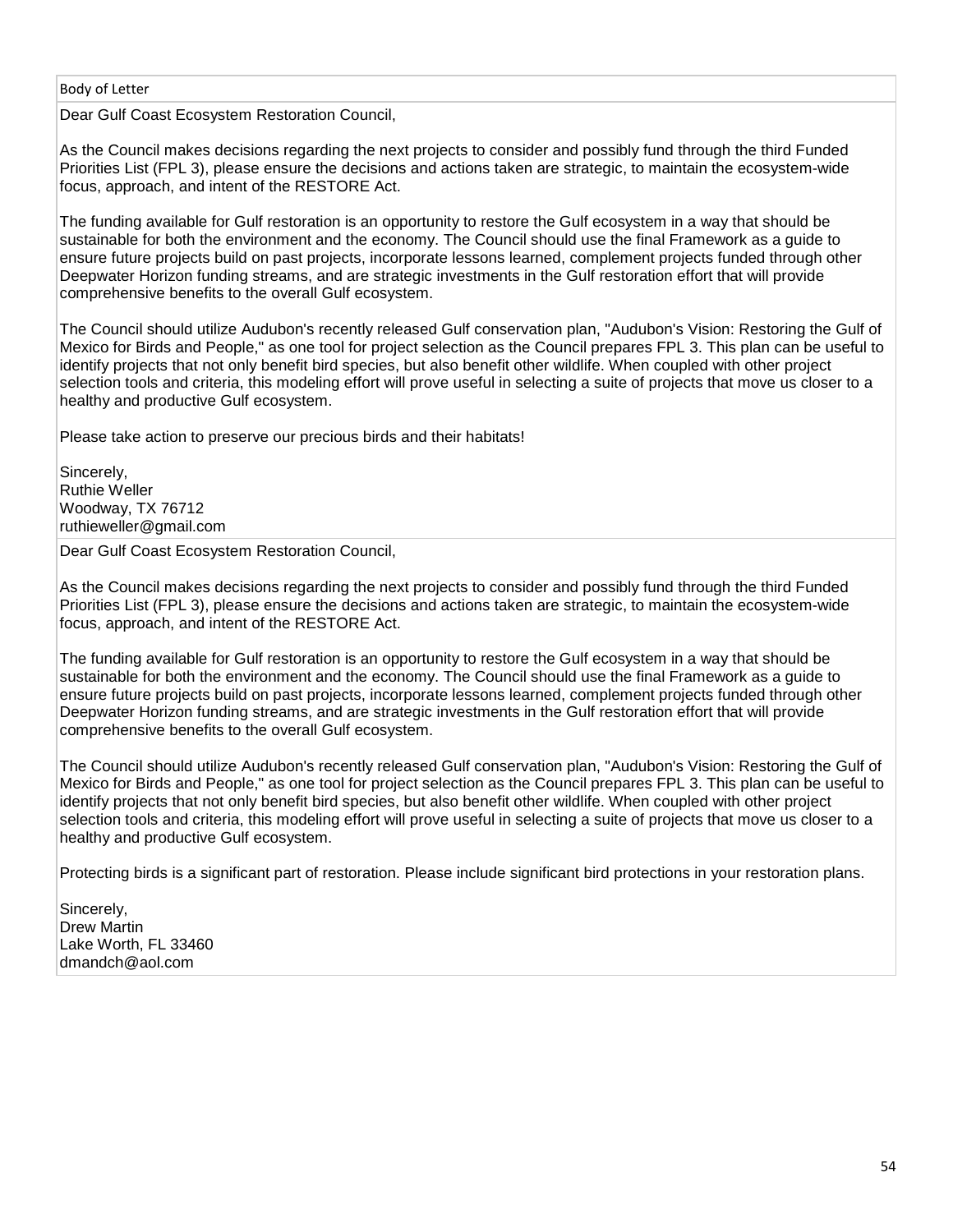Dear Gulf Coast Ecosystem Restoration Council,

As the Council makes decisions regarding the next projects to consider and possibly fund through the third Funded Priorities List (FPL 3), please ensure the decisions and actions taken are strategic, to maintain the ecosystem-wide focus, approach, and intent of the RESTORE Act.

The funding available for Gulf restoration is an opportunity to restore the Gulf ecosystem in a way that should be sustainable for both the environment and the economy. The Council should use the final Framework as a guide to ensure future projects build on past projects, incorporate lessons learned, complement projects funded through other Deepwater Horizon funding streams, and are strategic investments in the Gulf restoration effort that will provide comprehensive benefits to the overall Gulf ecosystem.

The Council should utilize Audubon's recently released Gulf conservation plan, "Audubon's Vision: Restoring the Gulf of Mexico for Birds and People," as one tool for project selection as the Council prepares FPL 3. This plan can be useful to identify projects that not only benefit bird species, but also benefit other wildlife. When coupled with other project selection tools and criteria, this modeling effort will prove useful in selecting a suite of projects that move us closer to a healthy and productive Gulf ecosystem.

Thank you for ensuring the Gulf Coast is restored to a beautiful and 'birdiful' natural resource.

Sincerely, Maggie Amsler Pelham, AL 35124 mamsler@uab.edu

Dear Gulf Coast Ecosystem Restoration Council,

As the Council makes decisions regarding the next projects to consider and possibly fund through the third Funded Priorities List (FPL 3), please ensure the decisions and actions taken are strategic, to maintain the ecosystem-wide focus, approach, and intent of the RESTORE Act.

The funding available for Gulf restoration is an opportunity to restore the Gulf ecosystem in a way that should be sustainable for both the environment and the economy. The Council should use the final Framework as a guide to ensure future projects build on past projects, incorporate lessons learned, complement projects funded through other Deepwater Horizon funding streams, and are strategic investments in the Gulf restoration effort that will provide comprehensive benefits to the overall Gulf ecosystem.

The Council should utilize Audubon's recently released Gulf conservation plan, "Audubon's Vision: Restoring the Gulf of Mexico for Birds and People," as one tool for project selection as the Council prepares FPL 3. This plan can be useful to identify projects that not only benefit bird species, but also benefit other wildlife. When coupled with other project selection tools and criteria, this modeling effort will prove useful in selecting a suite of projects that move us closer to a healthy and productive Gulf ecosystem.

The Council has an opportunity to turn this man made tragedy into a lasting benefit for all who depend on this beautiful resource.

Sincerely, Joni Kobrock New Orleans, LA 70131 jonikobrock@yahoo.com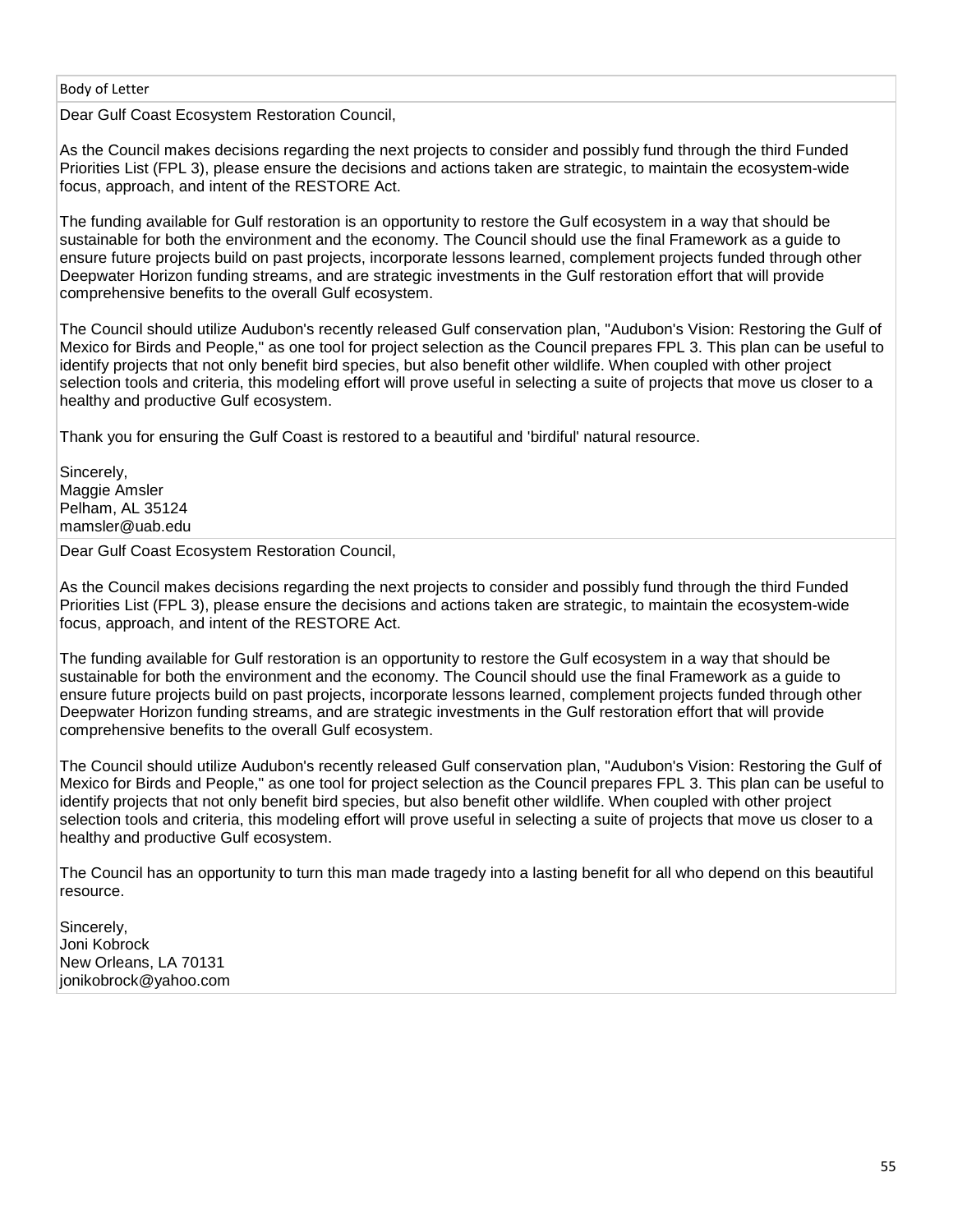Dear Gulf Coast Ecosystem Restoration Council,

As the Council makes decisions regarding the next projects to consider and possibly fund through the third Funded Priorities List (FPL 3), please ensure the decisions and actions taken are strategic, to maintain the ecosystem-wide focus, approach, and intent of the RESTORE Act.

The funding available for Gulf restoration is an opportunity to restore the Gulf ecosystem in a way that should be sustainable for both the environment and the economy. The Council should use the final Framework as a guide to ensure future projects build on past projects, incorporate lessons learned, complement projects funded through other Deepwater Horizon funding streams, and are strategic investments in the Gulf restoration effort that will provide comprehensive benefits to the overall Gulf ecosystem.

The Council should utilize Audubon's recently released Gulf conservation plan, "Audubon's Vision: Restoring the Gulf of Mexico for Birds and People," as one tool for project selection as the Council prepares FPL 3. This plan can be useful to identify projects that not only benefit bird species, but also benefit other wildlife. When coupled with other project selection tools and criteria, this modeling effort will prove useful in selecting a suite of projects that move us closer to a healthy and productive Gulf ecosystem.

The Council must support bird habitat restoration and research, which is only possible through the funding of such efforts.

Sincerely. Kathleen Kaminski Monroe, LA 71203 kaminski@ulm.edu

Dear Gulf Coast Ecosystem Restoration Council,

As the Council makes decisions regarding the next projects to consider and possibly fund through the third Funded Priorities List (FPL 3), please ensure the decisions and actions taken are strategic, to maintain the ecosystem-wide focus, approach, and intent of the RESTORE Act.

The funding available for Gulf restoration is an opportunity to restore the Gulf ecosystem in a way that should be sustainable for both the environment and the economy. The Council should use the final Framework as a guide to ensure future projects build on past projects, incorporate lessons learned, complement projects funded through other Deepwater Horizon funding streams, and are strategic investments in the Gulf restoration effort that will provide comprehensive benefits to the overall Gulf ecosystem.

The Council should utilize Audubon's recently released Gulf conservation plan, "Audubon's Vision: Restoring the Gulf of Mexico for Birds and People," as one tool for project selection as the Council prepares FPL 3. This plan can be useful to identify projects that not only benefit bird species, but also benefit other wildlife. When coupled with other project selection tools and criteria, this modeling effort will prove useful in selecting a suite of projects that move us closer to a healthy and productive Gulf ecosystem.

The Gulf of Mexico is more important to the birds and the marine wildlife than it is for people. The animals should be the first priority in restoration of the gulf. If people can also benefit, that is a side issue.

Sincerely, Linda Cox Lewisville, TX 75067 lindabcox2000@yahoo.com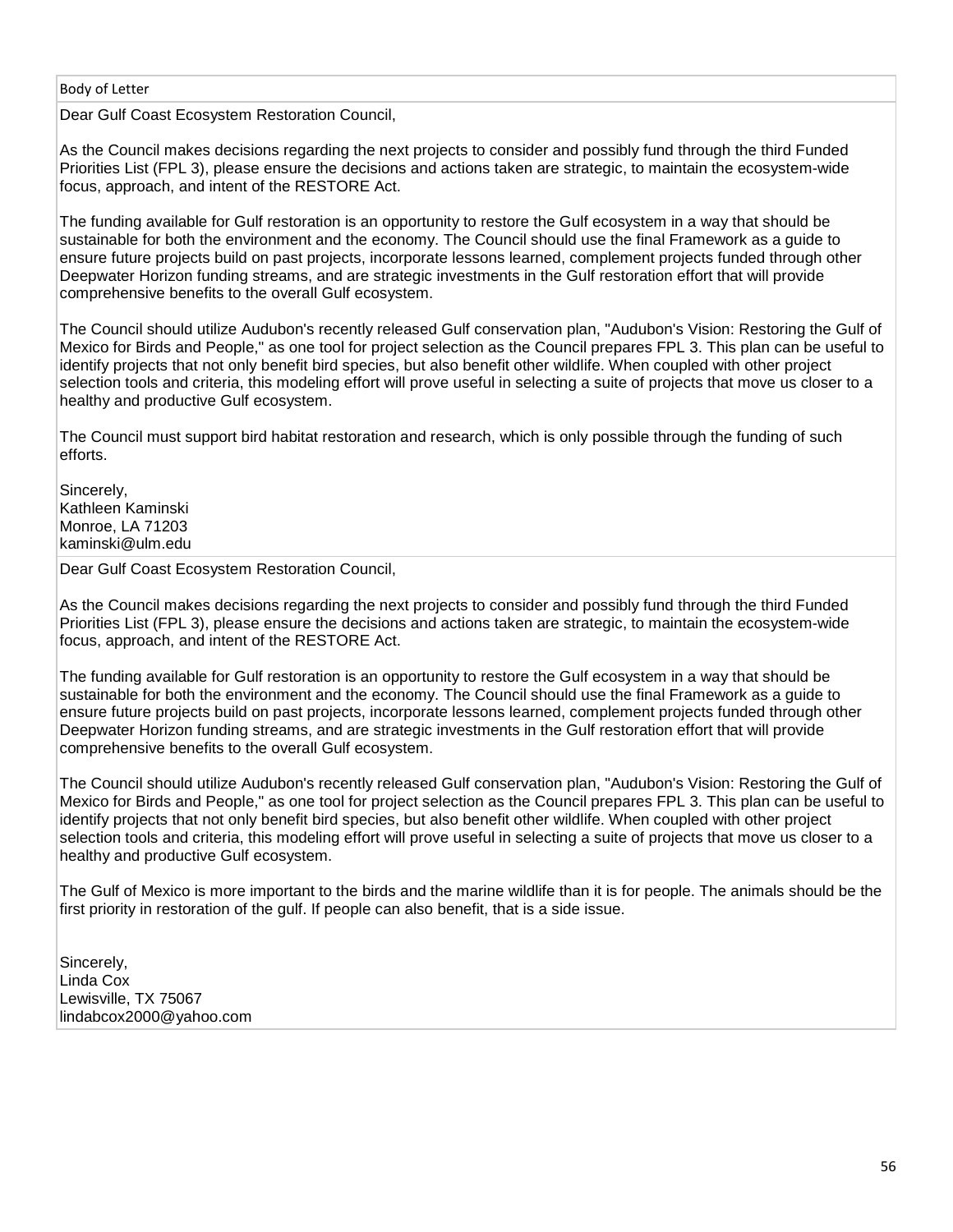Dear Gulf Coast Ecosystem Restoration Council,

As the Council makes decisions regarding the next projects to consider and possibly fund through the third Funded Priorities List (FPL 3), please ensure the decisions and actions taken are strategic, to maintain the ecosystem-wide focus, approach, and intent of the RESTORE Act.

The funding available for Gulf restoration is an opportunity to restore the Gulf ecosystem in a way that should be sustainable for both the environment and the economy. The Council should use the final Framework as a guide to ensure future projects build on past projects, incorporate lessons learned, complement projects funded through other Deepwater Horizon funding streams, and are strategic investments in the Gulf restoration effort that will provide comprehensive benefits to the overall Gulf ecosystem.

The Council should utilize Audubon's recently released Gulf conservation plan, "Audubon's Vision: Restoring the Gulf of Mexico for Birds and People," as one tool for project selection as the Council prepares FPL 3. This plan can be useful to identify projects that not only benefit bird species, but also benefit other wildlife. When coupled with other project selection tools and criteria, this modeling effort will prove useful in selecting a suite of projects that move us closer to a healthy and productive Gulf ecosystem.

This area is a natural treasure that we should save for all of us on Earth.

Sincerely, Janet Lyons-Fairbanks Saint Augustine, FL 32086 whisper07@att.net

Dear Gulf Coast Ecosystem Restoration Council,

As the Council makes decisions regarding the next projects to consider and possibly fund through the third Funded Priorities List (FPL 3), please ensure the decisions and actions taken are strategic, to maintain the ecosystem-wide focus, approach, and intent of the RESTORE Act.

The funding available for Gulf restoration is an opportunity to restore the Gulf ecosystem in a way that should be sustainable for both the environment and the economy. The Council should use the final Framework as a guide to ensure future projects build on past projects, incorporate lessons learned, complement projects funded through other Deepwater Horizon funding streams, and are strategic investments in the Gulf restoration effort that will provide comprehensive benefits to the overall Gulf ecosystem.

The Council should utilize Audubon's recently released Gulf conservation plan, "Audubon's Vision: Restoring the Gulf of Mexico for Birds and People," as one tool for project selection as the Council prepares FPL 3. This plan can be useful to identify projects that not only benefit bird species, but also benefit other wildlife. When coupled with other project selection tools and criteria, this modeling effort will prove useful in selecting a suite of projects that move us closer to a healthy and productive Gulf ecosystem.

This is so necessary to restore the Gulf eco-system this area provides protection from storms, provides a livelihood for the region, encourage plant life that filters out the harmful effects of the Deepwater Horizen instance, and generally helps all of wildlife and plants that make this part of our country unique. Please support funding this action.

Sincerely, Johnnie Allen Cahokia, IL 62206 georgiaandjohnnie@gmail.com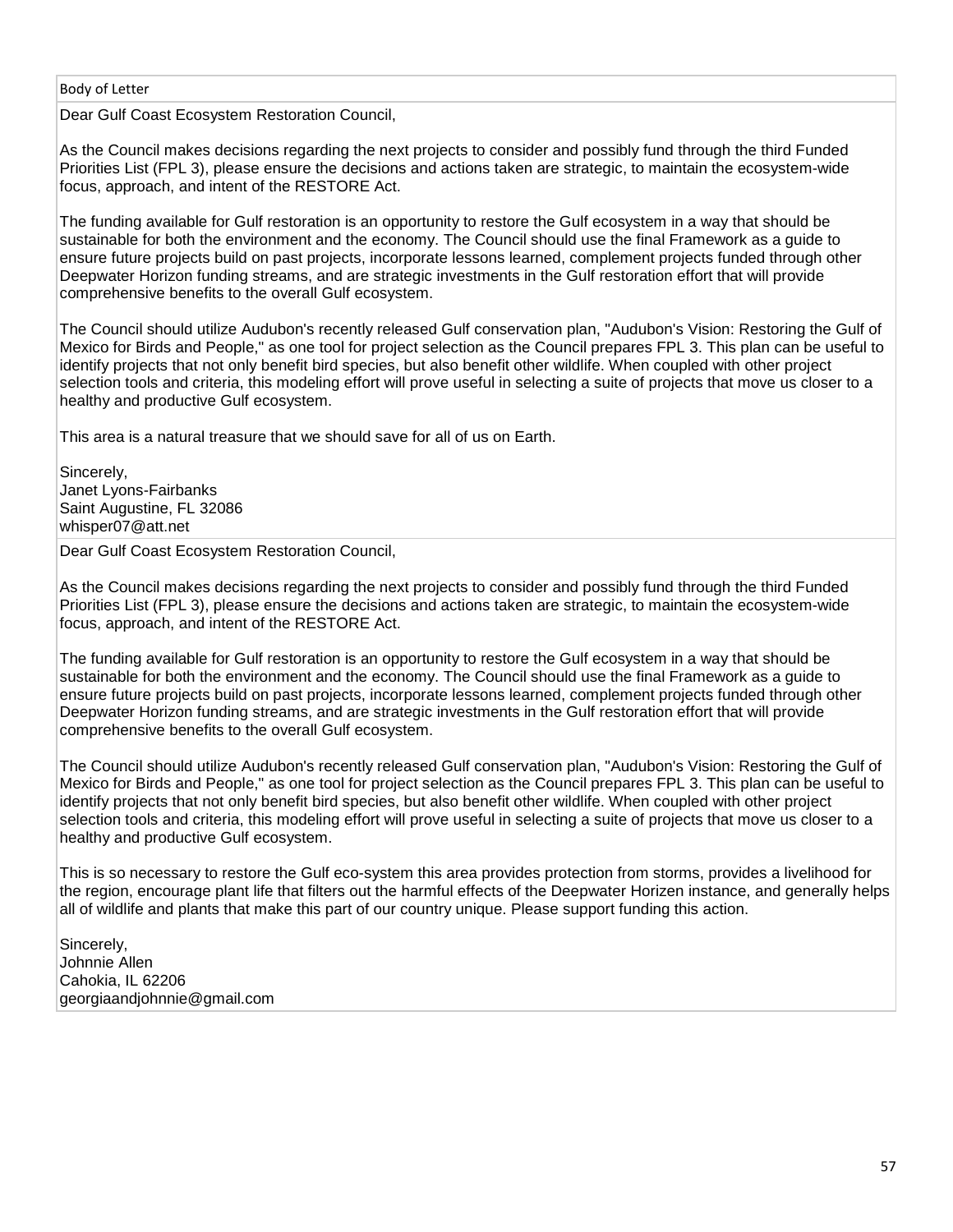Dear Gulf Coast Ecosystem Restoration Council,

As the Council makes decisions regarding the next projects to consider and possibly fund through the third Funded Priorities List (FPL 3), please ensure the decisions and actions taken are strategic, to maintain the ecosystem-wide focus, approach, and intent of the RESTORE Act.

The funding available for Gulf restoration is an opportunity to restore the Gulf ecosystem in a way that should be sustainable for both the environment and the economy. The Council should use the final Framework as a guide to ensure future projects build on past projects, incorporate lessons learned, complement projects funded through other Deepwater Horizon funding streams, and are strategic investments in the Gulf restoration effort that will provide comprehensive benefits to the overall Gulf ecosystem.

The Council should utilize Audubon's recently released Gulf conservation plan, "Audubon's Vision: Restoring the Gulf of Mexico for Birds and People," as one tool for project selection as the Council prepares FPL 3. This plan can be useful to identify projects that not only benefit bird species, but also benefit other wildlife. When coupled with other project selection tools and criteria, this modeling effort will prove useful in selecting a suite of projects that move us closer to a healthy and productive Gulf ecosystem.

I am sending this as a personal message to do all you can to save the ecosystems in the golf regarding birds.

Sincerely, Donald Pollock Fernandina Beach, FL 32034 dpollock41@aol.com

Dear Gulf Coast Ecosystem Restoration Council,

As the Council makes decisions regarding the next projects to consider and possibly fund through the third Funded Priorities List (FPL 3), please ensure the decisions and actions taken are strategic, to maintain the ecosystem-wide focus, approach, and intent of the RESTORE Act.

The funding available for Gulf restoration is an opportunity to restore the Gulf ecosystem in a way that should be sustainable for both the environment and the economy. The Council should use the final Framework as a guide to ensure future projects build on past projects, incorporate lessons learned, complement projects funded through other Deepwater Horizon funding streams, and are strategic investments in the Gulf restoration effort that will provide comprehensive benefits to the overall Gulf ecosystem.

The Council should utilize Audubon's recently released Gulf conservation plan, "Audubon's Vision: Restoring the Gulf of Mexico for Birds and People," as one tool for project selection as the Council prepares FPL 3. This plan can be useful to identify projects that not only benefit bird species, but also benefit other wildlife. When coupled with other project selection tools and criteria, this modeling effort will prove useful in selecting a suite of projects that move us closer to a healthy and productive Gulf ecosystem.

Please help the ecology by supporting restoration of the bird population since they, with their bountiful species, impact the areas mentioned with a more emphatic presence than other wildlife as predatory insect control and rejuvenating nesting.

Sincerely, Rickey Watkins Byhalia, MS 38611 puck1byhaliams@gmail.com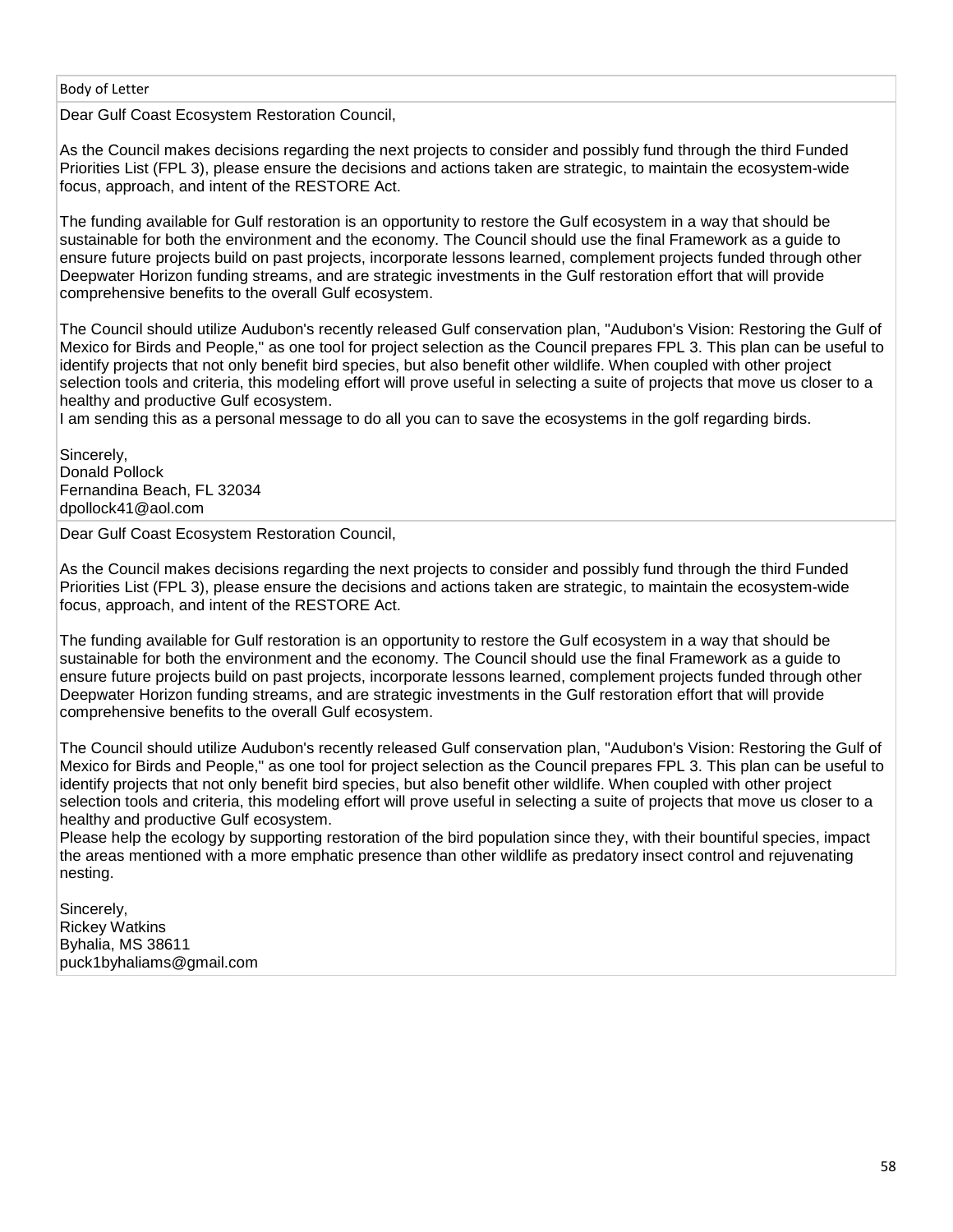Dear Gulf Coast Ecosystem Restoration Council,

As the Council makes decisions regarding the next projects to consider and possibly fund through the third Funded Priorities List (FPL 3), please ensure the decisions and actions taken are strategic, to maintain the ecosystem-wide focus, approach, and intent of the RESTORE Act.

The funding available for Gulf restoration is an opportunity to restore the Gulf ecosystem in a way that should be sustainable for both the environment and the economy. The Council should use the final Framework as a guide to ensure future projects build on past projects, incorporate lessons learned, complement projects funded through other Deepwater Horizon funding streams, and are strategic investments in the Gulf restoration effort that will provide comprehensive benefits to the overall Gulf ecosystem.

The Council should utilize Audubon's recently released Gulf conservation plan, "Audubon's Vision: Restoring the Gulf of Mexico for Birds and People," as one tool for project selection as the Council prepares FPL 3. This plan can be useful to identify projects that not only benefit bird species, but also benefit other wildlife. When coupled with other project selection tools and criteria, this modeling effort will prove useful in selecting a suite of projects that move us closer to a healthy and productive Gulf ecosystem.

Please restore the Gulf of México .

Sincerely, Margaret O'Neal Mckinney, TX 75071 Meroneal@gmail.com

Dear Gulf Coast Ecosystem Restoration Council,

As the Council makes decisions regarding the next projects to consider and possibly fund through the third Funded Priorities List (FPL 3), please ensure the decisions and actions taken are strategic, to maintain the ecosystem-wide focus, approach, and intent of the RESTORE Act.

The funding available for Gulf restoration is an opportunity to restore the Gulf ecosystem in a way that should be sustainable for both the environment and the economy. The Council should use the final Framework as a guide to ensure future projects build on past projects, incorporate lessons learned, complement projects funded through other Deepwater Horizon funding streams, and are strategic investments in the Gulf restoration effort that will provide comprehensive benefits to the overall Gulf ecosystem.

The Council should utilize Audubon's recently released Gulf conservation plan, "Audubon's Vision: Restoring the Gulf of Mexico for Birds and People," as one tool for project selection as the Council prepares FPL 3. This plan can be useful to identify projects that not only benefit bird species, but also benefit other wildlife. When coupled with other project selection tools and criteria, this modeling effort will prove useful in selecting a suite of projects that move us closer to a healthy and productive Gulf ecosystem.

The birds need our help to survive and thrive . Please act now to safeguard them, as well as their habitat. Thank you!

Sincerely, Wendy Prather Jennings, LA 70546 sfcrkp@hotmail.com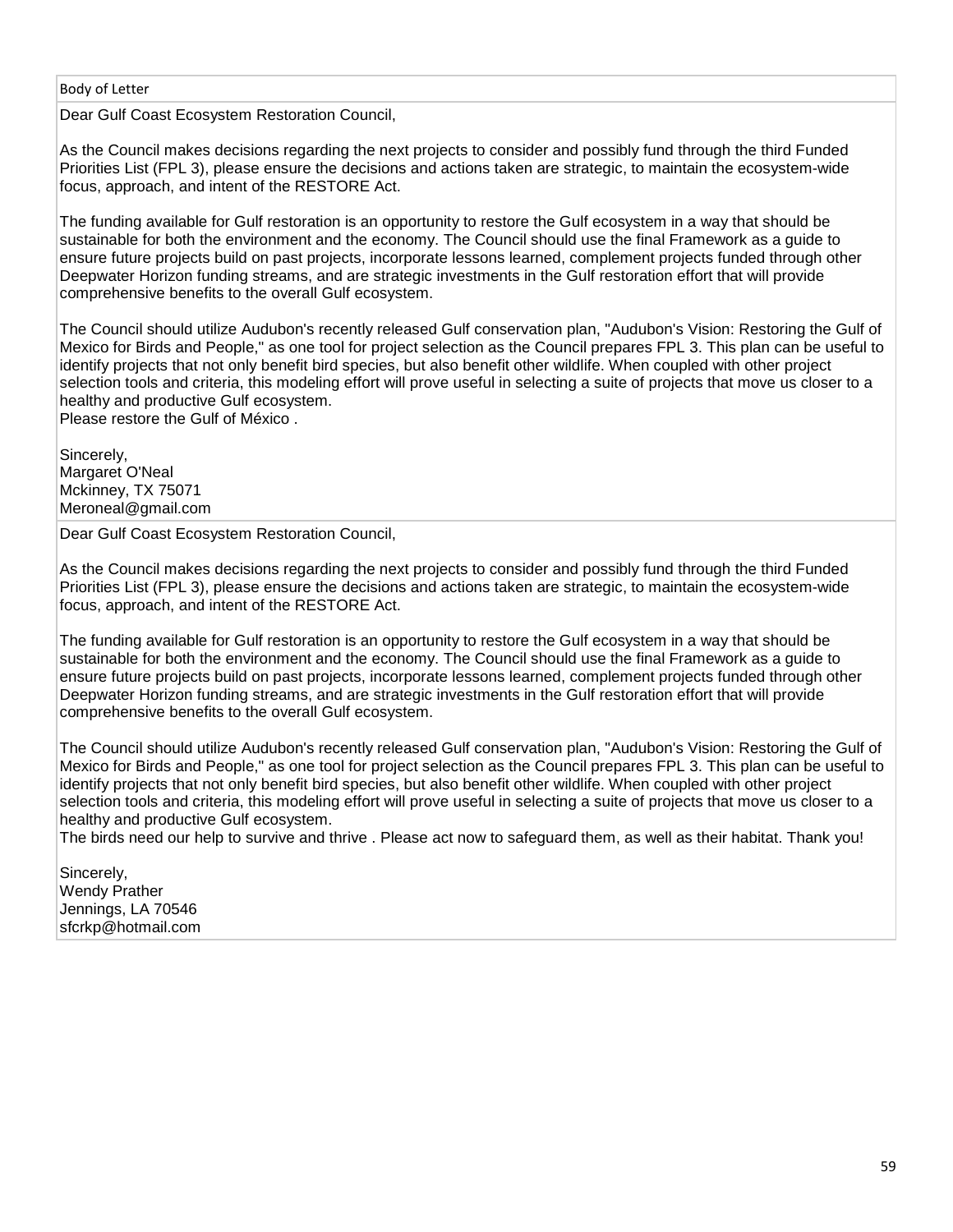Dear Gulf Coast Ecosystem Restoration Council,

As the Council makes decisions regarding the next projects to consider and possibly fund through the third Funded Priorities List (FPL 3), please ensure the decisions and actions taken are strategic, to maintain the ecosystem-wide focus, approach, and intent of the RESTORE Act.

The funding available for Gulf restoration is an opportunity to restore the Gulf ecosystem in a way that should be sustainable for both the environment and the economy. The Council should use the final Framework as a guide to ensure future projects build on past projects, incorporate lessons learned, complement projects funded through other Deepwater Horizon funding streams, and are strategic investments in the Gulf restoration effort that will provide comprehensive benefits to the overall Gulf ecosystem.

The Council should utilize Audubon's recently released Gulf conservation plan, "Audubon's Vision: Restoring the Gulf of Mexico for Birds and People," as one tool for project selection as the Council prepares FPL 3. This plan can be useful to identify projects that not only benefit bird species, but also benefit other wildlife. When coupled with other project selection tools and criteria, this modeling effort will prove useful in selecting a suite of projects that move us closer to a healthy and productive Gulf ecosystem. Act before it's too late.

Sincerely, Rosann Sanford Metairie, LA 70005 rose@conradmeyerlaw.com

Dear Gulf Coast Ecosystem Restoration Council,

As the Council makes decisions regarding the next projects to consider and possibly fund through the third Funded Priorities List (FPL 3), please ensure the decisions and actions taken are strategic, to maintain the ecosystem-wide focus, approach, and intent of the RESTORE Act.

The funding available for Gulf restoration is an opportunity to restore the Gulf ecosystem in a way that should be sustainable for both the environment and the economy. The Council should use the final Framework as a guide to ensure future projects build on past projects, incorporate lessons learned, complement projects funded through other Deepwater Horizon funding streams, and are strategic investments in the Gulf restoration effort that will provide comprehensive benefits to the overall Gulf ecosystem.

The Council should utilize Audubon's recently released Gulf conservation plan, "Audubon's Vision: Restoring the Gulf of Mexico for Birds and People," as one tool for project selection as the Council prepares FPL 3. This plan can be useful to identify projects that not only benefit bird species, but also benefit other wildlife. When coupled with other project selection tools and criteria, this modeling effort will prove useful in selecting a suite of projects that move us closer to a healthy and productive Gulf ecosystem. By supporting bird habitat restoration the entire web of life of the Gulf will be strengthened. That web includes all species that inhabit the Gulf region including humans.

Sincerely, Susan Scherkenbach Fort Myers, FL 33912 scherk41@gmail.com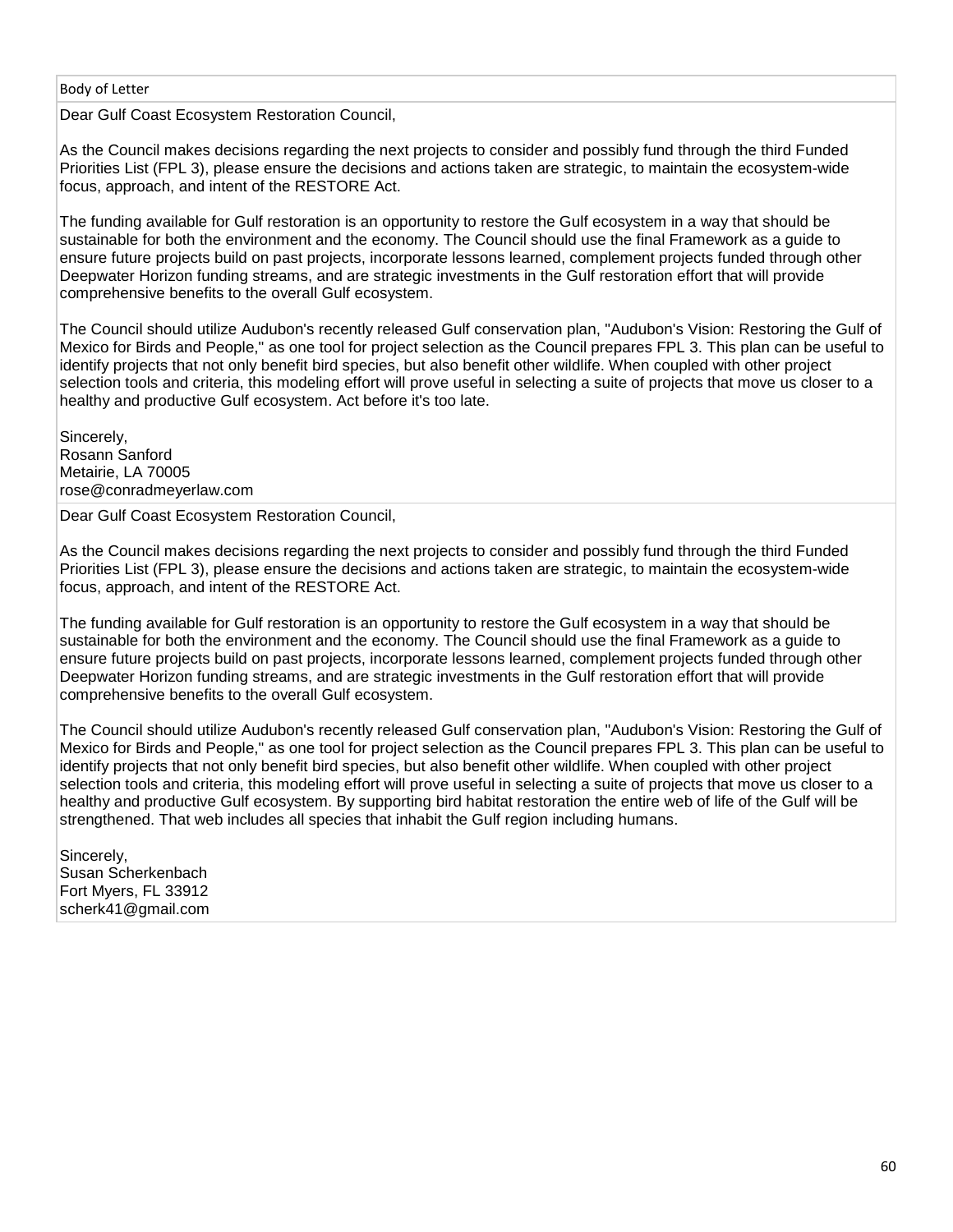Dear Gulf Coast Ecosystem Restoration Council,

As the Council makes decisions regarding the next projects to consider and possibly fund through the third Funded Priorities List (FPL 3), please ensure the decisions and actions taken are strategic, to maintain the ecosystem-wide focus, approach, and intent of the RESTORE Act.

The funding available for Gulf restoration is an opportunity to restore the Gulf ecosystem in a way that should be sustainable for both the environment and the economy. The Council should use the final Framework as a guide to ensure future projects build on past projects, incorporate lessons learned, complement projects funded through other Deepwater Horizon funding streams, and are strategic investments in the Gulf restoration effort that will provide comprehensive benefits to the overall Gulf ecosystem.

The Council should utilize Audubon's recently released Gulf conservation plan, "Audubon's Vision: Restoring the Gulf of Mexico for Birds and People," as one tool for project selection as the Council prepares FPL 3. This plan can be useful to identify projects that not only benefit bird species, but also benefit other wildlife. When coupled with other project selection tools and criteria, this modeling effort will prove useful in selecting a suite of projects that move us closer to a healthy and productive Gulf ecosystem. Nobody wants to live in a house with the dirty bathroom a dirty kitchen at a dirty bed please let us leave our children grandchildren and future Generations a clean house

Sincerely, Frank Laforge Naples, FL 34110 smoothefrank@gmail.com

Dear Gulf Coast Ecosystem Restoration Council,

As the Council makes decisions regarding the next projects to consider and possibly fund through the third Funded Priorities List (FPL 3), please ensure the decisions and actions taken are strategic, to maintain the ecosystem-wide focus, approach, and intent of the RESTORE Act.

The funding available for Gulf restoration is an opportunity to restore the Gulf ecosystem in a way that should be sustainable for both the environment and the economy. The Council should use the final Framework as a guide to ensure future projects build on past projects, incorporate lessons learned, complement projects funded through other Deepwater Horizon funding streams, and are strategic investments in the Gulf restoration effort that will provide comprehensive benefits to the overall Gulf ecosystem.

I know these are "just birds," but a lot of people care about them. Everyone should.

The Council should utilize Audubon's recently released Gulf conservation plan, "Audubon's Vision: Restoring the Gulf of Mexico for Birds and People," as one tool for project selection as the Council prepares FPL 3. This plan can be useful to identify projects that not only benefit bird species, but also benefit other wildlife. When coupled with other project selection tools and criteria, this modeling effort will prove useful in selecting a suite of projects that move us closer to a healthy and productive Gulf ecosystem.

Sincerely, Kathryn Burns Austin, TX 78727 kathrynburn@gmail.com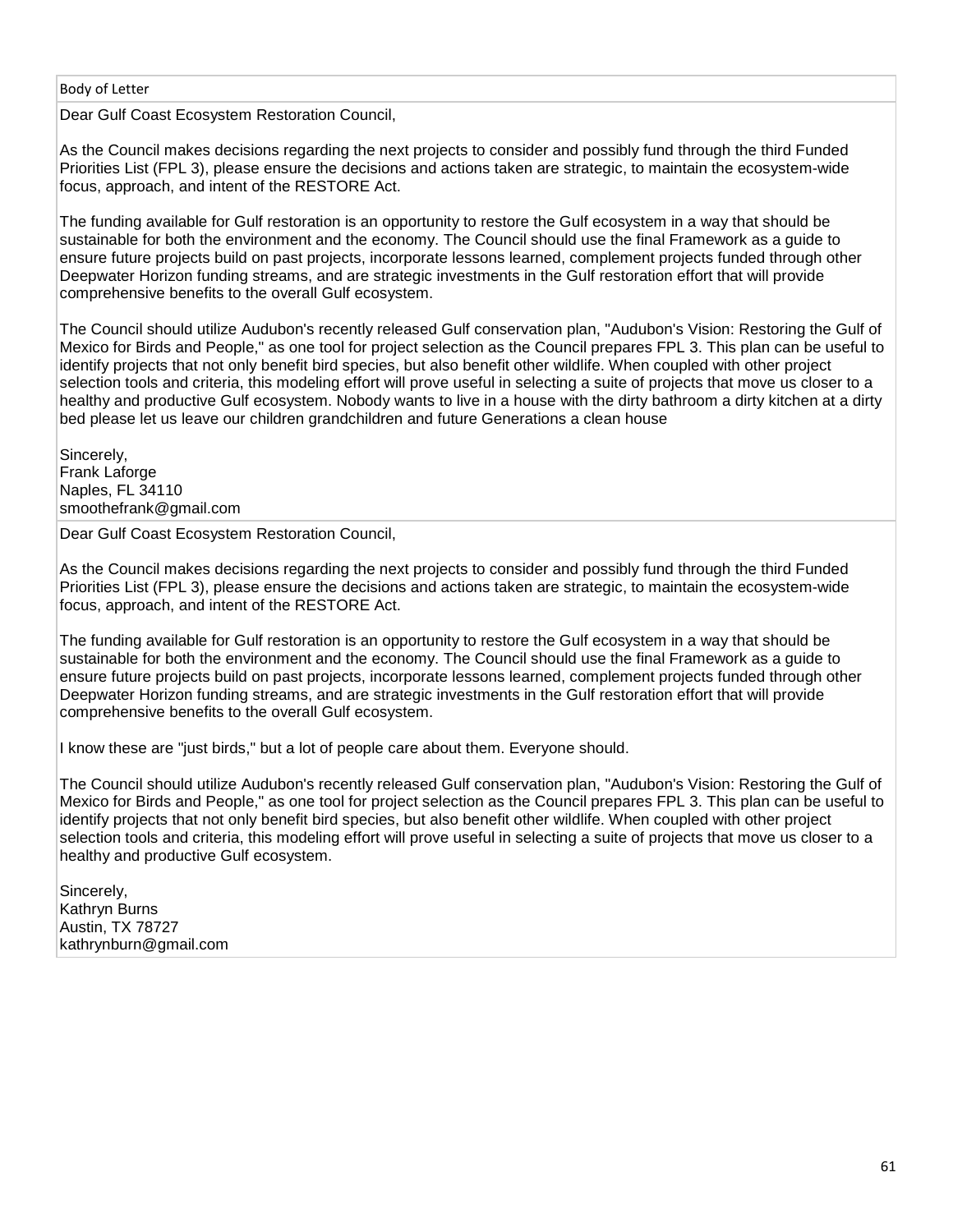Dear Gulf Coast Ecosystem Restoration Council,

As the Council makes decisions regarding the next projects to consider and possibly fund through the third Funded Priorities List (FPL 3), please ensure the decisions and actions taken are strategic, to maintain the ecosystem-wide focus, approach, and intent of the RESTORE Act.

The funding available for Gulf restoration is an opportunity to restore the Gulf ecosystem in a way that should be sustainable for both the environment and the economy. The Council should use the final Framework as a guide to ensure future projects build on past projects, incorporate lessons learned, complement projects funded through other Deepwater Horizon funding streams, and are strategic investments in the Gulf restoration effort that will provide comprehensive benefits to the overall Gulf ecosystem.

The Council should use Audubon's recently released Gulf conservation plan, "Audubon's Vision: Restoring the Gulf of Mexico for Birds and People," as one tool for project selection as the Council prepares FPL 3. This plan can be useful to identify projects that not only benefit bird species, but also benefit other wildlife. When coupled with other project selection tools and criteria, this modeling effort will prove useful in selecting a suite of projects that move us closer to a healthy and productive Gulf ecosystem.

Sincerely, Richard James Royal Palm Beach, FL 33411 rtomjames@icloud.com

Dear Gulf Coast Ecosystem Restoration Council,

As the Council makes decisions regarding the next projects to consider and possibly fund through the third Funded Priorities List (FPL 3), please ensure the decisions and actions taken are strategic, to maintain the ecosystem-wide focus, approach, and intent of the RESTORE Act.

The funding available for Gulf restoration is an opportunity to restore the Gulf ecosystem in a way that should be sustainable for both the environment and the economy. The Council should use the final Framework as a guide to ensure future projects build on past projects, incorporate lessons learned, complement projects funded through other Deepwater Horizon funding streams, and are strategic investments in the Gulf restoration effort that will provide comprehensive benefits to the overall Gulf ecosystem.

The Council should utilize Audubon's recently released Gulf conservation plan, "Audubon's Vision: Restoring the Gulf of Mexico for Birds and People," as one tool for project selection as the Council prepares FPL 3. This plan can be useful to identify projects that not only benefit bird species, but also benefit other wildlife, particularly sea turtles. When coupled with other project selection tools and criteria, this modeling effort will prove useful in selecting a suite of projects that move us closer to a healthy and productive Gulf ecosystem.

Sincerely, Craig Nazor Austin, TX 78758 c.nazor@earthlink.net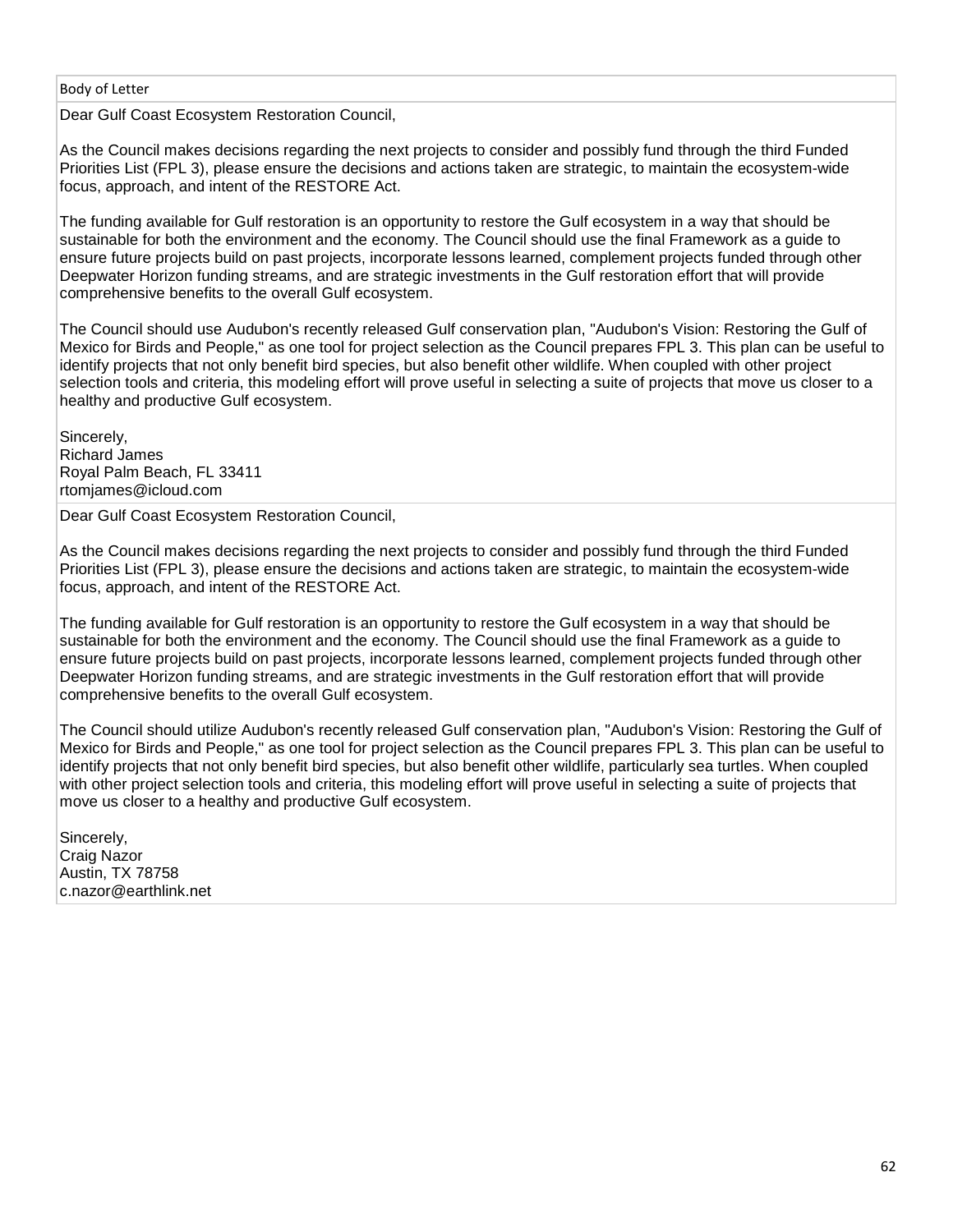Dear Gulf Coast Ecosystem Restoration Council,

As the Council makes decisions regarding the next projects to consider and possibly fund through the third Funded Priorities List (FPL 3), please ensure the decisions and actions taken are strategic, to maintain the ecosystem-wide focus, approach, and intent of the RESTORE Act.

The funding available for Gulf restoration is an opportunity to restore the Gulf ecosystem in a way that should be sustainable for both the environment and the economy. The Council should use the final Framework as a guide to ensure future projects build on past projects, incorporate lessons learned, complement projects funded through other Deepwater Horizon funding streams, and are strategic investments in the Gulf restoration effort that will provide comprehensive benefits to the overall Gulf ecosystem.

The Council should utilize Audubon's recently released Gulf conservation plan, "Audubon's Vision: Restoring the Gulf of Mexico for Birds and People," as one tool for project selection as the Council prepares FPL 3. This plan can be useful to identify projects that not only benefit bird species, but also benefit other wildlife. When coupled with other project selection tools and criteria, this modeling effort will prove useful in selecting a suite of projects that move us closer to a healthy and productive Gulf ecosystem and not line corrupt pockets.

Sincerely, William Krause Houston, TX 77077 xkrause@hotmail.com

Dear Gulf Coast Ecosystem Restoration Council,

As the Council makes decisions regarding the next projects to consider and possibly fund through the third Funded Priorities List (FPL 3), please ensure the decisions and actions taken are strategic, to maintain the ecosystem-wide focus, approach, and intent of the RESTORE Act.

The funding available for Gulf restoration is an opportunity to restore the Gulf ecosystem in a way that should be sustainable for both the environment and the economy. The Council should use the final Framework as a guide to ensure future projects build on past projects, incorporate lessons learned, complement projects funded through other Deepwater Horizon funding streams, and are strategic investments in the Gulf restoration effort that will provide comprehensive benefits to the overall Gulf ecosystem. I know that the coast line needs help due to being starved of sediment. This part of restoration could contribute to solving a lot of problems and help the communities at risk of inundation. I have visited the area and everything that can be done to restore and protect the unique environments there should be done.

The Council should utilize Audubon's recently released Gulf conservation plan, "Audubon's Vision: Restoring the Gulf of Mexico for Birds and People," as one tool for project selection as the Council prepares FPL 3. This plan can be useful to identify projects that not only benefit bird species, but also benefit other wildlife. When coupled with other project selection tools and criteria, this modeling effort will prove useful in selecting a suite of projects that move us closer to a healthy and productive Gulf ecosystem.

Sincerely, Mary Orr Espanola, NM 87533 mvorr01@gmail.com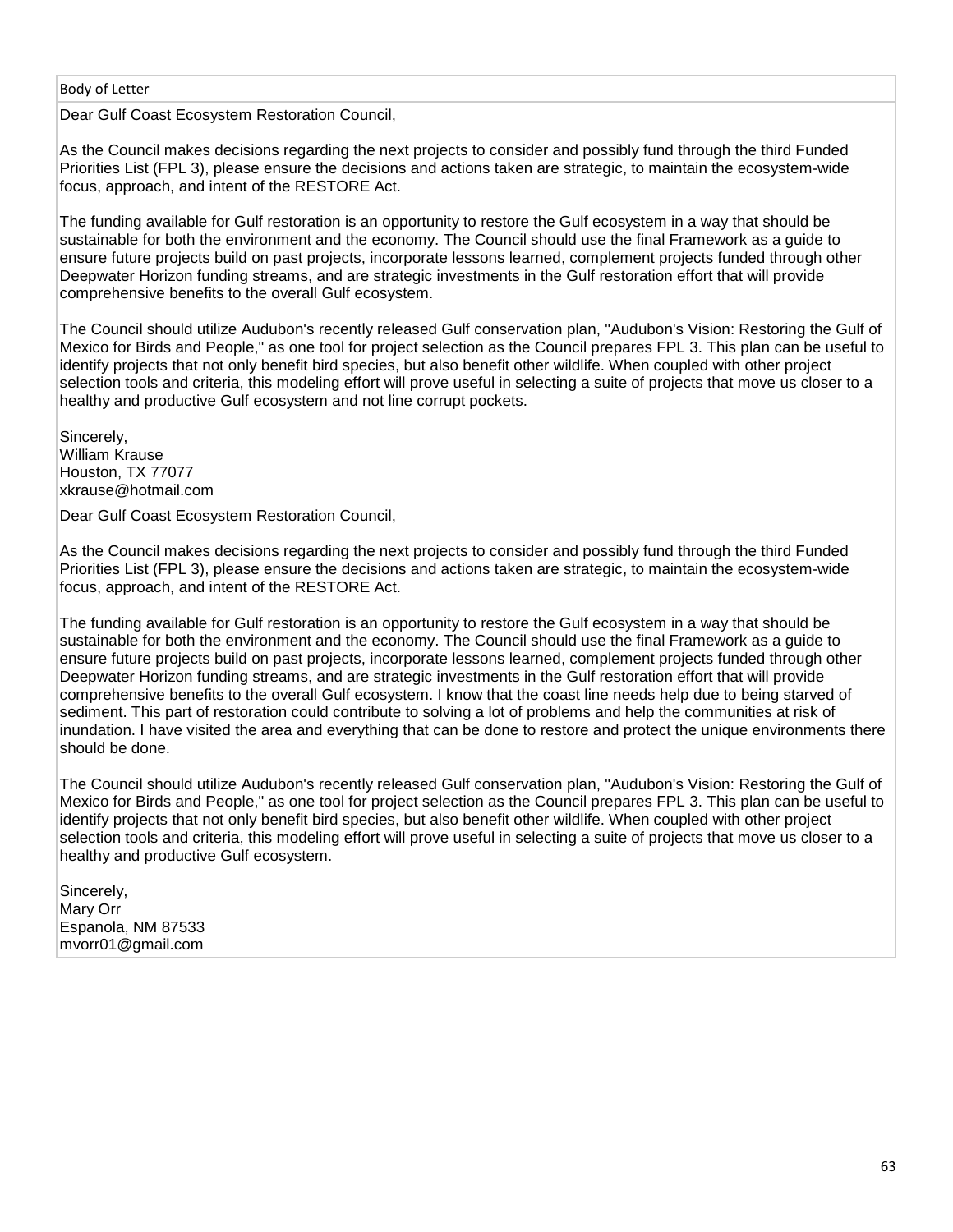Dear Gulf Coast Ecosystem Restoration Council,

As the Council makes decisions regarding the next projects to consider and possibly fund through the third Funded Priorities List (FPL 3), please ensure the decisions and actions taken are strategic, to maintain the ecosystem-wide focus, approach, and intent of the RESTORE Act.

I live near the coast and also have a fishing camp on the Gulf that I truly enjoy and value the wildlife we feel are an essential part of our lives.

The funding available for Gulf restoration is an opportunity to restore the Gulf ecosystem in a way that should be sustainable for both the environment and the economy. The Council should use the final Framework as a guide to ensure future projects build on past projects, incorporate lessons learned, complement projects funded through other Deepwater Horizon funding streams, and are strategic investments in the Gulf restoration effort that will provide comprehensive benefits to the overall Gulf ecosystem.

The Council should utilize Audubon's recently released Gulf conservation plan, "Audubon's Vision: Restoring the Gulf of Mexico for Birds and People," as one tool for project selection as the Council prepares FPL 3. This plan can be useful to identify projects that not only benefit bird species, but also benefit other wildlife. When coupled with other project selection tools and criteria, this modeling effort will prove useful in selecting a suite of projects that move us closer to a healthy and productive Gulf ecosystem.

Sincerely, Harriett Jones Williston, FL 32696 harriettjones48@gmail.com

Dear Gulf Coast Ecosystem Restoration Council,

As the Council makes decisions regarding the next projects to consider and possibly fund through the third Funded Priorities List (FPL 3), please ensure the decisions and actions taken are strategic, to maintain the ecosystem-wide focus, approach, and intent of the RESTORE Act.

I lived through Deepwater Horizon. It was devastating to the ecosystem that hasn't been restored. Shore birds no longer appear where they did and in the numbers they did before DH. The funding available for Gulf restoration is an opportunity to restore the Gulf ecosystem in a way that should be sustainable for both the environment and the economy. The Council should use the final Framework as a guide to ensure future projects build on past projects, incorporate lessons learned, complement projects funded through other Deepwater Horizon funding streams, and are strategic investments in the Gulf restoration effort that will provide comprehensive benefits to the overall Gulf ecosystem.

The Council should utilize Audubon's recently released Gulf conservation plan, "Audubon's Vision: Restoring the Gulf of Mexico for Birds and People," as one tool for project selection as the Council prepares FPL 3. This plan can be useful to identify projects that not only benefit bird species, but also benefit other wildlife. When coupled with other project selection tools and criteria, this modeling effort will prove useful in selecting a suite of projects that move us closer to a healthy and productive Gulf ecosystem.

Sincerely, Maureen Fields Gulfport, MS 39503 mefields@cableone.net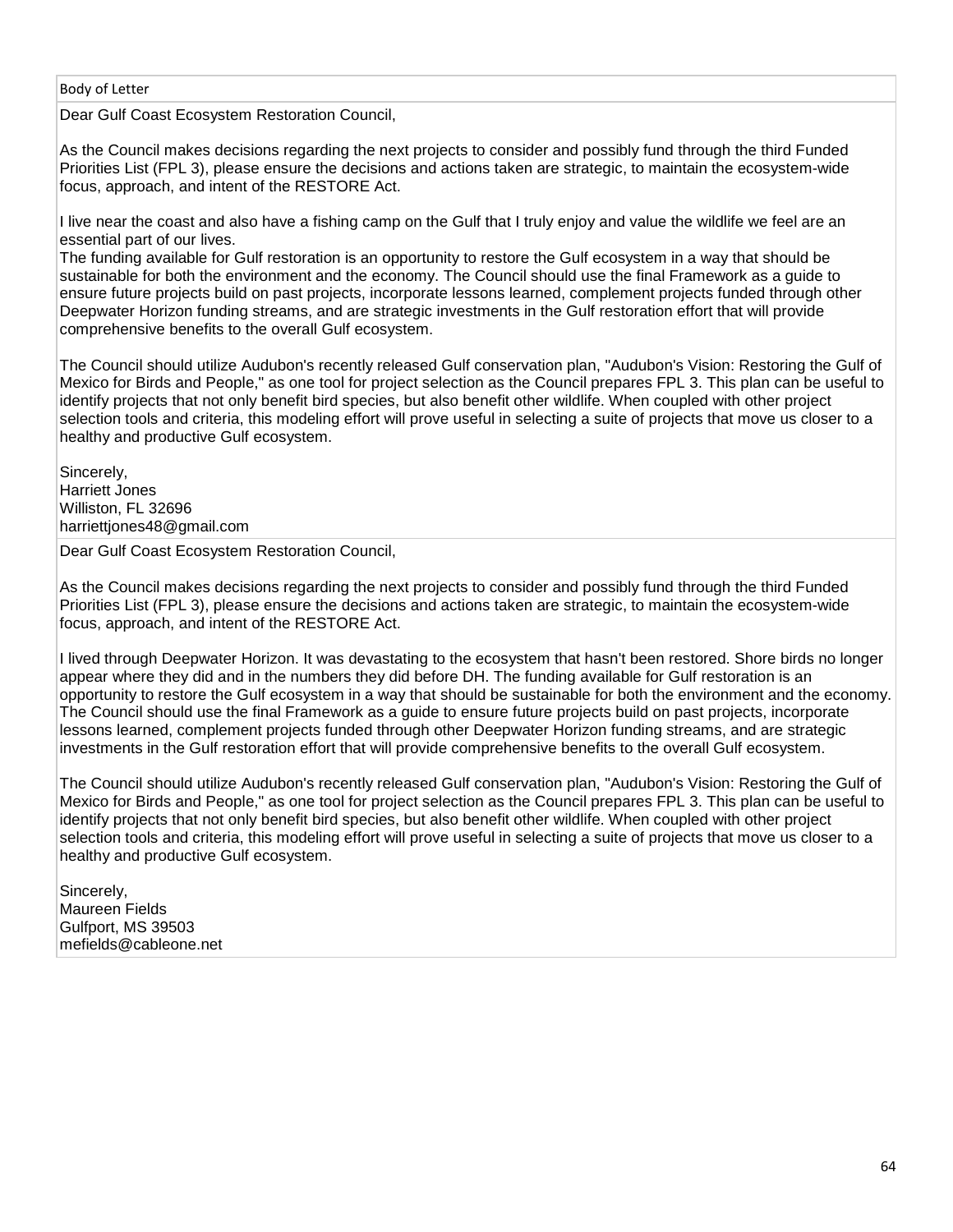Dear Gulf Coast Ecosystem Restoration Council,

As the Council makes decisions regarding the next projects to consider and possibly fund through the third Funded Priorities List (FPL 3), please ensure the decisions and actions taken are strategic, to maintain the ecosystem-wide focus, approach, and intent of the RESTORE Act.

The avian populations are a critical part of the web of life. The Gulf habitat is home to a multitude of those populations as well an many other critical populations.

The funding available for Gulf restoration is an opportunity to restore the Gulf ecosystem in a way that should be sustainable for both the environment and the economy. The Council should use the final Framework as a guide to ensure future projects build on past projects, incorporate lessons learned, complement projects funded through other Deepwater Horizon funding streams, and are strategic investments in the Gulf restoration effort that will provide comprehensive benefits to the overall Gulf ecosystem.

The Council should utilize Audubon's recently released Gulf conservation plan, "Audubon's Vision: Restoring the Gulf of Mexico for Birds and People," as one tool for project selection as the Council prepares FPL 3. This plan can be useful to identify projects that not only benefit bird species, but also benefit other wildlife. When coupled with other project selection tools and criteria, this modeling effort will prove useful in selecting a suite of projects that move us closer to a healthy and productive Gulf ecosystem.

Sincerely, Marjorie Dearmont Bertram, TX 78605 mdearmont@aol.com

Dear Gulf Coast Ecosystem Restoration Council,

As the Council makes decisions regarding the next projects to consider and possibly fund through the third Funded Priorities List (FPL 3), please ensure the decisions and actions taken are strategic, to maintain the ecosystem-wide focus, approach, and intent of the RESTORE Act.

The funding available for Gulf restoration is an opportunity to restore the Gulf ecosystem in a way that should be sustainable for both the environment and the economy.

I encourage the Council to utilize Audubon's recently released Gulf conservation plan, "Audubon's Vision: Restoring the Gulf of Mexico for Birds and People," as one tool for project selection as the Council prepares FPL 3. This plan can be useful to identify projects that not only benefit bird species, but also benefit other wildlife. When coupled with other project selection tools and criteria, this modeling effort will prove useful in selecting a suite of projects that move us closer to a healthy and productive Gulf ecosystem.

Sincerely, Deborah Green Longwood, FL 32779 sabal@cfl.rr.com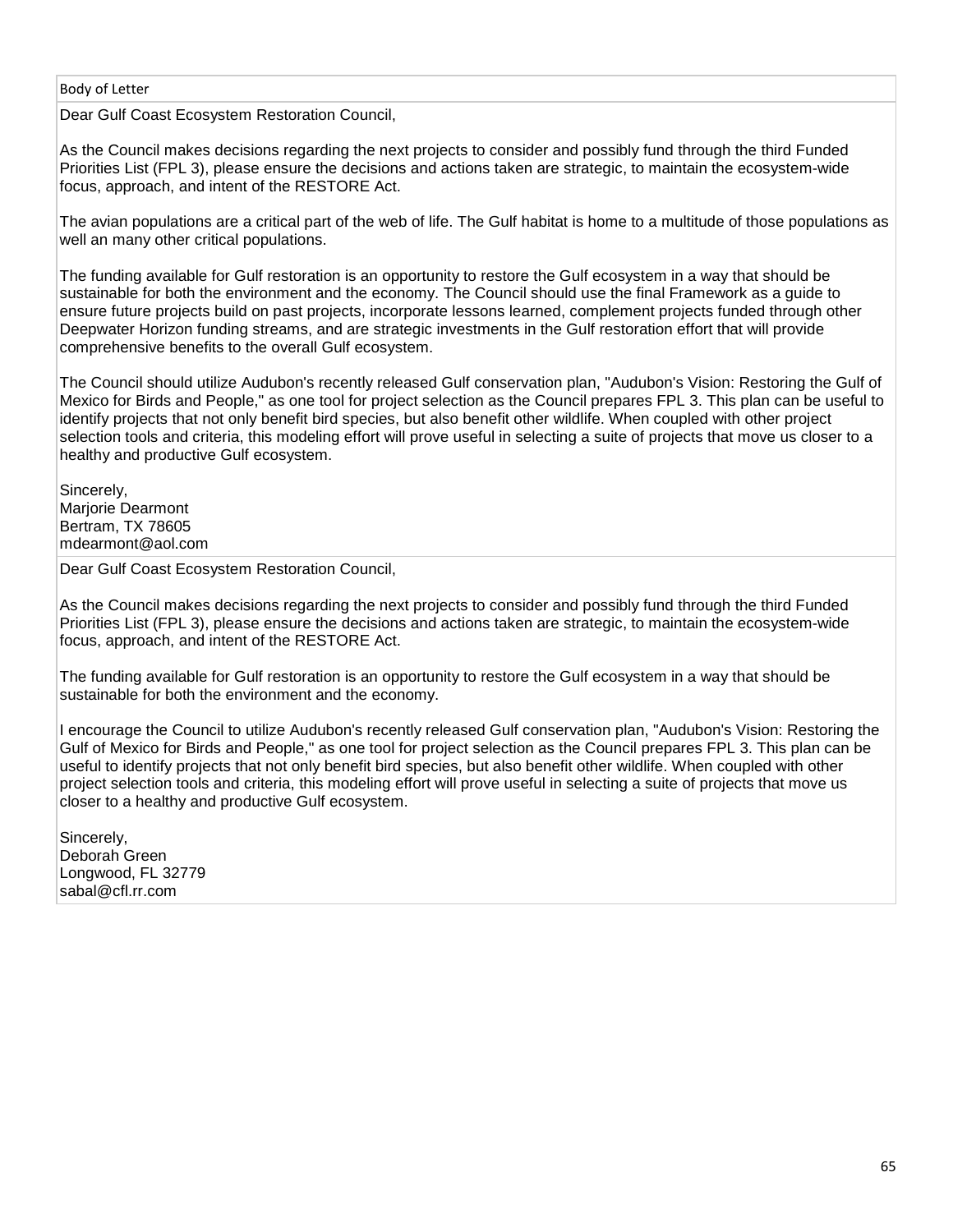Dear Gulf Coast Ecosystem Restoration Council,

As the Council makes decisions regarding the next projects to consider and possibly fund through the third Funded Priorities List (FPL 3), please ensure the decisions and actions taken are strategic, to maintain the ecosystem-wide focus, approach, and intent of the RESTORE Act.

The funding available for Gulf restoration is an opportunity to restore the Gulf ecosystem in a way that should be sustainable for both the environment and the economy.

The Council should use the final Framework as a guide to ensure future projects build on past projects, incorporate lessons learned, complement projects funded through other Deepwater Horizon funding streams, and are strategic investments in the Gulf restoration effort that will provide comprehensive benefits to the overall Gulf ecosystem.

The Council should utilize Audubon's recently released Gulf conservation plan, "Audubon's Vision: Restoring the Gulf of Mexico for Birds and People," as one tool for project selection as the Council prepares FPL 3. This plan can be useful to identify projects that not only benefit bird species, but also benefit other wildlife. When coupled with other project selection tools and criteria, this modeling effort will prove useful in selecting a suite of projects that move us closer to a healthy and productive Gulf ecosystem.

Sincerely, Sue Batchelor Bryan, TX 77803 juniper.green@yahoo.com

Dear Gulf Coast Ecosystem Restoration Council,

As the Council makes decisions regarding the next projects to consider and possibly fund through the third Funded Priorities List (FPL 3), please ensure the decisions and actions taken are strategic, to maintain the ecosystem-wide focus, approach, and intent of the RESTORE Act.

The funding available for Gulf restoration is an opportunity to restore the Gulf ecosystem in a way that should be sustainable for both the environment and the economy. The Council should use the final Framework as a guide to ensure future projects build on past projects, incorporate lessons learned, complement projects funded through other Deepwater Horizon funding streams, and are strategic investments in the Gulf restoration effort that will provide comprehensive benefits to the overall Gulf ecosystem.

The Council should utilize Audubon's recently released Gulf conservation plan, "Audubon's Vision: Restoring the Gulf of Mexico for Birds and People," as one tool for project selection as the Council prepares FPL 3. This plan can be useful to identify projects that not only benefit bird species, but also benefit other wildlife. When coupled with other project selection tools and criteria, this modeling effort will prove useful in selecting a suite of projects that move us closer to a healthy and productive Gulf ecosystem.

Sincerely, David And Judy Gold Gainesville, FL 32609 mikasunny@hotmail.com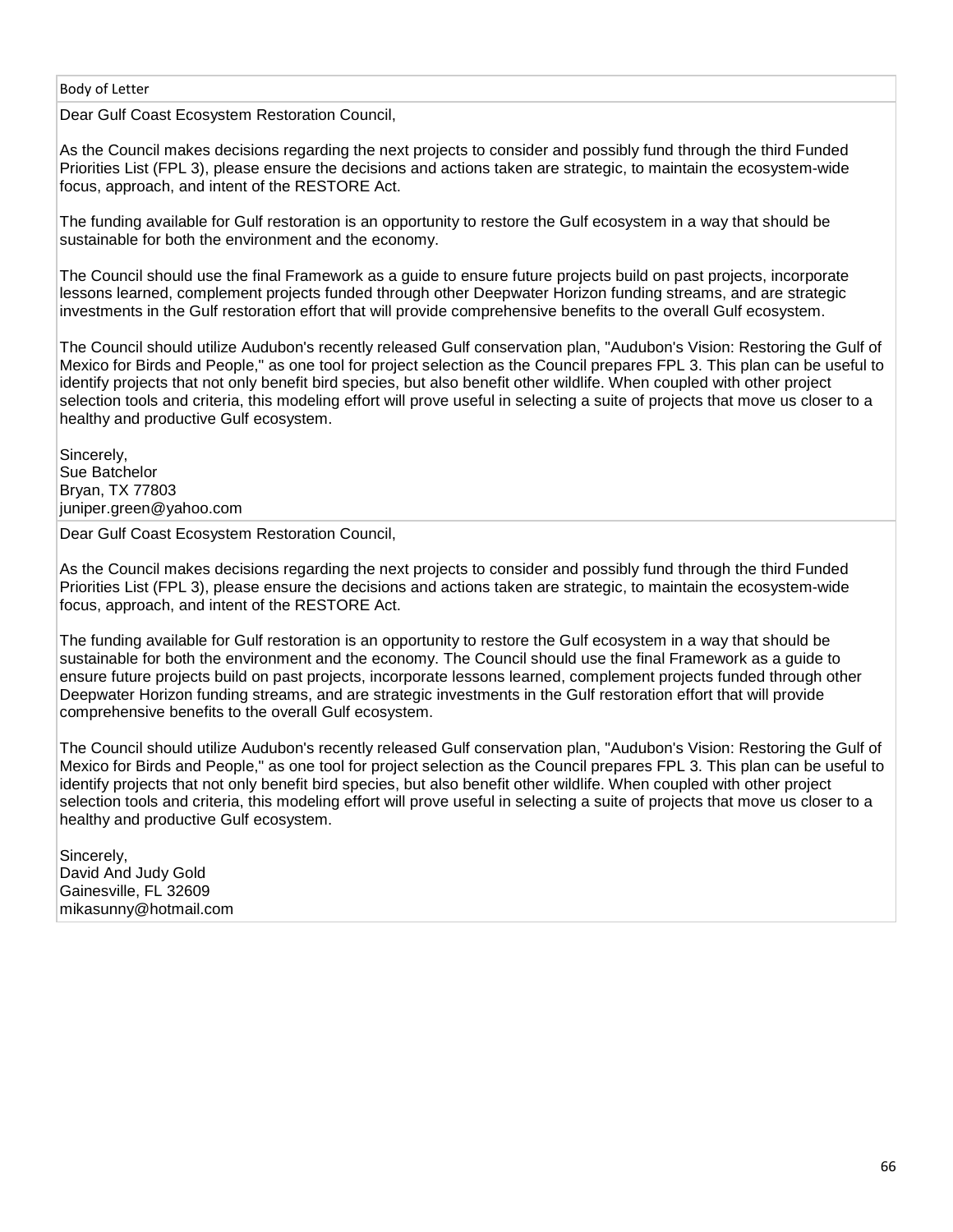Dear Gulf Coast Ecosystem Restoration Council,

As the Council makes decisions regarding the next projects to consider and possibly fund through the third Funded Priorities List (FPL 3), please ensure the decisions and actions taken are strategic, to maintain the ecosystem-wide focus, approach, and intent of the RESTORE Act.

The funding available for Gulf restoration is an opportunity to restore the Gulf ecosystem in a way that should be sustainable for both the environment and the economy. The Council should and must use the final Framework as a guide to ensure future projects build on past projects, incorporate lessons learned, complement projects funded through other Deepwater Horizon funding streams, and are strategic investments in the Gulf restoration effort that will provide comprehensive benefits to the overall Gulf ecosystem.

The Council should utilize Audubon's recently released Gulf conservation plan, "Audubon's Vision: Restoring the Gulf of Mexico for Birds and People," as one tool for project selection as the Council prepares FPL 3. This plan can be useful to identify projects that not only benefit bird species, but also benefit other wildlife. When coupled with other project selection tools and criteria, this modeling effort will prove useful in selecting a suite of projects that move us closer to a healthy and productive Gulf ecosystem. This translates to economic gains for Texas, and protection and maintenance of treasured Gulf beaches for Texans and visitors.

Sincerely, Yvonne M Hansen Austin, TX 78745 yvonnehanseninaustin@gmail.com

Dear Gulf Coast Ecosystem Restoration Council,

As the Council makes decisions regarding the next projects to consider and possibly fund through the third Funded Priorities List (FPL 3), please ensure the decisions and actions taken are strategic, to maintain the ecosystem-wide focus, approach, and intent of the RESTORE Act.

The funding available for Gulf restoration is an opportunity to restore the Gulf ecosystem in a way that should be sustainable for both the environment and the economy. The Council should use the final Framework as a guide to ensure future projects build on past projects, incorporate lessons learned, complement projects , funded through other Deepwater Horizon funding streams, and are strategic investments in the Gulf restoration effort that will provide comprehensive benefits to the overall Gulf ecosystem.

The Council should utilize Audubon's recently released Gulf conservation plan, "Audubon's Vision: Restoring the Gulf of Mexico for Birds and People," as one tool for project selection as the Council prepares FPL 3. This plan can be useful to identify projects that not only benefit bird species, but also benefit other wildlife. When coupled with other project selection tools and criteria, this modeling effort will prove useful in selecting a suite of projects that move us closer to a healthy and productive Gulf ecosystem.

Sincerely, Callie White Labelle, FL 33935 white290@att.net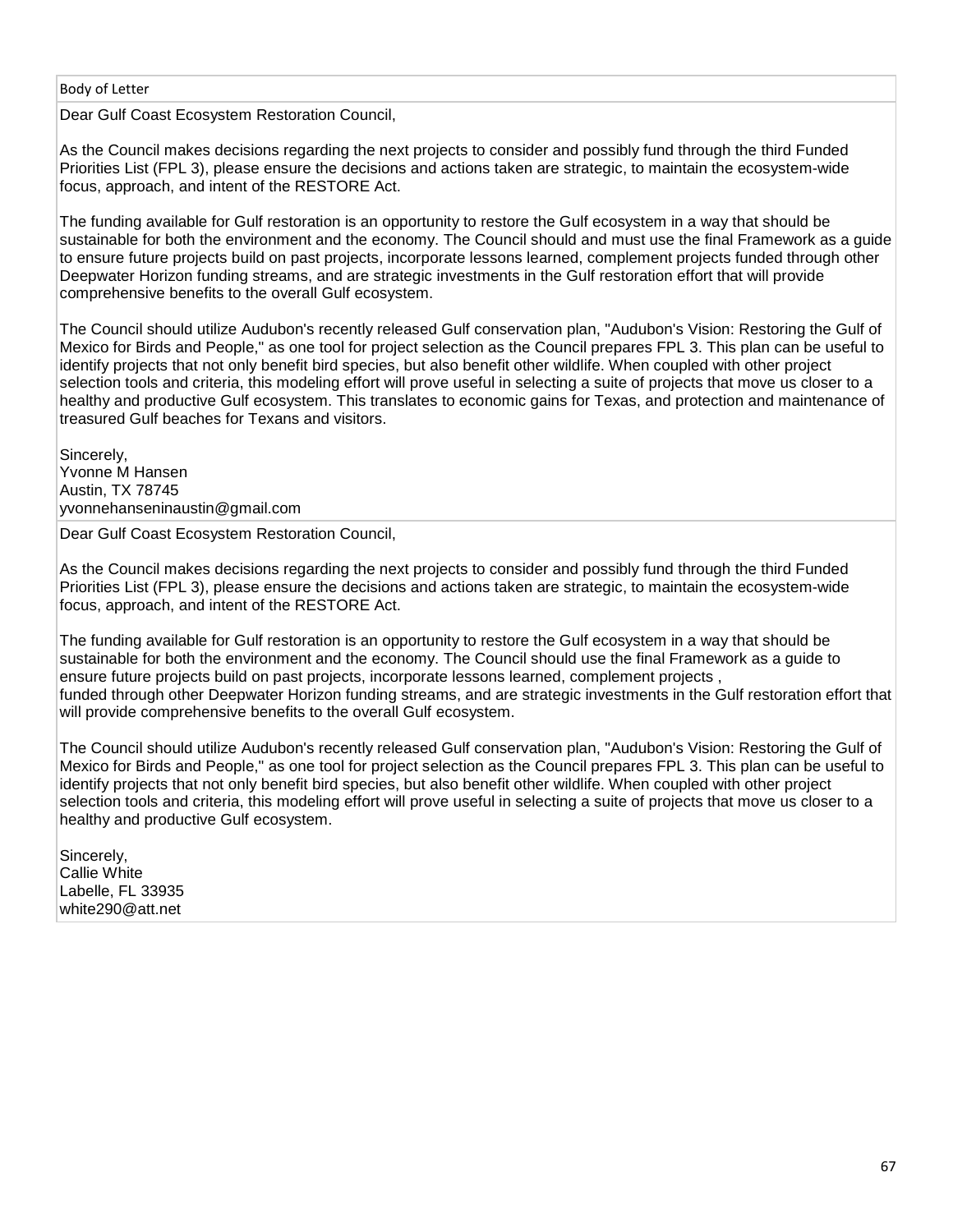Dear Gulf Coast Ecosystem Restoration Council,

As the Council makes decisions regarding the next projects to consider and possibly fund through the third Funded Priorities List (FPL 3), please ensure the decisions and actions taken are strategic, to maintain the ecosystem-wide focus, approach, and intent of the RESTORE Act.

The funding available for Gulf restoration is an opportunity to restore the Gulf ecosystem in a way that should be sustainable for both the environment and the economy. The Council should use the final Framework as a guide to ensure future projects build on past projects, incorporate lessons learned, complement projects funded through other Deepwater Horizon funding streams, and are strategic investments in the Gulf restoration effortr that will provide comprehensive benefits to the overall Gulf ecosystem.

The Council should utilize Audubon's recently released Gulf conservation plan, "Audubon's Vision: Restoring the Gulf of Mexico for Birds and People," as one tool for project selection as the Council prepares FPL 3. This plan can be useful to identify projects that not only benefit bird species, but also benefit other wildlife. When coupled with other project selection tools and criteria, this modeling effort will prove useful in selecting a suite of projects that move us closer to a healthy and productive Gulf ecosystem.

Sincerely, Marion Kreuscher Miami, FL 33193 kreuscher3@bellsouth.net

Dear Gulf Coast Ecosystem Restoration Council,

As the Council makes decisions regarding the next projects to consider and possibly fund through the third Funded Priorities List (FPL 3), please ensure the decisions and actions taken are strategic, to maintain the ecosystem-wide focus, approach, and intent of the RESTORE Act.

The funding available for Gulf restoration is an opportunity to restore the Gulf ecosystem in a way that should be sustainable for the human and animal communities that use both the environment and support the economy - with their ecosystem services.

The Council should use the final Framework as a guide to ensure future projects build on past projects, incorporate lessons learned, complement projects funded through other Deepwater Horizon funding streams, and are strategic investments in the Gulf restoration effort that will provide comprehensive benefits to the overall Gulf ecosystem.

The Council should utilize Audubon's recently released Gulf conservation plan, "Audubon's Vision: Restoring the Gulf of Mexico for Birds and People," as one tool for project selection as the Council prepares FPL 3. This plan can be useful to identify projects that not only benefit bird species, but also benefit other wildlife. When coupled with other project selection tools and criteria, this modeling effort will prove useful in selecting a suite of projects that move us closer to a healthy and productive Gulf ecosystem.

Sincerely, Barbara Albrecht Pensacola, FL 32503 Barbara@PanhandleWatershed.org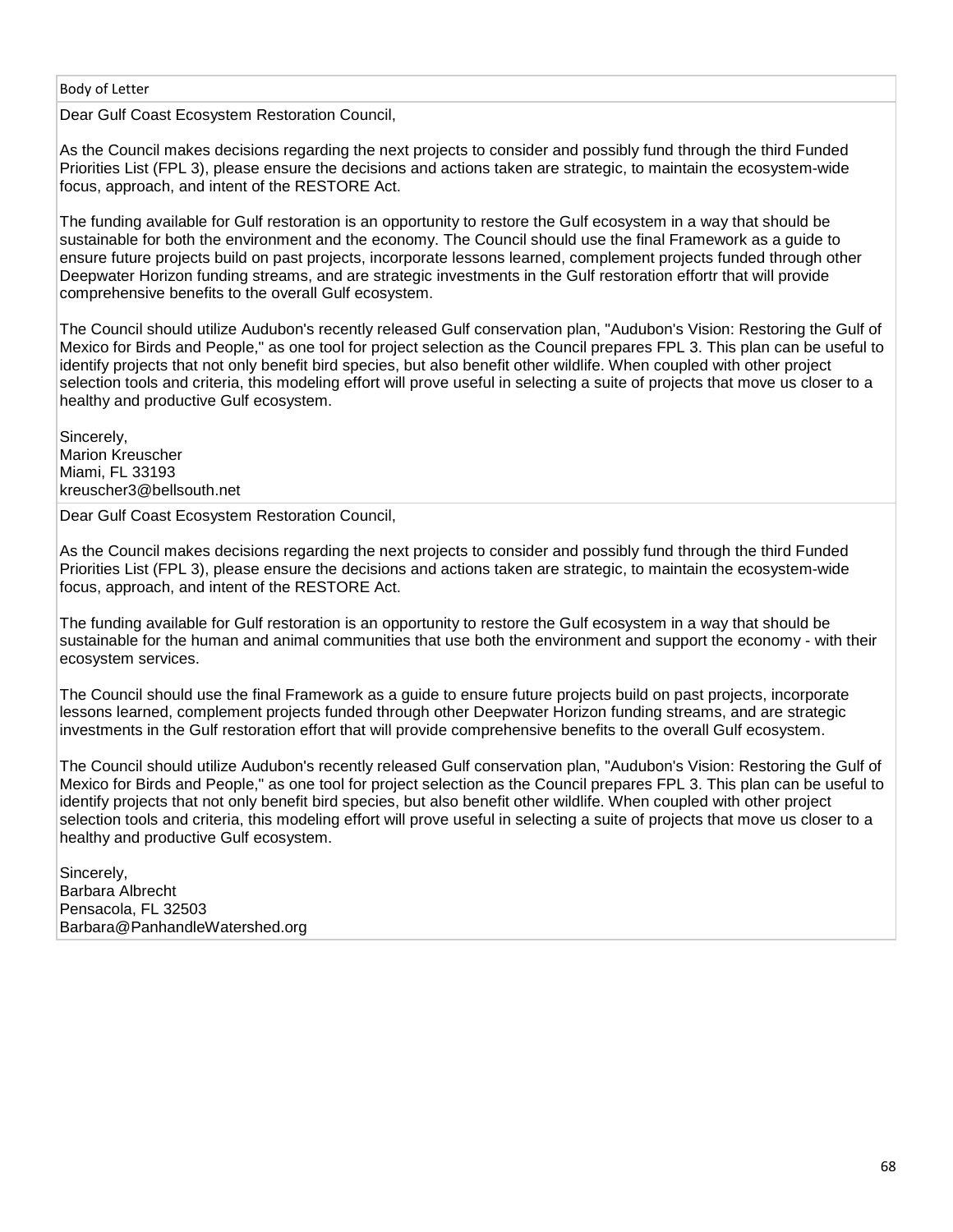Dear Gulf Coast Ecosystem Restoration Council,

As the Council makes decisions regarding the next projects to consider and possibly fund through the third Funded Priorities List (FPL 3), please ensure the decisions and actions taken are strategic, to maintain the ecosystem-wide focus, approach, and intent of the RESTORE Act. We need to stop dumping fossil fuels in the Gulf of Mexico, and put a moratorium on drilling as well

The funding available for Gulf restoration is an opportunity to restore the Gulf ecosystem in a way that should be sustainable for both the environment and the economy. The Council should use the final Framework as a guide to ensure future projects build on past projects, incorporate lessons learned, complement projects funded through other Deepwater Horizon funding streams, and are strategic investments in the Gulf restoration effort that will provide comprehensive benefits to the overall Gulf ecosystem.

The Council should utilize Audubon's recently released Gulf conservation plan, "Audubon's Vision: Restoring the Gulf of Mexico for Birds and People," as one tool for project selection as the Council prepares FPL 3. This plan can be useful to identify projects that not only benefit bird species, but also benefit other wildlife. When coupled with other project selection tools and criteria, this modeling effort will prove useful in selecting a suite of projects that move us closer to a healthy and productive Gulf ecosystem.

Sincerely, Tammy Lettieri Coconut Creek, FL 33066 tammylettieri@aol.com

Dear Gulf Coast Ecosystem Restoration Council,

As the Council makes decisions regarding the next projects to consider and possibly fund through the third Funded Priorities List (FPL 3), please ensure the decisions and actions taken are strategic, to maintain the ecosystem-wide focus, approach, and intent of the RESTORE Act. BIRDS ARE AN IMPORTANT PART OF THE ECOSYSTEM, AND AS SUCH, THEY SHOULD BE PART OF THE RESTORATION EFFORTS IN THE GULF!

The funding available for Gulf restoration is an opportunity to restore the Gulf ecosystem in a way that should be sustainable for both the environment and the economy. The Council should use the final Framework as a guide to ensure future projects build on past projects, incorporate lessons learned, complement projects funded through other Deepwater Horizon funding streams, and are strategic investments in the Gulf restoration effort that will provide comprehensive benefits to the overall Gulf ecosystem.

The Council should utilize Audubon's recently released Gulf conservation plan, "Audubon's Vision: Restoring the Gulf of Mexico for Birds and People," as one tool for project selection as the Council prepares FPL 3. This plan can be useful to identify projects that not only benefit bird species, but also benefit other wildlife. When coupled with other project selection tools and criteria, this modeling effort will prove useful in selecting a suite of projects that move us closer to a healthy and productive Gulf ecosystem.

Sincerely, Marcia Bailey Dunedin, FL 34698 wilmarc83@gmail.com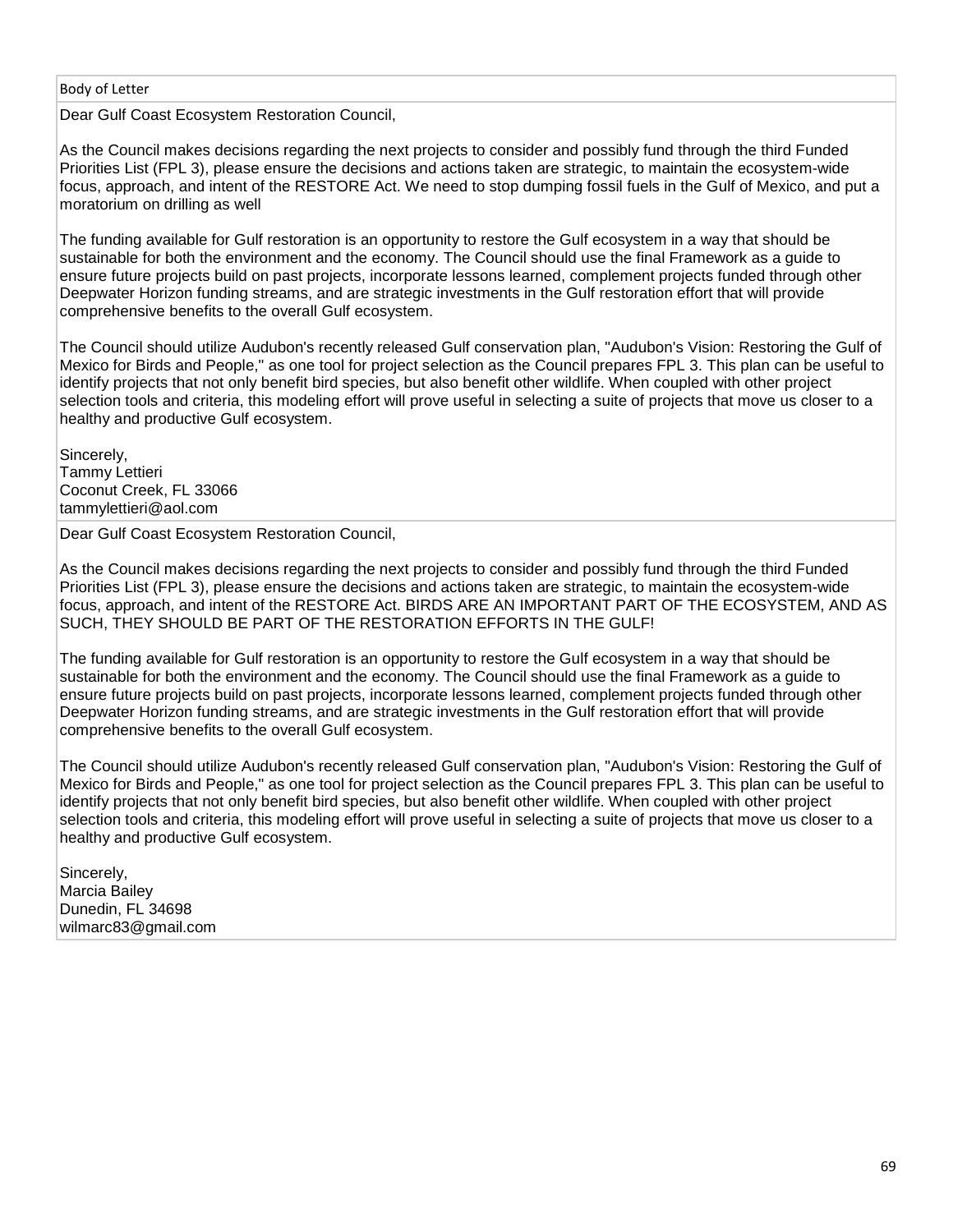Dear Gulf Coast Ecosystem Restoration Council,

Above all else please support bird habitat restoration. The Council knows that restoration funding should support bird habitat restoration and research.

As the Council makes decisions regarding the next projects to consider and possibly fund through the third Funded Priorities List (FPL 3), please ensure the decisions and actions taken are strategic, to maintain the ecosystem-wide focus, approach, and intent of the RESTORE Act.

The funding available for Gulf restoration is an opportunity to restore the Gulf ecosystem in a way that should be sustainable for both the environment and the economy. The Council should use the final Framework as a guide to ensure future projects build on past projects, incorporate lessons learned, complement projects funded through other Deepwater Horizon funding streams, and are strategic investments in the Gulf restoration effort that will provide comprehensive benefits to the overall Gulf ecosystem.

The Council should utilize Audubon's recently released Gulf conservation plan, "Audubon's Vision: Restoring the Gulf of Mexico for Birds and People," as one tool for project selection as the Council prepares FPL 3. This plan can be useful to identify projects that not only benefit bird species, but also benefit other wildlife. When coupled with other project selection tools and criteria, this modeling effort will prove useful in selecting a suite of projects that move us closer to a healthy and productive Gulf ecosystem.

Sincerely, Paula Morgan Hollywood, FL 33019 paulaymorgan@gmail.com

Dear Gulf Coast Ecosystem Restoration Council,

Any money spent on Gulf Restoration is well spent. We need pristine fisheries, rookeries, and clean environment for now and the future. Please don,t kick the can down the road for some future generation, its your time to step up.

The funding available for Gulf restoration is an opportunity to restore the Gulf ecosystem in a way that should be sustainable for both the environment and the economy. The Council should use the final Framework as a guide to ensure future projects build on past projects, incorporate lessons learned, complement projects funded through other Deepwater Horizon funding streams, and are strategic investments in the Gulf restoration effort that will provide comprehensive benefits to the overall Gulf ecosystem.

The Council should utilize Audubon's recently released Gulf conservation plan, "Audubon's Vision: Restoring the Gulf of Mexico for Birds and People," as one tool for project selection as the Council prepares FPL 3. This plan can be useful to identify projects that not only benefit bird species, but also benefit other wildlife. When coupled with other project selection tools and criteria, this modeling effort will prove useful in selecting a suite of projects that move us closer to a healthy and productive Gulf ecosystem.

Sincerely, Frank Makowski Dunedin, FL 34698 frank\_makowski@yahoo.com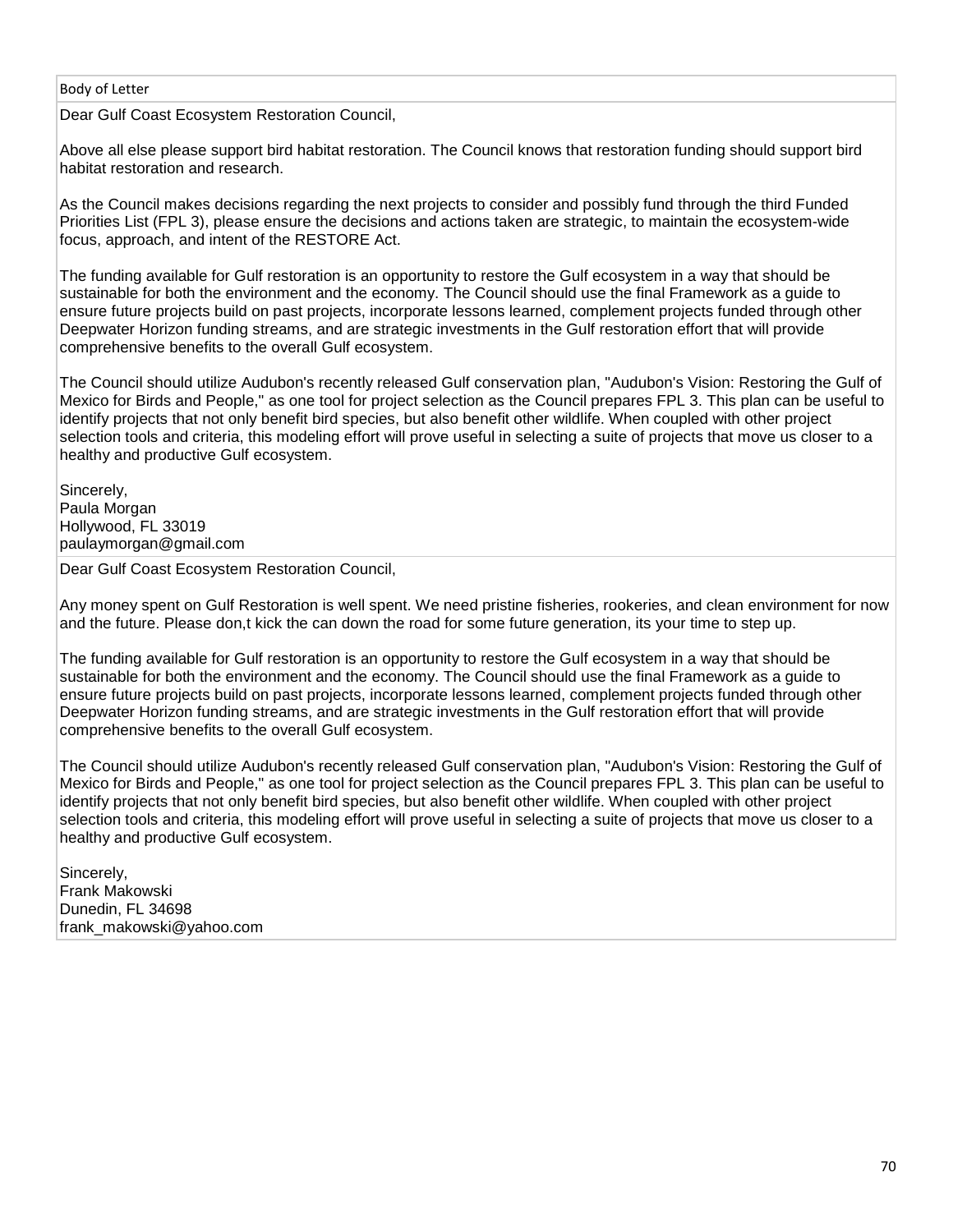Dear Gulf Coast Ecosystem Restoration Council,

As a citizen of New Orleans, and a birder I ask that as the Council makes decisions regarding the next projects to consider and possibly fund through the third Funded Priorities List (FPL 3), please ensure the decisions and actions taken are strategic, to maintain the ecosystem-wide focus, approach, and intent of the RESTORE Act.

The funding available for Gulf restoration is an opportunity to restore the Gulf ecosystem in a way that should be sustainable for both the environment and the economy. The Council should use the final Framework as a guide to ensure future projects build on past projects, incorporate lessons learned, complement projects funded through other Deepwater Horizon funding streams, and are strategic investments in the Gulf restoration effort that will provide comprehensive benefits to the overall Gulf ecosystem.

The Council should utilize Audubon's recently released Gulf conservation plan, "Audubon's Vision: Restoring the Gulf of Mexico for Birds and People," as one tool for project selection as the Council prepares FPL 3. This plan can be useful to identify projects that not only benefit bird species, but also benefit other wildlife. When coupled with other project selection tools and criteria, this modeling effort will prove useful in selecting a suite of projects that move us closer to a healthy and productive Gulf ecosystem.

Sincerely, Claudia Garofalo New Orleans, LA 70118 claudiagarofalo@gmail.com

Dear Gulf Coast Ecosystem Restoration Council,

As a concerned citizen and resident of Alabama, I ask that as the Council makes decisions regarding the next projects to consider and possibly fund through the third Funded Priorities List (FPL 3), that the Council please ensure the decisions and actions taken are strategic, to maintain the ecosystem-wide focus, approach, and intent of the RESTORE Act.

The funding available for Gulf restoration is an opportunity to restore the Gulf ecosystem in a way that should be sustainable for both the environment and the economy. The Council should use the final Framework as a guide to ensure future projects build on past projects, incorporate lessons learned, complement projects funded through other Deepwater Horizon funding streams, and are strategic investments in the Gulf restoration effort that will provide comprehensive benefits to the overall Gulf ecosystem.

The Council should utilize Audubon's recently released Gulf conservation plan, "Audubon's Vision: Restoring the Gulf of Mexico for Birds and People," as one tool for project selection as the Council prepares FPL 3. This plan can be useful to identify projects that not only benefit bird species, but also benefit other wildlife. When coupled with other project selection tools and criteria, this modeling effort will prove useful in selecting a suite of projects that move us closer to a healthy and productive Gulf ecosystem.

Sincerely, Kate Wardell Florence, AL 35630 brennwrite@hotmail.com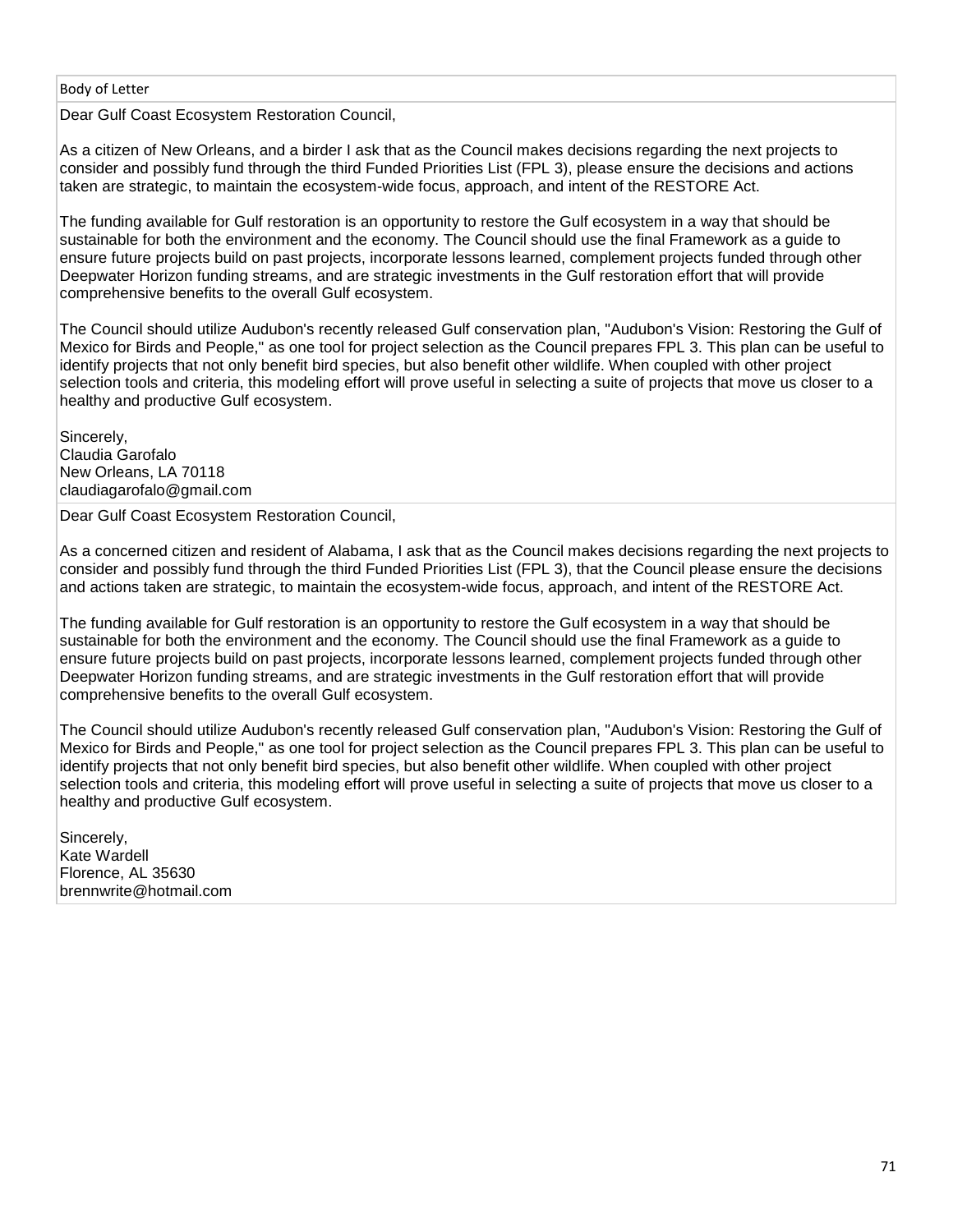Dear Gulf Coast Ecosystem Restoration Council,

As a frequent visitor to the Gulf, I have seen firsthand the decline of the waters and beaches. For over 30 years, our family has vacationed on Anna Maria... but no more. The red tide last year was the final straw. We will find another location where the environment is more important than oil.

As the Council makes decisions regarding the next projects to consider and possibly fund through the third Funded Priorities List (FPL 3), please ensure the decisions and actions taken are strategic, to maintain the ecosystem-wide focus, approach, and intent of the RESTORE Act.

The funding available for Gulf restoration is an opportunity to restore the Gulf ecosystem in a way that should be sustainable for both the environment and the economy. The Council should use the final Framework as a guide to ensure future projects build on past projects, incorporate lessons learned, complement projects funded through other Deepwater Horizon funding streams, and are strategic investments in the Gulf restoration effort that will provide comprehensive benefits to the overall Gulf ecosystem.

The Council should utilize Audubon's recently released Gulf conservation plan, "Audubon's Vision: Restoring the Gulf of Mexico for Birds and People," as one tool for project selection as the Council prepares FPL 3. This plan can be useful to identify projects that not only benefit bird species, but also benefit other wildlife. When coupled with other project selection tools and criteria, this modeling effort will prove useful in selecting a suite of projects that move us closer to a healthy and productive Gulf ecosystem.

Sincerely, Mindy Meadows Clermont, FL 34711 mmeadows@sga.net

Dear Gulf Coast Ecosystem Restoration Council,

As a lifetime resident of the Gulf coast and as an observer of our beautiful coastal birds, I have observed a big decline in the healthy population. The practical reasons should be obvious to anyone understanding nature even a little. The esthetic benefits that bring visitors from everywhere is just as obvious. We MUST give restoration priority.

As the Council makes decisions regarding the next projects to consider and possibly fund through the third Funded Priorities List (FPL 3), please ensure the decisions and actions taken are strategic, to maintain the ecosystem-wide focus, approach, and intent of the RESTORE Act.

The funding available for Gulf restoration is an opportunity to restore the Gulf ecosystem in a way that should be sustainable for both the environment and the economy. The Council should use the final Framework as a guide to ensure future projects build on past projects, incorporate lessons learned, complement projects funded through other Deepwater Horizon funding streams, and are strategic investments in the Gulf restoration effort that will provide comprehensive benefits to the overall Gulf ecosystem.

The Council should utilize Audubon's recently released Gulf conservation plan, "Audubon's Vision: Restoring the Gulf of Mexico for Birds and People," as one tool for project selection as the Council prepares FPL 3. This plan can be useful to identify projects that not only benefit bird species, but also benefit other wildlife. When coupled with other project selection tools and criteria, this modeling effort will prove useful in selecting a suite of projects that move us closer to a healthy and productive Gulf ecosystem.

Sincerely, Mary Christian Humble, TX 77346 mblountchristian@embarqmail.com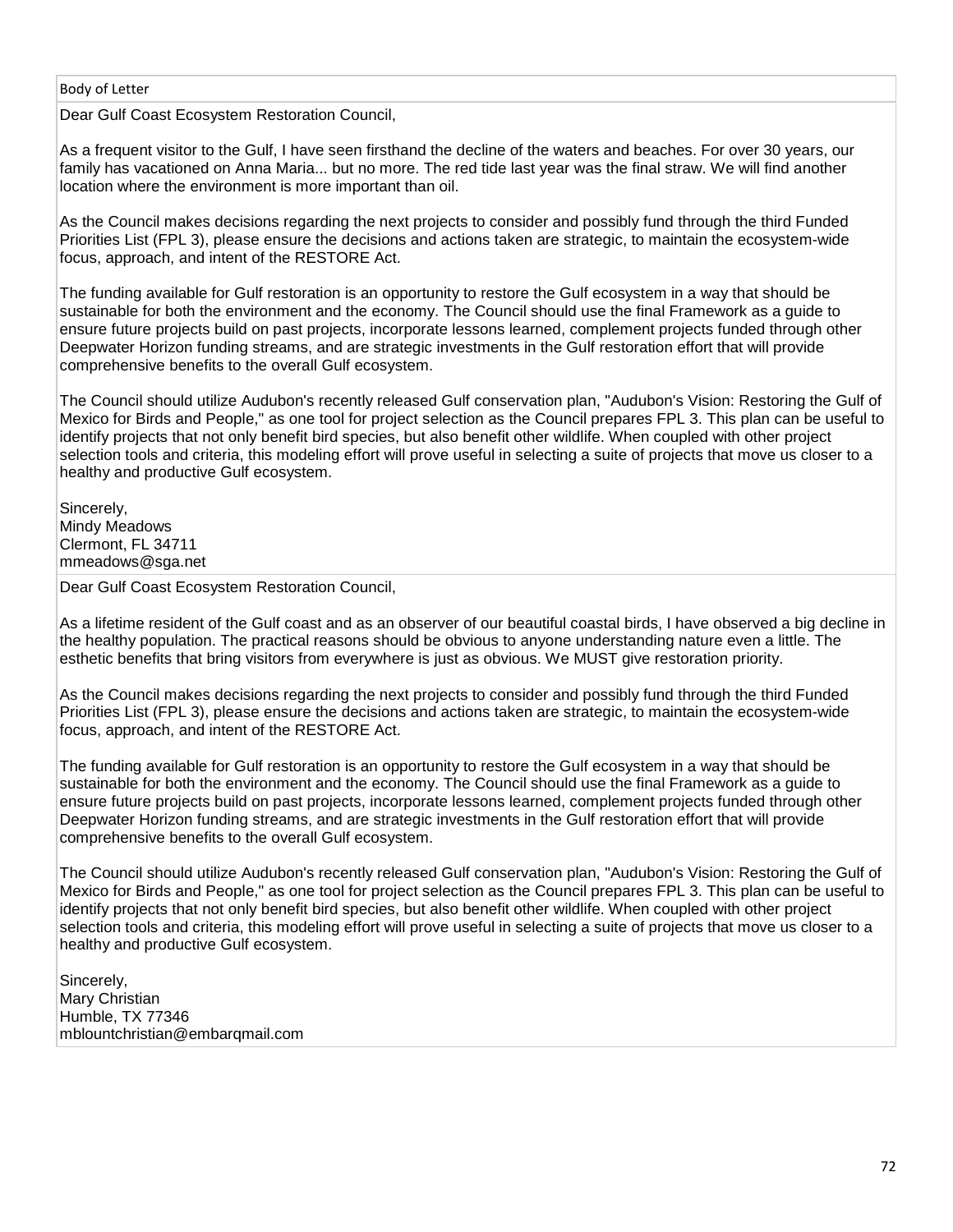Dear Gulf Coast Ecosystem Restoration Council,

As a native Floridian, I have been traveling coastal areas of the State since 1955. The changes I have witnessed have been drastic and not for the better. This is our opportunity to restore vital habitat. I believe we should utilize the "Audubon's Vision" plan. It has been well thought out to benefit an entire ecosystem.

As the Council makes decisions regarding the next projects to consider and possibly fund through the third Funded Priorities List (FPL 3), please ensure the decisions and actions taken are strategic, to maintain the ecosystem-wide focus, approach, and intent of the RESTORE Act.

The funding available for Gulf restoration is an opportunity to restore the Gulf ecosystem in a way that should be sustainable for both the environment and the economy. The Council should use the final Framework as a guide to ensure future projects build on past projects, incorporate lessons learned, complement projects funded through other Deepwater Horizon funding streams, and are strategic investments in the Gulf restoration effort that will provide comprehensive benefits to the overall Gulf ecosystem.

The Council should utilize Audubon's recently released Gulf conservation plan, "Audubon's Vision: Restoring the Gulf of Mexico for Birds and People," as one tool for project selection as the Council prepares FPL 3. This plan can be useful to identify projects that not only benefit bird species, but also benefit other wildlife. When coupled with other project selection tools and criteria, this modeling effort will prove useful in selecting a suite of projects that move us closer to a healthy and productive Gulf ecosystem.

Best Wishes in your deliberations,

Joanne H Roberts 7551 SW 133 CT Miami, FL 33183

Sincerely, Joanne Roberts Miami, FL 33183 miamidancingdiva@yahoo.com

Dear Gulf Coast Ecosystem Restoration Council,

As a Pensacola resident during the Deepwater Horizon oil leak, I saw the images of birds covered in oil, desperately trying to survive. Their home had been taken over by thick black oil and they were drowning. It is still heartbreaking to think back on this disturbing and destructive time. Please provide restoration of the Gulf to benefit bird habitats.

As the Council makes decisions regarding the next projects to consider and possibly fund through the third Funded Priorities List (FPL 3), please ensure the decisions and actions taken are strategic, to maintain the ecosystem-wide focus, approach, and intent of the RESTORE Act.

The funding available for Gulf restoration is an opportunity to restore the Gulf ecosystem in a way that should be sustainable for both the environment and the economy. The Council should use the final Framework as a guide to ensure future projects build on past projects, incorporate lessons learned, complement projects funded through other Deepwater Horizon funding streams, and are strategic investments in the Gulf restoration effort that will provide comprehensive benefits to the overall Gulf ecosystem.

The Council should utilize Audubon's recently released Gulf conservation plan, "Audubon's Vision: Restoring the Gulf of Mexico for Birds and People," as one tool for project selection as the Council prepares FPL 3. This plan can be useful to identify projects that not only benefit bird species, but also benefit other wildlife. When coupled with other project selection tools and criteria, this modeling effort will prove useful in selecting a suite of projects that move us closer to a healthy and productive Gulf ecosystem.

Sincerely, Sherrie Goldsmith Venice, FL 34293 sherriegoldsmith@att.net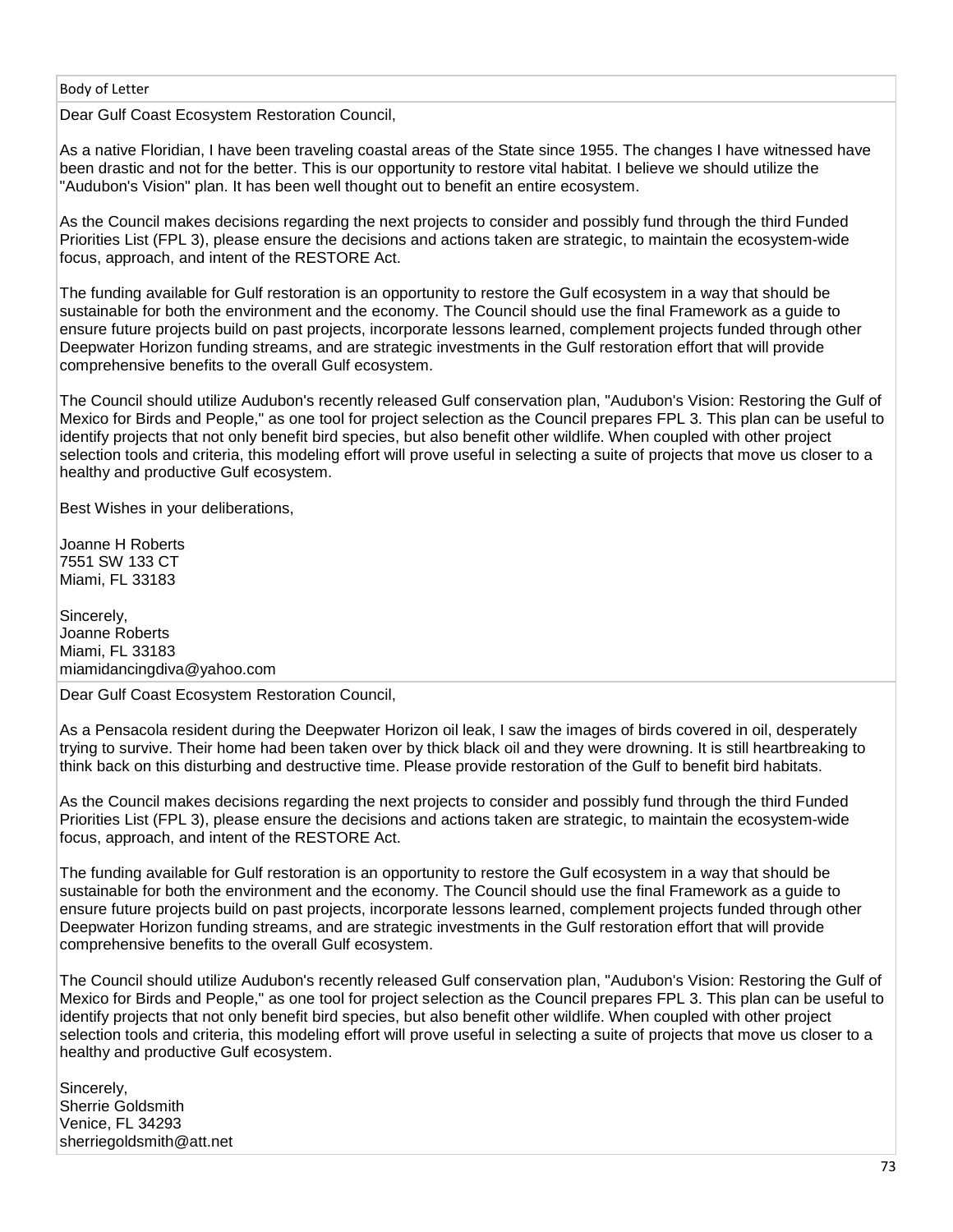Dear Gulf Coast Ecosystem Restoration Council,

As someone who has had the opportunity to visit all five states that border the Gulf of Mexico, I am writing to ask the Council please ensure the decisions and actions taken with regards to the third Funded Priorities List (FPL 3) are strategic, to maintain the ecosystem-wide focus, approach, and intent of the RESTORE Act.

The funding available for Gulf restoration is an opportunity to restore the Gulf ecosystem in a way that should be sustainable for both the environment and the economy. The Council should use the final Framework as a guide to ensure future projects build on past projects, incorporate lessons learned, complement projects funded through other Deepwater Horizon funding streams, and are strategic investments in the Gulf restoration effort that will provide comprehensive benefits to the overall Gulf ecosystem.

The Council should utilize Audubon's recently released Gulf conservation plan, "Audubon's Vision: Restoring the Gulf of Mexico for Birds and People," as one tool for project selection as the Council prepares FPL 3. This plan can be useful to identify projects that not only benefit bird species, but also benefit other wildlife. When coupled with other project selection tools and criteria, this modeling effort will prove useful in selecting a suite of projects that move us closer to a healthy and productive Gulf ecosystem.

Sincerely, Elizabeth Pomper Washington, DC 20002 lizpomper@gmail.com

Dear Gulf Coast Ecosystem Restoration Council,

As someone who holds the Gulf dear, please use Audubon's conservation plan. And I hope you see the cute bird pictures.

Thank you. Sincerely, Bena Currin Oakland, CA 94602 benaspam-politics@yahoo.com

Dear Gulf Coast Ecosystem Restoration Council,

As someone who lives close to the Gulf Coast, I'm very concerned about the projects approved for restoring the Gulf of Mexico after the damage done by the Deepwater Horizon oil spill. The Council will be making its decisions regarding the next projects to consider and possibly fund through the third Funded Priorities List (FPL 3). The extraordinary bird population that lived on the Gulf Coast was devastated by the oil spill. These birds are not only beautiful to watch and admire, but they are an integral part of the Gulf's ecosystem.

The funding available for Gulf restoration is an opportunity to restore the Gulf ecosystem in a way that should be sustainable for both the environment and the economy. The Council should use the final Framework as a guide to ensure future projects build on past projects, incorporate lessons learned, complement projects funded through other Deepwater Horizon funding streams, and are strategic investments in the Gulf restoration effort that will provide comprehensive benefits to the overall Gulf ecosystem.

I strongly request that the Council utilize Audubon's recently released Gulf conservation plan, "Audubon's Vision: Restoring the Gulf of Mexico for Birds and People," as one tool for project selection as the Council prepares FPL 3. This plan can be useful to identify projects that not only benefit bird species, but also benefit other wildlife. When coupled with other project selection tools and criteria, this modeling effort will prove useful in selecting a suite of projects that move us closer to a healthy and productive Gulf ecosystem. Sincerely,

Naomi Ostfeld Houston, TX 77071 nostfeld@comcast.net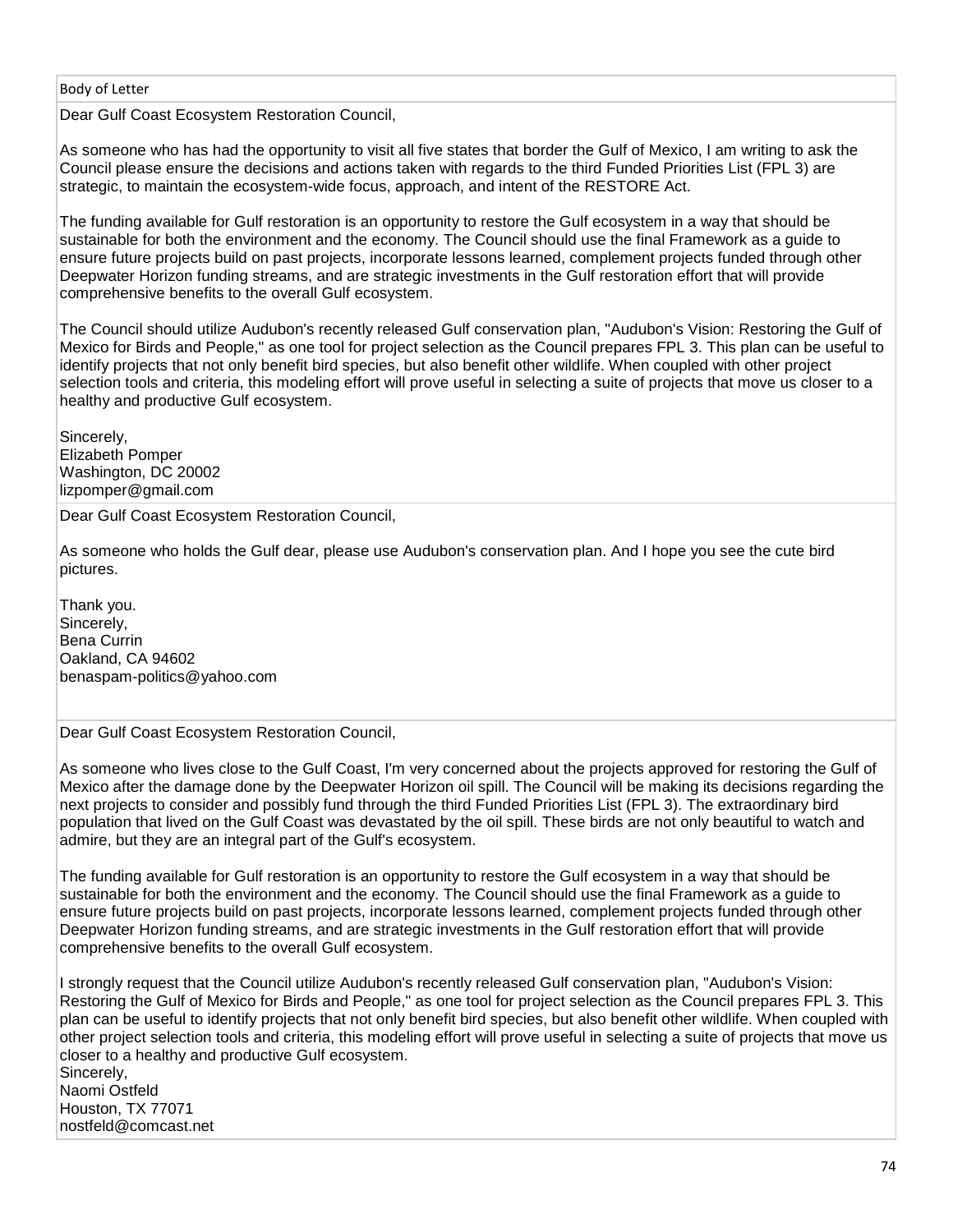Dear Gulf Coast Ecosystem Restoration Council,

As the Council makes decisions regarding the next projects to consider and possibly fund through the third Funded Priorities List (FPL 3), please ensure the decisions and actions taken are strategic in order to maintain the ecosystemwide focus, approach, and intent of the RESTORE Act.

The funding available for Gulf restoration is an opportunity to restore the Gulf ecosystem in a way that should be \*\*\*sustainable for both the environment and the economy.\*\*\* The Council should use the final Framework as a guide to ensure future projects build on past projects, incorporate lessons learned, complement projects funded through other Deepwater Horizon funding streams, and are strategic investments in the Gulf restoration effort that will provide comprehensive benefits to the overall Gulf ecosystem.

The Council should utilize Audubon's recently released Gulf conservation plan, "Audubon's Vision: Restoring the Gulf of Mexico for Birds and People," as one tool for project selection as the Council prepares FPL 3. This plan can be useful to identify projects that not only benefit bird species, but also benefit other wildlife. Please check it out! When coupled with other project selection tools and criteria, this modeling effort will prove useful in selecting a suite of projects that move us closer to a healthy and productive Gulf ecosystem.

Sincerely, D S Ocala, FL 34474 daire82@gmail.com

Dear Gulf Coast Ecosystem Restoration Council,

As the Council makes decisions regarding the next projects to consider and possibly fund through the third Funded Priorities List (FPL 3), please ensure the decisions and actions taken are strategic, to maintain the ENTIRE ecosystem which was the intent of the RESTORE legislation. We can't allow avoidable man-made disasters such as the Deepwater Horizon well, which was because of gross negligence and misconduct by BP to further decimate the increasingly rare wetlands habitat which is so vital to keep the remaining species of wildlife we still have.

The funding available for Gulf restoration is an opportunity to restore the Gulf ecosystem in a way that should be sustainable for both the environment and the economy. The Council should use the final Framework as a guide to ensure future projects build on past projects, incorporate lessons learned, complement projects funded through other Deepwater Horizon fund projects, and are strategic investments in the Gulf restoration effort that will provide comprehensive benefits to the entire Gulf ecosystem.

Please use the Audubon Society's Gulf conservation plan, "Audubon's Vision: Restoring the Gulf of Mexico for Birds and People," as one tool for project selection as the Council prepares FPL 3. This is an opportunity to use the accumulated wisdom of the Audubon Society, an advocate for wildlife with close to a century of experience and knowledge, to design the best possible wildlife-friendly projects for the Gulf.

John B. Hemphill

Sincerely, John B Hemphill San Angelo, TX 76904 jhemp42@gmail.com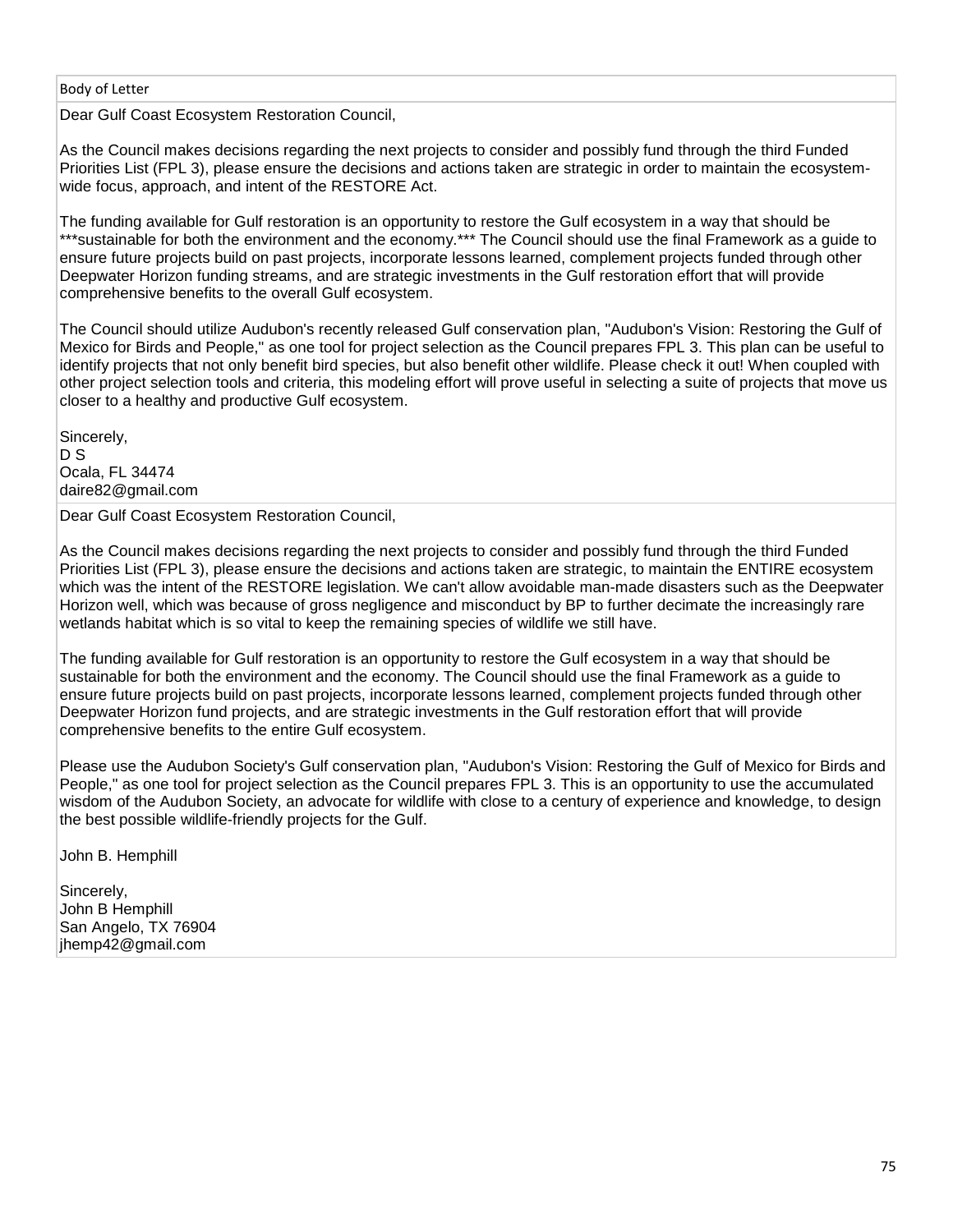Dear Gulf Coast Ecosystem Restoration Council,

As the Council makes decisions regarding the next projects to consider and possibly fund through the third Funded Priorities List (FPL 3), please utilize Audubon's recently released Gulf conservation plan, "Audubon's Vision: Restoring the Gulf of Mexico for Birds and People," as one tool for project selection.

This plan can be useful to identify projects that not only benefit bird species, but also benefit other wildlife. When coupled with other project selection tools and criteria, this modeling effort will prove useful in selecting a suite of projects that move us closer to a healthy and productive Gulf ecosystem.

Thank you for considering my comments.

Sincerely, Elizabeth Love Austin, TX 78745 eloves@gmail.com

Dear Gulf Coast Ecosystem Restoration Council,

As the Council makes decisions regarding the next projects to consider and possibly fund through the third Funded Priorities List (FPL 3), you must ensure the decisions and actions taken are strategic, to maintain the ecosystem-wide focus, approach, and intent of the RESTORE Act.

The funding available for Gulf restoration is an opportunity to restore the Gulf ecosystem in a way that should be sustainable for both the environment and the economy. The Council should use the final Framework as a guide to ensure future projects build on past projects, incorporate lessons learned, complement projects funded through other Deepwater Horizon funding streams, and are strategic investments in the Gulf restoration effort that will provide comprehensive benefits to the overall Gulf ecosystem.

The Council should utilize Audubon's recently released Gulf conservation plan, "Audubon's Vision: Restoring the Gulf of Mexico for Birds and People," as one tool for project selection as the Council prepares FPL 3. This plan can be useful to identify projects that not only benefit bird species, but also benefit other wildlife. When birds and wildlife thrive, people thrive. This is SCIENCE. When coupled with other project selection tools and criteria, this modeling effort will prove useful in selecting a suite of projects that move us closer to a healthy and productive Gulf ecosystem.

Sincerely, Tria Shaffer Leander, TX 78641 trias54@gmail.com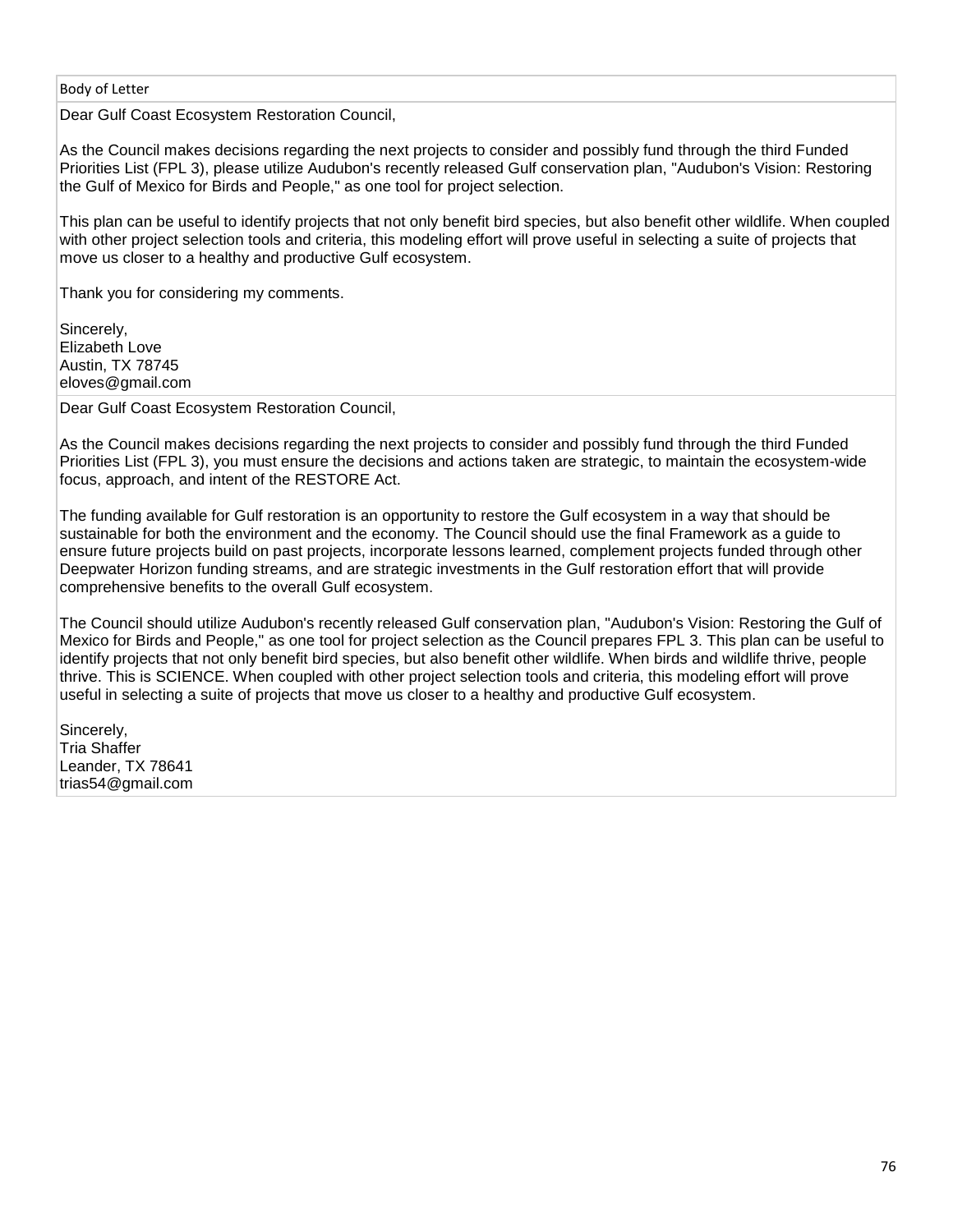Dear Gulf Coast Ecosystem Restoration Council,

Audubon has already prepared the well thought through request below, but I want to say that I completely agree with the request that the RESTORE Act funds be used to replace and repair habitat for crucial birds of the Gulf and in so doing benefit the Gulf ecosystem in general, the Gulf states' economy and additionally help protect coastal communities from Natural weather disasters.

Sincerely, Claire Shumaker

As the Council makes decisions regarding the next projects to consider and possibly fund through the third Funded Priorities List (FPL 3), please ensure the decisions and actions taken are strategic, to maintain the ecosystem-wide focus, approach, and intent of the RESTORE Act.

The funding available for Gulf restoration is an opportunity to restore the Gulf ecosystem in a way that should be sustainable for both the environment and the economy. The Council should use the final Framework as a guide to ensure future projects build on past projects, incorporate lessons learned, complement projects funded through other Deepwater Horizon funding streams, and are strategic investments in the Gulf restoration effort that will provide comprehensive benefits to the overall Gulf ecosystem.

The Council should utilize Audubon's recently released Gulf conservation plan, "Audubon's Vision: Restoring the Gulf of Mexico for Birds and People," as one tool for project selection as the Council prepares FPL 3. This plan can be useful to identify projects that not only benefit bird species, but also benefit other wildlife. When coupled with other project selection tools and criteria, this modeling effort will prove useful in selecting a suite of projects that move us closer to a healthy and productive Gulf ecosystem.

Sincerely, Claire Shumaker Winter Springs, FL 32708 shumaker@ieee.org

Dear Gulf Coast Ecosystem Restoration Council,

Birds are important local and tourist business. Birdwatching brings in millions of dollars to the Gulf Coast. Millions travel to the coast for Spring and Fall migrations. Millions of birdwatchers come to the coast to observe and photograph shorebirds and waders like herons and egrets from Florida to south Texas. The birds must be saved for us and future citizens.

As the Council makes decisions regarding the next projects to consider and possibly fund through the third Funded Priorities List (FPL 3), please ensure the decisions and actions taken are strategic, to maintain the ecosystem-wide focus, approach, and intent of the RESTORE Act.

The funding available for Gulf restoration is an opportunity to restore the Gulf ecosystem in a way that should be sustainable for both the environment and the economy. The Council should use the final Framework as a guide to ensure future projects build on past projects, incorporate lessons learned, complement projects funded through other Deepwater Horizon funding streams, and are strategic investments in the Gulf restoration effort that will provide comprehensive benefits to the overall Gulf ecosystem.

The Council should utilize Audubon's recently released Gulf conservation plan, "Audubon's Vision: Restoring the Gulf of Mexico for Birds and People," as one tool for project selection as the Council prepares FPL 3. This plan can be useful to identify projects that not only benefit bird species, but also benefit other wildlife. When coupled with other project selection tools and criteria, this modeling effort will prove useful in selecting a suite of projects that move us closer to a healthy and productive Gulf ecosystem.

Sincerely, Hazel Shaughnessy Weston Lakes, TX 77441 hazel.shaughnessy@yahoo.com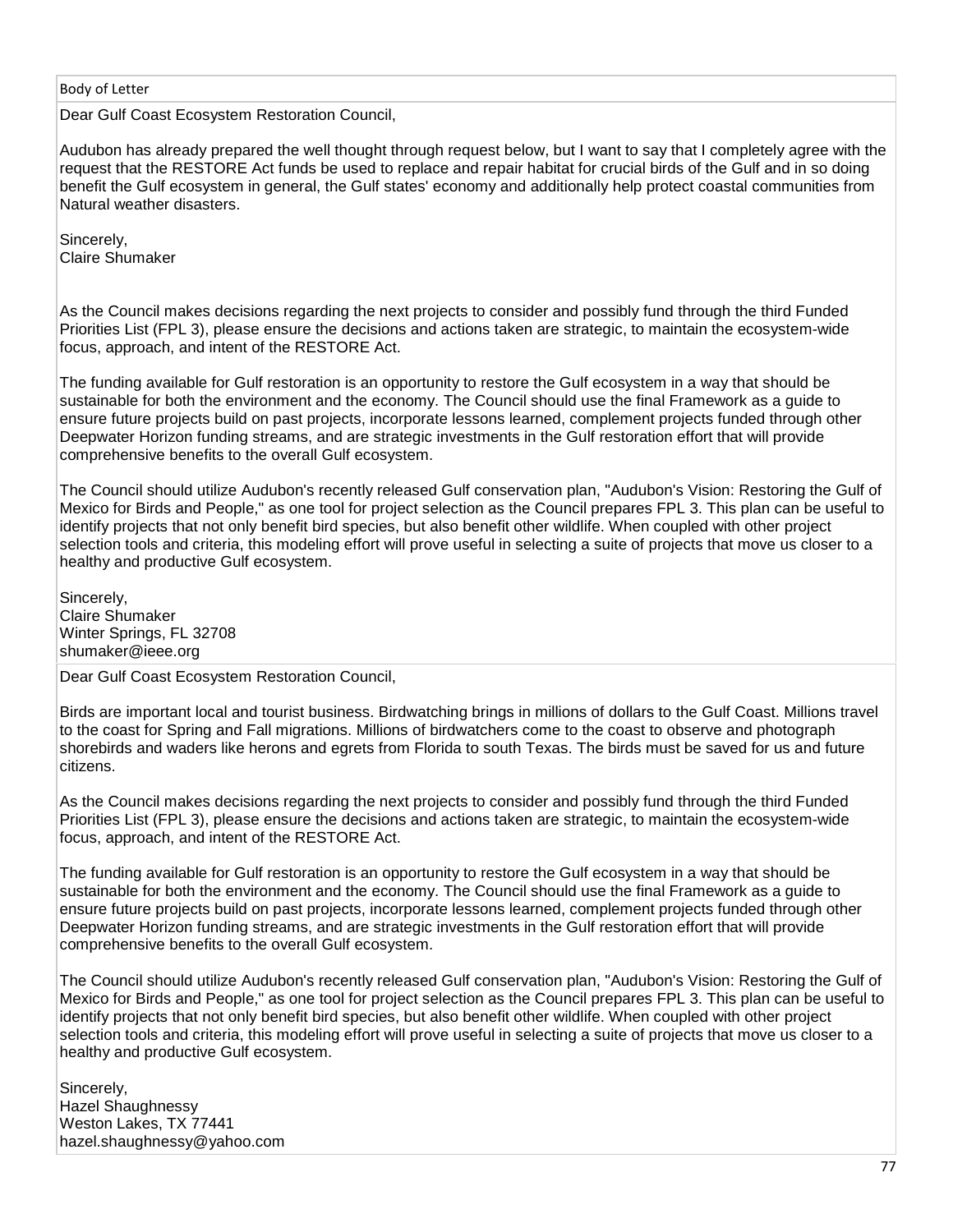Dear Gulf Coast Ecosystem Restoration Council,

By protecting animal habitats, you will be protecting human "habitats", too.

As the Council makes decisions regarding the next projects to consider and possibly fund through the third Funded Priorities List (FPL 3), please ensure the decisions and actions taken are strategic, to maintain the ecosystem-wide focus, approach, and intent of the RESTORE Act.

The funding available for Gulf restoration is an opportunity to restore the Gulf ecosystem in a way that should be sustainable for both the environment and the economy. The Council should use the final Framework as a guide to ensure future projects build on past projects, incorporate lessons learned, complement projects funded through other Deepwater Horizon funding streams, and are strategic investments in the Gulf restoration effort that will provide comprehensive benefits to the overall Gulf ecosystem.

The Council should utilize Audubon's recently released Gulf conservation plan, "Audubon's Vision: Restoring the Gulf of Mexico for Birds and People," as one tool for project selection as the Council prepares FPL 3. This plan can be useful to identify projects that not only benefit bird species, but also benefit other wildlife. When coupled with other project selection tools and criteria, this modeling effort will prove useful in selecting a suite of projects that move us closer to a healthy and productive Gulf ecosystem.

Sincerely, Christina Kimmelman Smithtown, NY 11787 cck369@live.com

Dear Gulf Coast Ecosystem Restoration Council,

clean the Gulf. Finding ways to get rid of red tide should be the most important item on your agenda and helping the birds and marine mammals survive the infestation and pollution of the Gulf. As the Council makes decisions regarding the next projects to consider and possibly fund through the third Funded Priorities List (FPL 3), please ensure the decisions and actions taken are strategic, to maintain the ecosystem-wide focus, approach, and intent of the RESTORE Act.

The funding available for Gulf restoration is an opportunity to restore the Gulf ecosystem in a way that should be sustainable for both the environment and the economy. The Council should use the final Framework as a guide to ensure future projects build on past projects, incorporate lessons learned, complement projects funded through other Deepwater Horizon funding streams, and are strategic investments in the Gulf restoration effort that will provide comprehensive benefits to the overall Gulf ecosystem.

The Council should utilize Audubon's recently released Gulf conservation plan, "Audubon's Vision: Restoring the Gulf of Mexico for Birds and People," as one tool for project selection as the Council prepares FPL 3. This plan can be useful to identify projects that not only benefit bird species, but also benefit other wildlife. When coupled with other project selection tools and criteria, this modeling effort will prove useful in selecting a suite of projects that move us closer to a healthy and productive Gulf ecosystem.

Sincerely, Brigitte and John wallace Saint Petersburg, FL 33707 toawonderfullife@aol.com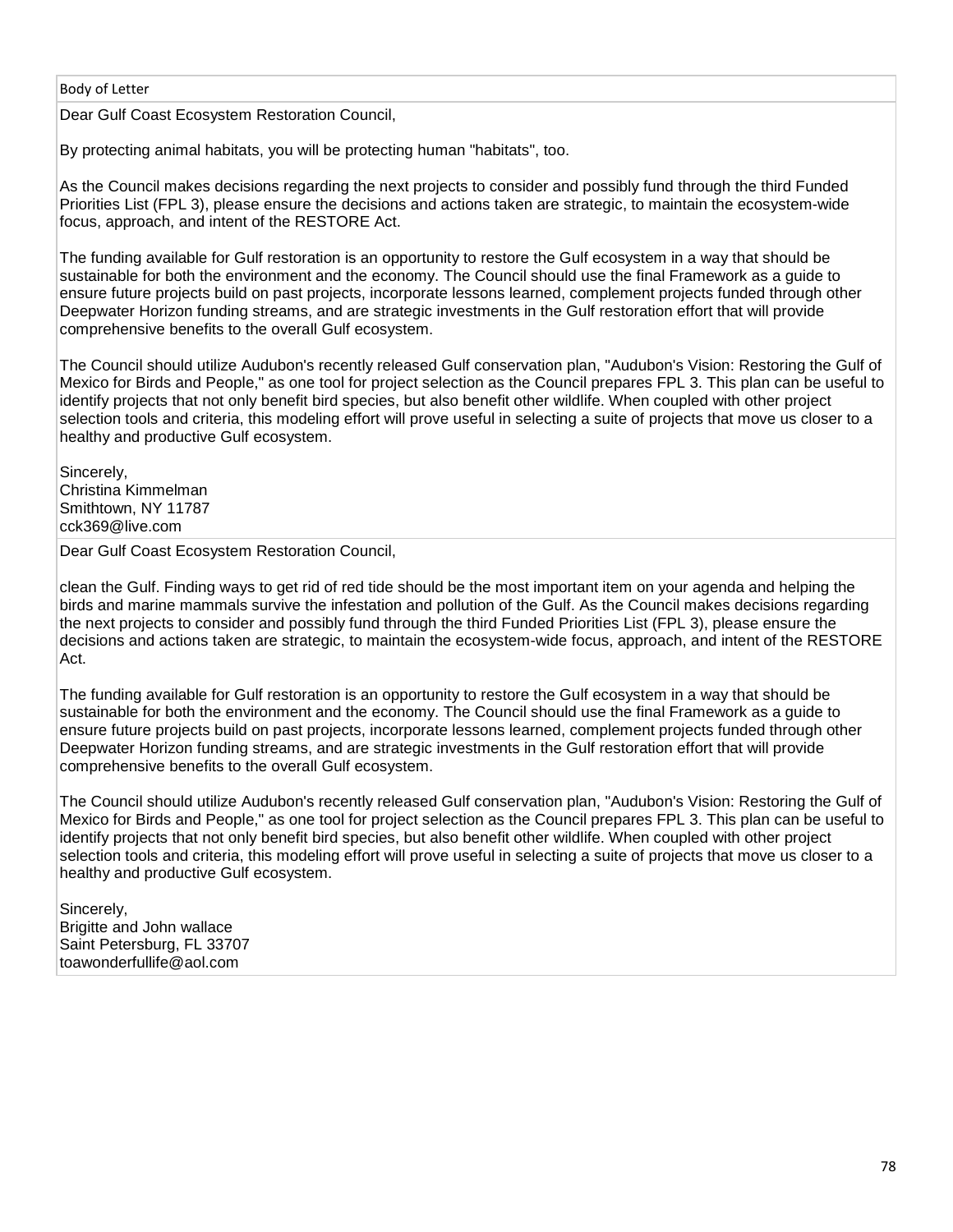Dear Gulf Coast Ecosystem Restoration Council,

DEAR COUNCIL PEOPLE, PLEASE REMEMBER THIS BEAUTIFUL WILDLIFE IS PART OR WHAT MAKES AMERICA SO BEAUTIFUL AND UNIQUE!!!! As the Council makes decisions regarding the next projects to consider and possibly fund through the third Funded Priorities List (FPL 3), please ensure the decisions and actions taken are strategic, to maintain the ecosystem-wide focus, approach, and intent of the RESTORE Act.

The funding available for Gulf restoration is an opportunity to restore the Gulf ecosystem in a way that should be sustainable for both the environment and the economy. The Council should use the final Framework as a guide to ensure future projects build on past projects, incorporate lessons learned, complement projects funded through other Deepwater Horizon funding streams, and are strategic investments in the Gulf restoration effort that will provide comprehensive benefits to the overall Gulf ecosystem.

The Council should utilize Audubon's recently released Gulf conservation plan, "Audubon's Vision: Restoring the Gulf of Mexico for Birds and People," as one tool for project selection as the Council prepares FPL 3. This plan can be useful to identify projects that not only benefit bird species, but also benefit other wildlife. When coupled with other project selection tools and criteria, this modeling effort will prove useful in selecting a suite of projects that move us closer to a healthy and productive Gulf ecosystem.

Sincerely, April B. Denton Coconut Creek, FL 33073 aprilbdenton1@gmail.com

Dear Gulf Coast Ecosystem Restoration Council,

Dear Council,

As someone who cherishes and appreciates birds, and the important part they play in our ecosystems, I urge you to consider the below requests and suggestions from Audubon.

As the Council makes decisions regarding the next projects to consider and possibly fund through the third Funded Priorities List (FPL 3), please ensure the decisions and actions taken are strategic, to maintain the ecosystem-wide focus, approach, and intent of the RESTORE Act.

The funding available for Gulf restoration is an opportunity to restore the Gulf ecosystem in a way that should be sustainable for both the environment and the economy. The Council should use the final Framework as a guide to ensure future projects build on past projects, incorporate lessons learned, complement projects funded through other Deepwater Horizon funding streams, and are strategic investments in the Gulf restoration effort that will provide comprehensive benefits to the overall Gulf ecosystem.

The Council should utilize Audubon's recently released Gulf conservation plan, "Audubon's Vision: Restoring the Gulf of Mexico for Birds and People," as one tool for project selection as the Council prepares FPL 3. This plan can be useful to identify projects that not only benefit bird species, but also benefit other wildlife. When coupled with other project selection tools and criteria, this modeling effort will prove useful in selecting a suite of projects that move us closer to a healthy and productive Gulf ecosystem.

Sincerely, Clark Smith Magnolia, TX 77354 celksmith@comcast.net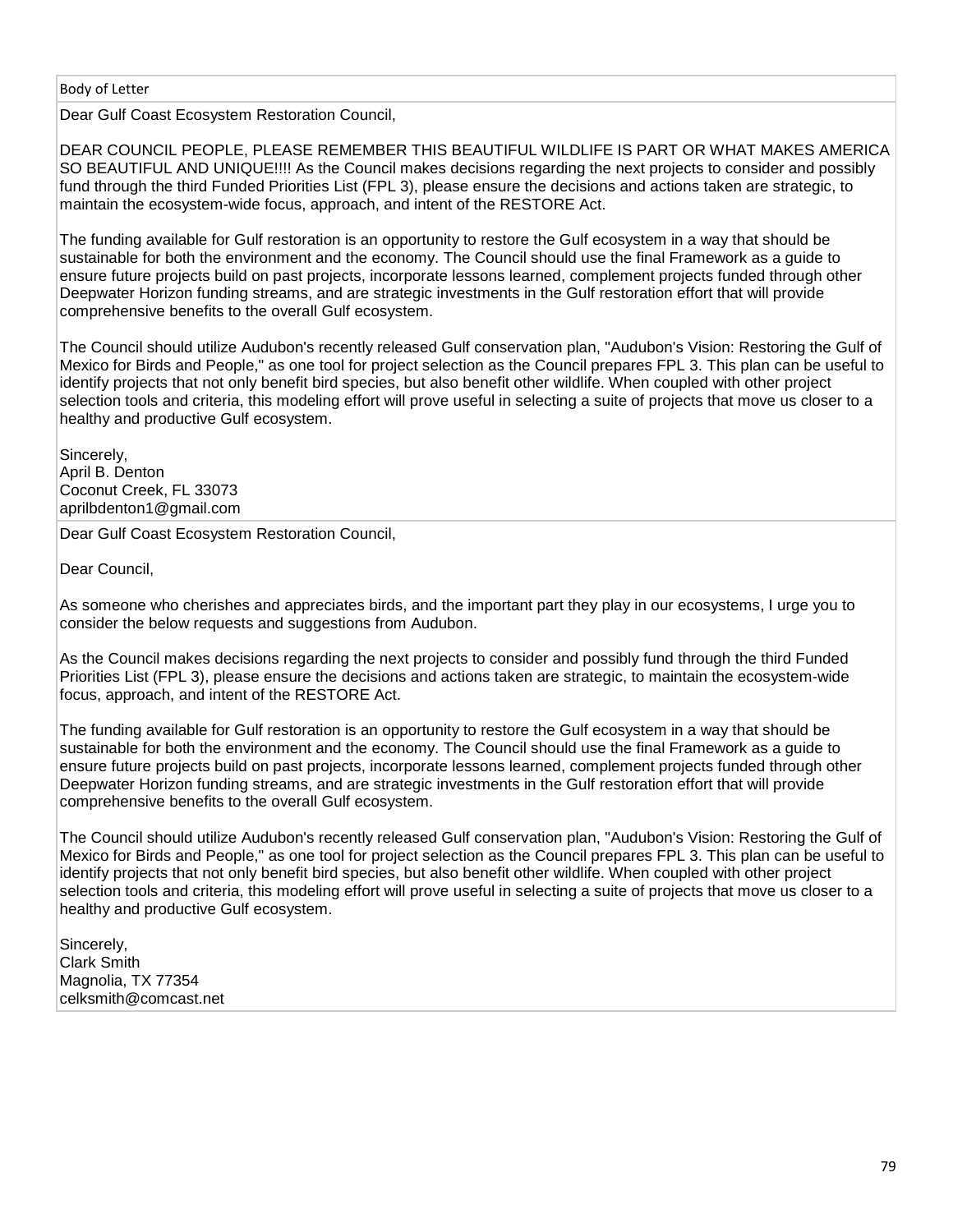Dear Gulf Coast Ecosystem Restoration Council,

Dear Restore Council Members,

I am the Chair of the Audubon Mississippi State Board and hope as the Council makes decisions regarding the next projects to consider and possibly fund through the third Funded Priorities List (FPL 3), please ensure the decisions and actions taken are strategic, to maintain the ecosystem-wide focus, approach, and intent of the RESTORE Act.

The funding available for Gulf restoration is an opportunity to restore the Gulf ecosystem in a way that should be sustainable for both the environment and the economy. The Council should use the final Framework as a guide to ensure future projects build on past projects, incorporate lessons learned, complement projects funded through other Deepwater Horizon funding streams, and are strategic investments in the Gulf restoration effort that will provide comprehensive benefits to the overall Gulf ecosystem.

The Council should utilize Audubon's recently released Gulf conservation plan, "Audubon's Vision: Restoring the Gulf of Mexico for Birds and People," as one tool for project selection as the Council prepares FPL 3. This plan can be useful to identify projects that not only benefit bird species, but also benefit other wildlife. When coupled with other project selection tools and criteria, this modeling effort will prove useful in selecting a suite of projects that move us closer to a healthy and productive Gulf ecosystem.

Regards, Sheryl O. Bowen, Chair Audubon Mississippi State Board

Sincerely, Sheryl Bowen Holly Springs, MS 38635 bowensheryl@gmail.com

Dear Gulf Coast Ecosystem Restoration Council,

Do the right thing for our state. The Gulf is ecologically very important to Florida.

As the Council makes decisions regarding the next projects to consider and possibly fund through the third Funded Priorities List (FPL 3), please ensure the decisions and actions taken are strategic, to maintain the ecosystem-wide focus, approach, and intent of the RESTORE Act.

The funding available for Gulf restoration is an opportunity to restore the Gulf ecosystem in a way that should be sustainable for both the environment and the economy. The Council should use the final Framework as a guide to ensure future projects build on past projects, incorporate lessons learned, complement projects funded through other Deepwater Horizon funding streams, and are strategic investments in the Gulf restoration effort that will provide comprehensive benefits to the overall Gulf ecosystem.

The Council should utilize Audubon's recently released Gulf conservation plan, "Audubon's Vision: Restoring the Gulf of Mexico for Birds and People," as one tool for project selection as the Council prepares FPL 3. This plan can be useful to identify projects that not only benefit bird species, but also benefit other wildlife. When coupled with other project selection tools and criteria, this modeling effort will prove useful in selecting a suite of projects that move us closer to a healthy and productive Gulf ecosystem.

Sincerely, Tory Salmon Debary, FL 32713 bwolf697@yahoo.com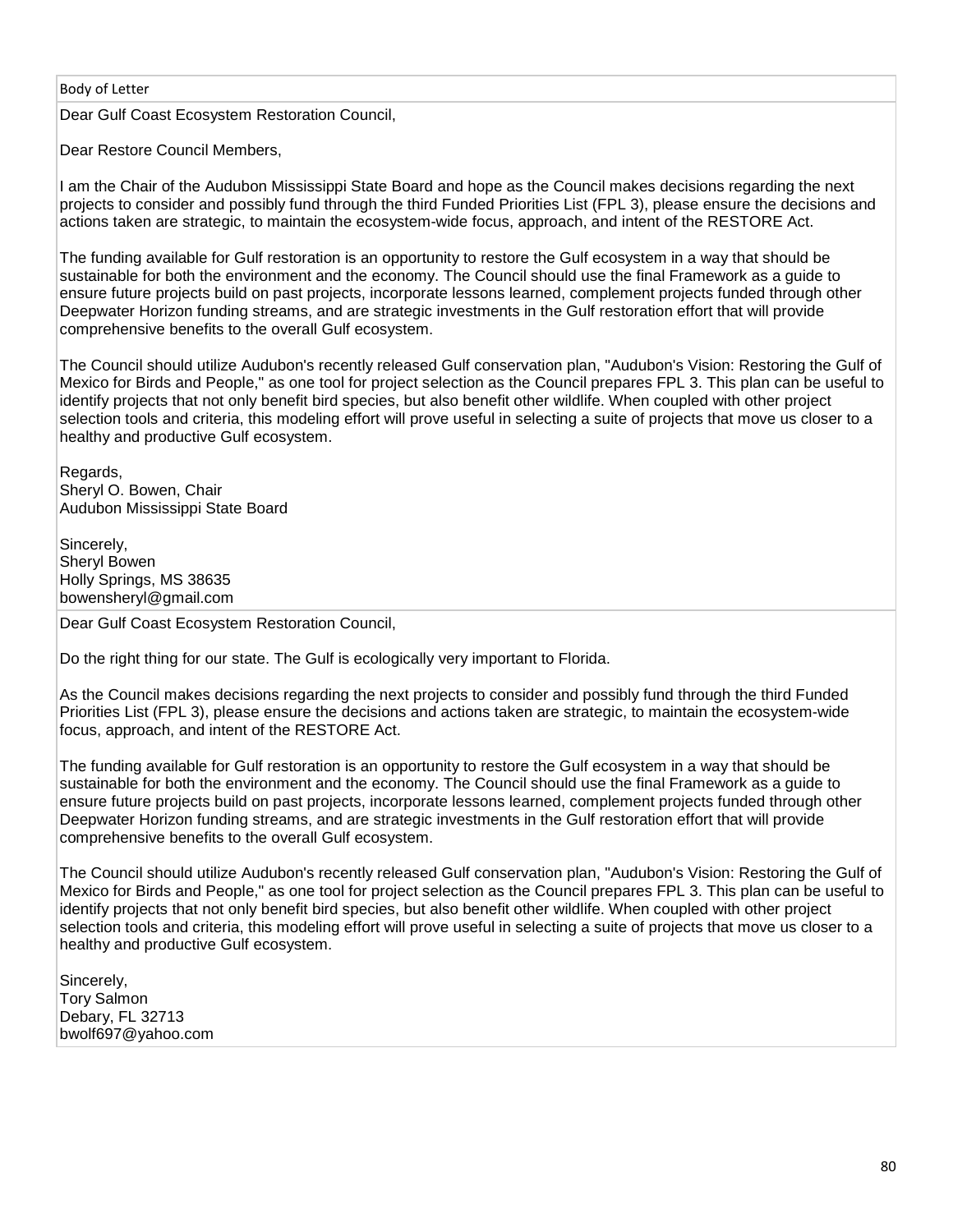Dear Gulf Coast Ecosystem Restoration Council,

Every species, including the human species, required a habitat for living. That includes birds and the species that are part of the habitat that maintains them.

As the Council makes decisions regarding the next projects to consider and possibly fund through the third Funded Priorities List (FPL 3), please ensure the decisions and actions taken are strategic, to maintain the ecosystem-wide focus, approach, and intent of the RESTORE Act.

The funding available for Gulf restoration is an opportunity to restore the Gulf ecosystem in a way that should be sustainable for both the environment and the economy. The Council should use the final Framework as a guide to ensure future projects build on past projects, incorporate lessons learned, complement projects funded through other Deepwater Horizon funding streams, and are strategic investments in the Gulf restoration effort that will provide comprehensive benefits to the overall Gulf ecosystem.

The Council should utilize Audubon's recently released Gulf conservation plan, "Audubon's Vision: Restoring the Gulf of Mexico for Birds and People," as one tool for project selection as the Council prepares FPL 3. This plan can be useful to identify projects that not only benefit bird species, but also benefit other wildlife. When coupled with other project selection tools and criteria, this modeling effort will prove useful in selecting a suite of projects that move us closer to a healthy and productive Gulf ecosystem.

Sincerely, Dr. Edwin E. Daniel Vero Beach, FL 32963 edwinedaniel@gmail.com

Dear Gulf Coast Ecosystem Restoration Council,

Gulf Restoration needs to restore bird habitat & research!!! Without our Birds we are not Bay County!

As the Council makes decisions regarding the next projects to consider and possibly fund through the third Funded Priorities List (FPL 3), please ensure the decisions and actions taken are strategic, to maintain the ecosystem-wide focus, approach, and intent of the RESTORE Act.

The funding available for Gulf restoration is an opportunity to restore the Gulf ecosystem in a way that should be sustainable for both the environment and the economy. The Council should use the final Framework as a guide to ensure future projects build on past projects, incorporate lessons learned, complement projects funded through other Deepwater Horizon funding streams, and are strategic investments in the Gulf restoration effort that will provide comprehensive benefits to the overall Gulf ecosystem.

The Council should utilize Audubon's recently released Gulf conservation plan, "Audubon's Vision: Restoring the Gulf of Mexico for Birds and People," as one tool for project selection as the Council prepares FPL 3. This plan can be useful to identify projects that not only benefit bird species, but also benefit other wildlife. When coupled with other project selection tools and criteria, this modeling effort will prove useful in selecting a suite of projects that move us closer to a healthy and productive Gulf ecosystem.

Sincerely, Mercedes Franklin Lynn Haven, FL 32444 mercedesf@bellsouth.net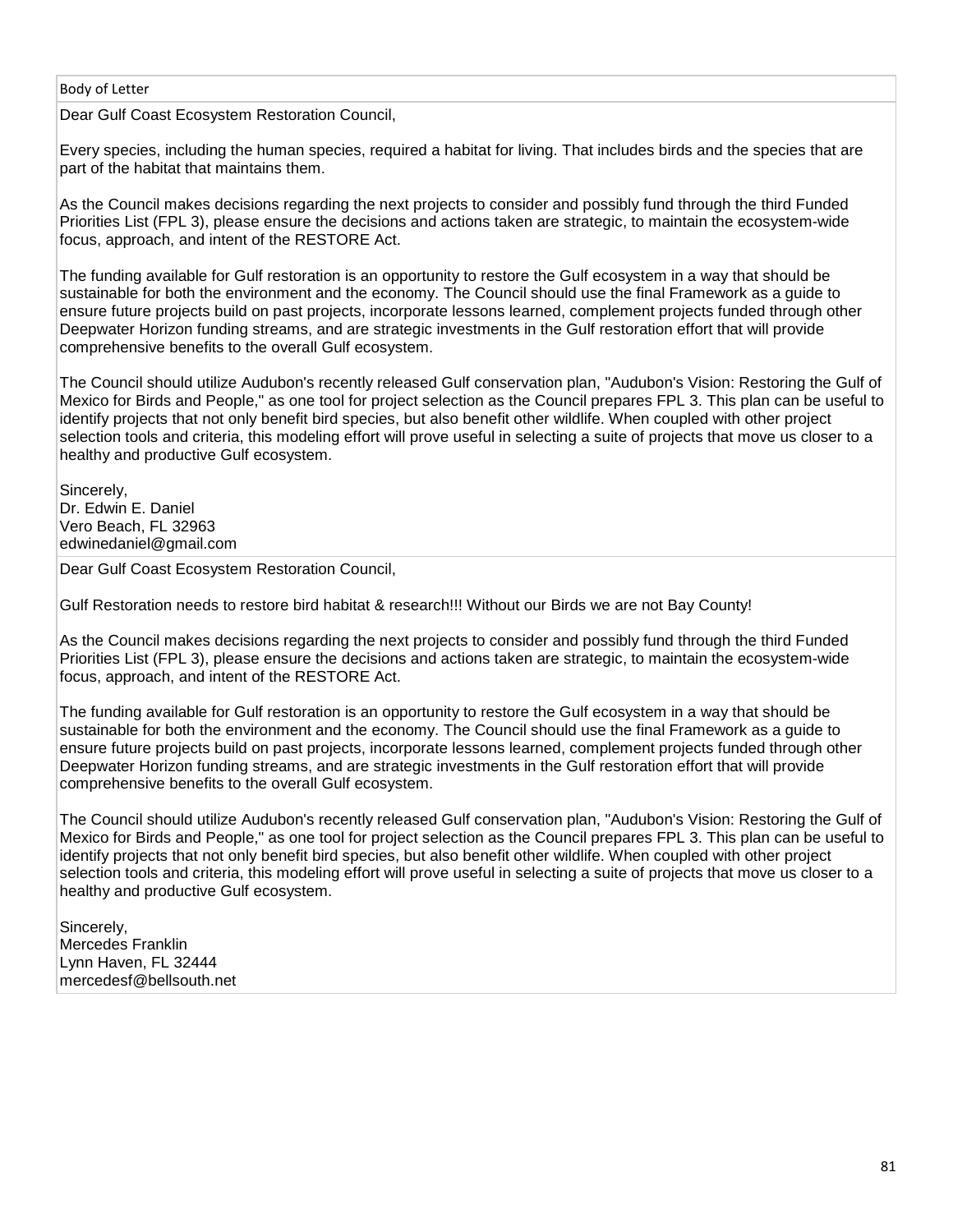Dear Gulf Coast Ecosystem Restoration Council,

I am a resident of Florida and I care about the health of the Gulf of Mexico and the wildlife dependent on the Gulf. I especially care about our avian species. Therefore I support the use of RESTORE funds for restoration of bird habitats.

The funding available for Gulf restoration is an opportunity to restore the Gulf ecosystem in a way that should be sustainable for both the environment and the economy. The Council should use the final Framework as a guide to ensure future projects build on past projects, incorporate lessons learned, complement projects funded through other Deepwater Horizon funding streams, and are strategic investments in the Gulf restoration effort that will provide comprehensive benefits to the overall Gulf ecosystem.

The Council should utilize Audubon's recently released Gulf conservation plan, "Audubon's Vision: Restoring the Gulf of Mexico for Birds and People," as one tool for project selection as the Council prepares FPL 3. This plan can be useful to identify projects that not only benefit bird species, but also benefit other wildlife. When coupled with other project selection tools and criteria, this modeling effort will prove useful in selecting a suite of projects that move us closer to a healthy and productive Gulf ecosystem.

Sincerely, Ann O'Leary North Port, FL 34287 annoleary9@icloud.com

Dear Gulf Coast Ecosystem Restoration Council,

I am a resident of Port Aransas, Texas, and although the Deepwater Horizon oil spill did not directly affect our area, we are a part of the Gulf of Mexico, and we share most of the same species. Audubon's 12 Flagship species have been affected not only by oil spills, but also by hurricanes, human development, and climate change. Species such as the Reddish egret, American oystercatcher, and Piping plover are important indicator species and iconic birds for coastal residents.

As Council makes decisions regarding the next projects to consider and possibly fund through the third Funded Priorities List (FPL 3), please ensure the decisions and actions taken are strategic, to maintain the ecosystem-wide focus, approach, and intent of the RESTORE Act.

The funding available for Gulf restoration is an opportunity to restore the Gulf ecosystem in a way that should be sustainable for both the environment and the economy. The Council should use the final Framework as a guide to ensure future projects build on past projects, incorporate lessons learned, complement projects funded through other Deepwater Horizon funding streams, and are strategic investments in the Gulf restoration effort that will provide comprehensive benefits to the overall Gulf ecosystem.

The Council should utilize Audubon's recently released Gulf conservation plan, "Audubon's Vision: Restoring the Gulf of Mexico for Birds and People," as one tool for project selection as the Council prepares FPL 3. This plan can be useful to identify projects that not only benefit bird species, but also benefit other wildlife. When coupled with other project selection tools and criteria, this modeling effort will prove useful in selecting a suite of projects that move us closer to a healthy and productive Gulf ecosystem.

Sincerely, Julie Findley Port Aransas, TX 78373 juliefindley@utexas.edu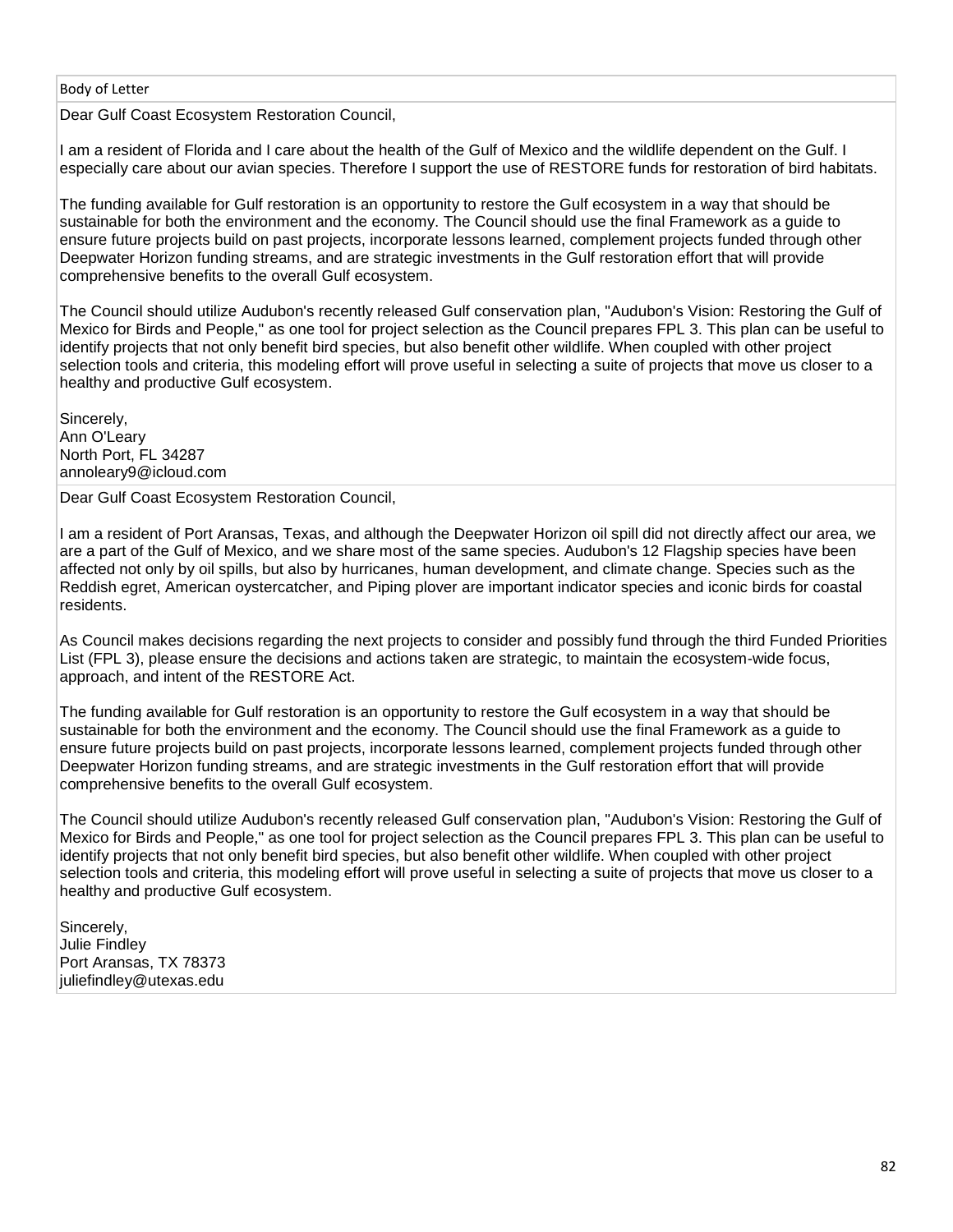Dear Gulf Coast Ecosystem Restoration Council,

I am writing from Highlands County about the RESTORE act.

As the Council makes decisions regarding the next projects to consider and possibly fund through the third Funded Priorities List (FPL 3), please ensure the decisions and actions taken are strategic, to maintain the ecosystem-wide focus, approach, and intent of the RESTORE Act.

The funding available for Gulf restoration is an opportunity to restore the Gulf ecosystem in a way that should be sustainable for both the environment and the economy. The Council should use the final Framework as a guide to ensure future projects build on past projects, incorporate lessons learned, complement projects funded through other Deepwater Horizon funding streams, and are strategic investments in the Gulf restoration effort that will provide comprehensive benefits to the overall Gulf ecosystem.

The Council should utilize Audubon's recently released Gulf conservation plan, "Audubon's Vision: Restoring the Gulf of Mexico for Birds and People," as one tool for project selection as the Council prepares FPL 3. This plan can be useful to identify projects that not only benefit bird species, but also benefit other wildlife. When coupled with other project selection tools and criteria, this modeling effort will prove useful in selecting a suite of projects that move us closer to a healthy and productive Gulf ecosystem.

Sincerely, James Upchurch Sebring, FL 33870 jimupchurch@comcast.net

Dear Gulf Coast Ecosystem Restoration Council,

I am writing to you as a native Floridian & lifetime voter! As the Council makes decisions regarding the next projects to consider and possibly fund through the third Funded Priorities List (FPL 3), please ensure the decisions and actions taken are strategic, to maintain the ecosystem-wide focus, approach, and intent of the RESTORE Act.

The funding available for Gulf restoration is an opportunity to restore the Gulf ecosystem in a way that should be sustainable for both the environment and the economy. The Council should use the final Framework as a guide to ensure future projects build on past projects, incorporate lessons learned, complement projects funded through other Deepwater Horizon funding streams, and are strategic investments in the Gulf restoration effort that will provide comprehensive benefits to the overall Gulf ecosystem.

The Council should utilize Audubon's recently released Gulf conservation plan, "Audubon's Vision: Restoring the Gulf of Mexico for Birds and People," as one tool for project selection as the Council prepares FPL 3. This plan can be useful to identify projects that not only benefit bird species, but also benefit other wildlife. When coupled with other project selection tools and criteria, this modeling effort will prove useful in selecting a suite of projects that move us closer to a healthy and productive Gulf ecosystem.

Sincerely, Martha Singleton Miami, FL 33143 masingleton@yahoo.com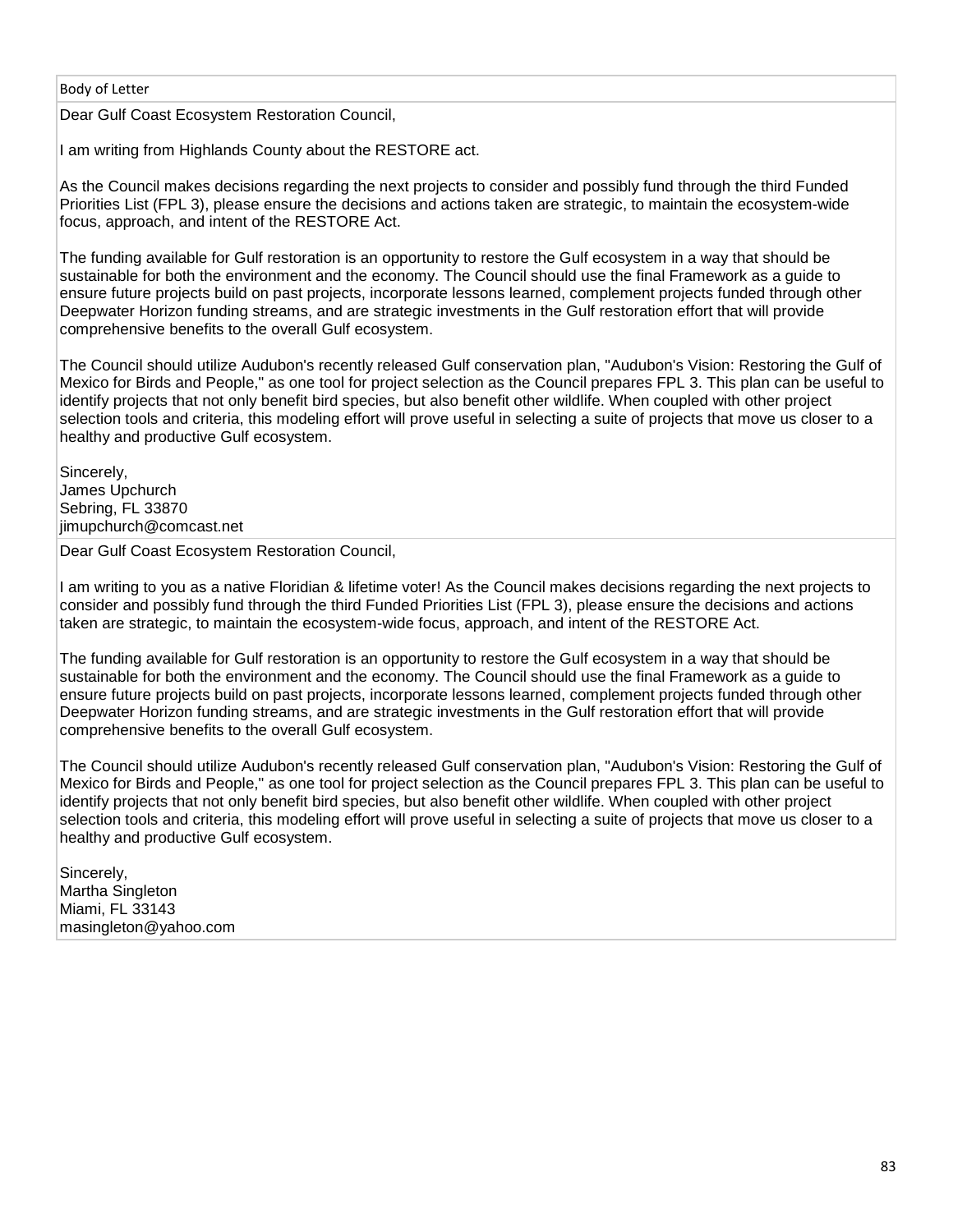Dear Gulf Coast Ecosystem Restoration Council,

I believe the funding available for Gulf restoration is an opportunity to restore the Gulf ecosystem in a way that should be sustainable for both the environment and the economy.

The Council should utilize Audubon's recently released Gulf conservation plan, "Audubon's Vision: Restoring the Gulf of Mexico for Birds and People," as one tool for project selection as the Council prepares FPL 3. This plan can be useful to identify projects that not only benefit bird species, but also benefit other wildlife.

A healthy ecosystem benefits everyone!

Sincerely, D Alford Pompano Beach, FL 33062 virgaires@prodigy.net

Dear Gulf Coast Ecosystem Restoration Council,

I feel birds are overlooked. I want you, the Council, to support bird habitat restoration.

As the Council makes decisions regarding the next projects to consider and possibly fund through the third Funded Priorities List (FPL 3), please ensure the decisions and actions taken are strategic, to maintain the ecosystem-wide focus, approach, and intent of the RESTORE Act.

The funding available for Gulf restoration is an opportunity to restore the Gulf ecosystem in a way that should be sustainable for both the environment and the economy. The Council should use the final Framework as a guide to ensure future projects build on past projects, incorporate lessons learned, complement projects funded through other Deepwater Horizon funding streams, and are strategic investments in the Gulf restoration effort that will provide comprehensive benefits to the overall Gulf ecosystem.

The Council should utilize Audubon's recently released Gulf conservation plan, "Audubon's Vision: Restoring the Gulf of Mexico for Birds and People," as one tool for project selection as the Council prepares FPL 3. This plan can be useful to identify projects that not only benefit bird species, but also benefit other wildlife. When coupled with other project selection tools and criteria, this modeling effort will prove useful in selecting a suite of projects that move us closer to a healthy and productive Gulf ecosystem.

Sincerely, Paula Morgan Hollywood, FL 33019 paulaymorgan@gmail.com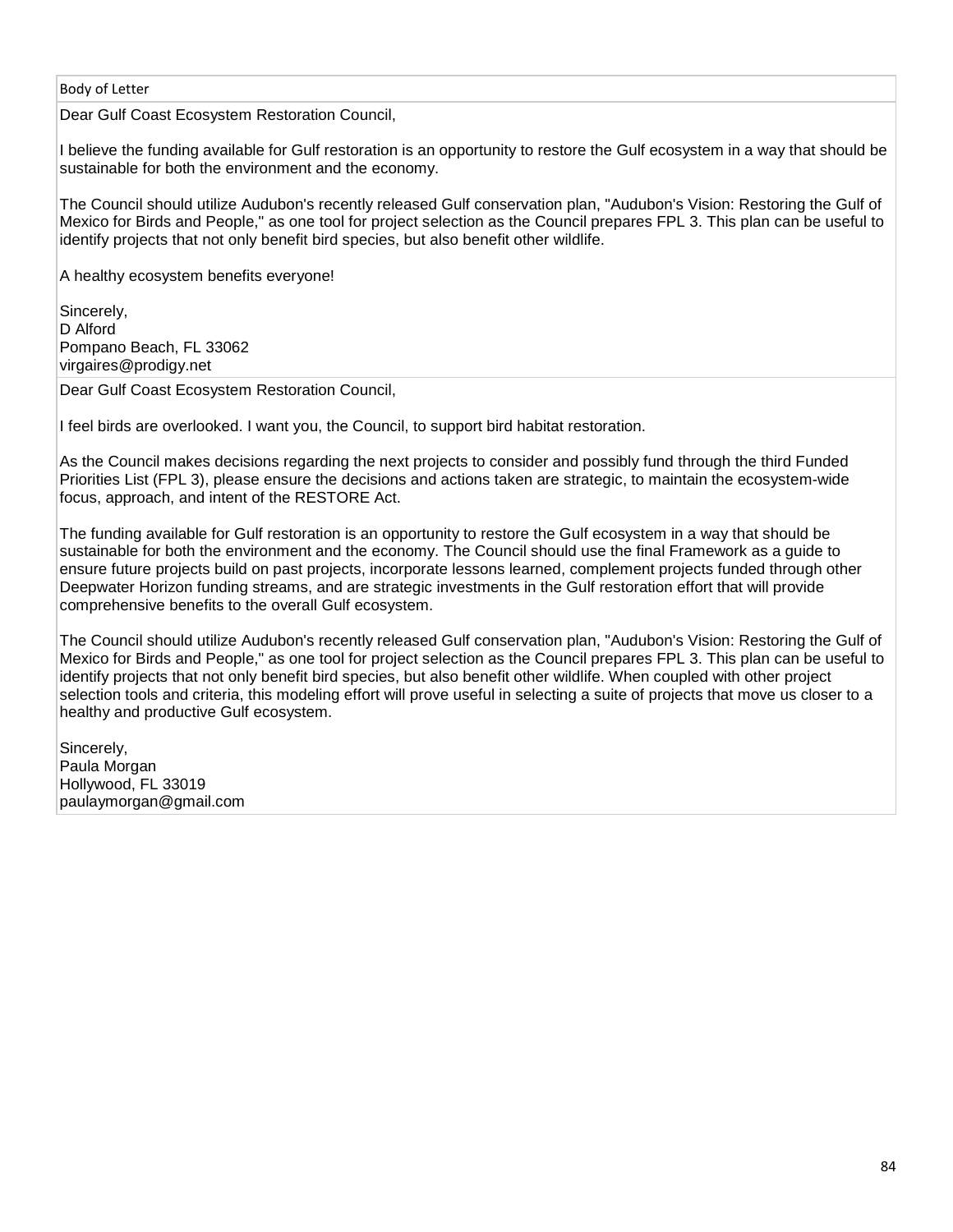Dear Gulf Coast Ecosystem Restoration Council,

I grew up on the Gulf Coast and lived through many hurricanes, went fishing there and ate fresh Gulf shrimp which cost 25 cents a lb. back then. Now I am a birder and conservationist and concerned about the planet but especially the Gulf which has been raped and damaged by commercial interests and ignorance. I support the plan put forty by the Audubon Society. Dra Su

As the Council makes decisions regarding the next projects to consider and possibly fund through the third Funded Priorities List (FPL 3), please ensure the decisions and actions taken are strategic, to maintain the ecosystem-wide focus, approach, and intent of the RESTORE Act.

The funding available for Gulf restoration is an opportunity to restore the Gulf ecosystem in a way that should be sustainable for both the environment and the economy. The Council should use the final Framework as a guide to ensure future projects build on past projects, incorporate lessons learned, complement projects funded through other Deepwater Horizon funding streams, and are strategic investments in the Gulf restoration effort that will provide comprehensive benefits to the overall Gulf ecosystem.

The Council should utilize Audubon's recently released Gulf conservation plan, "Audubon's Vision: Restoring the Gulf of Mexico for Birds and People," as one tool for project selection as the Council prepares FPL 3. This plan can be useful to identify projects that not only benefit bird species, but also benefit other wildlife. When coupled with other project selection tools and criteria, this modeling effort will prove useful in selecting a suite of projects that move us closer to a healthy and productive Gulf ecosystem.

Sincerely, Susan Jones Chireno, TX 75937 susancoferjones@yahoo.com

Dear Gulf Coast Ecosystem Restoration Council,

I hope that, as the Council makes decisions regarding the next projects to consider funding through the third Funded Priorities List (FPL 3), you will ensure the decisions and actions taken are strategic, to maintain the ecosystem-wide focus, approach, and intent of the RESTORE Act.

The funding available for Gulf restoration is an opportunity to restore the Gulf ecosystem in a way that should be sustainable for both the environment and the economy. The Council should use the final Framework as a guide to ensure future projects build on past projects, incorporate lessons learned, complement projects funded through other Deepwater Horizon funding streams, and are strategic investments in the Gulf restoration effort that will provide comprehensive benefits to the overall Gulf ecosystem.

The Council should utilize Audubon's recently released Gulf conservation plan, "Audubon's Vision: Restoring the Gulf of Mexico for Birds and People," as one tool for project selection as the Council prepares FPL 3. This plan can be useful to identify projects that not only benefit bird species, but also benefit other wildlife. When coupled with other project selection tools and criteria, this modeling effort will prove useful in selecting a suite of projects that move us closer to a healthy and productive Gulf ecosystem.

Sincerely. Carol Johnston Vero Beach, FL 32967 carolhj12@gmail.com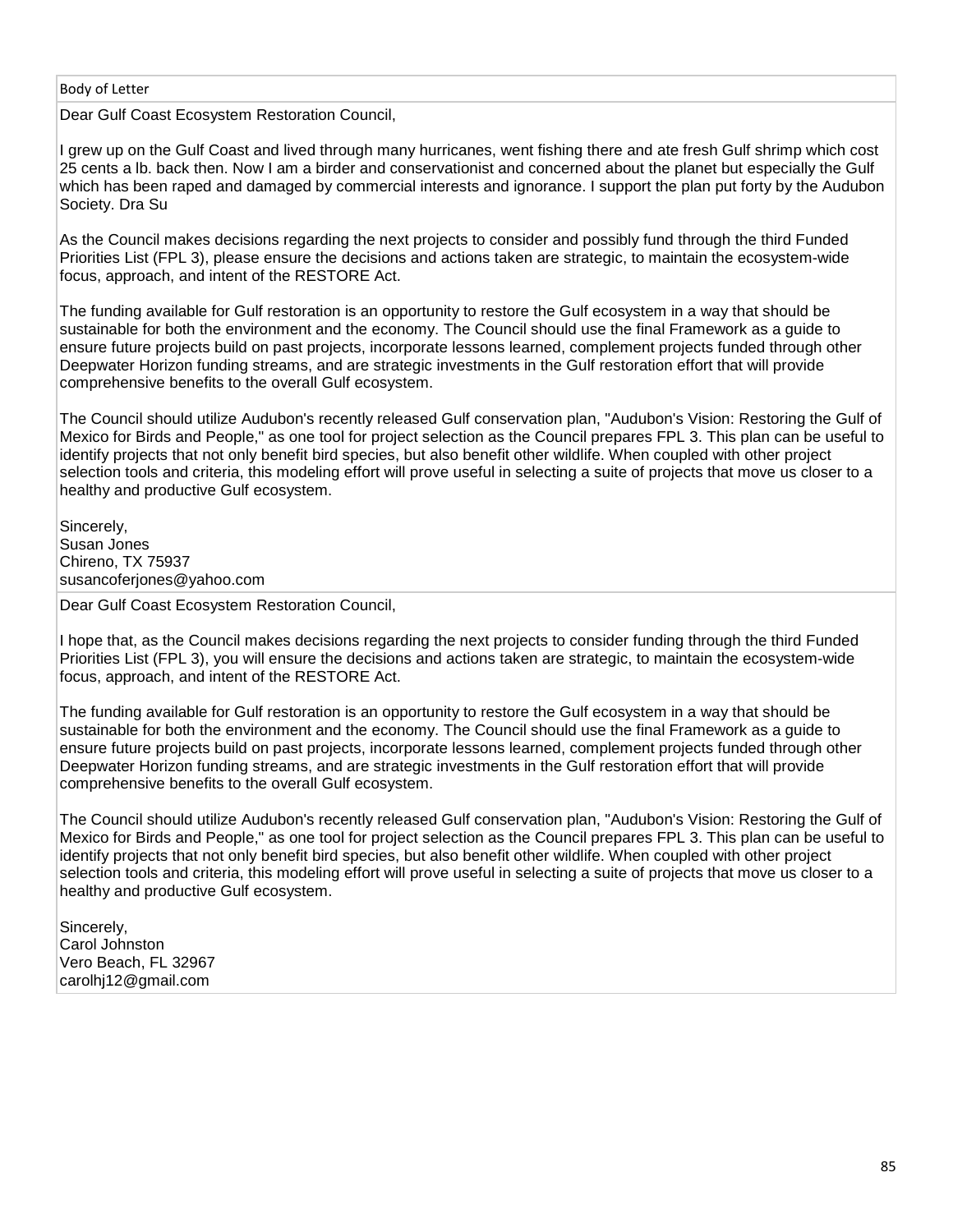Dear Gulf Coast Ecosystem Restoration Council,

I live on Siesta Key FLORIDA!!! RESTORE THE GULF.

As the Council makes decisions regarding the next projects to consider and possibly fund through the third Funded Priorities List (FPL 3), please ensure the decisions and actions taken are strategic, to maintain the ecosystem-wide focus, approach, and intent of the RESTORE Act.

The funding available for Gulf restoration is an opportunity to restore the Gulf ecosystem in a way that should be sustainable for both the environment and the economy. The Council should use the final Framework as a guide to ensure future projects build on past projects, incorporate lessons learned, complement projects funded through other Deepwater Horizon funding streams, and are strategic investments in the Gulf restoration effort that will provide comprehensive benefits to the overall Gulf ecosystem.

The Council should utilize Audubon's recently released Gulf conservation plan, "Audubon's Vision: Restoring the Gulf of Mexico for Birds and People," as one tool for project selection as the Council prepares FPL 3. This plan can be useful to identify projects that not only benefit bird species, but also benefit other wildlife. When coupled with other project selection tools and criteria, this modeling effort will prove useful in selecting a suite of projects that move us closer to a healthy and productive Gulf ecosystem.

Sincerely, Carolyn Repeta Sarasota, FL 34231 calveg77@yahoo.com

Dear Gulf Coast Ecosystem Restoration Council,

I support Audubon's perspective. As one of the leading citizen science organizations they do incredibly good work. Their belief is do no harm. The goal is to make the Gulf better for both homo sapiens and the other creatures that depend on it.

I SUPPORT BIRD HABITAT RESTORATION AND RESEARCH. When you consider how to spend the funds, I urge you to consider these goals.

As the Council makes decisions regarding the next projects to consider and possibly fund through the third Funded Priorities List (FPL 3), please ensure the decisions and actions taken are strategic, to maintain the ecosystem-wide focus, approach, and intent of the RESTORE Act.

The funding available for Gulf restoration is an opportunity to restore the Gulf ecosystem in a way that should be sustainable for both the environment and the economy. The Council should use the final Framework as a guide to ensure future projects build on past projects, incorporate lessons learned, complement projects funded through other Deepwater Horizon funding streams, and are strategic investments in the Gulf restoration effort that will provide comprehensive benefits to the overall Gulf ecosystem.

The Council should utilize Audubon's recently released Gulf conservation plan, "Audubon's Vision: Restoring the Gulf of Mexico for Birds and People," as one tool for project selection as the Council prepares FPL 3. This plan can be useful to identify projects that not only benefit bird species, but also benefit other wildlife. When coupled with other project selection tools and criteria, this modeling effort will prove useful in selecting a suite of projects that move us closer to a healthy and productive Gulf ecosystem.

Sincerely, Paula Lane Davie, FL 33328 plane@fdic.gov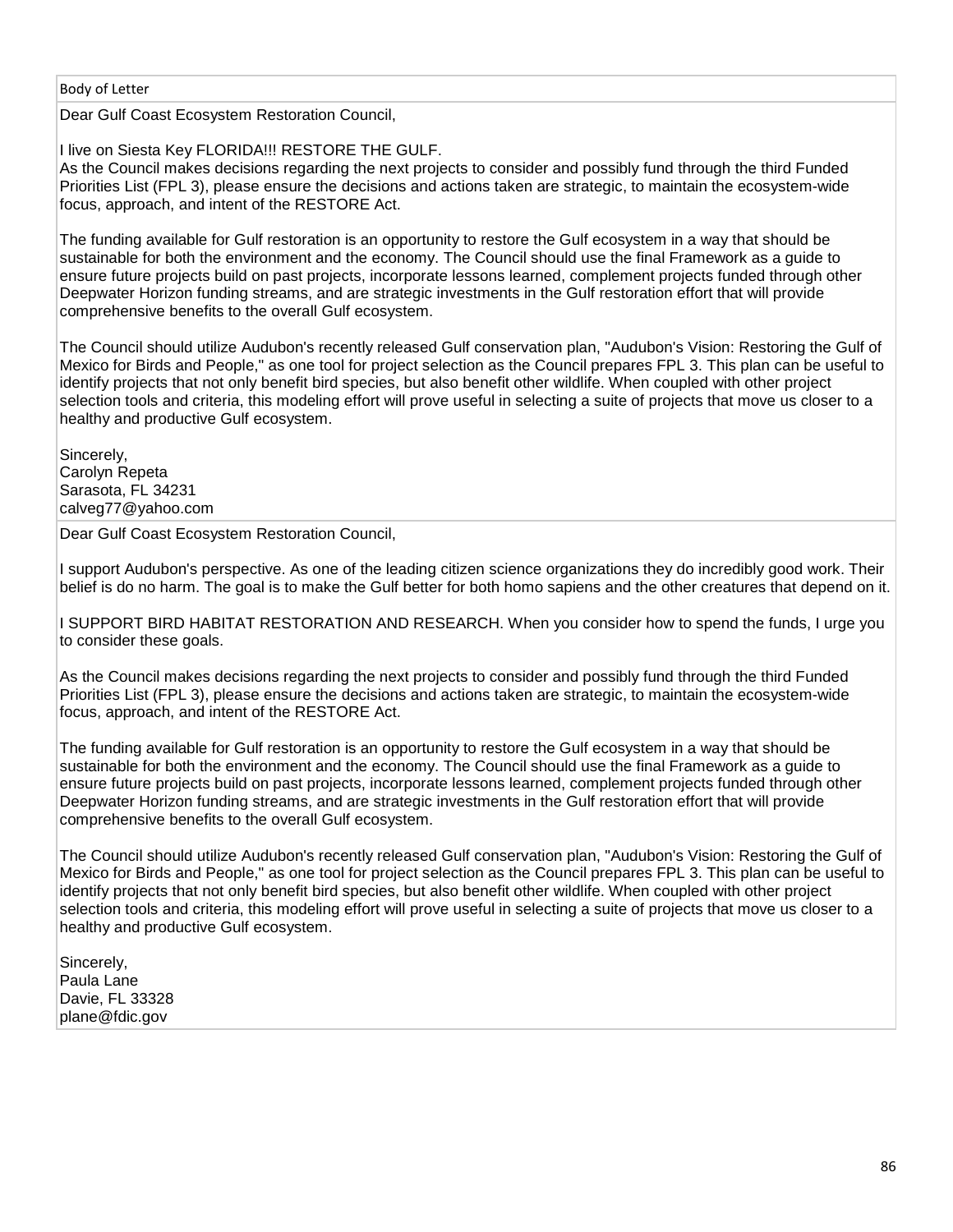Dear Gulf Coast Ecosystem Restoration Council,

I support using "Audubon's Vision: Restoring the Gulf of Mexico for Birds and People," as one tool for project selection as the Council prepares FPL 3. This plan can be useful to identify projects that not only benefit bird species, but also benefit other wildlife. When coupled with other project selection tools and criteria, this modeling effort will prove useful in selecting a suite of projects that move us closer to a healthy and productive Gulf ecosystem.

Sincerely, Gail Carmody Panama City, FL 32411 gcarmody@att.net

Dear Gulf Coast Ecosystem Restoration Council,

I urge you as the Council makes decisions regarding the next projects to consider and possibly fund through the third Funded Priorities List (FPL 3), please ensure the decisions and actions taken are strategic, to maintain the ecosystemwide focus, approach, and intent of the RESTORE Act.

The funding available for Gulf restoration is an opportunity to restore the Gulf ecosystem in a way that should be sustainable for both the environment and the economy. The Council should use the final Framework as a guide to ensure future projects build on past projects, incorporate lessons learned, complement projects funded through other Deepwater Horizon funding streams, and are strategic investments in the Gulf restoration effort that will provide comprehensive benefits to the overall Gulf ecosystem.

The Council should utilize Audubon's recently released Gulf conservation plan, "Audubon's Vision: Restoring the Gulf of Mexico for Birds and People," as one tool for project selection as the Council prepares FPL 3. This plan can be useful to identify projects that not only benefit bird species, but also benefit other wildlife. When coupled with other project selection tools and criteria, this modeling effort will prove useful in selecting a suite of projects that move us closer to a healthy and productive Gulf ecosystem.

Sincerely, Amy Carlson Saucier, MS 39574 hesper316@yahoo.com

Dear Gulf Coast Ecosystem Restoration Council,

I wholly support the Audbon's efforts to push foward the restoration of the Gulf coast to support bird habitat. As the Council makes decisions regarding the next projects to consider and possibly fund through the third Funded Priorities List (FPL 3), please ensure the decisions and actions taken are strategic, to maintain the ecosystem-wide focus, approach, and intent of the RESTORE Act.

The funding available for Gulf restoration is an opportunity to restore the Gulf ecosystem in a way that should be sustainable for both the environment and the economy. The Council should use the final Framework as a guide to ensure future projects build on past projects, incorporate lessons learned, complement projects funded through other Deepwater Horizon funding streams, and are strategic investments in the Gulf restoration effort that will provide comprehensive benefits to the overall Gulf ecosystem.

The Council should utilize Audubon's recently released Gulf conservation plan, "Audubon's Vision: Restoring the Gulf of Mexico for Birds and People," as one tool for project selection as the Council prepares FPL 3. This plan can be useful to identify projects that not only benefit bird species, but also benefit other wildlife. When coupled with other project selection tools and criteria, this modeling effort will prove useful in selecting a suite of projects that move us closer to a healthy and productive Gulf ecosystem.

Sincerely. Michael Raiman Delray Beach, FL 33445 mraiman@bellsouth.net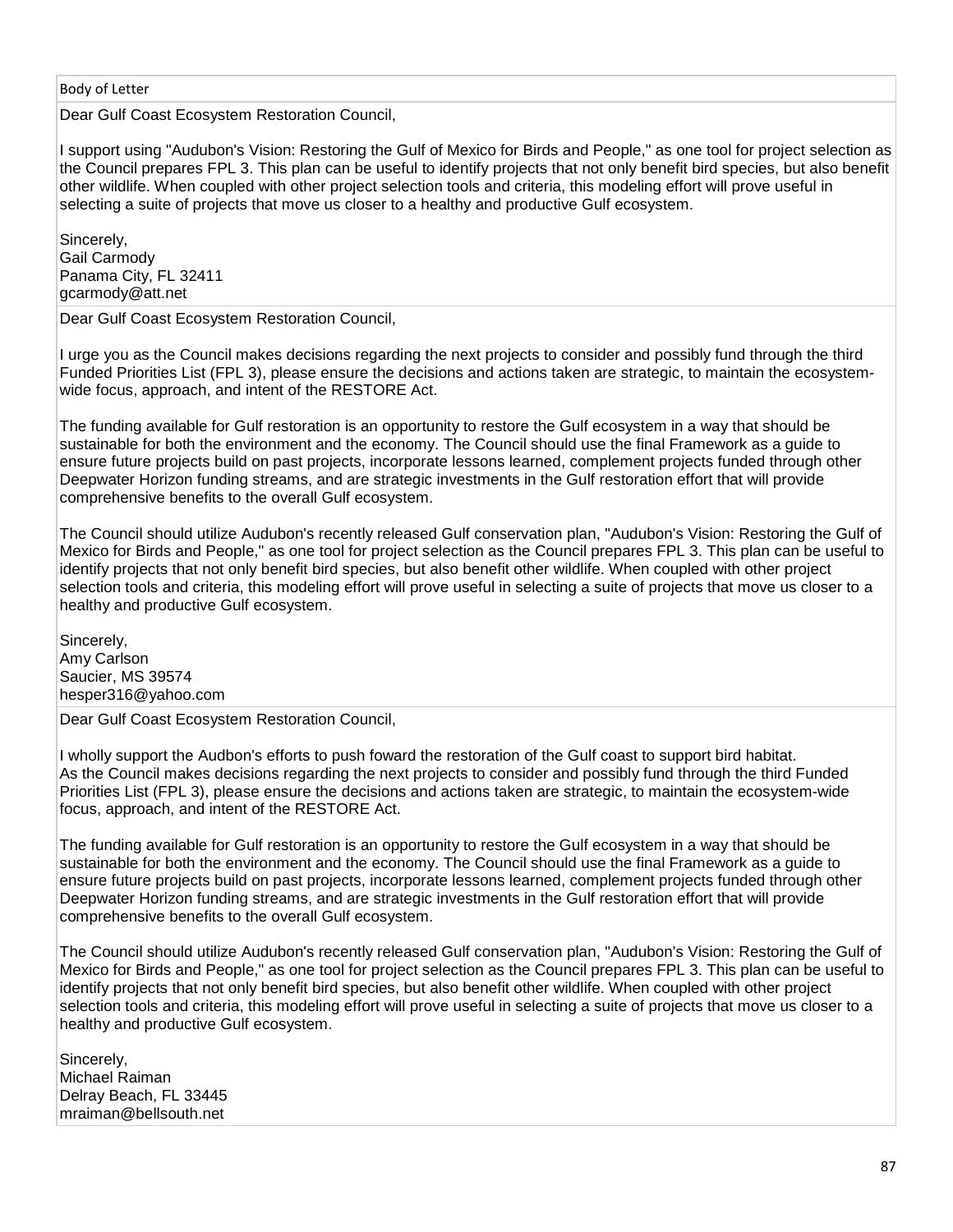Dear Gulf Coast Ecosystem Restoration Council,

I would much rather spend money on restoring the Gulf of Mexico instead of funding three toll roads across Florida that would ruin the habitat for wildlife.

As the Council makes decisions regarding the next projects to consider and possibly fund through the third Funded Priorities List (FPL 3), please ensure the decisions and actions taken are strategic, to maintain the ecosystem-wide focus, approach, and intent of the RESTORE Act.

The funding available for Gulf restoration is an opportunity to restore the Gulf ecosystem in a way that should be sustainable for both the environment and the economy. The Council should use the final Framework as a guide to ensure future projects build on past projects, incorporate lessons learned, complement projects funded through other Deepwater Horizon funding streams, and are strategic investments in the Gulf restoration effort that will provide comprehensive benefits to the overall Gulf ecosystem.

The Council should utilize Audubon's recently released Gulf conservation plan, "Audubon's Vision: Restoring the Gulf of Mexico for Birds and People," as one tool for project selection as the Council prepares FPL 3. This plan can be useful to identify projects that not only benefit bird species, but also benefit other wildlife. When coupled with other project selection tools and criteria, this modeling effort will prove useful in selecting a suite of projects that move us closer to a healthy and productive Gulf ecosystem.

Sincerely, Donna Grace Gulfport, FL 33707 donnaj.grace@gmail.com

Dear Gulf Coast Ecosystem Restoration Council,

I'm a fifth generation Floridian. The Deep Water Horizon spill was devastating to us. Most Floridians are concerned about Environmental impacts to our state.

As the Council makes decisions regarding the next projects to consider and possibly fund through the third Funded Priorities List (FPL 3), please ensure the decisions and actions taken are strategic, to maintain the ecosystem-wide focus, approach, and intent of the RESTORE Act.

The funding available for Gulf restoration is an opportunity to restore the Gulf ecosystem in a way that should be sustainable for both the environment and the economy. The Council should use the final Framework as a guide to ensure future projects build on past projects, incorporate lessons learned, complement projects funded through other Deepwater Horizon funding streams, and are strategic investments in the Gulf restoration effort that will provide comprehensive benefits to the overall Gulf ecosystem.

The Council should utilize Audubon's recently released Gulf conservation plan, "Audubon's Vision: Restoring the Gulf of Mexico for Birds and People," as one tool for project selection as the Council prepares FPL 3. This plan can be useful to identify projects that not only benefit bird species, but also benefit other wildlife. When coupled with other project selection tools and criteria, this modeling effort will prove useful in selecting a suite of projects that move us closer to a healthy and productive Gulf ecosystem.

Sincerely, Marlene Stalter Temple Terrace, FL 33617 mjstalter@yahoo.com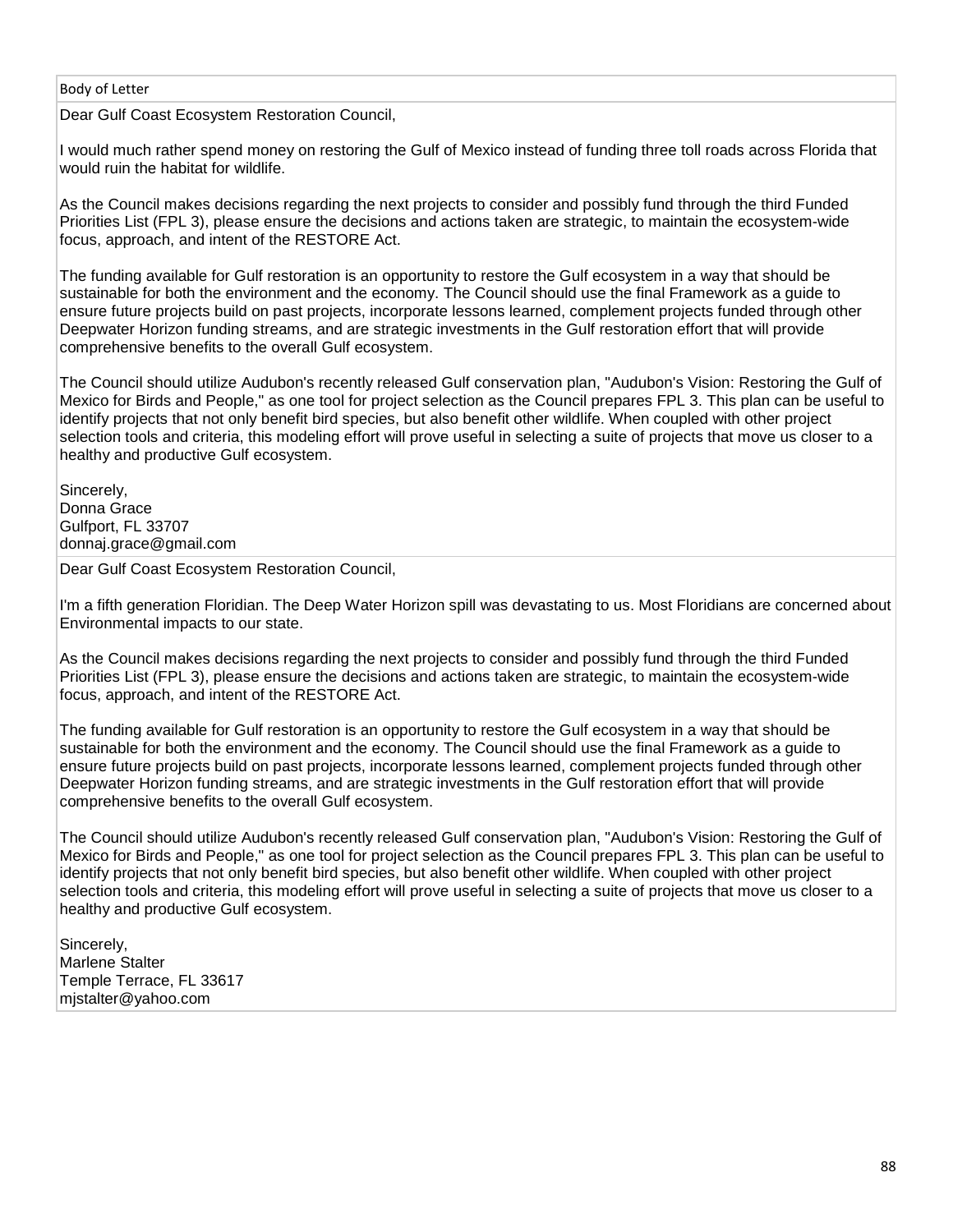Dear Gulf Coast Ecosystem Restoration Council,

I'm writing today to encourage the RESTORE council to use the Gulf Conservation Plan proposed by Audubon to ensure that not only humans will benefit from the restoration, but also the 11 flagship bird species and the more than 300 other species which use the same habitats. Please consult "Audubon's Vision: Restoring the Gulf of Mexico for Birds and People" when deciding which restoration projects will be funded. Your diligence in selecting specific projects will determine whether the outcome will create a resilient coast, capable of protecting human properties and wildlife habitats from future storms and potential sea level rise.

Thank you for considering my comments.

Sincerely, Paula Wehr Ormond Beach, FL 32174 paulawehr@cfl.rr.com

Dear Gulf Coast Ecosystem Restoration Council,

If it's good for birds....it's good for people.

As the Council makes decisions regarding the next projects to consider and possibly fund through the third Funded Priorities List (FPL 3), please ensure the decisions and actions taken are strategic, to maintain the ecosystem-wide focus, approach, and intent of the RESTORE Act.

The funding available for Gulf restoration is an opportunity to restore the Gulf ecosystem in a way that should be sustainable for both the environment and the economy. The Council should use the final Framework as a guide to ensure future projects build on past projects, incorporate lessons learned, complement projects funded through other Deepwater Horizon funding streams, and are strategic investments in the Gulf restoration effort that will provide comprehensive benefits to the overall Gulf ecosystem.

The Council should utilize Audubon's recently released Gulf conservation plan, "Audubon's Vision: Restoring the Gulf of Mexico for Birds and People," as one tool for project selection as the Council prepares FPL 3. This plan can be useful to identify projects that not only benefit bird species, but also benefit other wildlife. When coupled with other project selection tools and criteria, this modeling effort will prove useful in selecting a suite of projects that move us closer to a healthy and productive Gulf ecosystem.

Sincerely, E. S. Ward Austin, TX 78704 txtalk@netscape.net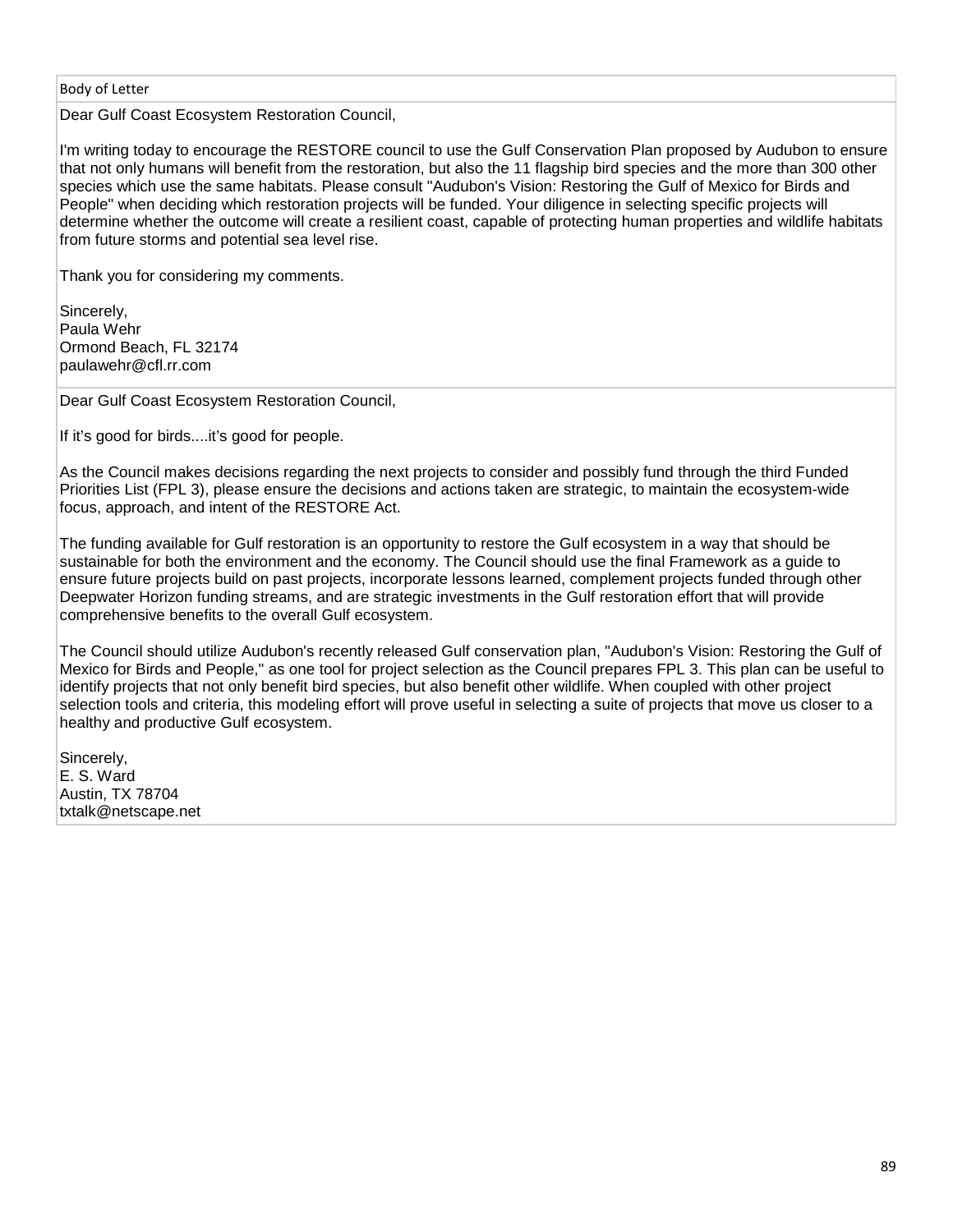Dear Gulf Coast Ecosystem Restoration Council,

If we don't restore balance in our fishing practices, not only do we lose food we lose species that depend upon other fishKeeping our environment safe for all species helps us not only intrinsically but financially. As the Council makes decisions regarding the next projects to consider and possibly fund through the third Funded Priorities List (FPL 3), please ensure the decisions and actions taken are strategic, to maintain the ecosystem-wide focus, approach, and intent of the RESTORE Act.

The funding available for Gulf restoration is an opportunity to restore the Gulf ecosystem in a way that should be sustainable for both the environment and the economy. The Council should use the final Framework as a guide to ensure future projects build on past projects, incorporate lessons learned, complement projects funded through other Deepwater Horizon funding streams, and are strategic investments in the Gulf restoration effort that will provide comprehensive benefits to the overall Gulf ecosystem.

The Council should utilize Audubon's recently released Gulf conservation plan, "Audubon's Vision: Restoring the Gulf of Mexico for Birds and People," as one tool for project selection as the Council prepares FPL 3. This plan can be useful to identify projects that not only benefit bird species, but also benefit other wildlife. When coupled with other project selection tools and criteria, this modeling effort will prove useful in selecting a suite of projects that move us closer to a healthy and productive Gulf ecosystem.

Sincerely, Marianne Amann Port Orange, FL 32129 amannm@yahoo.com

Dear Gulf Coast Ecosystem Restoration Council,

IT IS CRITICAL THAT WE COUNTERACT GLOBAL WARMING. TAKING ACTION ON THIS ISSUE IS EXTREMELY IMPORTANT TO ME.

As the Council makes decisions regarding the next projects to consider and possibly fund through the third Funded Priorities List (FPL 3), please ensure the decisions and actions taken are strategic, to maintain the ecosystem-wide focus, approach, and intent of the RESTORE Act.

The funding available for Gulf restoration is an opportunity to restore the Gulf ecosystem in a way that should be sustainable for both the environment and the economy. The Council should use the final Framework as a guide to ensure future projects build on past projects, incorporate lessons learned, complement projects funded through other Deepwater Horizon funding streams, and are strategic investments in the Gulf restoration effort that will provide comprehensive benefits to the overall Gulf ecosystem.

The Council should utilize Audubon's recently released Gulf conservation plan, "Audubon's Vision: Restoring the Gulf of Mexico for Birds and People," as one tool for project selection as the Council prepares FPL 3. This plan can be useful to identify projects that not only benefit bird species, but also benefit other wildlife. When coupled with other project selection tools and criteria, this modeling effort will prove useful in selecting a suite of projects that move us closer to a healthy and productive Gulf ecosystem.

Sincerely, Kelly Greene Miami, FL 33168 kellygreenemiami@gmail.com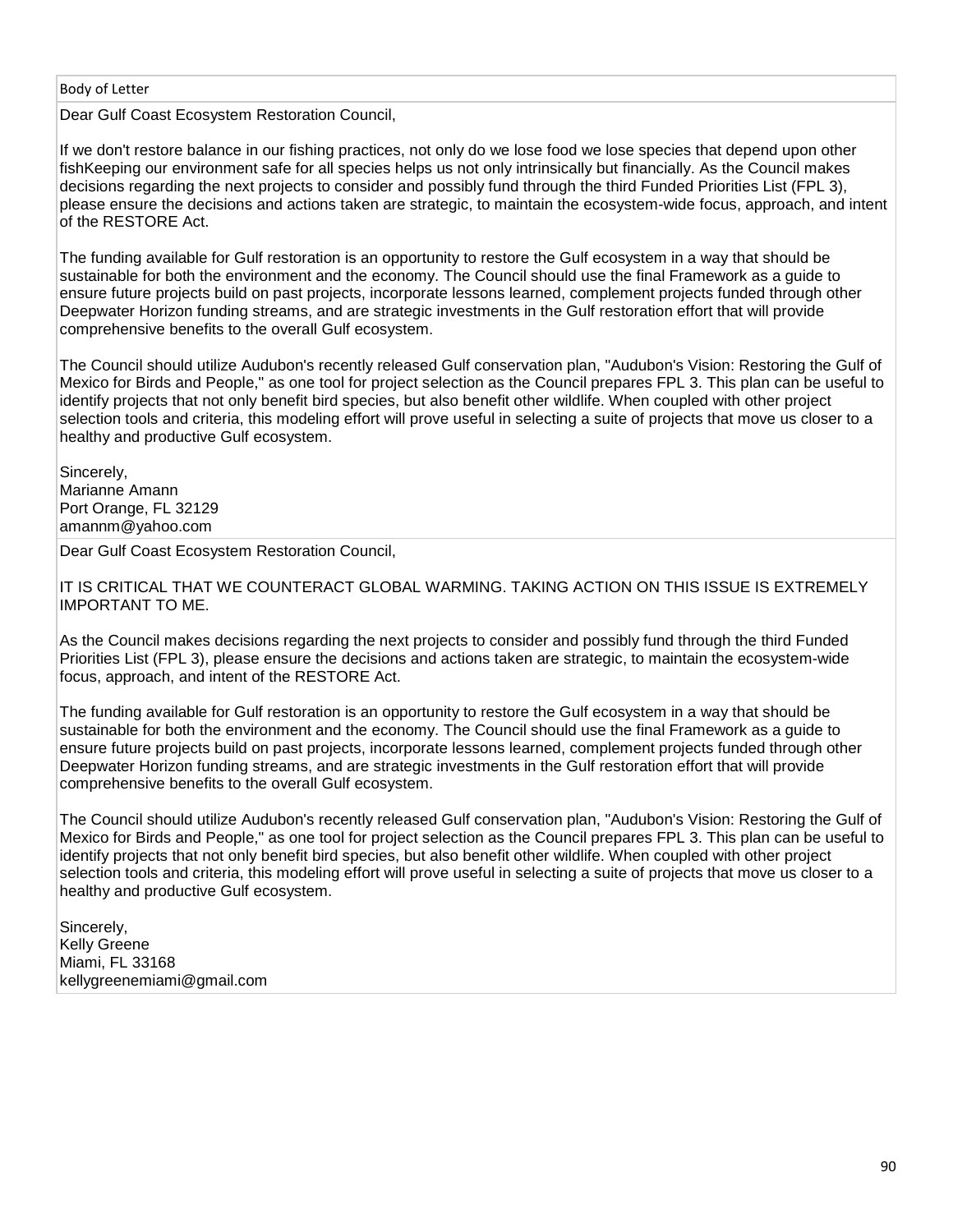Dear Gulf Coast Ecosystem Restoration Council,

It is important that as the Council makes decisions regarding the next projects to consider and possibly fund through the third Funded Priorities List (FPL 3)....

please ensure the decisions and actions taken are strategic, to maintain the ecosystem-wide focus, approach, and intent of the RESTORE Act.

The funding available for Gulf restoration is an opportunity to restore the Gulf ecosystem in a way that should be sustainable for both the environment and the economy.

The Council should use the final Framework as a guide to ensure future projects build on past projects, incorporate lessons learned, complement projects funded through other Deepwater Horizon funding streams, and are strategic investments in the Gulf restoration effort that will provide comprehensive benefits to the overall Gulf ecosystem.

The Council should utilize Audubon's recently released Gulf conservation plan, "Audubon's Vision: Restoring the Gulf of Mexico for Birds and People," as one tool for project selection as the Council prepares FPL 3.

This plan can be useful to identify projects that not only benefit bird species, but also benefit other wildlife. When coupled with other project selection tools and criteria, this modeling effort will prove useful in selecting a suite of projects that move us closer to a healthy and productive Gulf ecosystem.

THE ECOLOGY MUST NATURALLY CONSIDER BIRDS AND WILDLIFE AS ESSENTIAL IN TRUE SUSTAINABLE RESTORATION !

Sincerely, Suzanne Dauber Palm City, FL 34990 ssdauber@aol.com

Dear Gulf Coast Ecosystem Restoration Council,

Living along the Gulf of Mexico in NW Florida, and having lived through the Deepwater Horizon disaster, I feel strongly that the Council makes decisions regarding the next projects must consider and possibly fund through the third Funded Priorities List (FPL 3), please ensure the decisions and actions taken are strategic, to maintain the ecosystem-wide focus, approach, and intent of the RESTORE Act.

The funding available for Gulf restoration is an opportunity to restore the Gulf ecosystem in a way that should be sustainable for both the environment and the economy. The Council should use the final Framework as a guide to ensure future projects build on past projects, incorporate lessons learned, complement projects funded through other Deepwater Horizon funding streams, and are strategic investments in the Gulf restoration effort that will provide comprehensive benefits to the overall Gulf ecosystem.

The Council should utilize Audubon's recently released Gulf conservation plan, "Audubon's Vision: Restoring the Gulf of Mexico for Birds and People," as one tool for project selection as the Council prepares FPL 3. This plan can be useful to identify projects that not only benefit bird species, but also benefit other wildlife. When coupled with other project selection tools and criteria, this modeling effort will prove useful in selecting a suite of projects that move us closer to a healthy and productive Gulf ecosystem.

Sincerely, Laurel Johnson Santa Rosa Beach, FL 32459 laurel@laurelabbe.com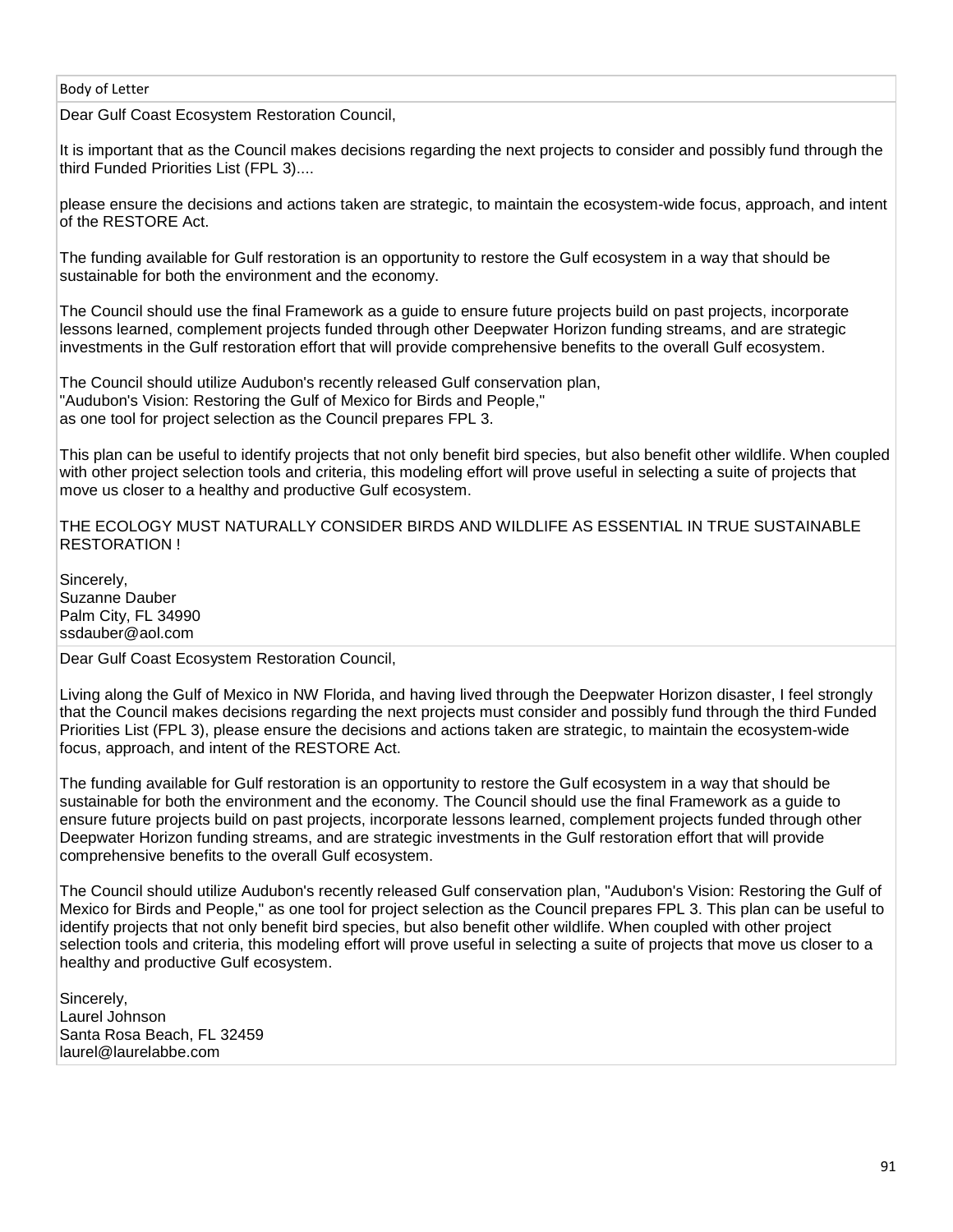Dear Gulf Coast Ecosystem Restoration Council,

My hope is that the best decisions are made in how to spend the available funding for the purposes of restoring the Gulf coast not only for birds and their habitats which were devastated by the Deepwater Horizon oil spill of 2010 but also to provide long-term solutions on how best to monitor the rising of the sea level and the effect on the birds that call the Gulf coast home.

When I first moved to Florida in 1996, I lived on the Gulf coast for three years and found the Gulf coast to have the most beautiful beaches I had seen. Although I now live closer to the Atlantic coast, I still prefer the pristine beaches of the Gulf coast. Please restore this coast so my grandchildren and their children and future generations can enjoy the same beauty.

As the Council makes decisions regarding the next projects to consider and possibly fund through the third Funded Priorities List (FPL 3), please ensure the decisions and actions taken are strategic, to maintain the ecosystem-wide focus, approach, and intent of the RESTORE Act.

The funding available for Gulf restoration is an opportunity to restore the Gulf ecosystem in a way that should be sustainable for both the environment and the economy. The Council should use the final Framework as a guide to ensure future projects build on past projects, incorporate lessons learned, complement projects funded through other Deepwater Horizon funding streams, and are strategic investments in the Gulf restoration effort that will provide comprehensive benefits to the overall Gulf ecosystem.

The Council should utilize Audubon's recently released Gulf conservation plan, "Audubon's Vision: Restoring the Gulf of Mexico for Birds and People," as one tool for project selection as the Council prepares FPL 3. This plan can be useful to identify projects that not only benefit bird species, but also benefit other wildlife. When coupled with other project selection tools and criteria, this modeling effort will prove useful in selecting a suite of projects that move us closer to a healthy and productive Gulf ecosystem.

Sincerely, Chaya Staub-Krell Orlando, FL 32833 MoiraBubbe@gmail.com

Dear Gulf Coast Ecosystem Restoration Council,

My husband and I make multiple trips per year to the gulf coast and our biggest pastime there is enjoying the birding. Please consider Audubon's well researched plan. There are a lot more of us bird lovers than you think.

As the Council makes decisions regarding the next projects to consider and possibly fund through the third Funded Priorities List (FPL 3), please ensure the decisions and actions taken are strategic, to maintain the ecosystem-wide focus, approach, and intent of the RESTORE Act.

The funding available for Gulf restoration is an opportunity to restore the Gulf ecosystem in a way that should be sustainable for both the environment and the economy. The Council should use the final Framework as a guide to ensure future projects build on past projects, incorporate lessons learned, complement projects funded through other Deepwater Horizon funding streams, and are strategic investments in the Gulf restoration effort that will provide comprehensive benefits to the overall Gulf ecosystem.

The Council should utilize Audubon's recently released Gulf conservation plan, "Audubon's Vision: Restoring the Gulf of Mexico for Birds and People," as one tool for project selection as the Council prepares FPL 3. This plan can be useful to identify projects that not only benefit bird species, but also benefit other wildlife. When coupled with other project selection tools and criteria, this modeling effort will prove useful in selecting a suite of projects that move us closer to a healthy and productive Gulf ecosystem. **Sincerely** 

Rhonda and David Miles Sincerely, Rhonda Miles Birmingham, AL 35242 rhondamiles@outlook.com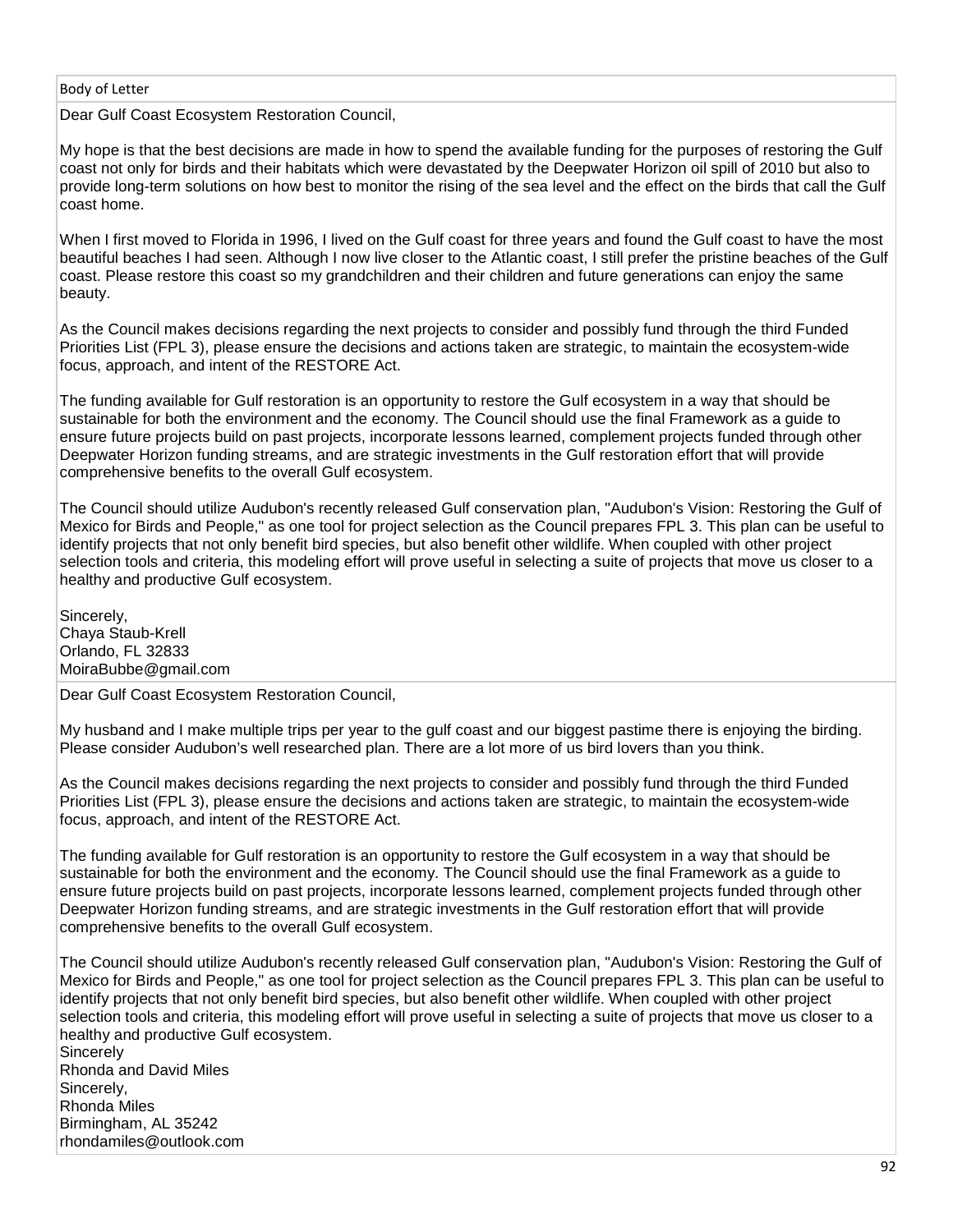Dear Gulf Coast Ecosystem Restoration Council,

My vision of the Deepwater Horizon oil spill is the oil soaked birds and the statement I Want My Life Back. Please use RESTORE dollars for habitat restoration and research.

Sincerely, Carole Tebay Pensacola, FL 32507 tebay@bellsouth.net

Dear Gulf Coast Ecosystem Restoration Council,

Please consider the economic ramifications as the Council makes decisions regarding the next projects to consider and possibly fund through the third Funded Priorities List (FPL 3), please ensure the decisions and actions taken are strategic, to maintain the ecosystem-wide focus, approach, and intent of the RESTORE Act.

The funding available for Gulf restoration is an opportunity to restore the Gulf ecosystem in a way that should be sustainable for both the environment and the economy. The Council should use the final Framework as a guide to ensure future projects build on past projects, incorporate lessons learned, complement projects funded through other Deepwater Horizon funding streams, and are strategic investments in the Gulf restoration effort that will provide comprehensive benefits to the overall Gulf ecosystem.

The Council should utilize Audubon's recently released Gulf conservation plan, "Audubon's Vision: Restoring the Gulf of Mexico for Birds and People," as one tool for project selection as the Council prepares FPL 3. This plan can be useful to identify projects that not only benefit bird species, but also benefit other wildlife. When coupled with other project selection tools and criteria, this modeling effort will prove useful in selecting a suite of projects that move us closer to a healthy and productive Gulf ecosystem.

Sincerely, Marcia Curl Seffner, FL 33584 eaglesfly3@icloud.com

Dear Gulf Coast Ecosystem Restoration Council,

Please don't forget the birds.

As the Council makes decisions regarding the next projects to consider and possibly fund through the third Funded Priorities List (FPL 3), please ensure the decisions and actions taken are strategic, to maintain the ecosystem-wide focus, approach, and intent of the RESTORE Act.

The funding available for Gulf restoration is an opportunity to restore the Gulf ecosystem in a way that should be sustainable for both the environment and the economy. The Council should use the final Framework as a guide to ensure future projects build on past projects, incorporate lessons learned, complement projects funded through other Deepwater Horizon funding streams, and are strategic investments in the Gulf restoration effort that will provide comprehensive benefits to the overall Gulf ecosystem.

The Council should utilize Audubon's recently released Gulf conservation plan, "Audubon's Vision: Restoring the Gulf of Mexico for Birds and People," as one tool for project selection as the Council prepares FPL 3. This plan can be useful to identify projects that not only benefit bird species, but also benefit other wildlife. When coupled with other project selection tools and criteria, this modeling effort will prove useful in selecting a suite of projects that move us closer to a healthy and productive Gulf ecosystem.

Sincerely, William Phelan Tallahassee, FL 32309 wmjphelan@comcast.net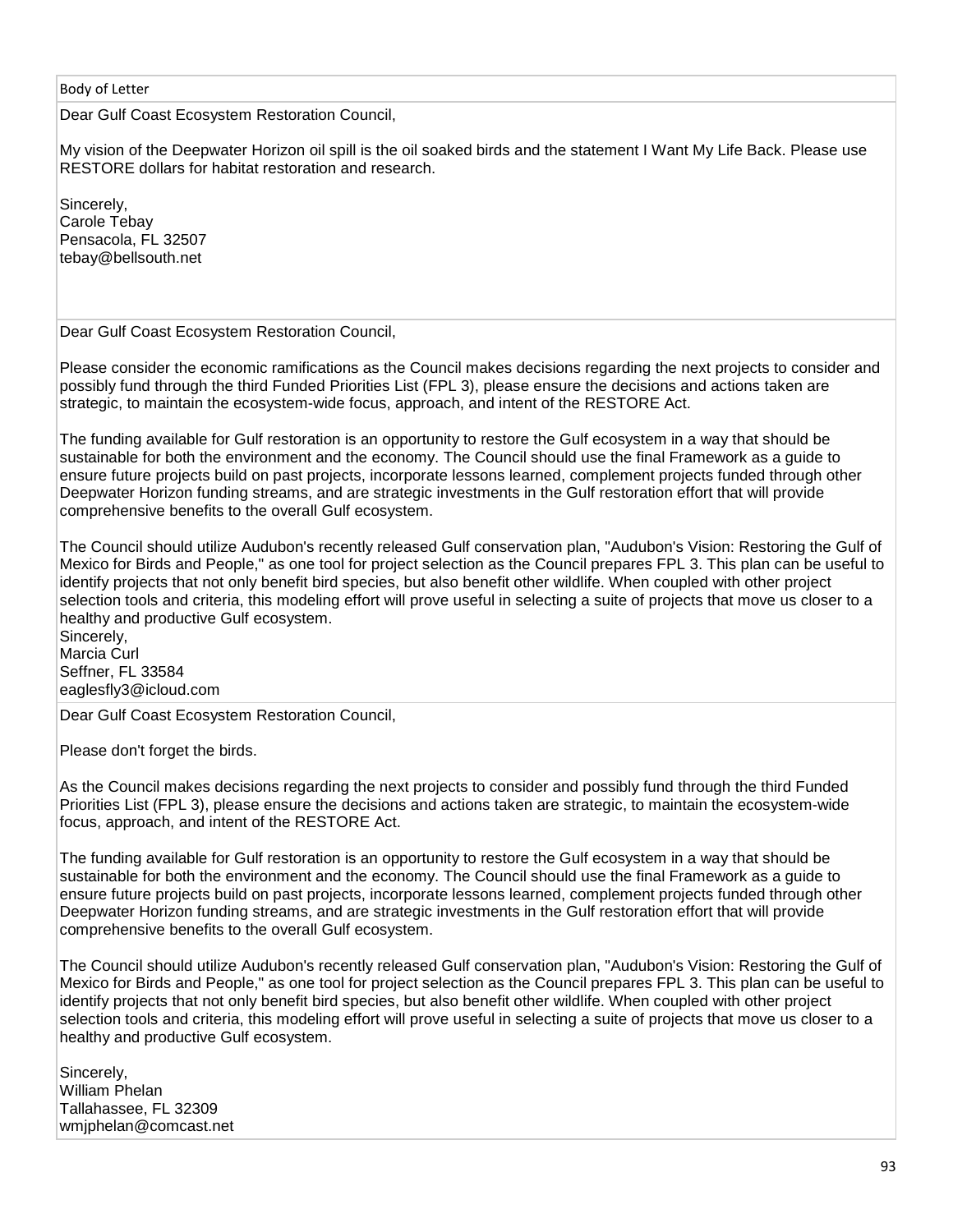Dear Gulf Coast Ecosystem Restoration Council,

Please help these beautiful creature. As the Council makes decisions regarding the next projects to consider and possibly fund through the third Funded Priorities List (FPL 3), please ensure the decisions and actions taken are strategic, to maintain the ecosystem-wide focus, approach, and intent of the RESTORE Act.

The funding available for Gulf restoration is an opportunity to restore the Gulf ecosystem in a way that should be sustainable for both the environment and the economy. The Council should use the final Framework as a guide to ensure future projects build on past projects, incorporate lessons learned, complement projects funded through other Deepwater Horizon funding streams, and are strategic investments in the Gulf restoration effort that will provide comprehensive benefits to the overall Gulf ecosystem.

The Council should utilize Audubon's recently released Gulf conservation plan, "Audubon's Vision: Restoring the Gulf of Mexico for Birds and People," as one tool for project selection as the Council prepares FPL

3. This plan can be useful to identify projects that not only benefit bird species, but also benefit other wildlife. When coupled with other project selection tools and criteria, this modeling effort will prove useful in selecting a suite of projects that move us closer to a healthy and productive Gulf ecosystem.

Sincerely, Joanna Shows Hattiesburg, MS 39402 joanna@florafauna.land

Dear Gulf Coast Ecosystem Restoration Council,

Please help to save the birds of the Gulf!

As the Council makes decisions regarding the next projects to consider and possibly fund through the third Funded Priorities List (FPL 3), please ensure the decisions and actions taken are strategic, to maintain the ecosystem-wide focus, approach, and intent of the RESTORE Act.

The funding available for Gulf restoration is an opportunity to restore the Gulf ecosystem in a way that should be sustainable for both the environment and the economy. I am 82 and I remember the Gulf as it used to be when my father fished in Vermilion Bay and supplied me with the most delicious speckled trout ever.

The Council should utilize Audubon's recently released Gulf conservation plan, "Audubon's Vision: Restoring the Gulf of Mexico for Birds and People," as one tool for project selection as the Council prepares FPL 3. This plan can be useful to identify projects that not only benefit bird species, but also benefit other wildlife. When coupled with other project selection tools and criteria, this modeling effort will prove useful in selecting a suite of projects that move us closer to a healthy and productive Gulf ecosystem.

Sincerely, Ann Nunn Gulfport, MS 39502 gptgrannie@aol.com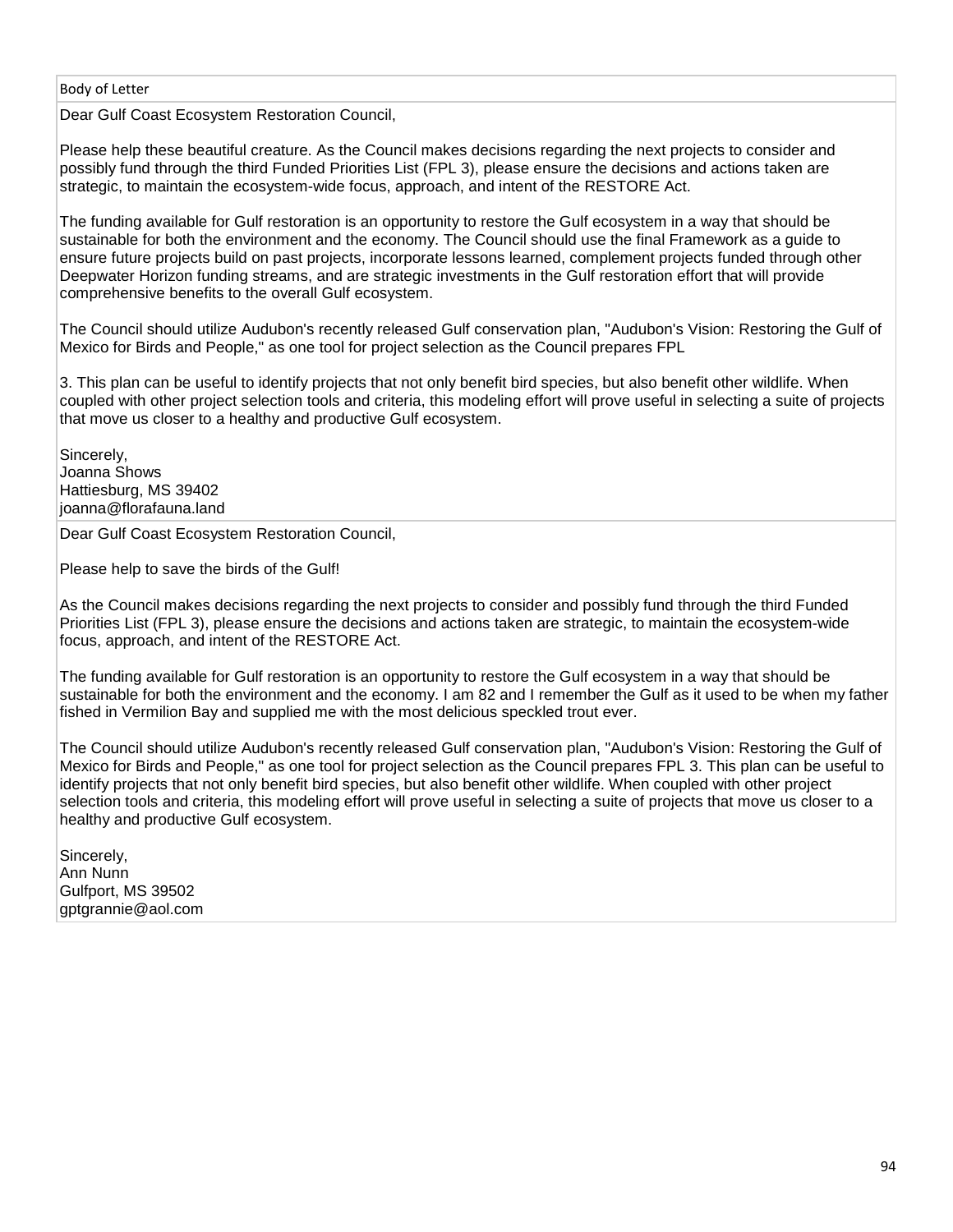Dear Gulf Coast Ecosystem Restoration Council,

Please refer to the Audubon restoration plan to guide your decision -making regarding best ways to mitigate future difficulties bird species will face due to rising sea levels and increased gulf pollution. The ecosystem of the Gulf was badly compromised during the Deepwater Horizon incident, and it has not yet fully recovered. Creating and maintaining healthy bird habitats will insure the fate of the birds and other wildlife in the Gulf.

Again, please use available RESTORE funding in accord with the Audubon Plan. As Florida residents, Audubon members are knowledgeable and active on behalf of the ecosystem, and believe that its protection will contribute to a better future for birds, but also for eco-tourism, indeed, tourism as a whole.

Sincerely, Elizabeth Platt, Apalachee Audubon Tallahassee

Sincerely. Elizabeth Platt Tallahassee, FL 32308 ejplatt@comcast.net

Dear Gulf Coast Ecosystem Restoration Council,

Please support habitat restoration. We have destroyed our environment and we need to restore it before it's too late for all of our sakes.

As the Council makes decisions regarding the next projects to consider and possibly fund through the third Funded Priorities List (FPL 3), please ensure the decisions and actions taken are strategic, to maintain the ecosystem-wide focus, approach, and intent of the RESTORE Act.

The funding available for Gulf restoration is an opportunity to restore the Gulf ecosystem in a way that should be sustainable for both the environment and the economy. The Council should use the final Framework as a guide to ensure future projects build on past projects, incorporate lessons learned, complement projects funded through other Deepwater Horizon funding streams, and are strategic investments in the Gulf restoration effort that will provide comprehensive benefits to the overall Gulf ecosystem.

The Council should utilize Audubon's recently released Gulf conservation plan, "Audubon's Vision: Restoring the Gulf of Mexico for Birds and People," as one tool for project selection as the Council prepares FPL 3. This plan can be useful to identify projects that not only benefit bird species, but also benefit other wildlife. When coupled with other project selection tools and criteria, this modeling effort will prove useful in selecting a suite of projects that move us closer to a healthy and productive Gulf ecosystem.

Sincerely, Mary Lane Naples, FL 34112 lanedesign@aol.com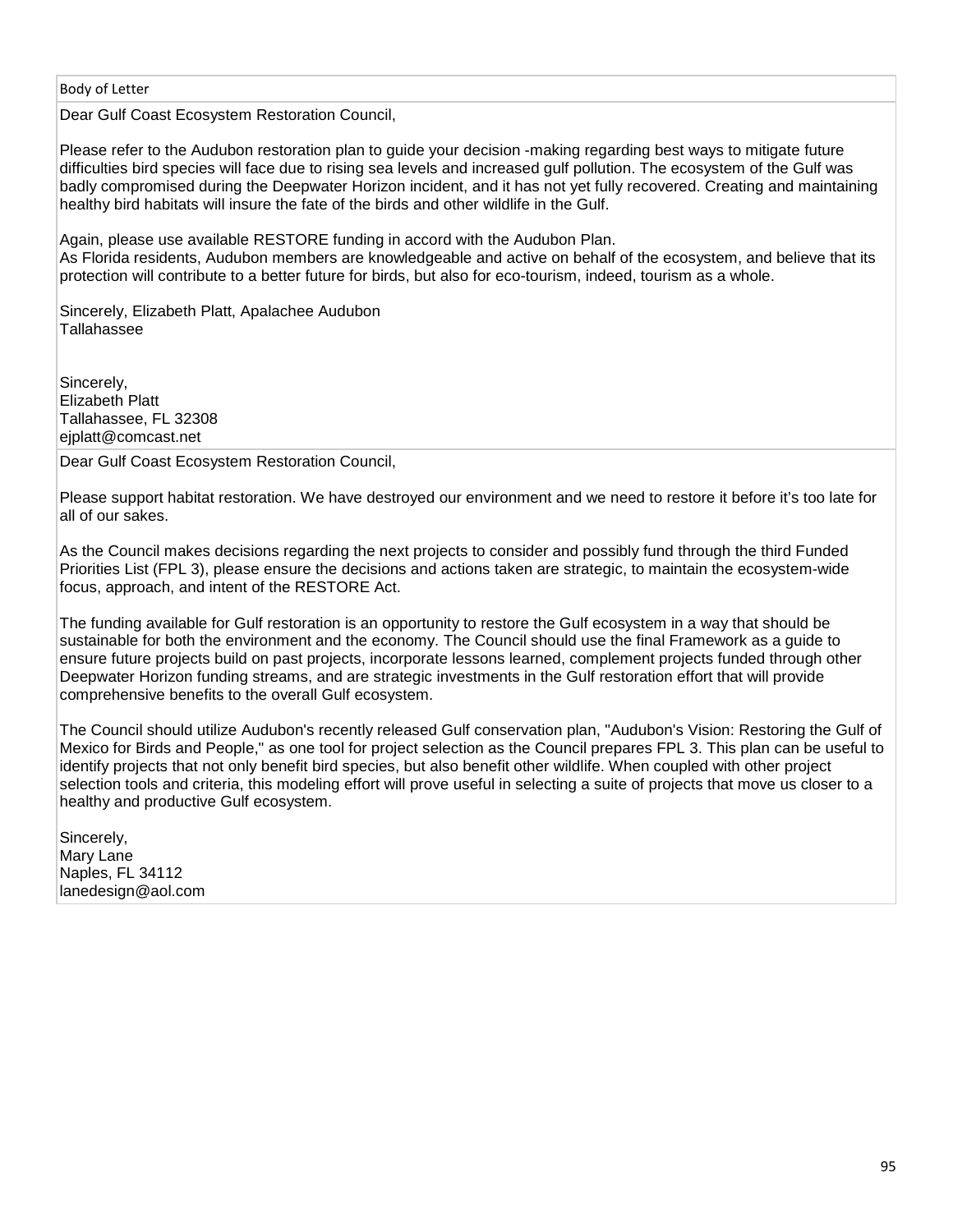Dear Gulf Coast Ecosystem Restoration Council,

Please support restoration of our birds habitats along the gulf. As the Council makes decisions regarding the next projects to consider and possibly fund through the third Funded Priorities List (FPL 3), please ensure the decisions and actions taken are strategic, to maintain the ecosystem-wide focus, approach, and intent of the RESTORE Act.

The funding available for Gulf restoration is an opportunity to restore the Gulf ecosystem in a way that should be sustainable for both the environment and the economy. The Council should use the final Framework as a guide to ensure future projects build on past projects, incorporate lessons learned, complement projects funded through other Deepwater Horizon funding streams, and are strategic investments in the Gulf restoration effort that will provide comprehensive benefits to the overall Gulf ecosystem.

The Council should utilize Audubon's recently released Gulf conservation plan, "Audubon's Vision: Restoring the Gulf of Mexico for Birds and People," as one tool for project selection as the Council prepares FPL 3. This plan can be useful to identify projects that not only benefit bird species, but also benefit other wildlife. When coupled with other project selection tools and criteria, this modeling effort will prove useful in selecting a suite of projects that move us closer to a healthy and productive Gulf ecosystem.

Sincerely, Dowe Foreman Mentone, AL 35984 dcforeman@yahoo.com

Dear Gulf Coast Ecosystem Restoration Council,

PROTECT OUR BEAUTIFUL BIRDS! As the Council makes decisions regarding the next projects to consider and possibly fund through the third Funded Priorities List (FPL 3), please ensure the decisions and actions taken are strategic, to maintain the ecosystem-wide focus, approach, and intent of the RESTORE Act.

The funding available for Gulf restoration is an opportunity to restore the Gulf ecosystem in a way that should be sustainable for both the environment and the economy. The Council should use the final Framework as a guide to ensure future projects build on past projects, incorporate lessons learned, complement projects funded through other Deepwater Horizon funding streams, and are strategic investments in the Gulf restoration effort that will provide comprehensive benefits to the overall Gulf ecosystem.

The Council should utilize Audubon's recently released Gulf conservation plan, "Audubon's Vision: Restoring the Gulf of Mexico for Birds and People," as one tool for project selection as the Council prepares FPL 3. This plan can be useful to identify projects that not only benefit bird species, but also benefit other wildlife. When coupled with other project selection tools and criteria, this modeling effort will prove useful in selecting a suite of projects that move us closer to a healthy and productive Gulf ecosystem.

Sincerely, Adrienne Inglis Lago Vista, TX 78645 adrienne.inglis@gmail.com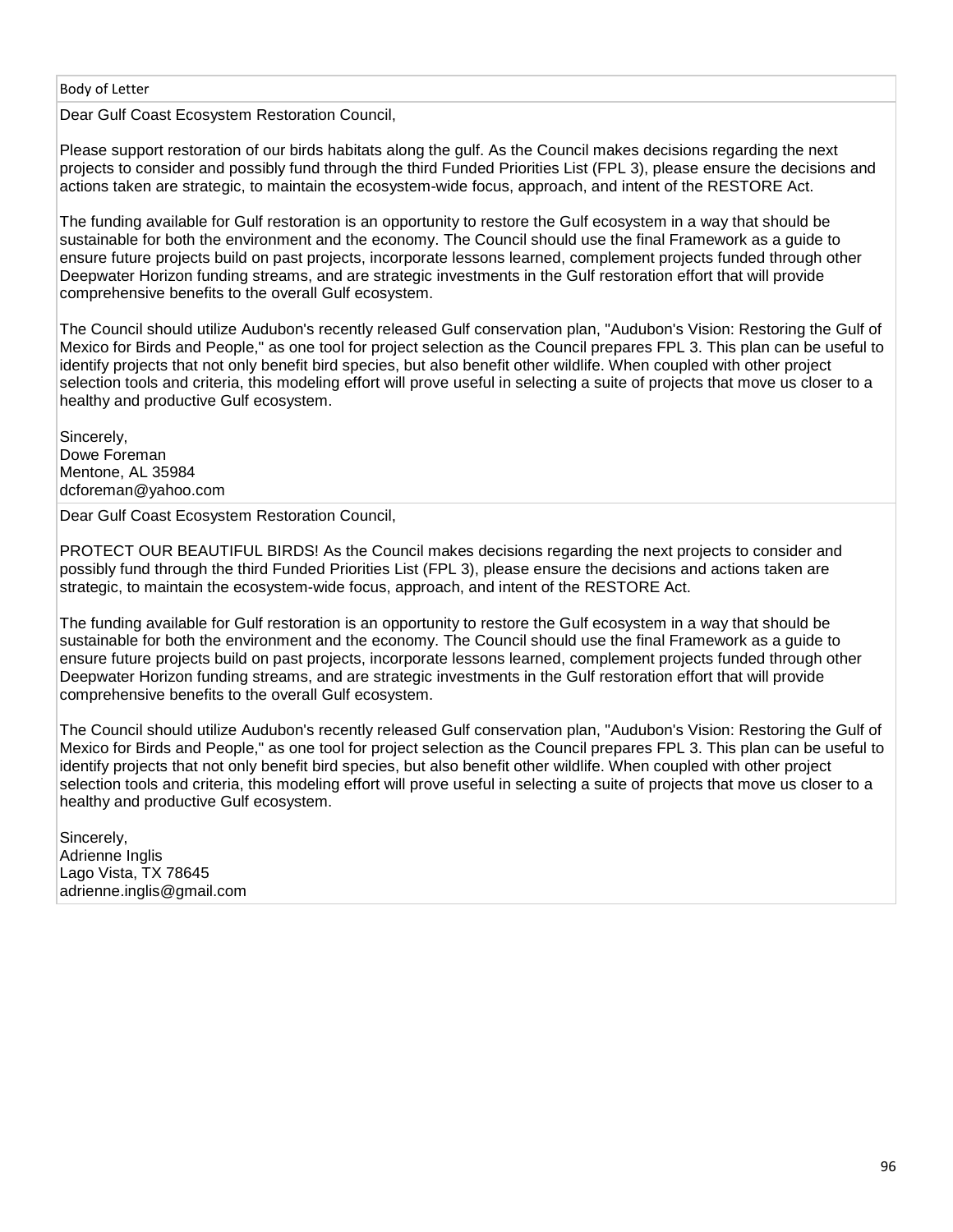Dear Gulf Coast Ecosystem Restoration Council,

Protect the Gulf Coast, As the Council makes decisions regarding the next projects to consider and possibly fund through the third Funded Priorities List (FPL 3), please ensure the decisions and actions taken are strategic, to maintain the ecosystem-wide focus, approach, and intent of the RESTORE Act.

The funding available for Gulf restoration is an opportunity to restore the Gulf ecosystem in a way that should be sustainable for both the environment and the economy. The Council should use the final Framework as a guide to ensure future projects build on past projects, incorporate lessons learned, complement projects funded through other Deepwater Horizon funding streams, and are strategic investments in the Gulf restoration effort that will provide comprehensive benefits to the overall Gulf ecosystem.

The Council should utilize Audubon's recently released Gulf conservation plan, "Audubon's Vision: Restoring the Gulf of Mexico for Birds and People," as one tool for project selection as the Council prepares FPL 3. This plan can be useful to identify projects that not only benefit bird species, but also benefit other wildlife. When coupled with other project selection tools and criteria, this modeling effort will prove useful in selecting a suite of projects that move us closer to a healthy and productive Gulf ecosystem.

Sincerely, Becky Wharton Bastrop, TX 78602 earth\_madre@hotmail.com

Dear Gulf Coast Ecosystem Restoration Council,

Regarding the RESTORE Act.

The money available for Gulf restoration should be used to restore the Gulf ecosystem in a way that should be sustainable for both the environment and the economy. The Council should use the final Framework as a guide to ensure future projects build on past projects, incorporate lessons learned, complement projects funded through other Deepwater Horizon funding streams, and are strategic investments in the Gulf restoration effort that will provide comprehensive benefits to the overall Gulf ecosystem.

The Council should utilize Audubon's recently released Gulf conservation plan, "Audubon's Vision: Restoring the Gulf of Mexico for Birds and People," as one tool for project selection as the Council prepares FPL 3. This plan can be useful to identify projects that not only benefit bird species, but also benefit other wildlife. When coupled with other project selection tools and criteria, this modeling effort will prove useful in selecting a suite of projects that move us closer to a healthy and productive Gulf ecosystem.

Sincerely, John Buckley Eastpoint, FL 32328 johnreb@earthlink.net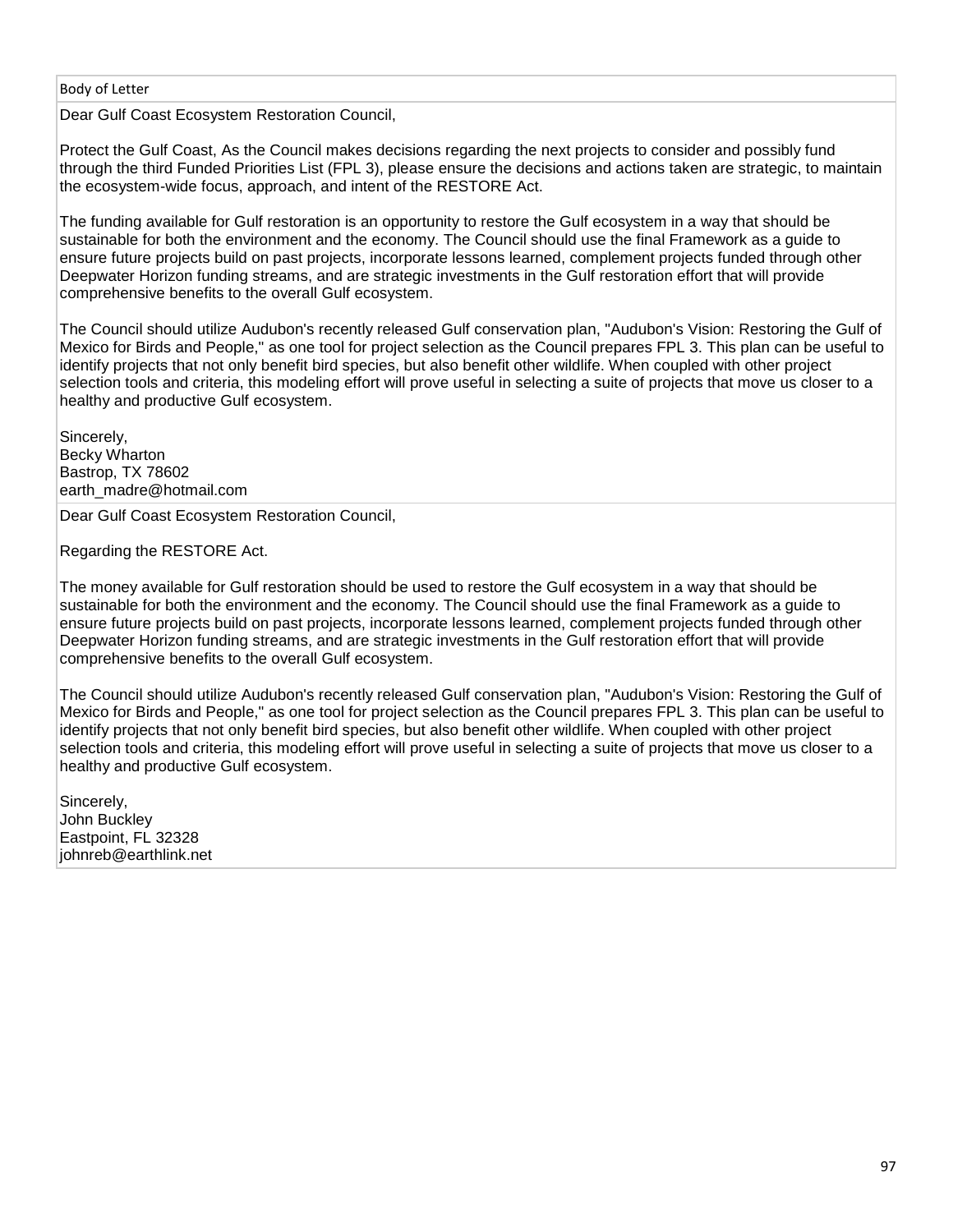Dear Gulf Coast Ecosystem Restoration Council,

Remember the canaries in the coal mines! Wildlife provides a warning when our ecosystems are not healthy. We need good research to be sure that the actions we take will be effective.

As the Council makes decisions regarding the next projects to consider and possibly fund through the third Funded Priorities List (FPL 3), please ensure the decisions and actions taken are strategic, to maintain the ecosystem-wide focus, approach, and intent of the RESTORE Act.

The funding available for Gulf restoration is an opportunity to restore the Gulf ecosystem in a way that should be sustainable for both the environment and the economy. The Council should use the final Framework as a guide to ensure future projects build on past projects, incorporate lessons learned, complement projects funded through other Deepwater Horizon funding streams, and are strategic investments in the Gulf restoration effort that will provide comprehensive benefits to the overall Gulf ecosystem.

The Council should utilize Audubon's recently released Gulf conservation plan, "Audubon's Vision: Restoring the Gulf of Mexico for Birds and People," as one tool for project selection as the Council prepares FPL 3. This plan can be useful to identify projects that not only benefit bird species, but also benefit other wildlife. When coupled with other project selection tools and criteria, this modeling effort will prove useful in selecting a suite of projects that move us closer to a healthy and productive Gulf ecosystem.

Sincerely, Susan Field Gainesville, FL 32606 susan.field.gator@gmail.com

Dear Gulf Coast Ecosystem Restoration Council,

Restoration of habitat in the Gulf of Mexico is crucial to protecting birds and communities from extreme weather destruction and ensuring the survival of the ecosystem.

As the Council makes decisions regarding the next projects to consider and possibly fund through the third Funded Priorities List (FPL 3), please ensure the decisions and actions taken are strategic, to maintain the ecosystem-wide focus, approach, and intent of the RESTORE Act.

The funding available for Gulf restoration is an opportunity to restore the Gulf ecosystem in a way that should be sustainable for both the environment and the economy. The Council should use the final Framework as a guide to ensure future projects build on past projects, incorporate lessons learned, complement projects funded through other Deepwater Horizon funding streams, and are strategic investments in the Gulf restoration effort that will provide comprehensive benefits to the overall Gulf ecosystem.

The Council should utilize Audubon's recently released Gulf conservation plan, "Audubon's Vision: Restoring the Gulf of Mexico for Birds and People," as one tool for project selection as the Council prepares FPL 3. This plan can be useful to identify projects that not only benefit bird species, but also benefit other wildlife. When coupled with other project selection tools and criteria, this modeling effort will prove useful in selecting a suite of projects that move us closer to a healthy and productive Gulf ecosystem.

Sincerely, Dawn Meyer Cape Canaveral, FL 32920 dcmeyer1701@gmail.com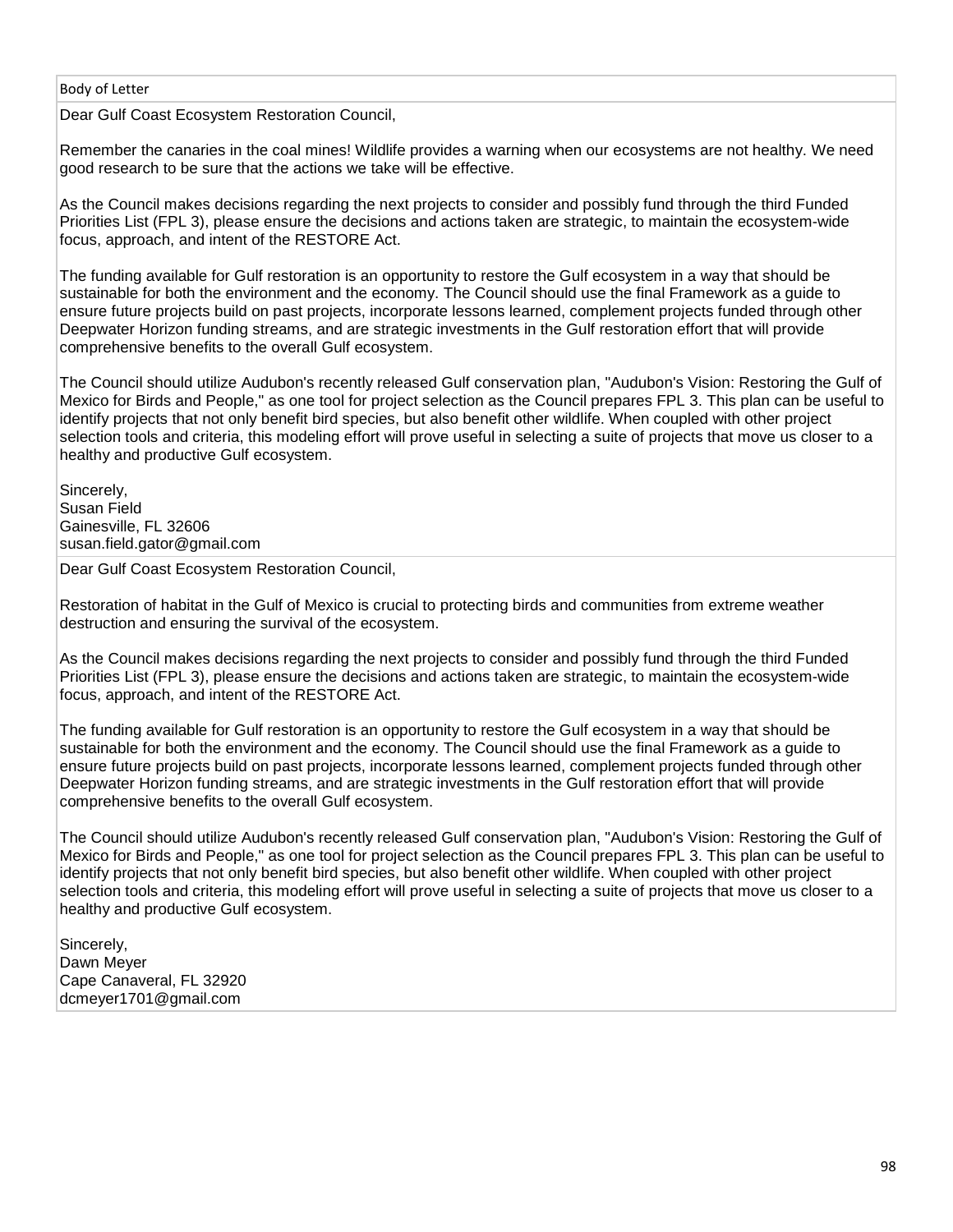Dear Gulf Coast Ecosystem Restoration Council,

SUPPORT BIRD HABITAT RESTORATION! If not NOW, WHEN??

As the Council makes decisions regarding the next projects to consider and possibly fund through the third Funded Priorities List (FPL 3), please ensure the decisions and actions taken are strategic, to maintain the ecosystem-wide focus, approach, and intent of the RESTORE Act.

The funding available for Gulf restoration is an opportunity to restore the Gulf ecosystem in a way that should be sustainable for both the environment and the economy. The Council should use the final Framework as a guide to ensure future projects build on past projects, incorporate lessons learned, complement projects funded through other Deepwater Horizon funding streams, and are strategic investments in the Gulf restoration effort that will provide comprehensive benefits to the overall Gulf ecosystem.

The Council should utilize Audubon's recently released Gulf conservation plan, "Audubon's Vision: Restoring the Gulf of Mexico for Birds and People," as one tool for project selection as the Council prepares FPL 3. This plan can be useful to identify projects that not only benefit bird species, but also benefit other wildlife. When coupled with other project selection tools and criteria, this modeling effort will prove useful in selecting a suite of projects that move us closer to a healthy and productive Gulf ecosystem.

Sincerely, Karen Laakaniemi Pensacola, FL 32534 klaakan@gmail.com

Dear Gulf Coast Ecosystem Restoration Council,

Thanks for reading this message. I appreciate your responsiveness to constituent concerns.

As the Council makes decisions regarding the next projects to consider and possibly fund through the third Funded Priorities List (FPL 3), please ensure the decisions and actions taken are strategic, to maintain the ecosystem-wide focus, approach, and intent of the RESTORE Act. The approach must be wide-ranging and comprehensive to be successful.

The funding available for Gulf restoration is an opportunity to restore its ecosystem to make it more sustainable for both the environment and the economy.

The Council should use the final Framework as a guide to

a. ensure future projects build on past projects,

b. incorporate lessons learned,

c. complement projects funded through other Deepwater Horizon funding streams, and

d. are strategic investments in the Gulf restoration effort that will provide comprehensive benefits to the overall Gulf ecosystem.

The Council should utilize Audubon's recently released Gulf conservation plan, "Audubon's Vision: Restoring the Gulf of Mexico for Birds and People," as one tool for project selection as the Council prepares FPL 3. This plan can be useful to identify projects that not only benefit bird species, but also benefit other wildlife. When coupled with other project selection tools and criteria, this modeling effort will prove useful in selecting a suite of projects that move us closer to a healthy and productive Gulf ecosystem.

Sincerely, Ross McCluney Cape Canaveral, FL 32920 rm@sunpine.us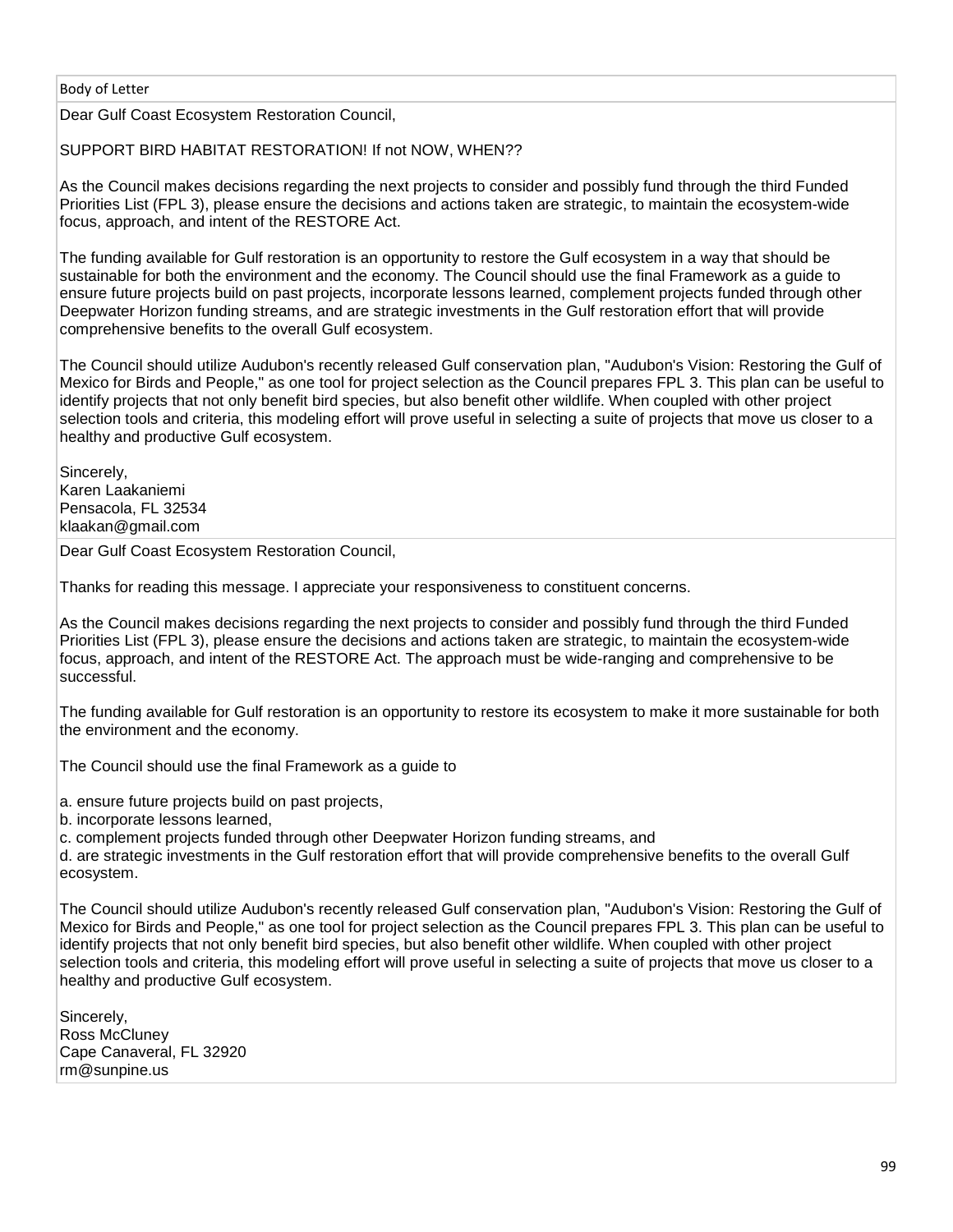Dear Gulf Coast Ecosystem Restoration Council,

The Audubon is the best resource in my mind for direction in the complex task of restoring the vast destruction caused by the Deep Horizon oil spill. As the Council makes decisions regarding the next projects to consider and possibly fund through the third Funded Priorities List (FPL 3), please ensure the decisions and actions taken are strategic, to maintain the ecosystem-wide focus, approach, and intent of the RESTORE Act.

The funding available for Gulf restoration is an opportunity to restore the Gulf ecosystem in a way that should be sustainable for both the environment and the economy. The Council should use the final Framework as a guide to ensure future projects build on past projects, incorporate lessons learned, complement projects funded through other Deepwater Horizon funding streams, and are strategic investments in the Gulf restoration effort that will provide comprehensive benefits to the overall Gulf ecosystem.

The Council should utilize Audubon's recently released Gulf conservation plan, "Audubon's Vision: Restoring the Gulf of Mexico for Birds and People," as one tool for project selection as the Council prepares FPL 3. This plan can be useful to identify projects that not only benefit bird species, but also benefit other wildlife. When coupled with other project selection tools and criteria, this modeling effort will prove useful in selecting a suite of projects that move us closer to a healthy and productive Gulf ecosystem.

Sincerely, David Timby Tallahassee, FL 32301 dwtimby@gmail.com

Dear Gulf Coast Ecosystem Restoration Council,

The Deepwater Horizon oil spill devastated millions of birds. Civil penalties associated with the spill have provided funding for ecosystem restoration in the Gulf of Mexico, but it's up to the Gulf Coast Ecosystem Restoration Council (RESTORE) to decide how that money should be spent. I strongly support bird habitat restoration. Restoration of habitat in the Gulf of Mexico benefits birds and protects communities from extreme weather destruction.

Restoration funding should support bird habitat restoration and research. As the Council makes decisions regarding the next projects to consider and possibly fund through the third Funded Priorities List (FPL 3), please ensure the decisions and actions taken are strategic, to maintain the ecosystem-wide focus, approach, and intent of the RESTORE Act.

The funding available for Gulf restoration is an opportunity to restore the Gulf ecosystem in a way that should be sustainable for both the environment and the economy. The Council should use the final Framework as a guide to ensure future projects build on past projects, incorporate lessons learned, complement projects funded through other Deepwater Horizon funding streams, and are strategic investments in the Gulf restoration effort that will provide comprehensive benefits to the overall Gulf ecosystem.

The Council should utilize Audubon's recently released Gulf conservation plan, "Audubon's Vision: Restoring the Gulf of Mexico for Birds and People," as one tool for project selection as the Council prepares FPL 3. This plan can be useful to identify projects that not only benefit bird species, but also benefit other wildlife. When coupled with other project selection tools and criteria, this modeling effort will prove useful in selecting a suite of projects that move us closer to a healthy and productive Gulf ecosystem.

Sincerely. Fran Field Sparta, WI 54656 frann7@msn.com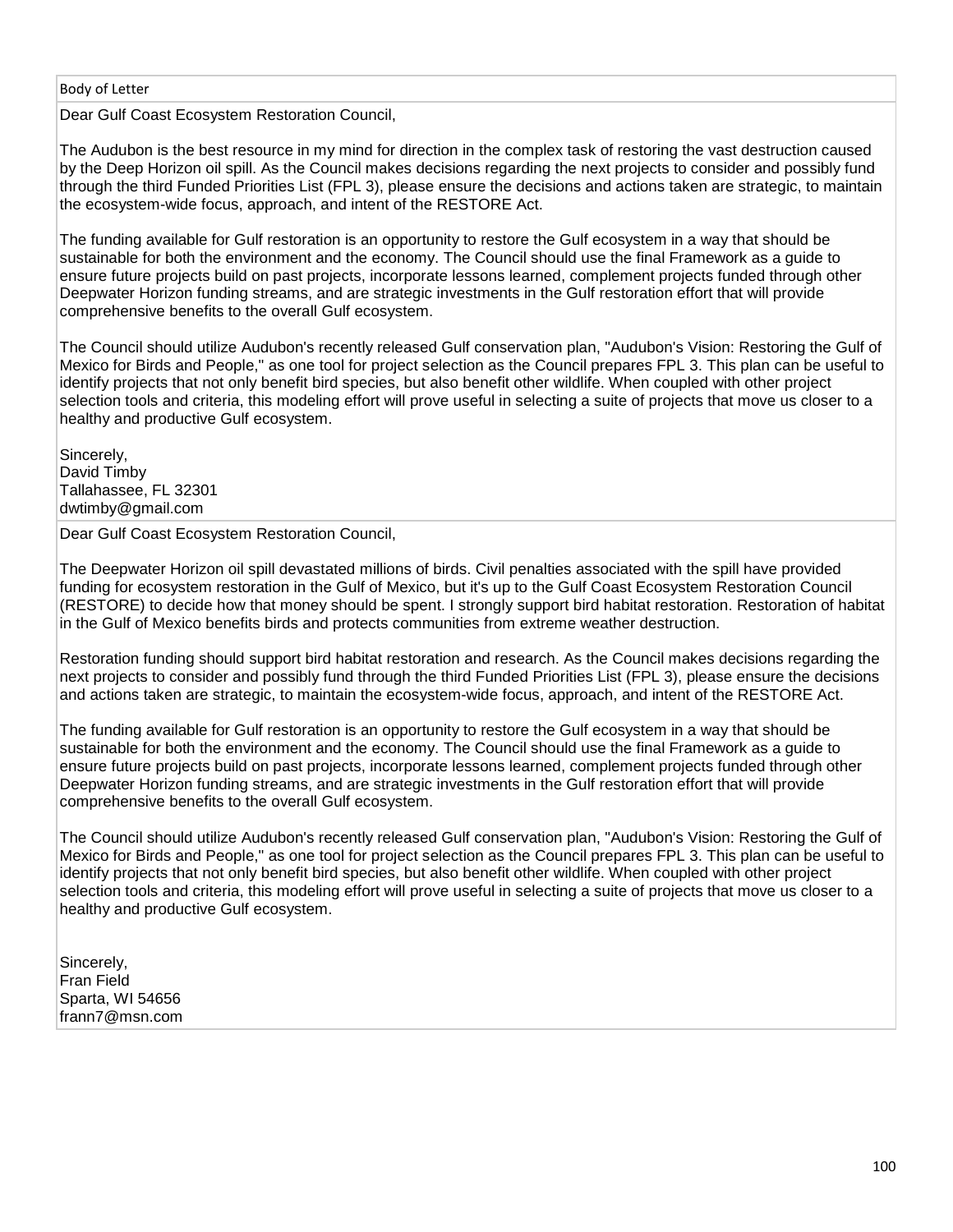Dear Gulf Coast Ecosystem Restoration Council,

The Deepwater Horizon oil spill devastated millions of birds. Civil penalties associated with the spill have provided funding for ecosystem restoration in the Gulf of Mexico, but it's up to the Gulf Coast Ecosystem Restoration Council (RESTORE) to decide how that money should be spent. I strongly support bird habitat restoration. Restoration of habitat in the Gulf of Mexico benefits birds and protects communities from extreme weather destruction.

Restoration funding should support bird habitat restoration and research. As the Council makes decisions regarding the next projects to consider and possibly fund through the third Funded Priorities List (FPL 3), please ensure the decisions and actions taken are strategic, to maintain the ecosystem-wide focus, approach, and intent of the RESTORE Act.

The funding available for Gulf restoration is an opportunity to restore the Gulf ecosystem in a way that should be sustainable for both the environment and the economy. The Council should use the final Framework as a guide to ensure future projects build on past projects, incorporate lessons learned, complement projects funded through other Deepwater Horizon funding streams, and are strategic investments in the Gulf restoration effort that will provide comprehensive benefits to the overall Gulf ecosystem.

The Council should utilize Audubon's recently released Gulf conservation plan, "Audubon's Vision: Restoring the Gulf of Mexico for Birds and People," as one tool for project selection as the Council prepares FPL 3. This plan can be useful to identify projects that not only benefit bird species, but also benefit other wildlife. When coupled with other project selection tools and criteria, this modeling effort will prove useful in selecting a suite of projects that move us closer to a healthy and productive Gulf ecosystem.

Sincerely, james t field El Paso, TX 79912 itfld@msn.com

Dear Gulf Coast Ecosystem Restoration Council,

The Deepwater Horizon oil spill devastated millions of birds. Civil penalties associated with the spill have provided funding for ecosystem restoration in the Gulf of Mexico, but it's up to the Gulf Coast Ecosystem Restoration Council (RESTORE) to decide how that money should be spent. I strongly support bird habitat restoration. Restoration of habitat in the Gulf of Mexico benefits birds and protects communities from extreme weather destruction.

Restoration funding should support bird habitat restoration and research. As the Council makes decisions regarding the next projects to consider and possibly fund through the third Funded Priorities List (FPL 3), please ensure the decisions and actions taken are strategic, to maintain the ecosystem-wide focus, approach, and intent of the RESTORE Act.

The funding available for Gulf restoration is an opportunity to restore the Gulf ecosystem in a way that should be sustainable for both the environment and the economy. The Council should use the final Framework as a guide to ensure future projects build on past projects, incorporate lessons learned, complement projects funded through other Deepwater Horizon funding streams, and are strategic investments in the Gulf restoration effort that will provide comprehensive benefits to the overall Gulf ecosystem.

The Council should utilize Audubon's recently released Gulf conservation plan, "Audubon's Vision: Restoring the Gulf of Mexico for Birds and People," as one tool for project selection as the Council prepares FPL 3. This plan can be useful to identify projects that not only benefit bird species, but also benefit other wildlife. When coupled with other project selection tools and criteria, this modeling effort will prove useful in selecting a suite of projects that move us closer to a healthy and productive Gulf ecosystem.

Sincerely, Josephine Lopez El Paso, TX 79912 jalop48@msn.com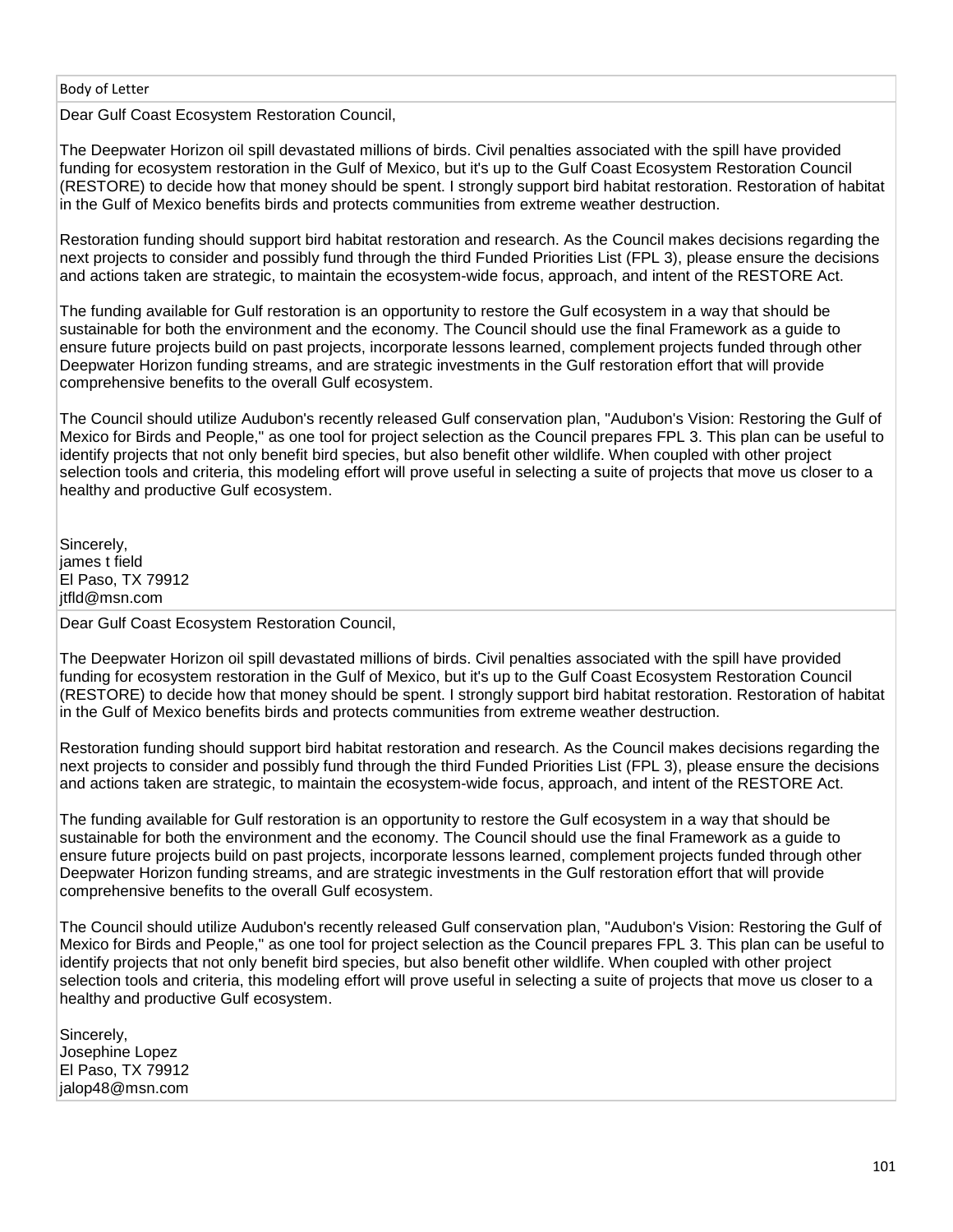Dear Gulf Coast Ecosystem Restoration Council,

The funding available for Gulf restoration is an opportunity to restore the Gulf.

As a Mississippian who cares about our environment and it's effects on birds in our ecosystem, I write to request that the RESTORE Council utilize Audubon's recently released Gulf conservation plan, "Audubon's Vision: Restoring the Gulf of Mexico for Birds and People," as one tool for project selection as they prepares FPL 3.

This plan can help not only to identify projects that benefit bird species, but can also benefit other wildlife. And, when coupled with other project selection tools and criteria, this modeling effort will prove useful in selecting a suite of projects that will move us closer to a healthy and productive Gulf ecosystem.

As the Council makes decisions regarding the next projects to consider and possibly fund through the third Funded Priorities List (FPL 3), please ensure the decisions and actions taken are strategic to maintaining the ecosystem-wide focus, approach, and intent of the RESTORE Act. To do less, is a risk we dare not take.

Thank you for taking my concerns to heart.

Sincerely, Linda Foshee Hattiesburg, MS 39402 lindafoshee@comcast.net

Dear Gulf Coast Ecosystem Restoration Council,

The Gulf has been used like a toilet by petro chem and oil. As the Council makes decisions regarding the next projects to consider and possibly fund through the third Funded Priorities List (FPL 3), please ensure the decisions and actions taken are strategic, to maintain the ecosystem-wide focus, approach, and intent of the RESTORE Act.

The funding available for Gulf restoration is an opportunity to restore the Gulf ecosystem in a way that should be sustainable for both the environment and the economy. The Council should use the final Framework as a guide to ensure future projects build on past projects, incorporate lessons learned, complement projects funded through other Deepwater Horizon funding streams, and are strategic investments in the Gulf restoration effort that will provide comprehensive benefits to the overall Gulf ecosystem.

The Council should utilize Audubon's recently released Gulf conservation plan, "Audubon's Vision: Restoring the Gulf of Mexico for Birds and People," as one tool for project selection as the Council prepares FPL 3. This plan can be useful to identify projects that not only benefit bird species, but also benefit other wildlife. When coupled with other project selection tools and criteria, this modeling effort will prove useful in selecting a suite of projects that move us closer to a healthy and productive Gulf ecosystem.

Sincerely, T Logan Marble Falls, TX 78654 telogan14@gmail.com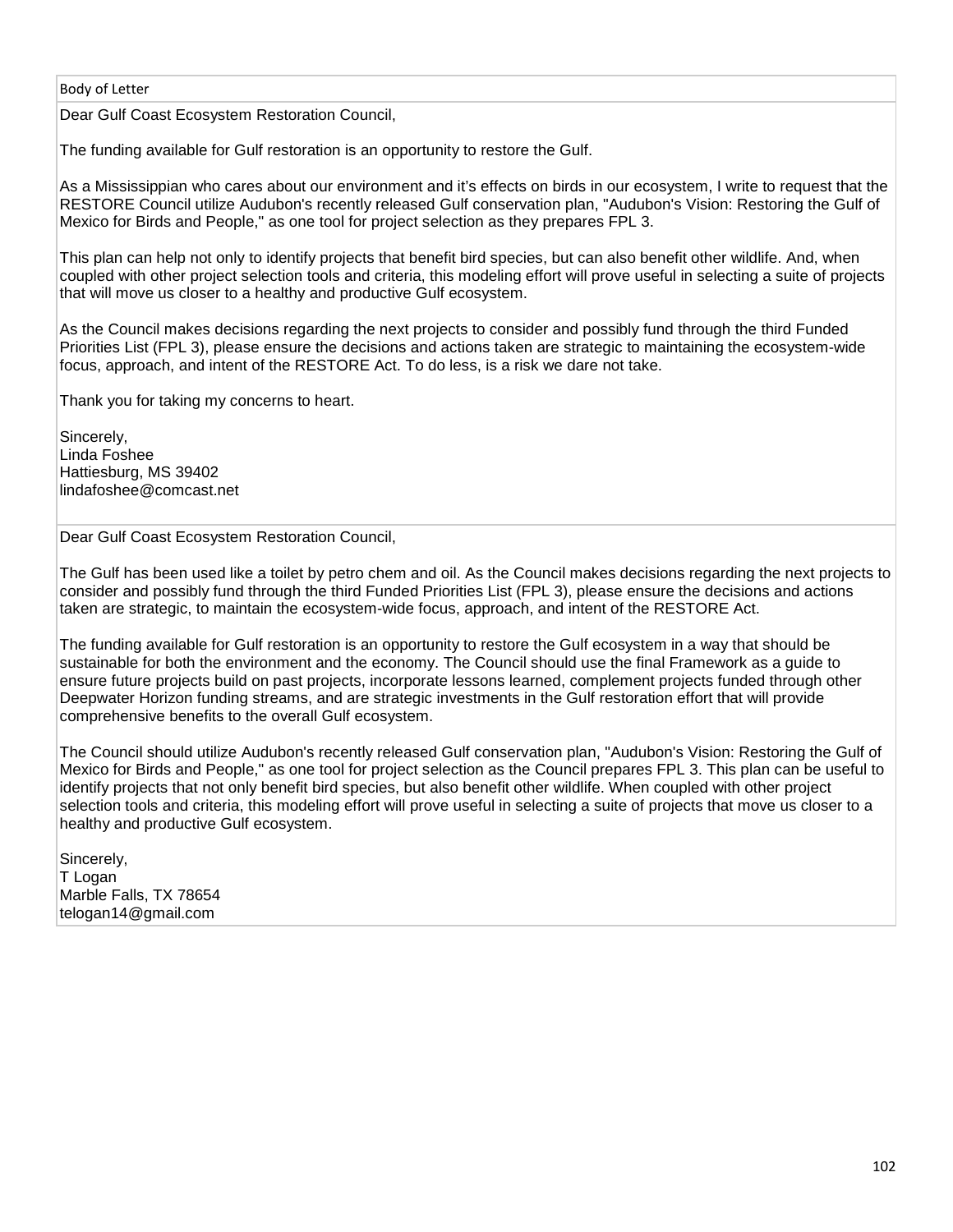Dear Gulf Coast Ecosystem Restoration Council,

The Gulf of Mexico is as important as any ecosystem in the world, I may never see it but it affects more than just the Gulf. I am retired from the fishing industry and am a consumer of Gulf Shrimp, a healthy fishery means a healthy ecosystem.

As the Council makes decisions regarding the next projects to consider and possibly fund through the third Funded Priorities List (FPL 3), please ensure the decisions and actions taken are strategic, to maintain the ecosystem-wide focus, approach, and intent of the RESTORE Act.

The funding available for Gulf restoration is an opportunity to restore the Gulf ecosystem in a way that should be sustainable for both the environment and the economy. The Council should use the final Framework as a guide to ensure future projects build on past projects, incorporate lessons learned, complement projects funded through other Deepwater Horizon funding streams, and are strategic investments in the Gulf restoration effort that will provide comprehensive benefits to the overall Gulf ecosystem.

The Council should utilize Audubon's recently released Gulf conservation plan, "Audubon's Vision: Restoring the Gulf of Mexico for Birds and People," as one tool for project selection as the Council prepares FPL 3. This plan can be useful to identify projects that not only benefit bird species, but also benefit other wildlife. When coupled with other project selection tools and criteria, this modeling effort will prove useful in selecting a suite of projects that move us closer to a healthy and productive Gulf ecosystem.

Sincerely, Maxwell Klare Condon, OR 97823 mjklare@ortelco.net

Dear Gulf Coast Ecosystem Restoration Council,

The Gulf of Mexico is highly significant as a source of income to many on the water and on land, and, as a source of recreation to millions of people from across the US. Key to it's sustenance is its ecosystem.

As the Council makes decisions regarding the next projects to consider and possibly fund through the third Funded Priorities List (FPL 3), please ensure the decisions and actions taken are strategic, to maintain the ecosystem-wide focus, approach, and intent of the RESTORE Act.

The funding available for Gulf restoration is an opportunity to restore the Gulf ecosystem in a way that should be sustainable for both the environment and the economy. The Council should use the final Framework as a guide to ensure future projects build on past projects, incorporate lessons learned, complement projects funded through other Deepwater Horizon funding streams, and are strategic investments in the Gulf restoration effort that will provide comprehensive benefits to the overall Gulf ecosystem.

The Council should utilize Audubon's recently released Gulf conservation plan, "Audubon's Vision: Restoring the Gulf of Mexico for Birds and People," as one tool for project selection as the Council prepares FPL 3. This plan can be useful to identify projects that not only benefit bird species, but also benefit other wildlife. When coupled with other project selection tools and criteria, this modeling effort will prove useful in selecting a suite of projects that move us closer to a healthy and productive Gulf ecosystem.

Sincerely, Bruce Cox San Antonio, TX 78212 bchapul@gmail.com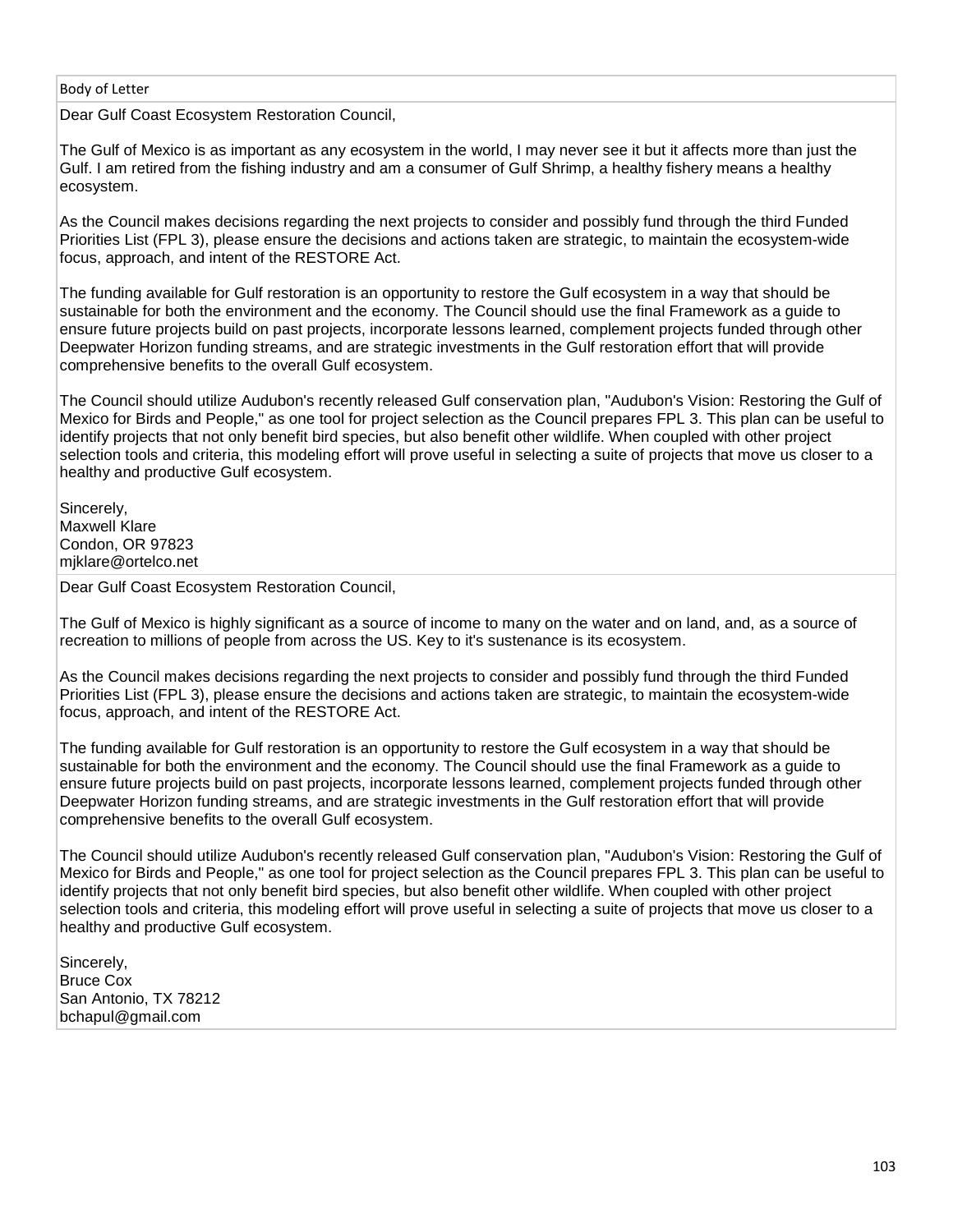Dear Gulf Coast Ecosystem Restoration Council,

The millions of birds that were lost and their habitats permanently damaged have waited long enough for their ecosystem to be restored. Man caused this horrible disaster, yet, the birds, marine life and the entire Gulf Of Mexico ecosystem has been forever altered, suffering irreparable damage.

WE HAVE GOT TO START PUTTING THE WELL BEING OF NATURE BEFORE THAT OF MANKIND. OTHERWISE, WE'LL END UP WITH A PLANET THAT LOOKS LIKE THE SURFACE OF MARS - A WASTELAND.

As the Council makes decisions regarding the next projects to consider and possibly fund through the third Funded Priorities List (FPL 3), please ensure the decisions and actions taken are strategic, to maintain the ecosystem-wide focus, approach, and intent of the RESTORE Act.

The funding available for Gulf restoration is an opportunity to restore the Gulf ecosystem in a way that should be sustainable for both the environment and the economy. The Council should use the final Framework as a guide to ensure future projects build on past projects, incorporate lessons learned, complement projects funded through other Deepwater Horizon funding streams, and are strategic investments in the Gulf restoration effort that will provide comprehensive benefits to the overall Gulf ecosystem.

The Council should utilize Audubon's recently released Gulf conservation plan, "Audubon's Vision: Restoring the Gulf of Mexico for Birds and People," as one tool for project selection as the Council prepares FPL 3. This plan can be useful to identify projects that not only benefit bird species, but also benefit other wildlife. When coupled with other project selection tools and criteria, this modeling effort will prove useful in selecting a suite of projects that move us closer to a healthy and productive Gulf ecosystem.

Sincerely, Joann Palladino Saint Petersburg, FL 33710 jlpalladino@hotmail.com

Dear Gulf Coast Ecosystem Restoration Council,

The RESTORE Council continues to make decisions regarding the next projects to fund through the third Funded Priorities List (FPL 3). I request that the Council make strategic decisions about restoring and maintaining ecosystems damaged by the Deepwater Horizon oil disaster.

Further, I ask that the Council five additional weight to projects that benefit both bird species and other wildlife that were harmed by the Deepwater Horizon oil disaster. Audubon's recently released Gulf conservation plan, "Audubon's Vision: Restoring the Gulf of Mexico for Birds and People," is one tool for project selection to consider as the Council prepares FPL 3. This plan can be useful to identify projects that not only benefit bird species, but also benefit other wildlife. When coupled with other project selection tools and criteria, this modeling effort will prove useful in selecting a suite of projects that move us closer to a healthy and productive Gulf ecosystem.

Sincerely, Marianne Korosy Tallahassee, FL 32310 mkorosy@gmail.com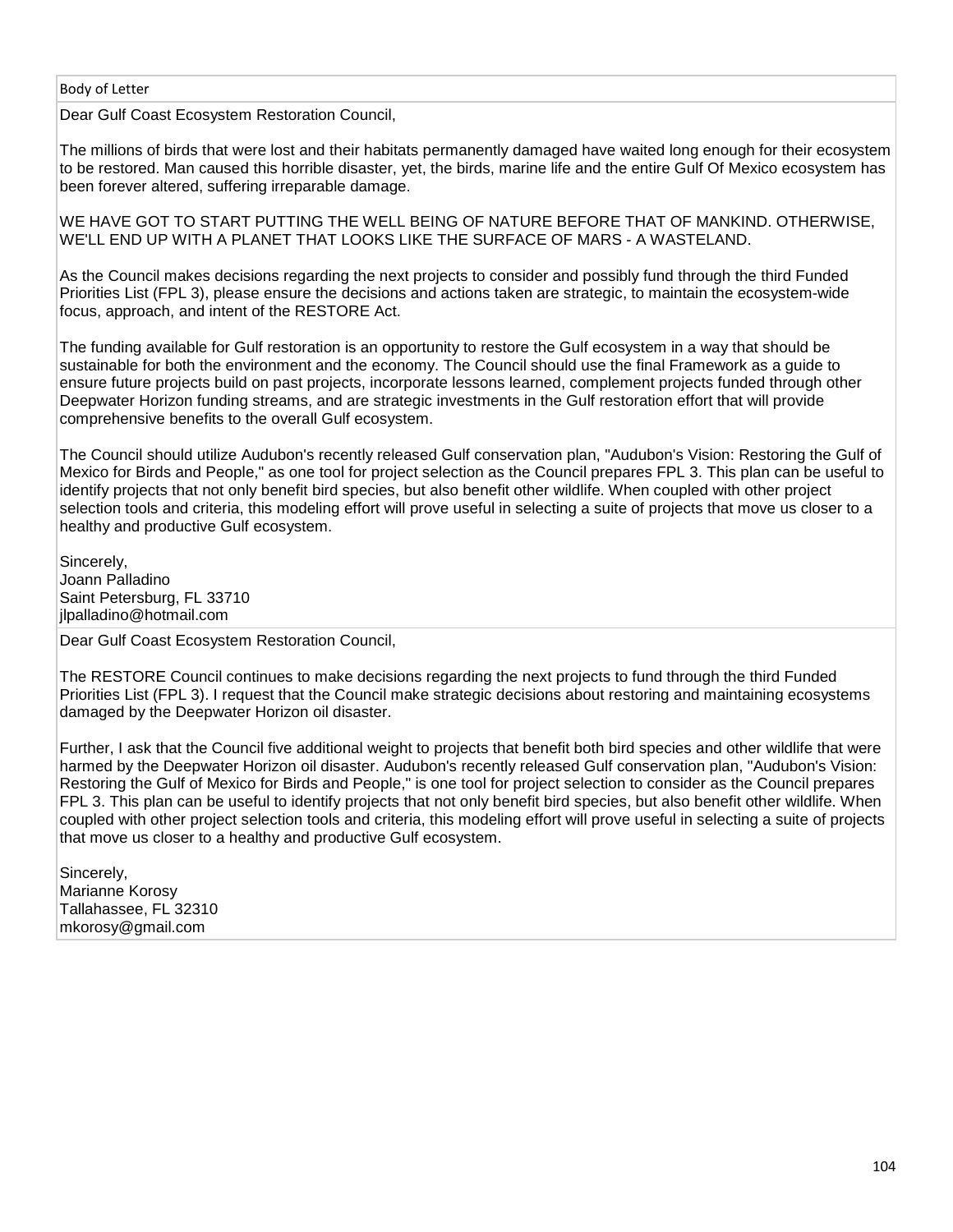Dear Gulf Coast Ecosystem Restoration Council,

This project is very important to me both as an ecological project and for the many tourists who enjoy the birds!

As the Council makes decisions regarding the next projects to consider and possibly fund through the third Funded Priorities List (FPL 3), please ensure the decisions and actions taken are strategic, to maintain the ecosystem-wide focus, approach, and intent of the RESTORE Act.

The funding available for Gulf restoration is an opportunity to restore the Gulf ecosystem in a way that should be sustainable for both the environment and the economy. The Council should use the final Framework as a guide to ensure future projects build on past projects, incorporate lessons learned, complement projects funded through other Deepwater Horizon funding streams, and are strategic investments in the Gulf restoration effort that will provide comprehensive benefits to the overall Gulf ecosystem.

The Council should utilize Audubon's recently released Gulf conservation plan, "Audubon's Vision: Restoring the Gulf of Mexico for Birds and People," as one tool for project selection as the Council prepares FPL 3. This plan can be useful to identify projects that not only benefit bird species, but also benefit other wildlife. When coupled with other project selection tools and criteria, this modeling effort will prove useful in selecting a suite of projects that move us closer to a healthy and productive Gulf ecosystem.

Sincerely, Sue Bell Clarksdale, MS 38614 ssuebell@yahoo.com

Dear Gulf Coast Ecosystem Restoration Council,

Vote and fund Gulf restoration to restore the Gulf ecosystem in a way that should be sustainable for both the environment and the economy. The Council should use the final Framework as a guide to ensure future projects build on past projects, incorporate lessons learned, complement projects funded through other Deepwater Horizon funding streams, and are strategic investments in the Gulf restoration effort that will provide comprehensive benefits to the overall Gulf ecosystem.

Utilize Audubon's recently released Gulf conservation plan, "Audubon's Vision: Restoring the Gulf of Mexico for Birds and People," as one tool for project selection as the Council prepares FPL 3. This plan can be useful to identify projects that not only benefit bird species, but also benefit other wildlife. When coupled with other project selection tools and criteria, this modeling effort will prove useful in selecting a suite of projects that move us closer to a healthy and productive Gulf ecosystem.

Sincerely. Juanita Baker Sebastian, FL 32958 bakerj@fit.edu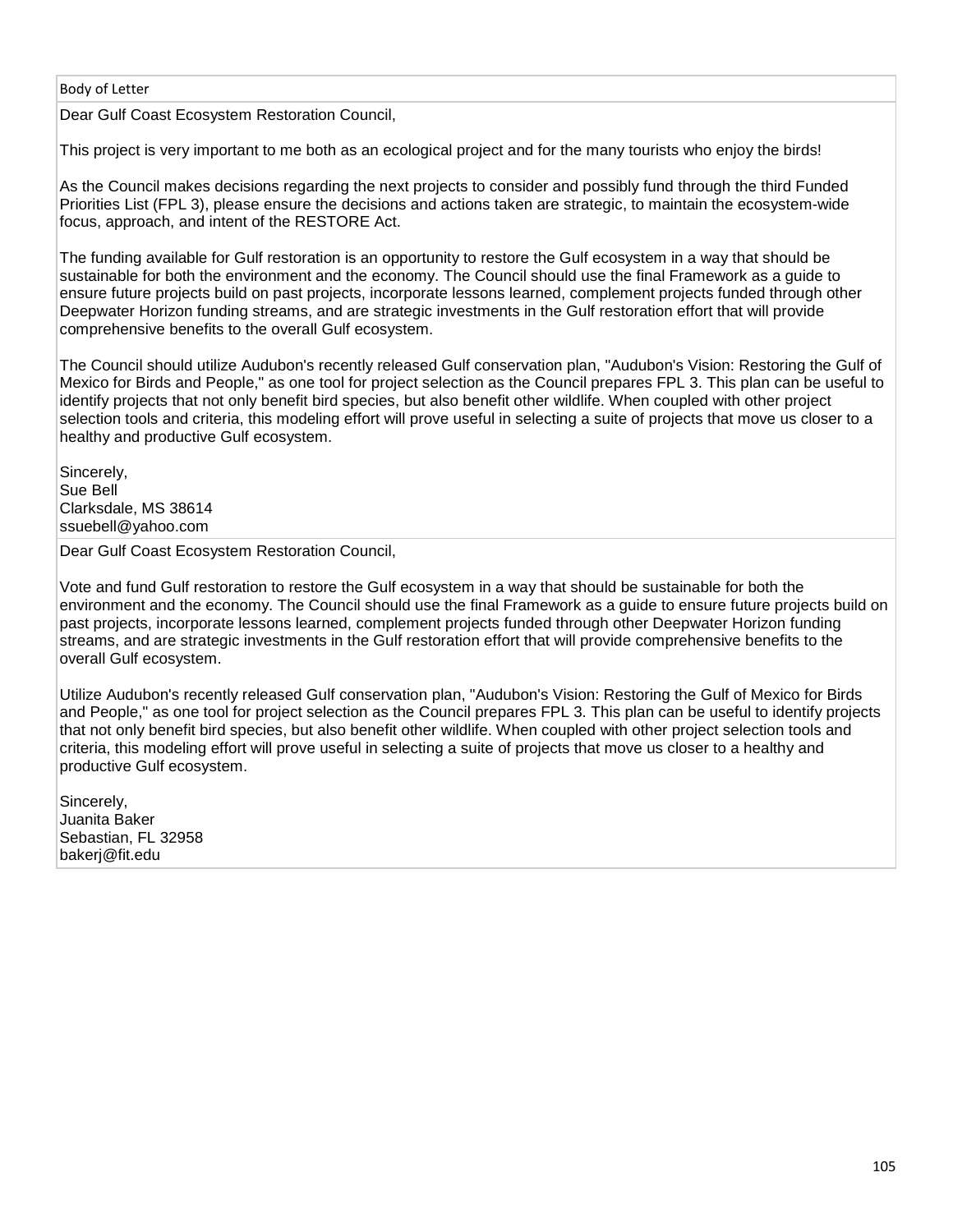Dear Gulf Coast Ecosystem Restoration Council,

We lived through over a year of Red Tide on the Southwest coast of Florida. It devastated wild life, the abundance of which was one of the main reasons we decided to retire to Florida. Although Karina Brevis is naturally occurring, the duration and extent of the Red Tide was widely attributed to human-caused pollution.

The funding available for Gulf restoration in the RESTORE Act is an opportunity to restore the Gulf ecosystem in a way that should be sustainable for both the environment, its wildlife and the economy. The Council should use the final Framework as a guide to ensure future projects build on past projects, incorporate lessons learned, complement projects funded through other Deepwater Horizon funding streams, and are strategic investments in the Gulf restoration effort that will provide comprehensive benefits to the overall Gulf ecosystem.

The Council should utilize Audubon's recently released Gulf conservation plan, "Audubon's Vision: Restoring the Gulf of Mexico for Birds and People," as one tool for project selection as the Council prepares FPL 3. This plan can be useful to identify projects that not only benefit bird species, but also benefit other wildlife. When coupled with other project selection tools and criteria, this modeling effort will prove useful in selecting a suite of projects that move us closer to a healthy and productive Gulf ecosystem.

Sincerely, Jayne Dean Englewood, FL 34223 jaynepdean@icloud.com

Dear Gulf Coast Ecosystem Restoration Council,

We must clean up after ourselves and if possible, make things better. As the Council makes decisions regarding the next projects to consider and possibly fund through the third Funded Priorities List (FPL 3), please ensure the decisions and actions taken are strategic, to maintain the ecosystem-wide focus, approach, and intent of the RESTORE Act.

The funding available for Gulf restoration is an opportunity to restore the Gulf ecosystem in a way that should be sustainable for both the environment and the economy. The Council should use the final Framework as a guide to ensure future projects build on past projects, incorporate lessons learned, complement projects funded through other Deepwater Horizon funding streams, and are strategic investments in the Gulf restoration effort that will provide comprehensive benefits to the overall Gulf ecosystem.

The Council should utilize Audubon's recently released Gulf conservation plan, "Audubon's Vision: Restoring the Gulf of Mexico for Birds and People," as one tool for project selection as the Council prepares FPL 3. This plan can be useful to identify projects that not only benefit bird species, but also benefit other wildlife. When coupled with other project selection tools and criteria, this modeling effort will prove useful in selecting a suite of projects that move us closer to a healthy and productive Gulf ecosystem.

Sincerely, Jim Tucker Houston, TX 77006 jtuckergeo@aol.com

Dear Gulf Coast Ecosystem Restoration Council,

We should restore the gulf and have all the animals not going extinct

Sincerely, Marilyn Gutierrez Miami, FL 33177 sweethotbaby30@gmail.com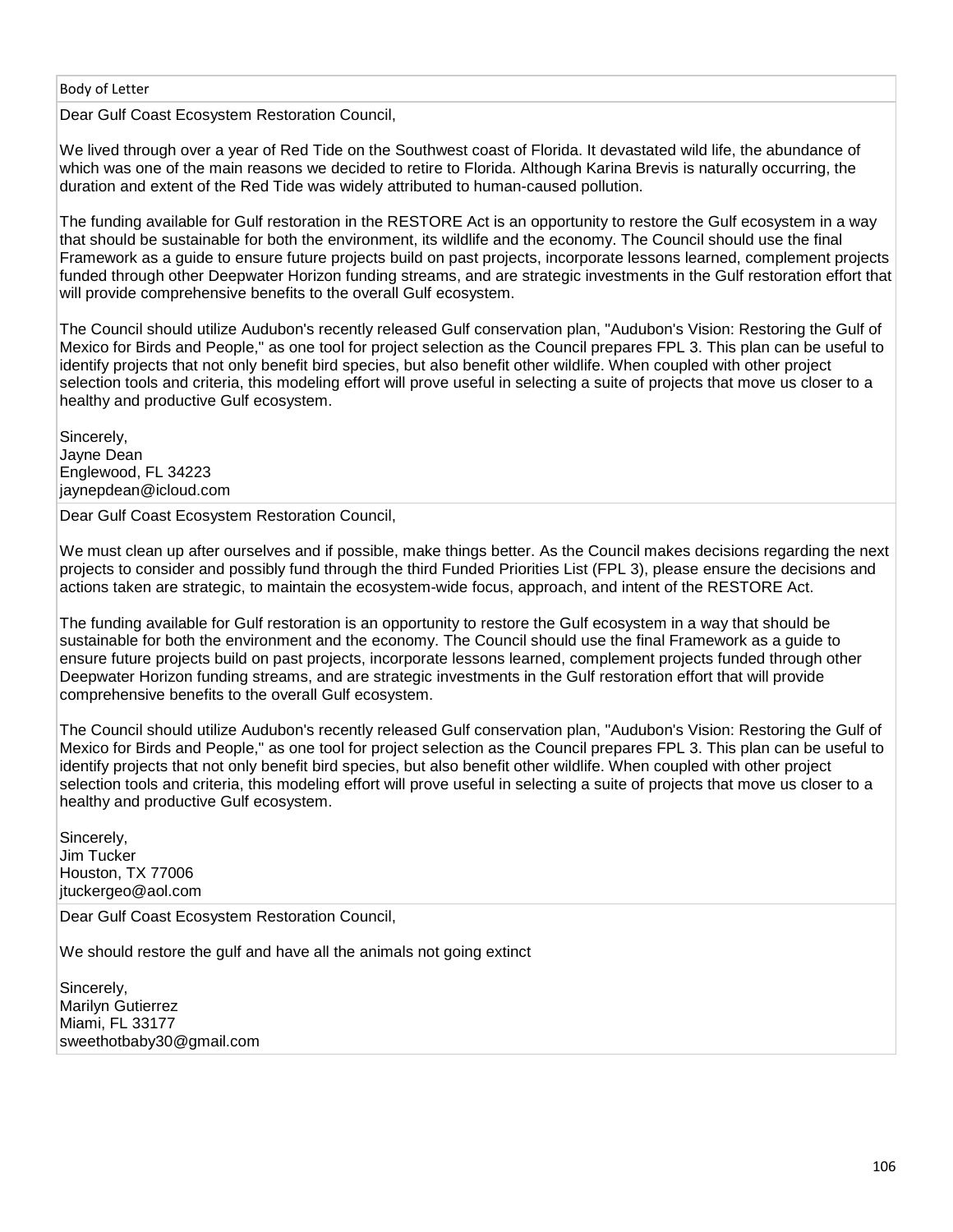Dear Gulf Coast Ecosystem Restoration Council,

Wildlife habitat in the Gulf is important to all humans. We can't survive without our non-human neighbors. None of my Gulf Coast friends and family would live there were they not surrounded by the most magical wildlife.

As the Council makes decisions regarding the next projects to consider and possibly fund through the third Funded Priorities List (FPL 3), please ensure the decisions and actions taken are strategic, to maintain the ecosystem-wide focus, approach, and intent of the RESTORE Act.

The funding available for Gulf restoration is an opportunity to restore the Gulf ecosystem in a way that should be sustainable for both the environment and the economy. The Council should use the final Framework as a guide to ensure future projects build on past projects, incorporate lessons learned, complement projects funded through other Deepwater Horizon funding streams, and are strategic investments in the Gulf restoration effort that will provide comprehensive benefits to the overall Gulf ecosystem.

The Council should utilize Audubon's recently released Gulf conservation plan, "Audubon's Vision: Restoring the Gulf of Mexico for Birds and People," as one tool for project selection as the Council prepares FPL 3. This plan can be useful to identify projects that not only benefit bird species, but also benefit other wildlife. When coupled with other project selection tools and criteria, this modeling effort will prove useful in selecting a suite of projects that move us closer to a healthy and productive Gulf ecosystem.

Sincerely, Molly Rouzie Bronx, NY 10458 blanketofpeas@gmail.com

Dear Gulf Coast Ecosystem Restoration Council,

WITH A CATASTROPHIC OIL SPILL LIKE THE HORIZON OIL SPILL, IT CAN TAKES DECADES TO RESTORE THE AREA AFFECTED, SO ALL THE FUNDS ALLOCATED TO YOUR AGENCY NEEDS TO GO DIRECTLY TO THAT FUND, AND NOT DIVERTED ANYWHERE ELSE!!!! As the Council makes decisions regarding the next projects to consider and possibly fund through the third Funded Priorities List (FPL 3), please ensure the decisions and actions taken are strategic, to maintain the ecosystem-wide focus, approach, and intent of the RESTORE Act.

The funding available for Gulf restoration is an opportunity to restore the Gulf ecosystem in a way that should be sustainable for both the environment and the economy. The Council should use the final Framework as a guide to ensure future projects build on past projects, incorporate lessons learned, complement projects funded through other Deepwater Horizon funding streams, and are strategic investments in the Gulf restoration effort that will provide comprehensive benefits to the overall Gulf ecosystem.

The Council should utilize Audubon's recently released Gulf conservation plan, "Audubon's Vision: Restoring the Gulf of Mexico for Birds and People," as one tool for project selection as the Council prepares FPL 3. This plan can be useful to identify projects that not only benefit bird species, but also benefit other wildlife. When coupled with other project selection tools and criteria, this modeling effort will prove useful in selecting a suite of projects that move us closer to a healthy and productive Gulf ecosystem.

Sincerely, April B. Denton Coconut Creek, FL 33073 aprilbdenton1@gmail.com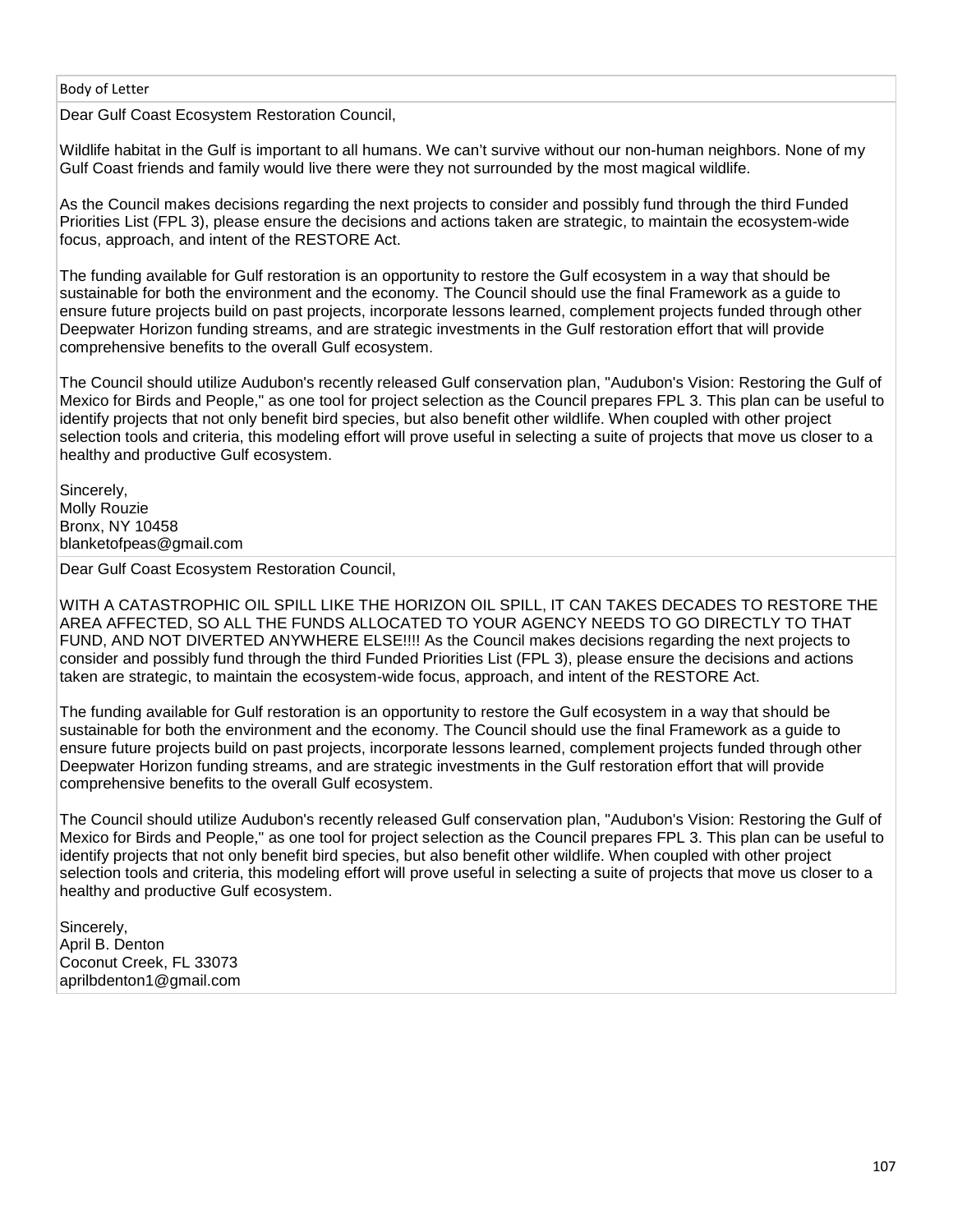Dear Gulf Coast Ecosystem Restoration Council,

As the Council makes decisions regarding the next projects to consider & possibly fund through the third Funded Priorities List (FPL 3), please ensure the decisions and actions taken are strategic, to maintain the ecosystem-wide focus, approach, and intent of the RESTORE Act.

The funding available for Gulf restoration is an opportunity to restore the Gulf ecosystem in a way that should be sustainable for both the environment and the economy. The Council should use the final Framework as a guide to ensure future projects build on past projects, incorporate lessons learned, complement projects funded through other Deepwater Horizon funding streams, and are the much-needed strategic investments in Gulf restoration efforts that will provide comprehensive benefits to the overall Gulf ecosystem.

The Council should utilize Audubon's recently released Gulf conservation plan, "Audubon's Vision: Restoring the Gulf of Mexico for Birds and People," as one tool for project selection as the Council prepares FPL 3. This plan can help identify projects that benefit bird species, AND all other wildlife. When coupled with other project selection tools and criteria, this modeling effort will prove useful in selecting a suite of projects that move us closer to a healthy and productive Gulf ecosystem that can thrive even in the age of climate change.

Sincerely, Ann Rainey Holiday, FL 34691 ann.rainey6622@gmail.com

Dear Gulf Coast Ecosystem Restoration Council,

We The People do not always get a second chance to restore the onslaught of humanity on our God Given natural resources but this is one of those rare opportunities. As the Council makes decisions regarding the next projects to consider and possibly fund through the third Funded Priorities List (FPL 3), PLEASE ensure the decisions and actions taken are specific to maintain the ecosystem wide focus, approach, and intent of the RESTORE Act.

The funding available for Gulf restoration is an opportunity to restore the Gulf ecosystem in a way that should be sustainable for both the environment and the economy.

The Council MUST use the final Framework as a guide to ensure future projects build on past projects, incorporate lessons learned, complement projects funded through other Deepwater Horizon funding streams, and are specific investments in the Gulf restoration effort that will provide comprehensive benefits to the overall Gulf ecosystem.

The Council should utilize Audubon's recently released Gulf conservation plan:

"Audubon's Vision: Restoring the Gulf of Mexico for Birds and People," as one tool for project selection as the Council prepares FPL 3.

This plan can be useful to identify projects that not only benefit bird species, but also benefit other wildlife. When coupled with other project selection tools and criteria, this modeling effort will prove useful in selecting an array of projects that move us closer to a healthy and productive Gulf ecosystem.

Sincerely, Agnes Whalen Saint Petersburg, FL 33734 agneswhalen@gmail.com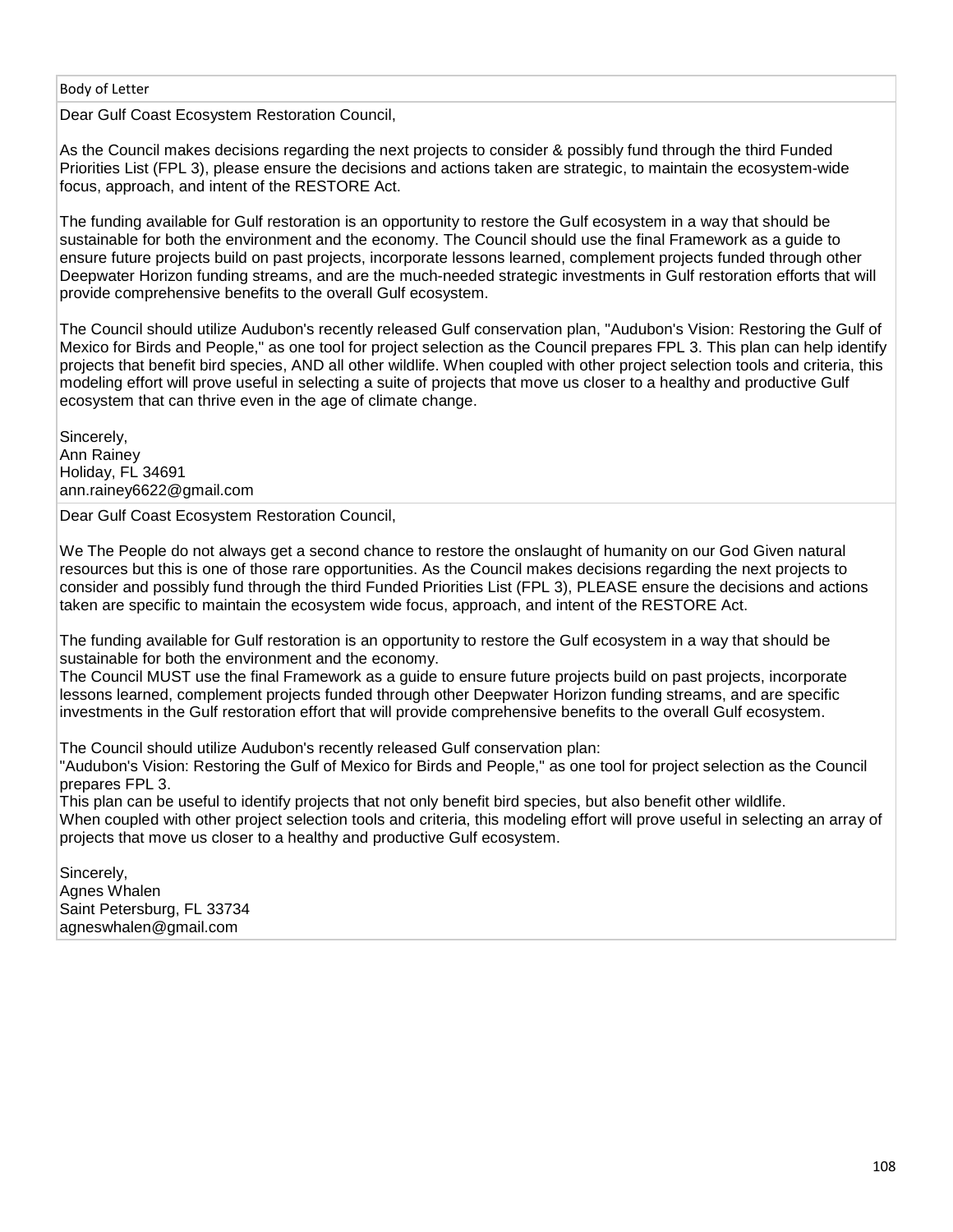#### Body of Letter

Dear Gulf Coast Ecosystem Restoration Council,

I am a teacher and volunteer at a bird rehabilitation center.

As such, I see firsthand the increasing difficulties that migratory birds face, from trauma from hitting high rises, botulism, reduction of habitat. It is very critical that we work to restore life saving bird habitats. These birds stop over in the Gulf of Mexico to replenish themselves before setting forth on their thousand of miles of journeys.

As the Council makes decisions regarding the next projects to consider and possibly fund through the third Funded Priorities List (FPL 3), please ensure the decisions and actions taken are strategic, to maintain the ecosystem-wide focus, approach, and intent of the RESTORE Act.

The funding available for Gulf restoration is an opportunity to restore the Gulf ecosystem in a way that should be sustainable for both the environment and the economy. The Council should use the final Framework as a guide to ensure future projects build on past projects, incorporate lessons learned, complement projects funded through other Deepwater Horizon funding streams, and are strategic investments in the Gulf restoration effort that will provide comprehensive benefits to the overall Gulf ecosystem.

The Council should utilize Audubon's recently released Gulf conservation plan, "Audubon's Vision: Restoring the Gulf of Mexico for Birds and People," as one tool for project selection as the Council prepares FPL 3. This plan can be useful to identify projects that not only benefit bird species, but also benefit other wildlife. When coupled with other project selection tools and criteria, this modeling effort will prove useful in selecting a suite of projects that move us closer to a healthy and productive Gulf ecosystem.

Sincerely, Nancy Harrington Miami Beach, FL 33141 nlmcland@bellsouth.net

Dear Gulf Coast Ecosystem Restoration Council,

PLEASE SUPPORT BIRD HABITAT RESTORATION! As the Council makes decisions regarding the next projects to consider and possibly fund through the third Funded Priorities List (FPL 3), please ensure the decisions and actions taken are strategic, to maintain the ecosystem-wide focus, approach, and intent of the RESTORE Act.

The funding available for Gulf restoration is an opportunity to restore the Gulf ecosystem in a way that should be sustainable for both the environment and the economy. The Council should use the final Framework as a guide to ensure future projects build on past projects, incorporate lessons learned, complement projects funded through other Deepwater Horizon funding streams, and are strategic investments in the Gulf restoration effort that will provide comprehensive benefits to the overall Gulf ecosystem.

The Council should utilize Audubon's recently released Gulf conservation plan, "Audubon's Vision: Restoring the Gulf of Mexico for Birds and People," as one tool for project selection as the Council prepares FPL 3. This plan can be useful to identify projects that not only benefit bird species, but also benefit other wildlife. When coupled with other project selection tools and criteria, this modeling effort will prove useful in selecting a suite of projects that move us closer to a healthy and productive Gulf ecosystem.

Sincerely, Alison Matherly Tampa, FL 33604 awmatherly@gmail.com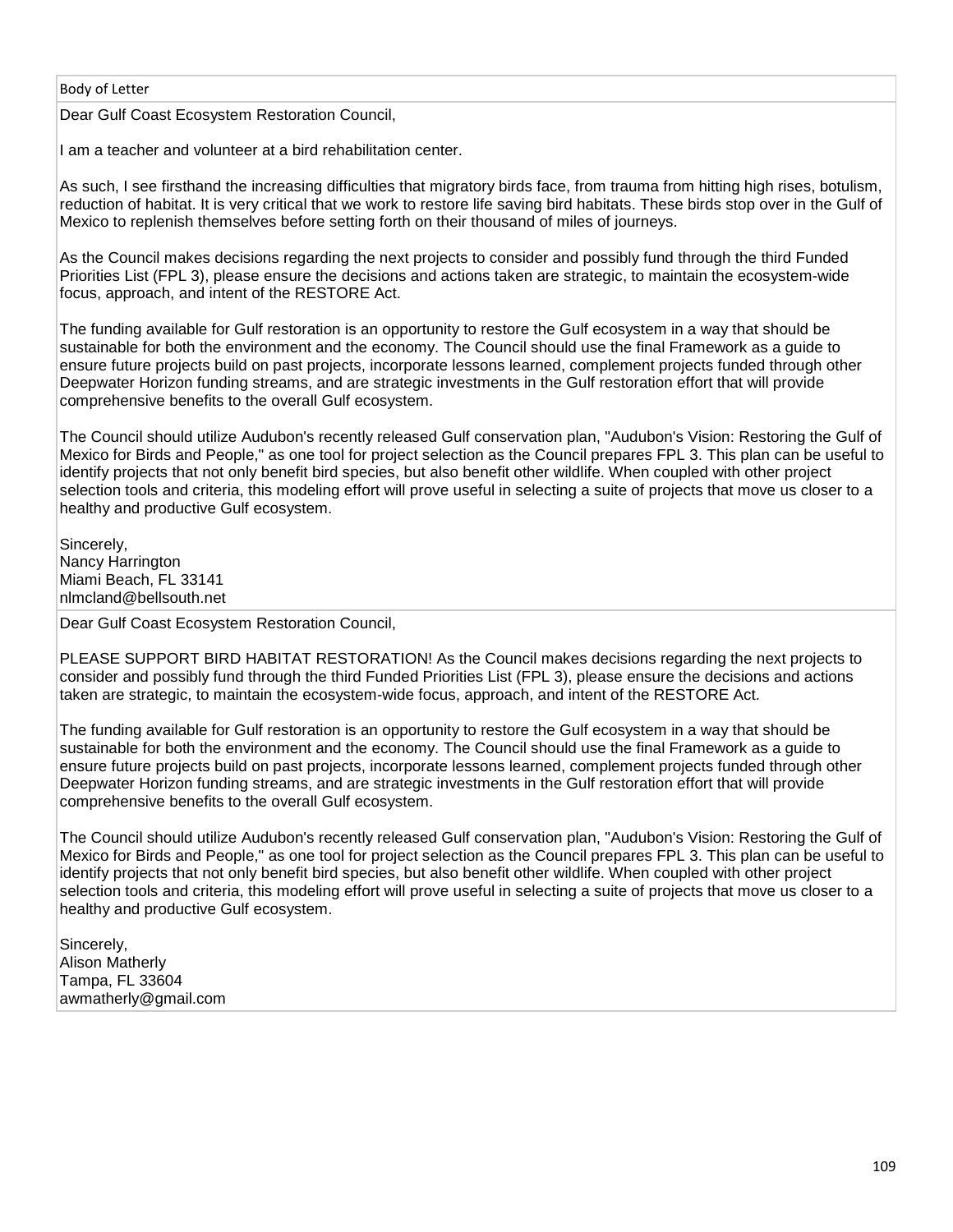Body of Letter

Dear Gulf Coast Ecosystem Restoration Council,

As the Council makes decisions regarding the next projects to consider and possibly fund through the third Funded Priorities List (FPL 3), please ensure the decisions and actions taken are strategic, to maintain the ecosystem-wide focus, approach, and intent of the RESTORE Act.

The funding available for Gulf restoration is an opportunity to restore the Gulf ecosystem in a way that should be sustainable for both the environment and the economy. The Council should use the final Framework as a guide to ensure future projects build on past projects, incorporate lessons learned, complement projects funded through other Deepwater Horizon funding streams, and are strategic investments in the Gulf restoration effort that will provide comprehensive benefits to the overall Gulf ecosystem.

The Council should utilize Audubon's recently released Gulf conservation plan, "Audubon's Vision: Restoring the Gulf of Mexico for Birds and People," as one tool for project selection as the Council prepares FPL 3. This plan can be useful to identify projects that not only benefit bird species, but also benefit other wildlife. When coupled with other project selection tools and criteria, this modeling effort will prove useful in selecting a suite of projects that move us closer to a healthy and productive Gulf ecosystem.

The fact that there has been poor preventative measures, if any, to mitigate or repair the neglect has resulted in some of the worst conditions in History, Coupled with the Current Administrations further Environmental Protections Defunding and Deregulations, Our Nation is losing its Greatest Treasures forever. And next is Us.

Sincerely, Dale Prillaman Hollywood, FL 33021 dprllm@hotmail.com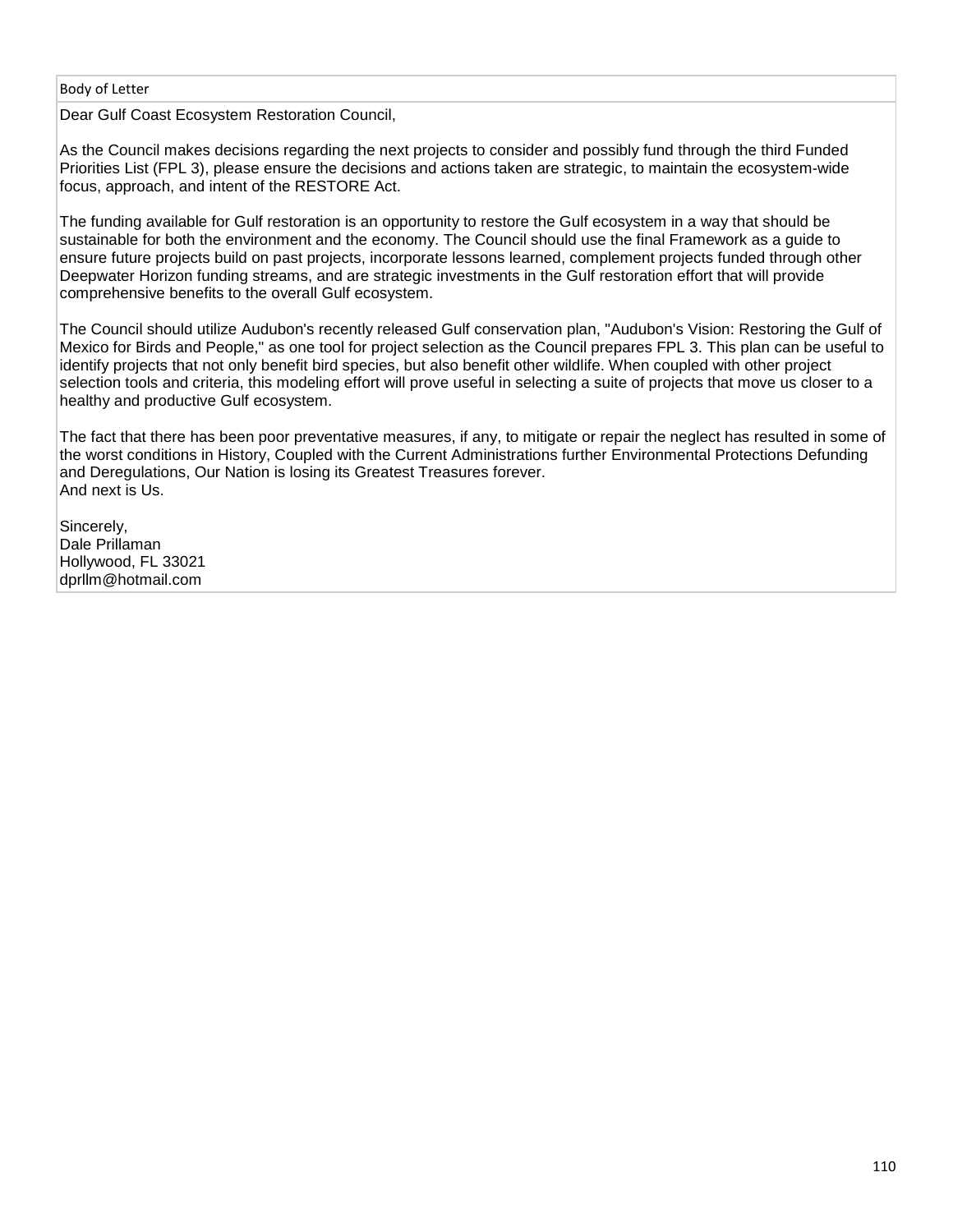# **Appendix 2. Kenneth Teague, Full Comment Attachment**

Comments on Gulf Coast Ecosystem Restoration Council Planning Framework Draft April 2019 General **Comments** 

My first reading of the document was very difficult, finding it nearly impossible to understand the intent of the document, and the specific lexicon that has evolved surrounding the RESTORE Act. Since then, I am beginning to understand the document a little better. I do believe that the Framework Draft is handicapped by the previously adopted goals and objectives. While the goals may be acceptable, the objectives are not consistent with long-accepted definitions of what constitutes an acceptable (and useful) environmental management goal, and objective. Goals are supposed to be rather general, but still clear enough and specific enough so that there can't be much disagreement about what it means, and so that progress towards it can be measured. These are. Objectives should support specific goals, should be more detailed and specific, and should represent steps in a process towards meeting the specific goal they support. These do not. Rather, they are for the most part, simply restatements of the goals, with additional goals added. See the NEP Guidance for a more detailed explanation of this. So, the resulting objectives of the RESTORE program are really not helpful at all.

Geographic Area- So, the RESTORE program's efforts to define priority geographic areas for FPL 3, are: The entire Gulf of Mexico, except the following Louisiana coastal basins- Atchafalaya, Terrebonne, Barataria, Mississippi River. How is that setting any priorities? How is that helpful? Why were these few geographic areas removed from consideration?

Beneficial Use of Dredged Material- While efforts to create or restore wetlands using dredged material are desirable when done correctly, I strongly recommend that this document explicitly prohibit the use of RESTORE Act funds to assist any permittee, under Section 404 of the Clean Water Act, and/or Section 10 of the Rivers and Harbors Act, to meet their legally required compensatory mitigation requirements under a permit. I believe there is a reasonable chance that RESTORE Act funds may have already been used for this purpose. In addition, I strongly recommend that this document explicitly prohibit use of RESTORE Act funds to create or restore wetlands using either known contaminated dredged material, or dredged material that is suspected of being contaminated, without demonstrating via testing as per the Inland Testing Manual, that the dredged material is suitable for disposal in the aquatic environment. In doing so, the "Reason to Believe" loophole commonly exploited by the U.S. Army Corps of Engineers and their clients, should not be similarly exploited by any project using RESTORE Act funds. Finally, I recommend that RESTORE explicitly acknowledge the clear difference between "Beneficial Use of Dredged Material" to create or restore wetlands, and "Dedicated Dredging" to create or restore wetlands.

I strongly recommend RESTORE cease funding marsh creation/restoration projects via "Dedicated Dredging" until it has thoroughly considered the implications of dredging large, deep holes in shallow estuaries to obtain the necessary sediment. This has implications for dissolved oxygen and potentially, geomorphology, which have never been fully acknowledged or assessed.

I recommend that RESTORE fully consider all implications of the use of hard shoreline protection structures on estuarine shorelines, before continuing to fund such efforts. More specifically, the impacts of mining rock in upland environments, and the impacts of air emissions and greenhouse gases due to transportation of rock, are typically not considered when deciding whether to use these techniques.

I also recommend that RESTORE not support projects based on hard shoreline protection structures on the Gulf of Mexico barrier island/barrier shoreline/barrier headland shorelines. Their use is very controversial, and my opinion is that scientific opinion seems to trend against their use, except in very unusual circumstances (e.g. Freeport, TX).

Decommission unused, orphaned energy facilities: To my knowledge, no scientific assessment of the environmental risks posed by unused, orphaned energy facilities exists. I am not confident that they represent a priority stressor to the coastal environment, with the exception of oil and gas canals in Louisiana. I recommend that RESTORE and the State of Texas either produce a peer reviewed assessment that supports that this is a priority for coastal environmental protection and restoration, assign an appropriate priority to such actions (again, supported by science), or cease funding these projects and devote the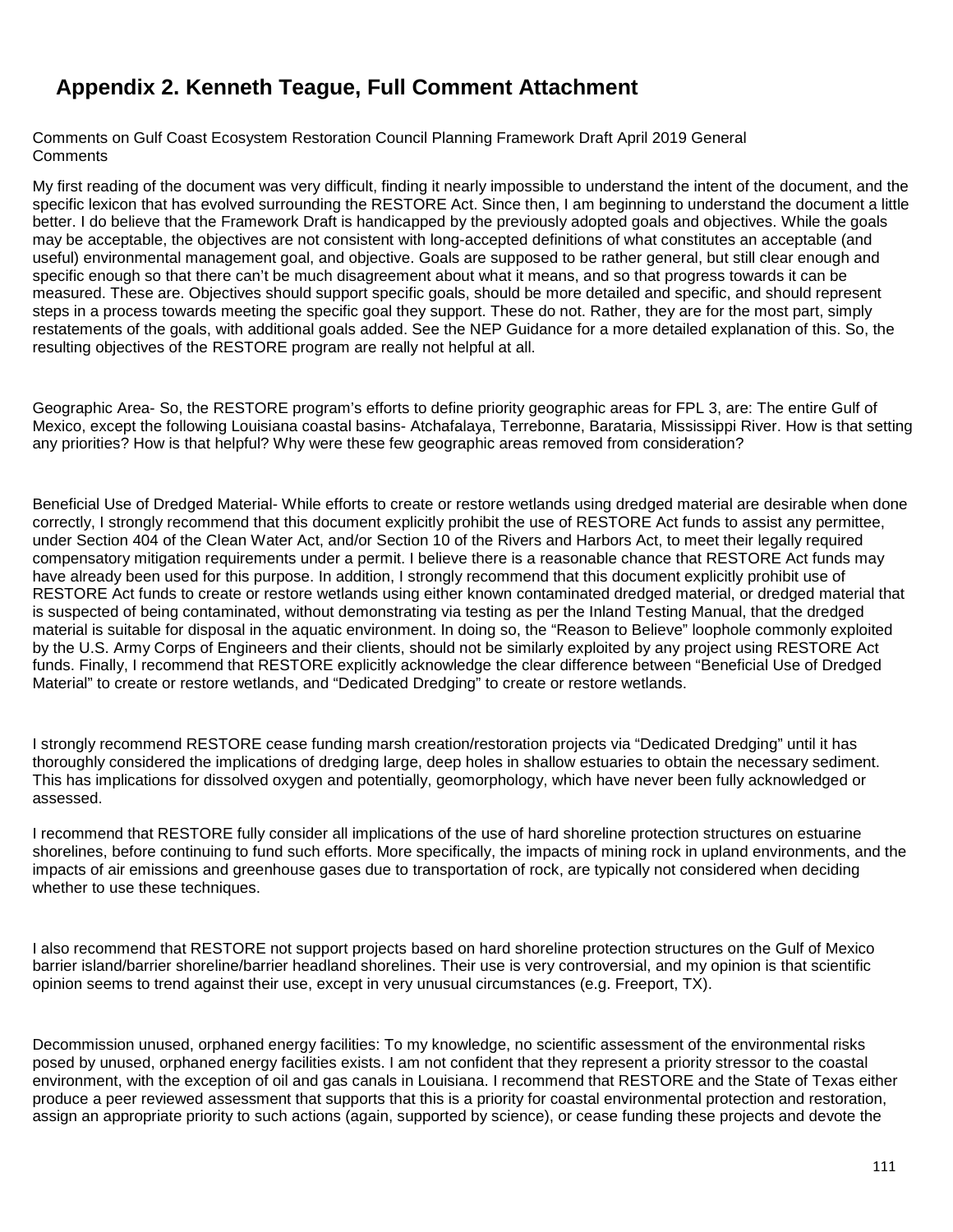funds to actions that are clearly high priority. Implementing this may be "good housekeeping", and may reflect state agency policy, but there is little or no evidence it is actully a priority for coastal protection/restoration.

# Specific Comments

• Executive Summary

◦ p. ii

▪ 1st set of bullets

• 1st bullet: Add seagrasses. This is one of my most important comments. The lack of any mention of seagrasses appears to be a major omission. Change "islands" to "barrier islands".

• 2nd bullet: Too general. This basically says "protect and conserve" everything. Note also that while protection and conservation are desirable, they are not restoration.

• 3rd bullet: Change "natural processes" to "other natural processes".

• 4th bullet: So are nutrients the highest pollutant priority or not? I can see that as a Gulfwide priority, but it is not a priority everywhere in the Gulf. In some coastal areas bacteria are a greater concern.

• 5th bullet: This is redundant to the 1st bullet. I recommend eliminating this bullet, and adding oyster reef habitat to bullet 1, even though it would still be redundant.

▪ 2nd set of bullets

• Again, the geographic priorities are "almost everything". What's the point?

#### • Introduction

◦ 1.2 RESTORE Act and Council Selected Restoration Component

 $\cdot$  P. 3

• Bullet #1: I assume the term "marine...habitats" can be assumed to include water quality concerns. But what about estuarine aquatic habitats? If not, how do we ensure the RESTORE Council will give priority consideration to projects that address appropriate water quality concerns?

◦ 1.3 Council selected restoration component comprehensive plan and funded priorities lists

• 2nd paragraph: Several problems with this:

◦ Priority watersheds: Some projects were claimed to be located in priority watersheds, but weren't, or were only partly.

◦ Capping wells: I am not aware of any scientific documentation that indicates that uncapped oil and gas wells in wetland or upland environments, constitute an actual risk to the environment. Granted, I don't know much about oil and gas wells. But I am not aware of any coastal environmental assessment that has identified this as a priority. It is probably a good idea generally, but it is not clear it is actually a priority need for the coastal environment. Provide that documentation.

◦ Projects to create or restore marsh by digging holes in estuaries may cause low DO in the holes. RESTORE should not fund projects that create low DO, no matter what good they do.

◦ USDA coastal conservation reserve program needs to be carefully managed to ensure that it actually benefits the coastal environment. It would be very easy for it to only benefit landowners and artificial habitat for waterfowl.

◦ Note that while acquisition of habitat for preservation is a desirable component in a comprehensive coastal management program, acquisition/preservation is not restoration. If the habitat is actually under unregulated threat however, it is a necessary tool.

 $P.4$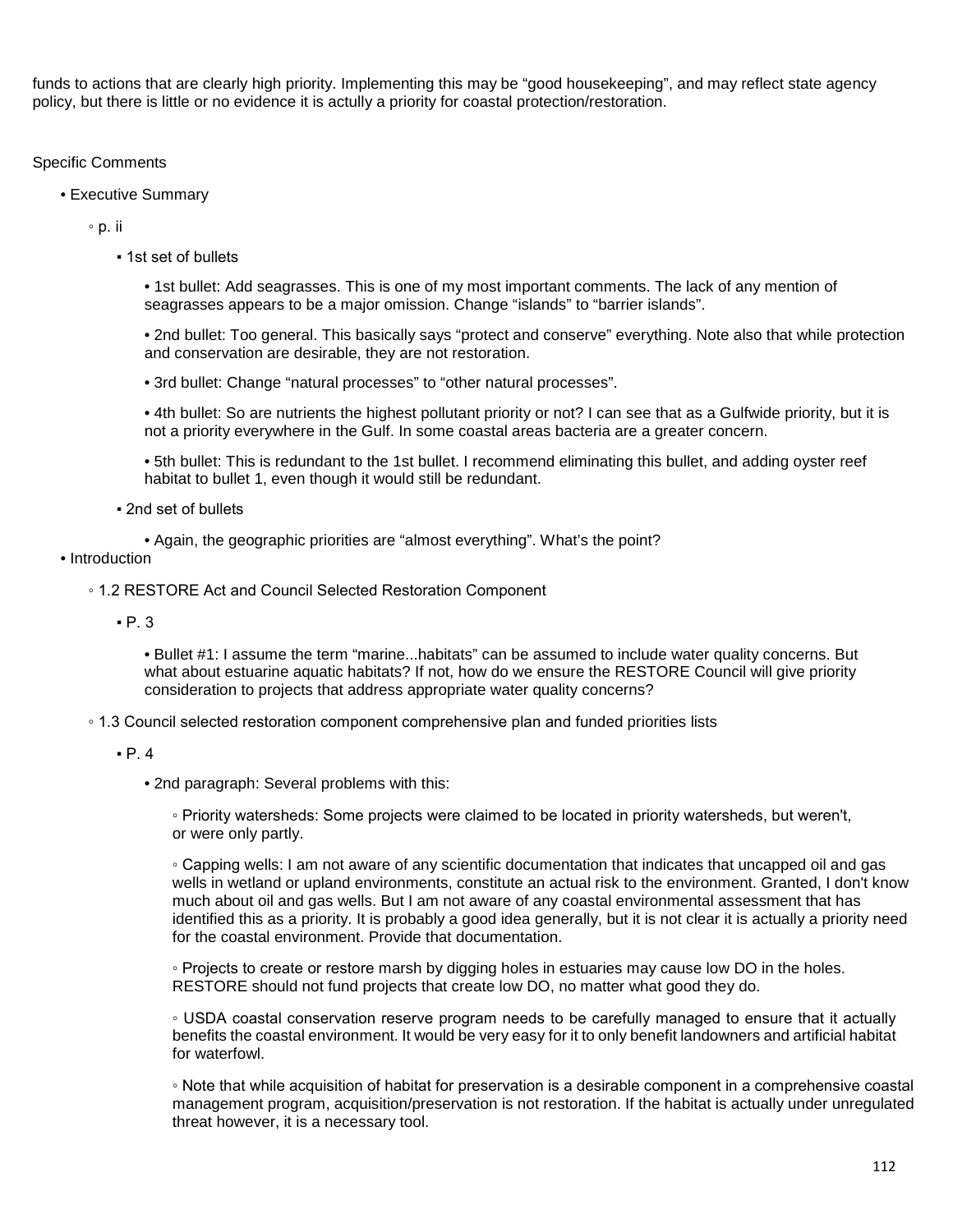◦ Similarly, shoreline protection is not restoration either.

• Last paragraph; 3rd to last sentence: What is this and why is it helpful? I'm sorry, but it sounds like a boondoggle to me. A gift to the Water Institute of the Gulf perhaps? Just a wild guess.

- 2. Planning Framework
	- 2.1 Planning Framework Organization
		- P. 7 Development of Priority Approaches and Geographic Areas: The intent may

have been admirable, but the result appears to be pretty much useless. Again, the Priority Geographic Areas are "the entire Gulf except the Atchafalaya, Terrebonne, Barataria, and Mississippi River coastal basins in Louisiana?

▪ Priority Approaches and Techniques: I realize you have struggled with this, and that you are trying to define these in order to avoid funding things that shouldn't be funded, so I support what you are trying to do with these. However, your explanations, definitions, logic, and result, all need work. More careful, detailed thought needs to go into this overall concept and the detailed conceptual "model" of how this all fits together. This problem is related to, and partly caused by, your incorrect definition of objectives. I suppose its better than leaving the field wide open for all kinds of approaches and techniques that should not be supported though.

- P. 8 Geographic Areas: See previous comments about this.
- P. 10; Fig. 2.1.1
	- Create, restore, and enhance coastal wetlands, islands, shorelines, and headlands

▪ Protect natural shorelines: Depending on what you actually mean by this, I may have a concern. Specifically, hard shoreline protection should not be used to protect any Gulf barrier island/barrier shoreline/barrier headland shorelines, except perhaps those at Freeport, TX, where coastal geologists have said it would be acceptable due to unusual human impacts.

▪ Add the following techniques for barrier islands/barrier shorelines: vegetative plantings, sand fencing.

- Add the following for wetland restoration: vegetative plantings
- Protect and conserve coastal, estuarine, and riparian habitats
	- Decommission unused, orphaned energy facilities
		- By this, I assume you mean plugging abandoned oil wells, as you have previously funded.

• To my knowledge, there is no scientific evaluation or assessment of the risks posed, if any, by these to the coastal environment. I am not knowledgeable about the details of oil and gas wells, so maybe the risks are obvious to some who are. However, no coastal scientists I know have ever raised this as a priority. I am concerned it is included simply because it is a policy priority of the Texas General Land Office. It is obviously "good housekeeping", but that doesn't mean it's a coastal protection/restoration priority.

• P. 11; Fig. 2.1.2

◦ Why isn't "Restore Oyster Habitat" proposed for the Chenier Plain? There are oysters in lower Calcasieu Lake and lot of them in the estuaries of the eastern part of the Chenier Plain. The world's largest oyster reef, the Pt. Au Fer Reef, historically existed here, but was destroyed by a combination of natural deltaic switching as the Atchafalaya River became the primary distributary of the Mississippi

River, and as the reef was extensively mined. While most of the reef could not be restored currently due to the effects of the Atchafalaya River, perhaps portions of its westward extent could be?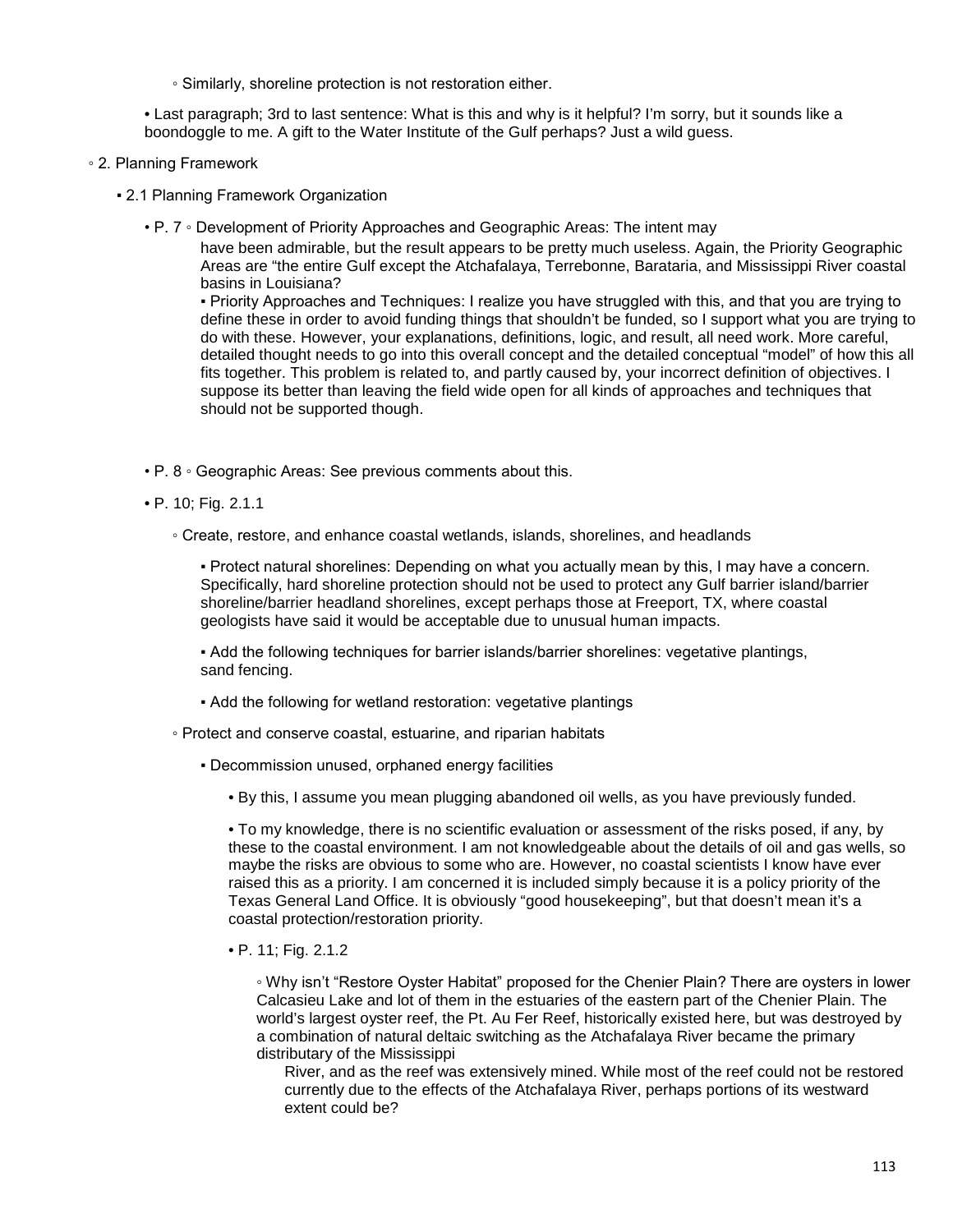- 2.2.1 Create, restore, and enhance coastal wetlands, islands, shorelines, and headlands
	- P. 12
		- Last paragraph

• 2nd sentence: I question whether it is true that "across the Gulf coastal landloss is occurring primarily because of increasing wave impacts". It may be true some places, but I don't think it is true in most places. I think relative sea level rise and reduced sediment supply are the greatest causes, at least in Louisiana and Texas.

- P. 13
	- 1st paragraph

• 1st sentence: While protecting estuarine shorelines from wave energy may be a reasonable action to take in some cases, the use of hard shoreline protection structures on actual Gulf barrier island, barrier shoreline, and barrier headlands, except in very rare cases (Freeport, TX), is unacceptable. RESTORE should not fund such projects. Also, note that shoreline protection is not restoration.

- FPL 3 Potential Restoration Strategies
	- Sediment Placement

◦ Last paragraph: While you discuss "beneficial use of dredged material" you fail to even mention that not all sediment placement is "beneficial use of dredged material". The other form of sediment placement, which is done extensively in Louisiana, is "dedicated dredging", in which a large, deep hole is dredged in a shallow estuary to obtain sediment. This can cause low dissolved oxygen in the hole, and may result in geomorphic changes. The negative effects of dedicated dredging are never mentioned. Do not fund any more dedicated dredging projects that dredge deep holes in estuaries, until you have assessed these risks.

◦ P. 14;

- Protect Natural Shorelines: Again, RESTORE should not fund any hard structures on Gulf barrier island, barrier beach, or barrier headland shorelines, with the possible exception of Freeport, TX, due to the unique situation there. Similar techniques applied on estuarine shorelines are another matter.
- 2.2.2 Protect and conserve coastal, estuarine, and riparian habitats.
	- P. 15
		- **Background** 
			- 1st paragraph

◦ 2nd to last sentence: This makes it sound as if all water quality problems were due to agriculture, transportation and energy industries. This is ridiculous. Municipal wastewater and all manner of industrial wastewater contribute very significantly to water quality problems. In addition, septic systems, urban stormwater runoff, and disposal of contaminated dredged material, all contribute to water quality problems.

• Last paragraph: The idea that acquisition is a solution to relative sea level rise is true only under certain very specific conditions: The tract of land acquired includes the shoreline as well as uplands landward of the shoreline, with sufficient elevation to allow for "migration of wetlands inland", but also with a slope that is not so steep that wetland migration would require a large stepwise increase in relative sea level over short times. I question whether this is even a factor in the acquisitions being made, particularly in Texas. So, I really don't see this as an actual factor in the decisions being made. It could be, but I doubt it is.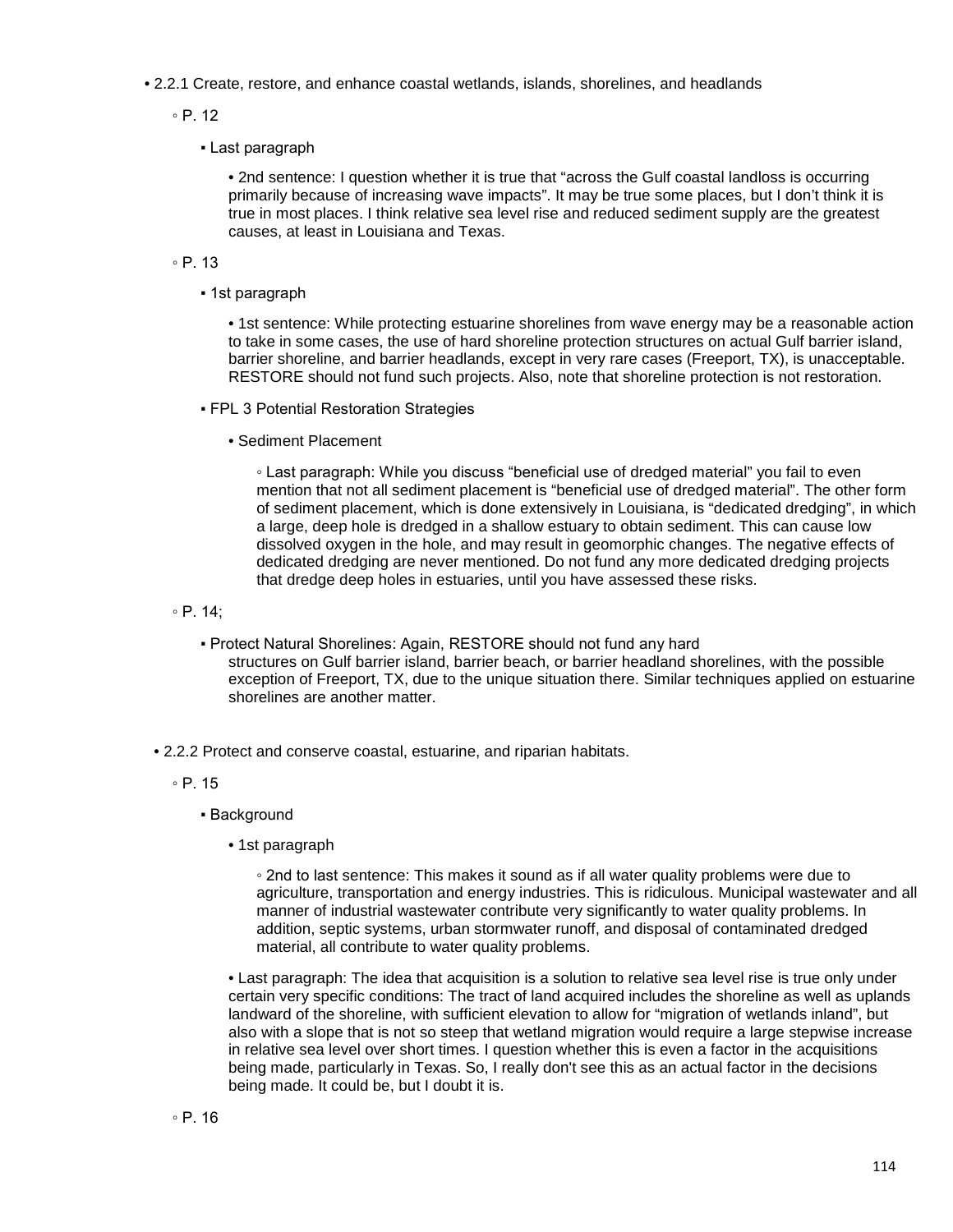▪ 1st paragraph

• 2nd sentence: This is fundamentally important, and somebody doesn't get it- "habitat protection and conservation" are not restoration!

• Last sentence: I wholeheartedly, and fundamentally disagree. Acquisition should be used where it really makes sense- for areas that are under intense unregulated, or loosely regulated, threat of development. And for habitats with particularly high ecological value. For example, Texas barrier islands. Or coastal cypress swamps that may not be protected under Section 404 of the Clean Water Act (e.g. those that would not regenerate if logged). Another good example may be prairie potholes on the Texas coast, which are mostly unregulated currently, and which will

almost certainly cease being regulated in the future. It may not make a lot of sense to acquire estuarine salt marshes (except those on barrier islands/peninsulas, which though regulated, can't afford to simply be destroyed and mitigated elsewhere), which are under strong regulatory protection. It may also not make sense to acquire wetlands that are clearly not keeping pace with relative sea level rise. Acquisition should be used strategically and sparingly. It should not be the primary tool. It is not restoration.

- FPL 3 Potential Restoration Techniques
- Land Acquisition: Again, very importantly, land acquisition is not restoration.

• In addition, acquisition should be used where it really makes sense- for areas that are under intense unregulated, or loosely regulated, threat of development. And for habitats with particularly high ecological value. For example, Texas barrier islands. Or coastal cypress swamps that may not be protected under Section 404 of the Clean Water Act (e.g. those that would not regenerate if logged). Another good example may be prairie potholes on the Texas coast, which are mostly unregulated currently, and which will almost certainly cease being regulated in the future. It may not make a lot of sense to acquire estuarine salt marshes (except those on barrier islands/peninsulas, which though regulated, can't afford to simply be destroyed and mitigated elsewhere), which are under strong regulatory protection. It may also not make sense to acquire wetlands that are clearly not keeping pace with relative sea level rise. Acquisition should be used strategically and sparingly. It should not be the primary tool. It is not restoration.

• Riparian habitats should only be considered for acquisition, if they are under considerable unregulated threat. Many riparian areas outside of urban areas are not. Prioritize funds for actual restoration over acquisition of habitats that are not actually very threatened.

#### ◦ p. 17

**• Habitat management and stewardship** 

• Only fund "debris removal" if it can be demonstrated that it provides an actual coastal ecological benefit. RESTORE should not become a cash cow for "cleaning up" private or public lands, where there is no actual coastal environmental benefit.

• Great care must be taken to ensure that "habitat management and stewardship", as described here, actually provides an ecological benefit to coastal ecosystems. RESTORE should not become a cash cow for farmers or public land management agencies to do with as they please. The potential for no significant ecological benefit to coastal ecosystems under this "approach" or "technique" is considerable. However, it is

possible to implement it and have a positive impact on the coastal environment- it just has to be done in a manner that provides such benefit. Not all sites will be amenable to providing a coastal benefit.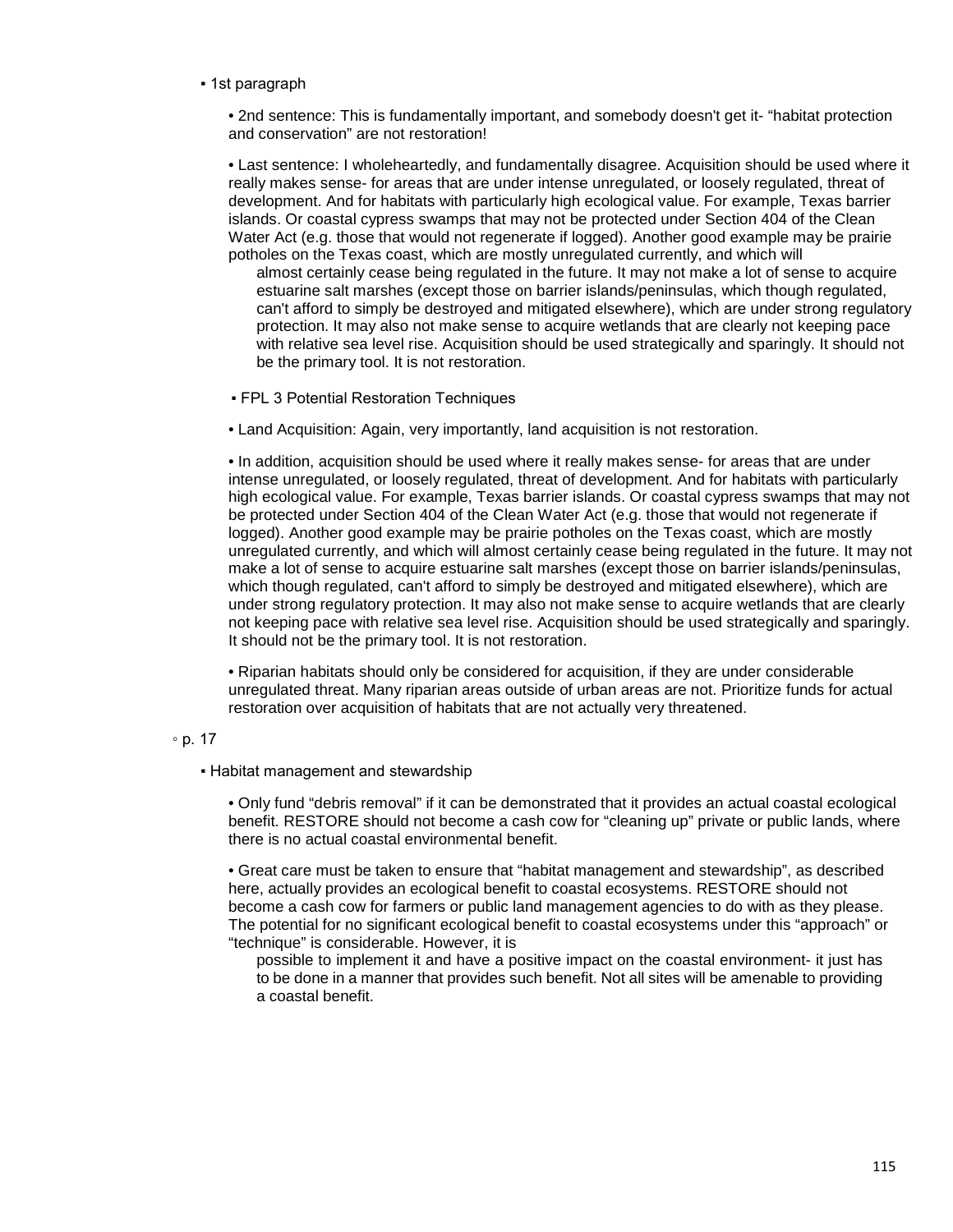▪ Decommission unused, orphaned energy facilities

• First, note that the article cited does not appear to provide any real support to the kinds of activities that are being proposed under this "approach" or "technique".

• Again, to my knowledge, there is no scientific evaluation or assessment of the risks posed, if any, by these to the coastal environment. I am not knowledgeable about the details of oil and gas wells, so maybe the risks are obvious to some who are. However, no coastal scientists I know have ever raised this as a priority. I am concerned it is included simply because it is a policy priority of the Texas General Land Office. It is obviously "good housekeeping", but that doesn't mean it's a coastal protection/restoration priority.

• Removal of old storage tanks and especially open pits would have an actual environmental benefit, but it is not clear that plugging wells would. Either provide solid evidence that plugging wells is an actual priority, or spend the money on something that is known to be a priority.

• 2nd to last sentence: Barrier islands, shorelines, and other coastal areas that are denuded of vegetation due to oiling, probably got that way from either an oil spill related to a shipping accident, or due to a spill like the Deepwater Horizon. I have never heard of a barrier island, shoreline, or other coastal area being oiled by an unplugged well in either coastal uplands or coastal wetlands. Unless you can provide firm evidence that this is an actual priority risk, do not fund plugging of wells until other known high priority actions are completed.

• Last sentence: I agree that restoration of physical impacts of oil and gas development, particularly to wetlands, such as well pads, access roads, and other transportation corridors, should probably be a priority, as long as these impacts predated regulatory requirements now in place that typically require permittees to restore such features. In other words, don't help the oil and gas companies to meet their required mitigation. Instead, go after the companies who have not completed their required mitigation. Similarly, backfilling of oil and gas canals sounds a lot like this. It should be a priority technique for wetland restoration, where oil and gas canals exist (e.g. Louisiana and upper Texas coast primarily).

◦ p. 18: Are you confident that those wells actually posed a significant risk to

water quality? I have not seen any scientific assessment of the risk actually posed by these. Of course, properly plugging these wells and otherwise cleaning them up is "good housekeeping", and I would not say that it is inapppropriate work to do, but is it really a priority from an ecosystem management perspective?

◦ p. 19

▪ 2.2.3 Restore hydrology and natural processes

• Primary Objectives: Again, as previously discussed, the objectives are mostly redundant of goals, and do not provide the additional detail that is normally expected of objectives that support specific goals (see NEP guidance).

- p. 21
	- Controlled river diversions

• 2nd sentence: In spite of some stakeholders' arguments to the contrary in Louisiana, in many cases diversions are needed to combat elevated salinity as well (e.g. Maurepas, Nueces Delta, etc).

◦ p. 22

- Restore natural salinity regimes
	- 1st paragraph

◦ 1st sentence: "Coastal" and "estuaries" is redundant. There are no estuaries that are not "coastal".

• 2nd paragraph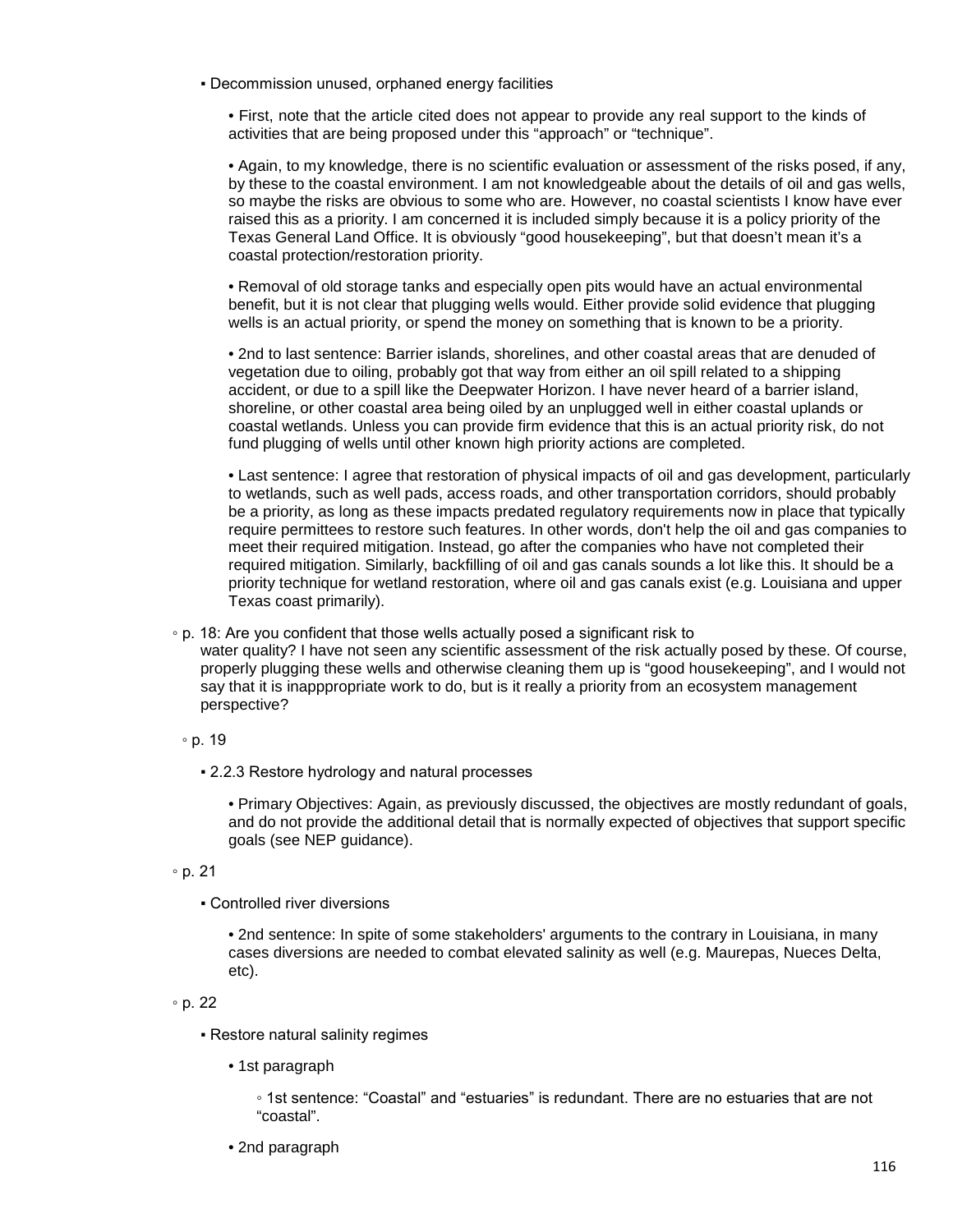- 2nd sentence
	- Backfilling canals is far superior to plugging canals

▪ I cannot think of a good reason to channelize in order to restore a natural salinity regime, except in the case of a river diversion. On the other hand, I can think of many reasons not to "channelize" due to the tendency of channelization to result in saltwater intrusion, loss of habitat, etc.

▪ "...other structures in navigation channels...": It is not clear what this means, but structural marsh management has many negative impacts, so I strongly recommend that RESTORE not fund structural marsh management features, except perhaps when changes to those structures helps to reverse some of the negative effects of them.

• Last paragraph: It is not clear to me if RESTORE funded Texas to reopen the mouth of the San Bernard River to the Gulf, and to reopen tidal pass known as Cedar Bayou. And if it did so, it is not clear to me whether it was justified based on "Restore natural salinity regimes". However, if it did:

◦ Both of these passes apparently open and close naturally. There is no documentation that their closure is in response to human impacts.

◦ Both of these passes have been recently opened artificially, at great expense to the taxpayers. And as I predicted, they have both closed very quickly, naturally. Also, as I predicted, there is another hue and cry for public funds to be used to open them again, at great expense, after a very short time open. If RESTORE did fund these efforts, it should not have, and it should not do so in the future. Conversely, there has been talk about closing Rollover Pass on Bolivar Peninsula, which is an excellent idea. Rollover Pass is completely artificial, has caused major damage to Bolivar Peninsula and its backbarrier marshes, and has changed the salinity regime of East Bay. However, that project has not moved forward.

◦ The actual reason that a small group of wealthy homeowners continues to call for reopening the mouth of the San Bernard River, is for their access to the Gulf in boats.

◦ The actual reason for the calls to reopen Cedar Bayou are based entirely on sportfishing interests.

### ◦ p. 23

- Comprehensive Plan Goals and Objectives
	- Primary Objective: See previous comment about this.
	- 1st complete paragraph

◦ 2nd sentence: Oysters are not the best example of a coastal community that is common in many parts of the Gulf, which is sensitive to water quality impacts- seagrasses are. Seagrasses are extremely sensitive to reductions in water clarity, either by increases in suspended solids, or by increases in nutrient loading. Why aren't

seagrasses mentioned at all in this document? They are extremely important in the Gulf, arguably at least as important as oysters.

- **Background**
- 1st paragraph
	- last sentence

▪ Harmful algal blooms are not pathogens, and they don't "generate pathogenic contamination".

▪ Fecal bacteria don't "generate pathogenic contamination". The ARE pathogenic contamination.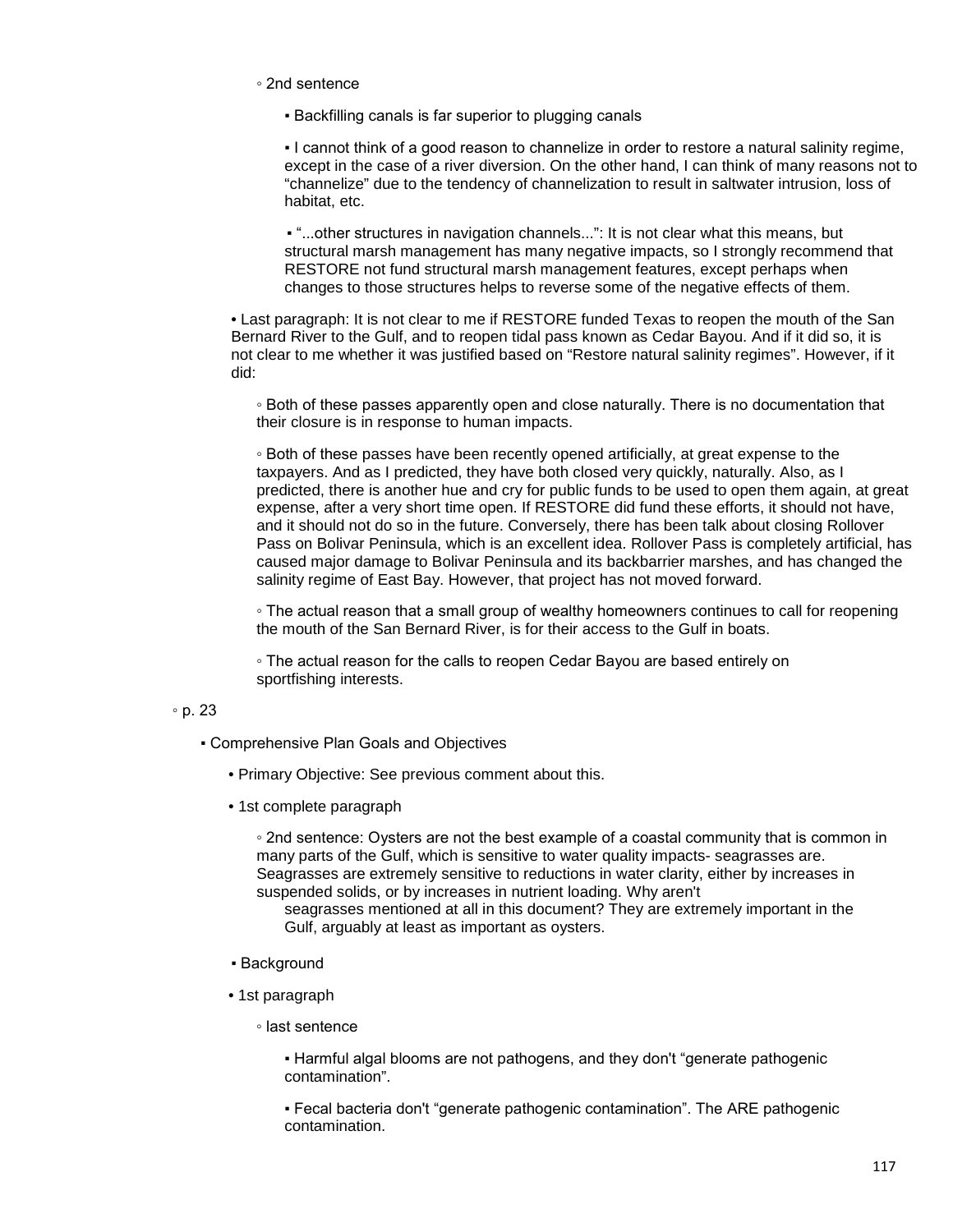• 2nd paragraph

◦ 1st sentence: "...estuaries and coastal habitats...": Estuaries are coastal habitats. Change to "...estuaries and other coastal habitats...".

#### ◦ p. 24

- 1st complete paragraph
	- 1st sentence: It is not clear what this means. What do you mean by "interactions"?
	- Last sentence: I have no idea what you mean by any of this.

#### ◦ p. 26

- Wastewater system improvements
	- 1st paragraph

◦ 1st sentence: What other "municipal waste systems" are there other than municipal wastewater treatment plants, that are relevant to the concerns discussed here (e.g. sewage)?

◦ 2nd sentence: While one might, from a strictly scientific viewpoint, legitimately characterize septic systems as very small "point sources", that is contrary to decades of agreed-upon definitions, that considers septic systems contributors to nonpoint source pollution.

- 4th sentence: Again, I would not refer to septic systems as "point sources".
- Last sentence: In addition, land application of treated effluent and under certain

circumstances, discharge of well-treated domestic wastewater into some natural wetlands, can help to remove nutrients.

- p. 27
	- 2.2.5 Restore oyster habitat
		- Comprehensive plan goals and objectives: See previous comments about this.
	- Background
		- 1st paragraph

◦ 2nd sentence: OK, maybe so, but at least until recently, that was not the case for Galveston Bay, which had what is probably the best assessment of oyster reef status and trends completed in the mid 1990s (I was the GBNEP EPA PM; I proposed this work, encouraged its adoption, helped define project scope, and reviewed results). I suspect much more careful work is needed to confirm exactly what has happened to oyster reefs in each estuary. The Beck et al. reference is a global assessment and provides little specific info on the Gulf. It doesn't even credit the early and excellent work done in Galveston Bay to map the oyster reefs. In summary, I think you need a much more authoritative basis for the kinds of statements you are making regarding the status of oysters in the Gulf. I don't have a problem with you supporting oyster restoration without actually knowing what the status and trends are/have been, but it would be better if you actually knew that, and you certainly shouldn't be saying its true if you don't actually have evidence and can defend the assertion. Its possible the evidence exists, but has not been compiled and published. However nothing exists like what was done in Galveston Bay in the mid 1990s.

◦ Last sentence: Can you provide support for this assertion? The reference provided does notit simply says it is so. While I don't doubt the oil spill impacted some oyster reefs, I have no idea how many, how many acres, where, how impacted they were, etc. Your arguments would mean a lot more if you provided some evidence to support them.

▪ 2nd paragraph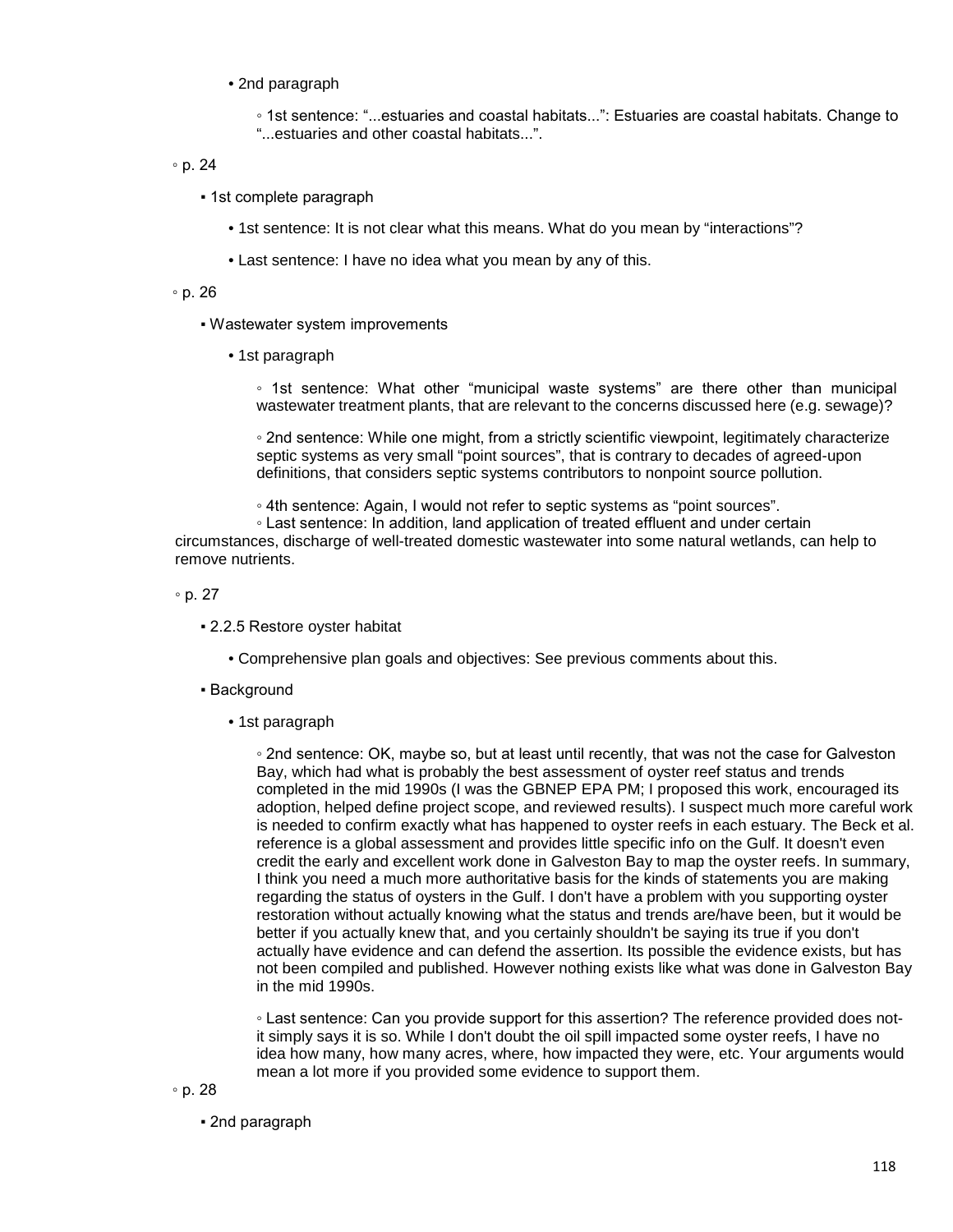- 1st sentence: Water quality and sedimentation regime, are not "hydrologic conditions".
- 2nd sentence: What declines following the DWH oil spill, specifically? Provide actual evidence.

# ◦ p. 30

- 2.3 Geographic Areas
	- 2.3.1 Texas
		- Comprehensive plan goals and objectives: See previous comments on this.
- **· Background** 
	- 1st paragraph

◦ 2nd sentence: Is there another classification that would reflect the actual differences on the Texas coast as one travels south? This classification is so general that it ignores the actual, considerable variation.

◦ 4th sentence: "Texas bay and estuary...": For some reason, people in Texas like to use this terminology, but it is redundant. All the coastal water bodies in Texas landward of the barrier islands/barrier peninsulas, are estuaries, with the possible exception of the Laguna Madre, which is a hypersaline lagoon, and may not technically be an estuary, depending on the particular definition of "estuary" one uses.

◦ 5th sentence: "saline flats": I'm not sure what habitat this is intended to refer to, but most likely, it is being used to refer to what is usually known as "wind tidal flats". Either term may be technically correct, but I recommend consulting a south Texas expert on coastal "flats" for an opinion on this.

◦ p. 31

**• 1st complete sentence** 

• Increasing human populations are not the only, or maybe not the most important stressor on the Texas coast- rapidly increasing industrial development- unrelated to population increases- is stressing the coast via loss of wetlands and seagrasses, and mobilization of contaminated sediment via dredging.

• Declining water quality, in some locations.

▪ 3rd complete sentence: "abandoned oil wells, pipelines and other manmade structures": Again, I don't know how significant these are as "stressors". What evidence is there? You can't just say it is so, without some justification. Most other "stressors", including wetland loss, seagrass loss, barrier island degradation, water quality declines- are pretty well documented, at least in some locations. I know these have been a priority of the Texas Railroad Commission, and possibly the General Land Office, for a long time, but I know of no scientific assessment of their importance. That said, it is well documented that oil and gas canals in coastal Louisiana are important stressors, and backfilling them would be a great thing to do for restoration.

- 1st complete paragraph
	- Why hasn't there been any emphasis on restoring seagrasses in Texas?
	- 2nd sentence
		- How do "habitat management" and "stewardship" differ? What is "stewardship"?
		- "Plugging abandoned oil and gas wells": See my previous comments about this.
- FPL 3 potential priority approaches and techniques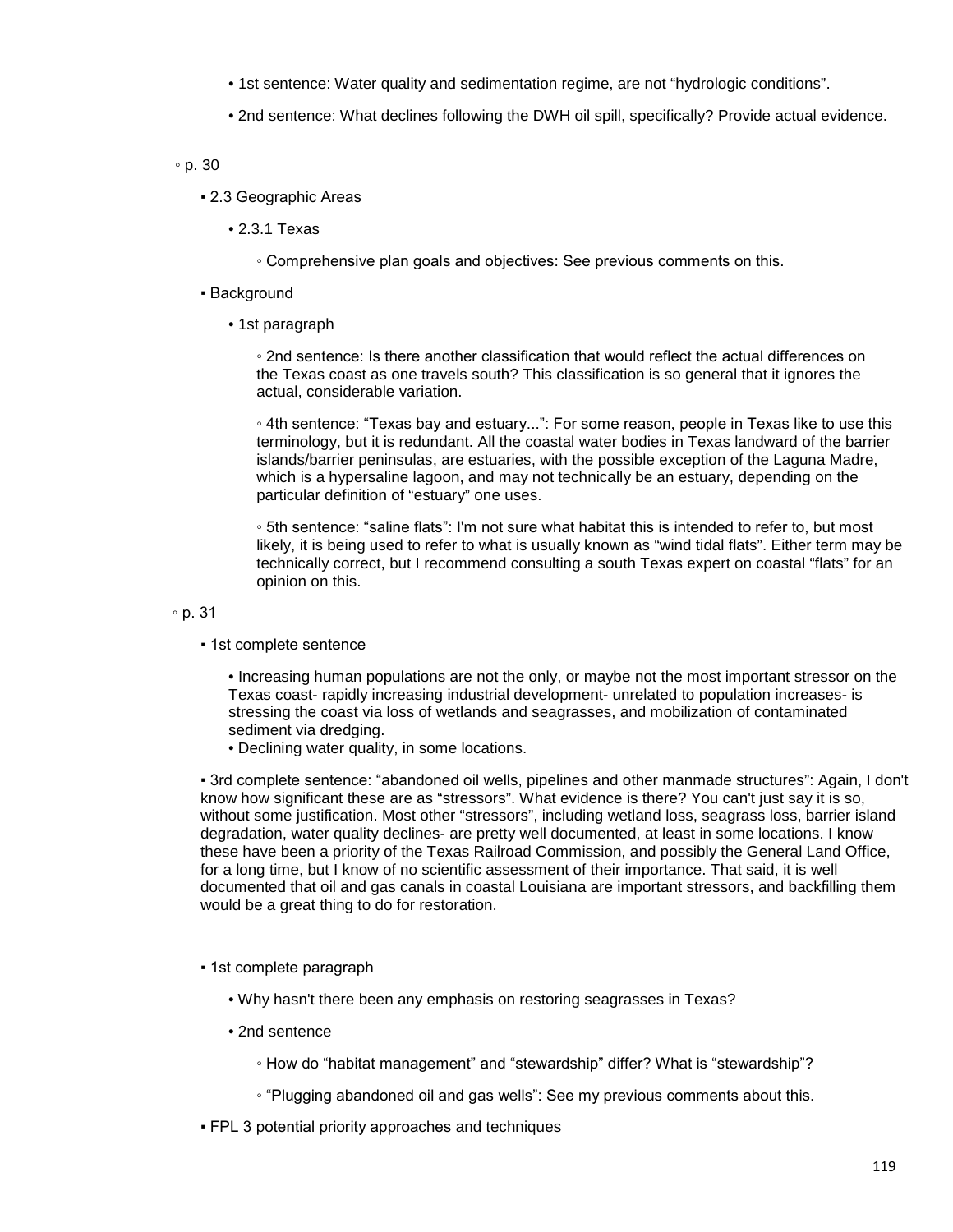• Texas has not demonstrated that oyster reefs have been degraded, and if so, how and where. The information may exist, but it certainly hasn't been presented. Surveys, such as those completed for Galveston Bay in the mid 1990s, need to be done for Galveston Bay again, Matagorda Bay, Copano/Aransas Bays.

◦ p. 32

▪ 2nd complete sentence: I think it is very important to prioritize these efforts. For example, I believe that coastal prairie preservation is a lower coastal priority, than are protection and restoration of barrier island/barrier peninsulas, restoration of salt, brackish, and freshwater tidal wetlands, restoration of seagrasses, likely (with scientific documentation of status/trends) restoration of oyster reefs, and protection/restoration of coastal riparian forests that are actually threatened by development, road projects, or logging. Preservation of coastal prairie pothole wetlands should be a higher priority than preservation or restoration of upland coastal prairie habitat. I urge caution in assigning undue priority to preservation of intertidal coastal marshes, which are normally well-protected by Section 404 of the Clean Water Act. Preserving these habitats may sacrifice funds that would be better use for restoration, or preservation of high value coastal habitats that may not be protected by regulation.

◦ Create, restore, and enhance coastal wetlands, islands, shorelines, and headlands

▪ I strongly recommend adding the following techniques for barrier islands/barrier peninsulas/barrier shorelines: sand fencing, vegetative plantings. These techniques have clearly been demonstrated in Louisiand to be critical techniques in any barrier shoreline protection/restoration effort.

◦ Protect and conserve coastal, estuarine, and riparian habitats

▪ Decommission unused, orphaned energy facilities: See my previous comments about this.

◦ Restore hydrology and natural processes

▪ Restore natural salinity regimes: This should not include "structural marsh management", which has a number of very serious "side-effects".

◦ Reduce excess nutrients and other pollutants to watersheds

▪ Forest management: I question whether "forest management" is going to affect nutrient loads, or other pollutant loads, to coastal waters throughout much of the Gulf. It may help to reduce total suspended solids loads to some parts of the Florida, Alabama, and Mississippi coast, and to Lake Pontchartrain in Louisiana. However, I do not think it will provide significant benefits to the rest of Louisiana, or the upper Texas coast. There is no doubt that this will provide no benefit at all to most of the Texas coast.

#### ◦ p. 34

▪ Fig. 2.3.1

- Decommision unused, orphaned energy facilities: See my previous comments on this.
- "Forest management" will provide very little, if any benefit to Texas coastal waters.
- Status and trends of Texas oyster reefs need to be documented. Scientific documentation is required that supports that "enhance spawning and reserves" is needed in Texas.

◦ p. 35

- 2.3.2 Chenier Plain, Texas-Louisiana
	- Primary Objectives: See my previous comments about these.
	- Background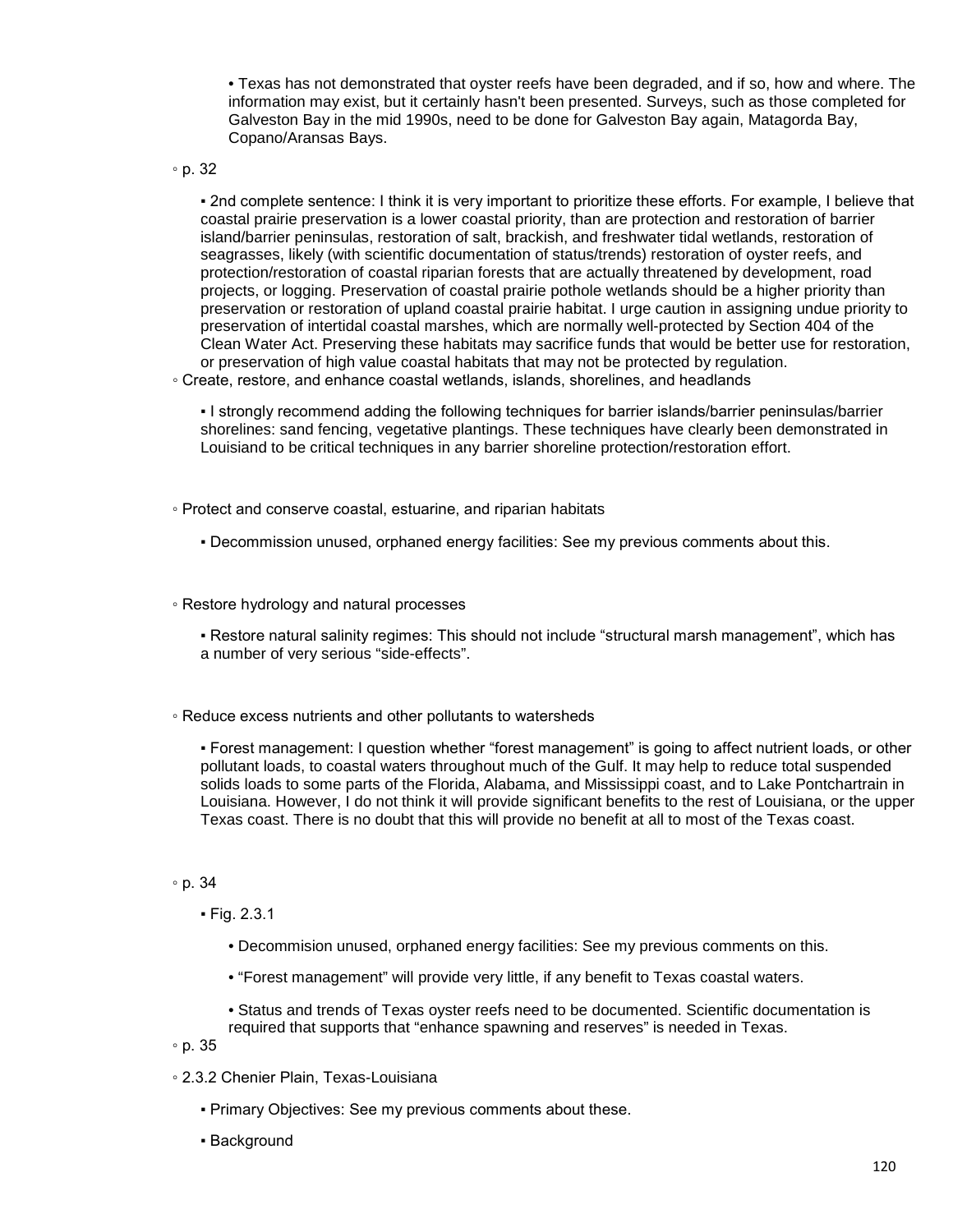• 2nd paragraph

◦ 1st sentence: Add Rollover Pass on Bolivar Peninsula. This artificial pass has caused tremendous damage to Bolivar Peninsual barrier peninsula habitats, and has significntly changed the salinity regime and circulation of East Bay. It should be closed, in spite of strong opposition from recreational fishermen.

• Last paragraph

◦ last incomplete sentence: Under no circumstance should RESTORE funds be used to support management, which fundamentally changes wetland structure and functions. Exchanges of organisms, water, sediment, nutrients, and organic matter, with the adjacent wetlands and water bodies, are significantly reduced. Marsh flooding duration and depth are significantly changed, leading to loss of marsh.

#### ◦ p. 36

▪ 1st complete sentence: Some so called "hydrologic restoration" projects funded by CWPPRA, have actually been "marsh management" projects. RESTORE must not fund marsh management projects due to their negative ecological effects.

- 5th complete sentence: RESTORE must not fund:
	- marsh management (eg impoundment, semi-impoundment)
	- marsh creation using contaminated dredged material
	- legally required compensatory mitigation by private companies who "donate" dredged material

▪ 7th complete sentence: RESTORE must not fund, nor otherwise support in any way, efforts by USFWS and others to "restore" and "protect" coastal wetlands by creating a large, artificial clay "berm" behind the dune line, by digging large deep holes behind the dune line. This has been done in the recent past and has caused considerable environmental damage. It is not a "technique" that is worth supporting. What is worth supporting is efforts to restore the Gulf shoreline on the upper Texas coast by massive input of sand of the appropriate grain size, to restore the beach profile, dunes, and supratidal habitat. This should be combined with use of sand fencing and vegetative plantings. However, RESTORE funds should not be used to help justify efforts by other organizations to dig these large holes landward of the beach and create artificial clay "berms", in addition to RESTORE funds not actually being used to dig the holes.

**· 1st complete paragraph** 

• 1st complete sentence: There are a number of very important stressors missing from this list: Increased connectivity between wetlands, estuaries, and the Gulf of Mexico (e.g. increased tidal prism, saltwater intrusion due to huge increases in the cross sections of tidal passes at Sabine Pass and Calcasieu Pass; Rollover Pass (admittedly very different problem), similar issues on a smaller scale within the marsh/estuary system (e.g. cuts in Chenier ridges, canals); impoundment (i.e. marsh management); other misguided protection/restoration efforts (i.e. giant holes landward of beach in Texas portion of Chenier Plain).

• 1st complete sentence: Hurricanes are only a problem to the extent that they may have increased in frequency or strength, due to human impacts (e.g. climate change). Natural hurricane regimes are natural. Coastal ecosystems evolved with them. It is highly likely that Gulf coastal ecosystems are dependent on continued effects of a natural hurricane regime, although human modification of the coastal ecosystem (e.g. deep draft navigation channels) has changed the equation.

• 1st complete sentence: "Development" is really only a problem here due to rapid redevelopment of the Bolivar Peninsula following massive hurricane destruction, and the large impacts to wetlands caused by new LNG export facilities.

▪ Last paragraph;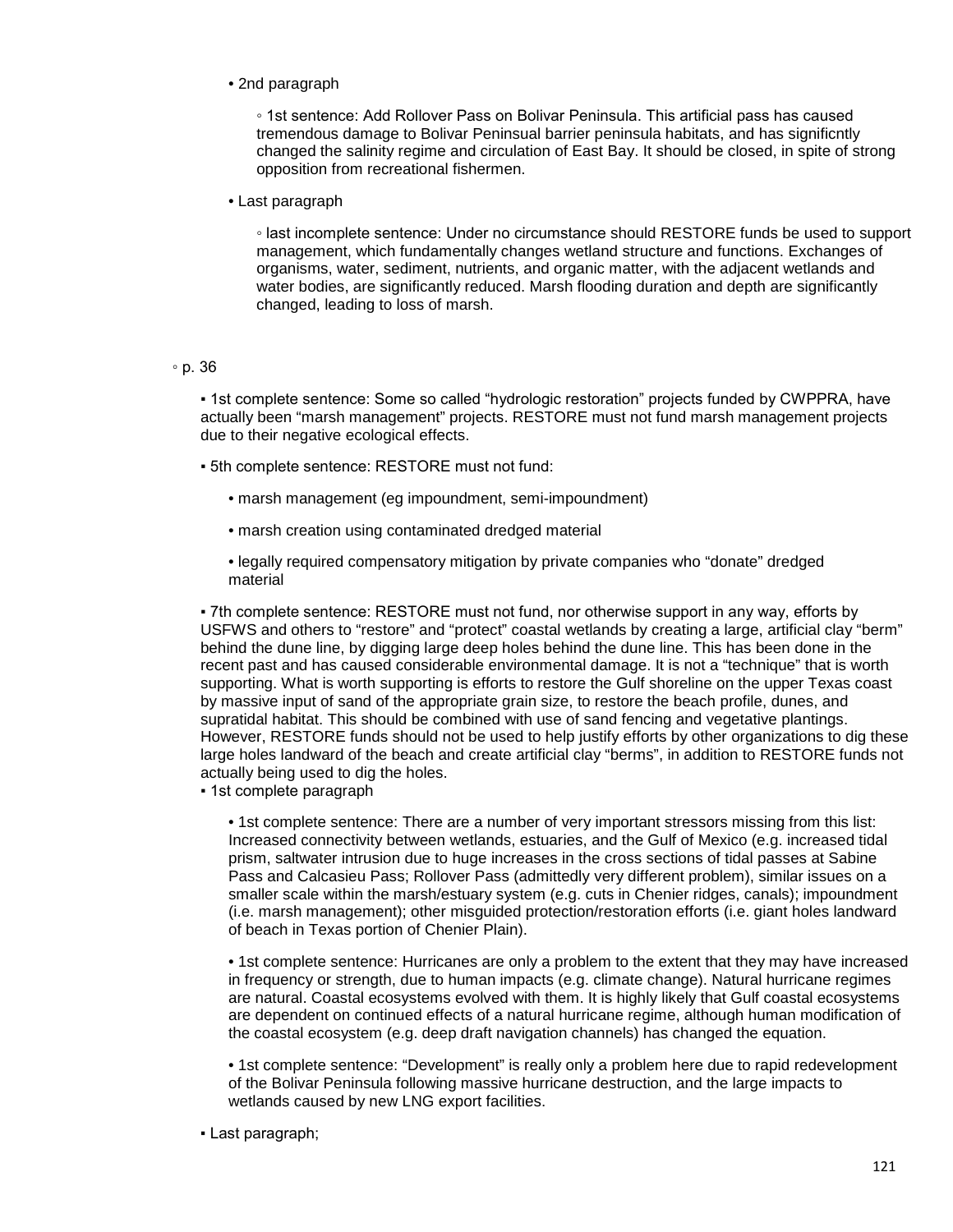• 2nd sentence: "Restore hydrologic patterns within marsh system": Do not fund impoundment or semi-impoundment of wetlands (e.g. marsh management).

◦ "...restore a sustainable Gulf shoreline ridge...": First, nobody has documented that the Gulf shoreline on the upper Texas coast had a "ridge". Do not fund projects to restore a ridge that has not been demonstrated to have ever existed.

▪ Further, if it is documented that a ridge existed, do not fund efforts to "restore" it by digging giant holes in supratidal habitat, or wetland habitats. USFWS did this and created a new problem. That particular approach should never be supported again.

◦ P. 37

▪ 1st incomplete sentence: I am aware of no known water quality problems in the Chenier Plain related to nutrients, other than possible contributions to the nearshore Gulf and the large hypoxic zone that occurs there some years. However, it is not clear that local nutrient sources in the Chenier Plain actually contribute to the Gulf hypoxic zone.

• In addition, I seriously doubt that forests contribute significant nutrient loads to any water body in the Chenier Plain. Do not fund any efforts to address this unless scientific documentaton that it is a real problem are provided.

▪ Create, restore and enhance coastal wetlands, islands, shorelines, and headlands

• Add the following techniques: sand fencing, vegetative plantings

▪ Restore hydrology and natural processes

• Restore natural salinity regimes: Do not fund wetland impoundment or semi impoundment (e.g. marsh management).

▪ Reduce excess nutrients and other pollutants to watersheds

• I am aware of no known water quality problems in the Chenier Plain related to nutrients, other than possible contributions to the nearshore Gulf and the large hypoxic zone that occurs there some years. However, it is not clear that local nutrient sources in the Chenier Plain actually contribute to the Gulf hypoxic zone.

• In addition, I seriously doubt that forests contribute significant nutrient loads to any water body in the Chenier Plain. Do not fund any efforts to address this unless scientific documentaton that it is a real problem are provided.

◦ P. 38; Fig. 2.3.2: See comments above.

◦ p. 39

- 2.3.3 Pontchartrain Basin, Louisiana-Mississippi
	- Primary objectives: See previous comments about problems with objectives.
	- Background

◦ 2nd paragraph: This makes it sound as if the goal relative to connectivity with the Mississippi River, is some kind of human idealized, highly human managed connectivity regime. I recommend the goal be to restore a natural regime of hydrologic connectivity between the basin and the river. This may not be achievable, but it is an appropriate target.

◦ p. 40

**· 1st complete paragraph**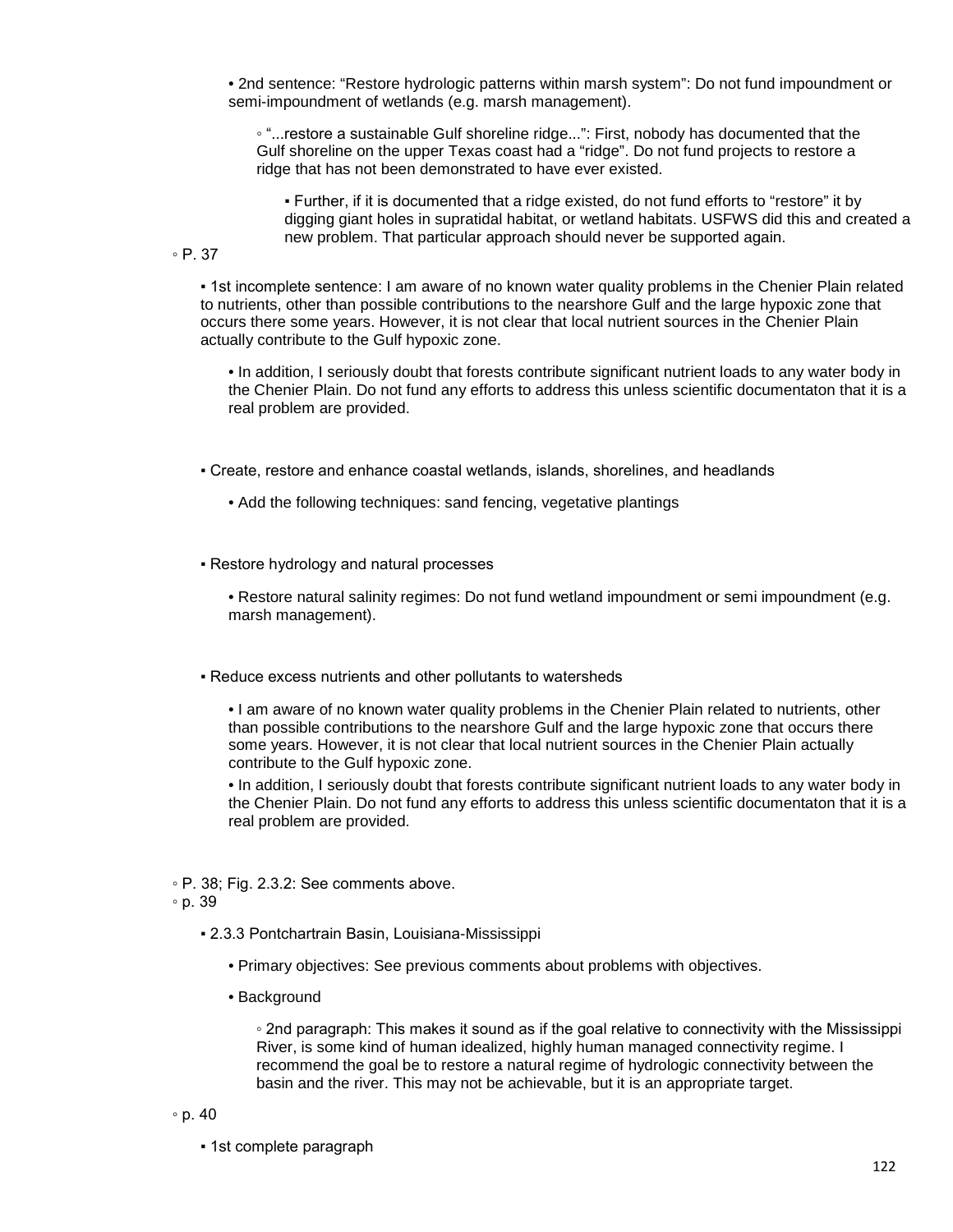• 1st sentence: This statement is misleading. It implies that RESTORE has funded ALL engineering and design for this project. As a point of fact, CWPPRA funded engineering and design of this project FOR YEARS. The State of Louisiana funded them after CWPPRA finally insisted that the project be moved to another funding source. Importantly, at a certain point in the history of the CWPPRA program, if a project was not a shoreline protection, marsh creation, or "hydrologic restoration project, they wouldn't fund it. They particularly began opposing funding for freshwater or sediment diversion projects. No scientific basis for this policy change was ever provided by CWPPRA, nor was the policy change acknowledged by CWPPRA.

• 6th sentence: While this effort was excellent, and did advance project operations planning considerably, it is disingenuous to imply that significant work on some of these aspects had not been done previously. In addition, project managers during CWPPRA funding phase deserve credit for identifying the need for something like this effort.

◦ Create, restore and enhance coastal wetlands, islands, shorelines, and headlands

▪ Potential techniques

• Wetlands can be created, restored, and enhanced in some locations using Mississippi River reintroduction

• Hard shoreline protection techniques should not be used on barrier islands, shorelines, or headlands, on the Gulf shoreline.

◦ Reduce excess nutrients and other pollutants to watersheds

▪ Agriculture and forest management: I do not believe the scientific support exists for making these the priorities for nutrient reduction. More likely, urban stormwater and domestic wastewater are more important sources of nutrients in this area. Do not fund efforts to reduce nutrient loads from agriculture or forests, unless scientific documentation is produced showing they are the highest priority nutrient source in the basin.

#### ◦ Restore oyster habitat

▪ Living Shorelines: This is not the only option for restoring oyster habitat in the Lake Pontchartrain Basin. Larger scale reef restoration options are probably available over a very large area.

◦ p. 42; Fig. 2.3.3: See comments above.

- 2.3.4 Mississippi Sound Mississippi
	- Primary objectives: See previous comments regarding problems with objectives.
	- Background
		- 1st paragraph

▪ last sentence: I question whether this reference actually documents this local decline. If not, I recommend that scientific efforts document the status and trends of these reefs, prior to additional RESTORE investments in restoration.

#### ◦ p. 47

- 2.3.5 Mobile Bay and Mobile-Tensaw Delta, Alabama
	- Primary Objectives: See previous comments regarding problems with objectives.
	- Background

<sup>◦</sup> p. 43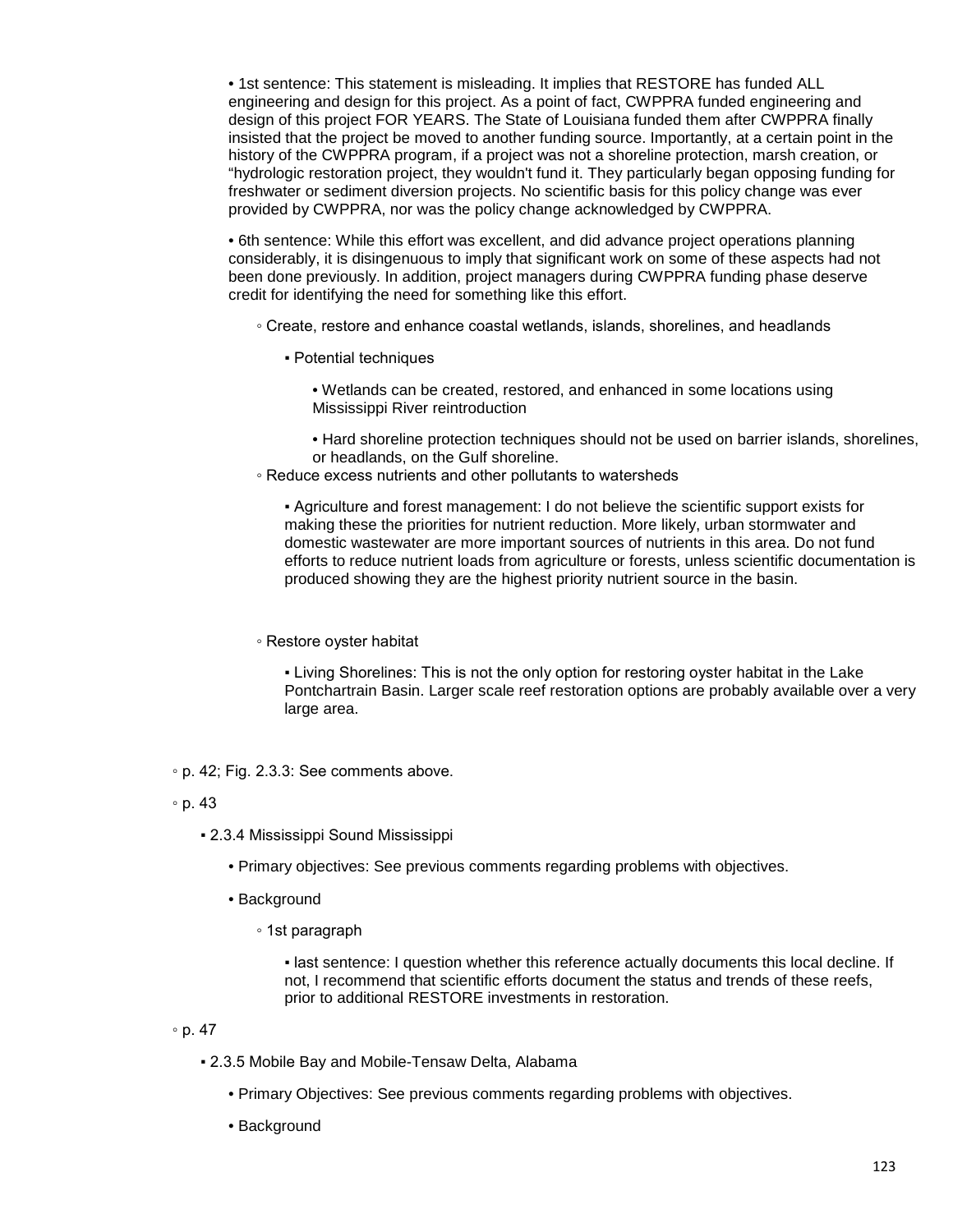◦ last paragraph

▪ 4th-6th sentences: If not already completed, I recommend scientific studies be completed to document the status and trends of oyster reefs here, prior to making additional investments in oyster restoration.

◦ p. 49• Restore oyster habitat :If not already completed, I recommend scientific

studies be completed to document the status and trends of oyster reefs here, prior to making additional investments in oyster restoration.

◦ p. 50; Fig. 2.3.5: See comments above.

◦ p. 51;

▪ 2.3.6 Perdido River and Bay, Alabama-Florida

• Primary objectives: See previous comments regarding problems with objectives.

◦ p. 52

▪ FPL 3 Potential priority approaches and techniques

▪ 1st paragraph

• 5th sentence: If not already completed, I recommend scientific studies be completed to document the status and trends of oyster reefs here, prior to making additional investments in oyster restoration.

◦ p. 53

▪ Restore oyster habitat: If not already completed, I recommend scientific studies be completed to document the status and trends of oyster reefs here, prior to making additional investments in oyster restoration.

# ◦ p. 54

▪ Fig. 2.3.6: See above comments.

◦ p.55

▪ 2.3.7 Florida

• Primary objectives: See previous comments regarding problems with objectives.

• Background

▪ 2nd paragraph: While Florida has had an active environmental protection and restoration effort for some time, and has had some success with it, this glowing review seems to me to be hyperbole. In spite of the effort, the rapid population growth and development, combined with a problematic agricultural industry (e.g. south Florida's sugar industry), and historic "plumbing" problems in south Florida, have conspired to degrade south Florida's ecosystem in particular. The chronic harmful algal blooms indicate that the state's nutrient criteria, even if they are the best in the nation, are inadequate to protect water quality. Stop bragging. In spite of the effort, clearly water quality is declining at least in south Florida.

◦ p. 56

▪ 1st complete sentence: Again, I recommend that scientific studies document the status and trends of oyster reefs here prior to additional investments in restoration, unless the studies already exist. If they do, say so, describe the findings generally, and provide a citation.